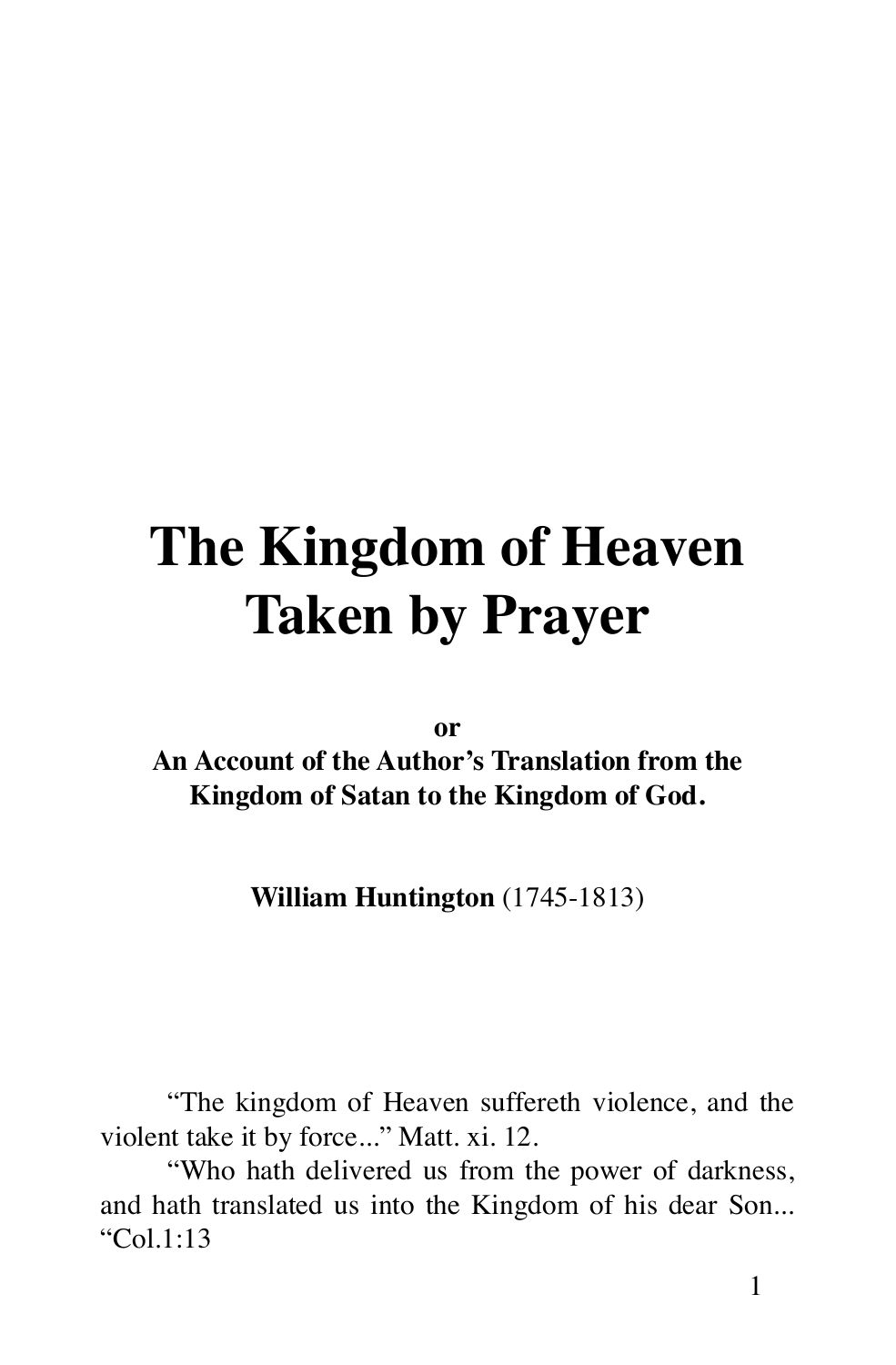<span id="page-1-0"></span>Republished by Bierton Particular Baptists 11 Hayling Close Fareham Hampshire PO14 3AE

www.BiertonParticularBaptists.co.uk

#### **Note for the Publisher**

This work, 'The Kingdom of Heaven Taken by Prayer' was a great help to the publisher in 1973, when he discovered the doctrines of grace were those truths taught in the scripture. He tells of his own story of conversion from crime to Christ in Bierton Strict and Particular Baptists, listed as the end of this work.

#### **Authors Preface**

It is the desire of my soul that that person, whosoever he may be, who takes upon himself, after my decease, to republish any of my writings, should not alter the matter, nor the spirit of this my testimony for God; but that he should leave it as I wrote it, and even under the bad spirit in which some affirm it is written. I am the best judge where I got it, and how I came by it; and at the day of judgment it will be known whether it was from heaven, from earth, or from hell.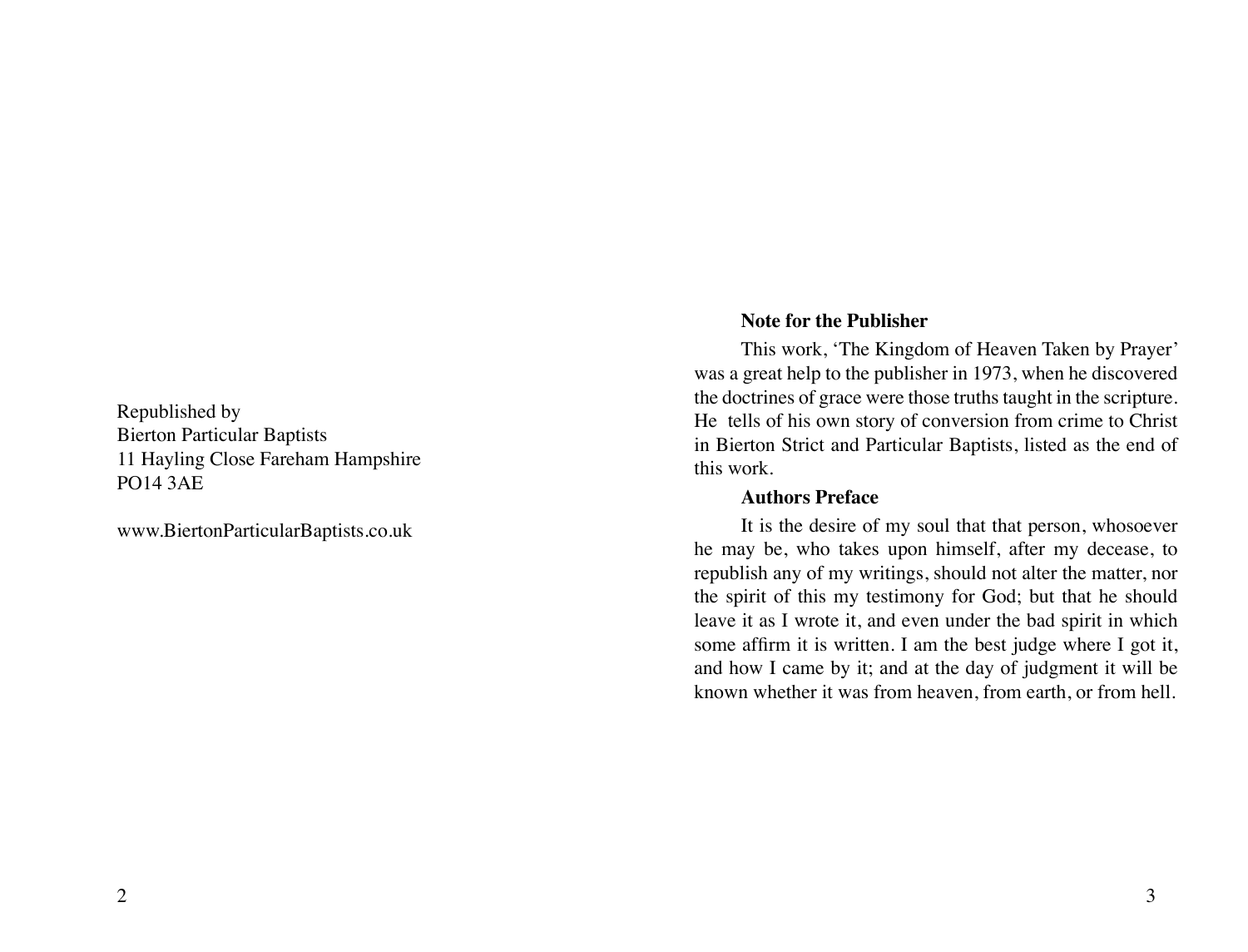# Contents

| Note for the Publisher                             | 3  |
|----------------------------------------------------|----|
| <b>Authors Preface</b>                             | 3  |
| Life of the Author (Biographer)                    | 8  |
| I Settled at Mortlake                              | 8  |
| Keep From the Fellowship of the Wicked             | 10 |
| I Take to Reading Books                            | 12 |
| I Steal Turnip Tops                                | 14 |
| Many Months of a Legal Yoke                        | 16 |
| Tempted To Put An End To My Existence              | 21 |
| Cursing The Employment in Hell                     | 22 |
| Some Gracious Encouragement                        | 23 |
| An Unforgeable Sabbath                             | 25 |
| Blessing The Name Of The Lord                      | 28 |
| The Sacrament of the Lord Supper                   | 31 |
| Hard To Keep The Sabbath Holy                      | 36 |
| Dying To The Law                                   | 37 |
| A Fisher of Men                                    | 38 |
| Questions asked A Tempted Dejected Soul            | 40 |
| <b>Legal Convictions</b>                           | 41 |
| The New Covenant Law                               | 44 |
| <b>Imputed Righteousness</b>                       | 45 |
| <b>Repentance Towards God</b>                      | 48 |
| Humility, Submission Sovereignty of God            | 50 |
| Kingston Continuing in a Distressed Condition<br>4 |    |

| Contents                                           |    |                                          | 51      |
|----------------------------------------------------|----|------------------------------------------|---------|
| Note for the Publisher                             | 3  | Why Cut He His Throat                    | 51      |
| <b>Authors Preface</b>                             | 3  | Sleep on the Same Bed                    | 53      |
| Life of the Author (Biographer)                    | 8  | Sunk In Despair                          | 54      |
| I Settled at Mortlake                              | 8  | The Whole Duty of Man                    | 54      |
| Keep From the Fellowship of the Wicked             | 10 | Dealing With Temptations                 | 57      |
| I Take to Reading Books                            | 12 | The Elect at War                         | 58      |
| I Steal Turnip Tops                                | 14 | I Gain A Little Strength                 | 60      |
| Many Months of a Legal Yoke                        | 16 | Damned I will Not be Damned Alone        | 61      |
| Tempted To Put An End To My Existence              | 21 | A Sermon Given me                        | 62      |
| Cursing The Employment in Hell                     | 22 | I Go From Church To Church               | 65      |
| Some Gracious Encouragement                        | 23 | <b>Methodist Preachers</b>               | 65      |
| An Unforgeable Sabbath                             | 25 | The Church of England My Mother          | 66      |
| Blessing The Name Of The Lord                      | 28 | A Son of the Church of England           | 67      |
| The Sacrament of the Lord Supper                   | 31 | <b>Cassock and Gowns</b>                 | 68      |
| Hard To Keep The Sabbath Holy                      | 36 | Where Might I Find Virtue?               | 70      |
| Dying To The Law                                   | 37 | Whitfield and Romaine                    | 73      |
| A Fisher of Men                                    | 38 | Election                                 | 73      |
| Questions asked A Tempted Dejected Soul            | 40 | Articles of the Church of England        | 74      |
| <b>Legal Convictions</b>                           | 41 | A Miserable Being For A Husband          | 77      |
| The New Covenant Law                               | 44 | Sick of Going to Church                  | 78      |
| <b>Imputed Righteousness</b>                       | 45 | Election, Predestination and Reprobation | 78      |
| Repentance Towards God                             | 48 | Tremble When I hear Arminians Ridicule   | 81      |
| Humility, Submission Sovereignty of God            | 50 | The Day Of Jubilee                       | 82      |
| Kingston Continuing in a Distressed Condition<br>4 |    | Cavilling At Election                    | 86<br>5 |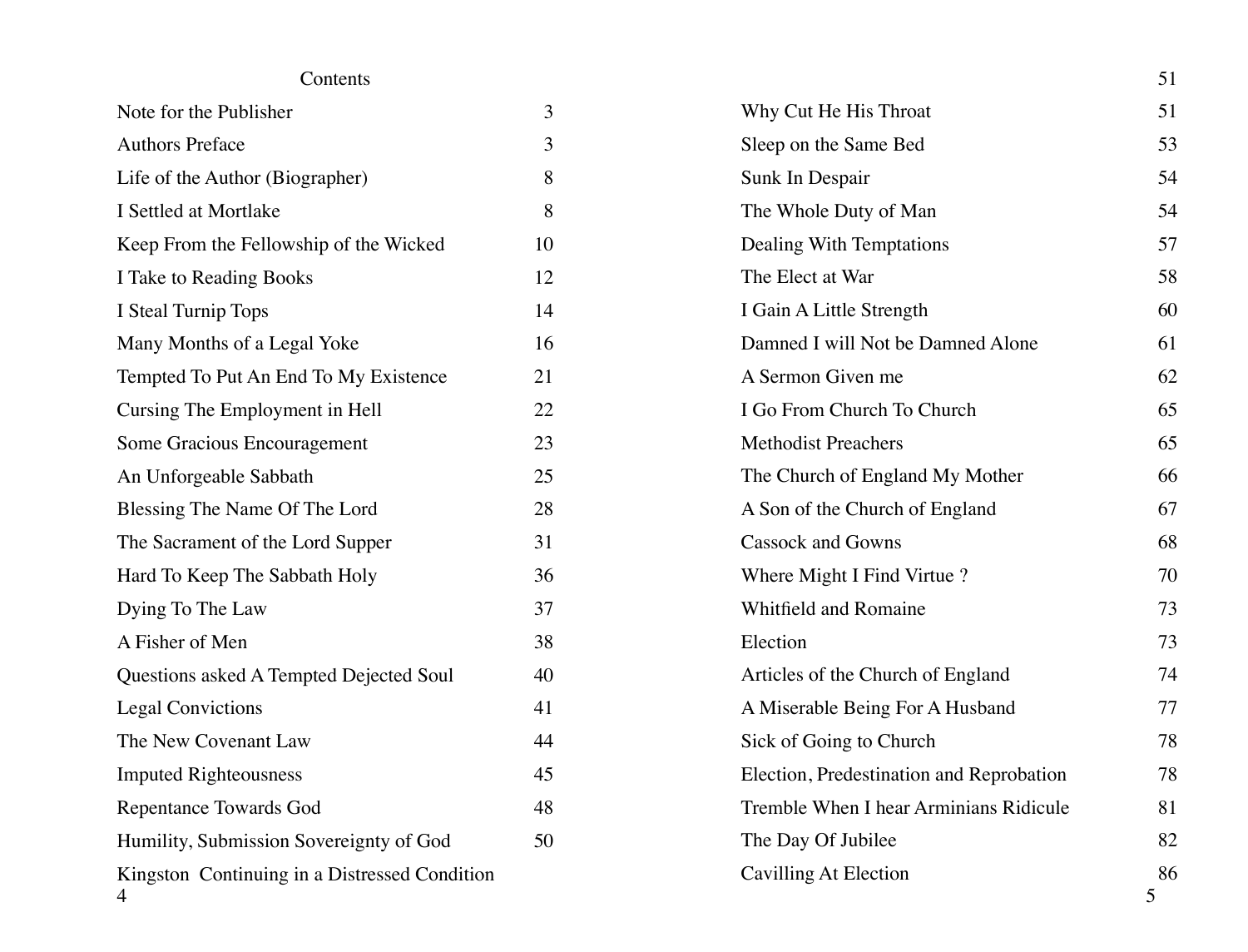| <b>Conditional and Unconditional Promises</b> | 87  | I Return To Horeb                             |   |
|-----------------------------------------------|-----|-----------------------------------------------|---|
| Tools House to The Kingdom of God             | 91  | Legal Labyrinth                               |   |
| The Spirit of Grace and Supplication          | 96  | Look Unto Me And Be Ye Saved                  |   |
| The Church of England (substance)             | 101 | Arian Baptist                                 |   |
| Sacrament and Sixpence                        | 102 | <b>Opposition A Great Service</b>             |   |
| We are Free Agents                            | 102 | <b>Other Publications</b>                     |   |
| Except A Man Be Born Again                    | 103 | <b>Bierton Strict and Particular Baptists</b> |   |
| Knowledge of Salvation                        | 104 |                                               |   |
| Beware of The Scribes                         | 105 |                                               |   |
| A Prelude to Purgatory                        | 106 |                                               |   |
| Arian Abuse                                   | 111 |                                               |   |
| Was My Dame A Pharisee?                       | 120 |                                               |   |
| Unutterable Life and Glory                    | 123 |                                               |   |
| Pity for the Fallen Race and Devil            | 124 |                                               |   |
| What About The Rest?                          | 125 |                                               |   |
| No Mercy For Fallen Angels                    | 125 |                                               |   |
| I Read, Expound and Pray in Private           | 133 |                                               |   |
| <b>Imputed Righteousness</b>                  | 137 |                                               |   |
| The Saints Perseverance                       | 138 |                                               |   |
| I Am Asked To Preach                          | 143 |                                               |   |
| Had I Sinned Against The Holy Ghost           | 147 |                                               |   |
| I Carry Coals                                 | 151 |                                               |   |
| My Master Cavils at the Doctrines of Grace    | 152 |                                               |   |
| Accused of many Things                        | 156 |                                               |   |
| An Experience Meeting<br>6                    | 157 |                                               | 7 |

| I Return To Horeb                             | 170 |
|-----------------------------------------------|-----|
| Legal Labyrinth                               | 171 |
| Look Unto Me And Be Ye Saved                  | 172 |
| Arian Baptist                                 | 184 |
| <b>Opposition A Great Service</b>             | 184 |
| <b>Other Publications</b>                     | 194 |
| <b>Bierton Strict and Particular Baptists</b> |     |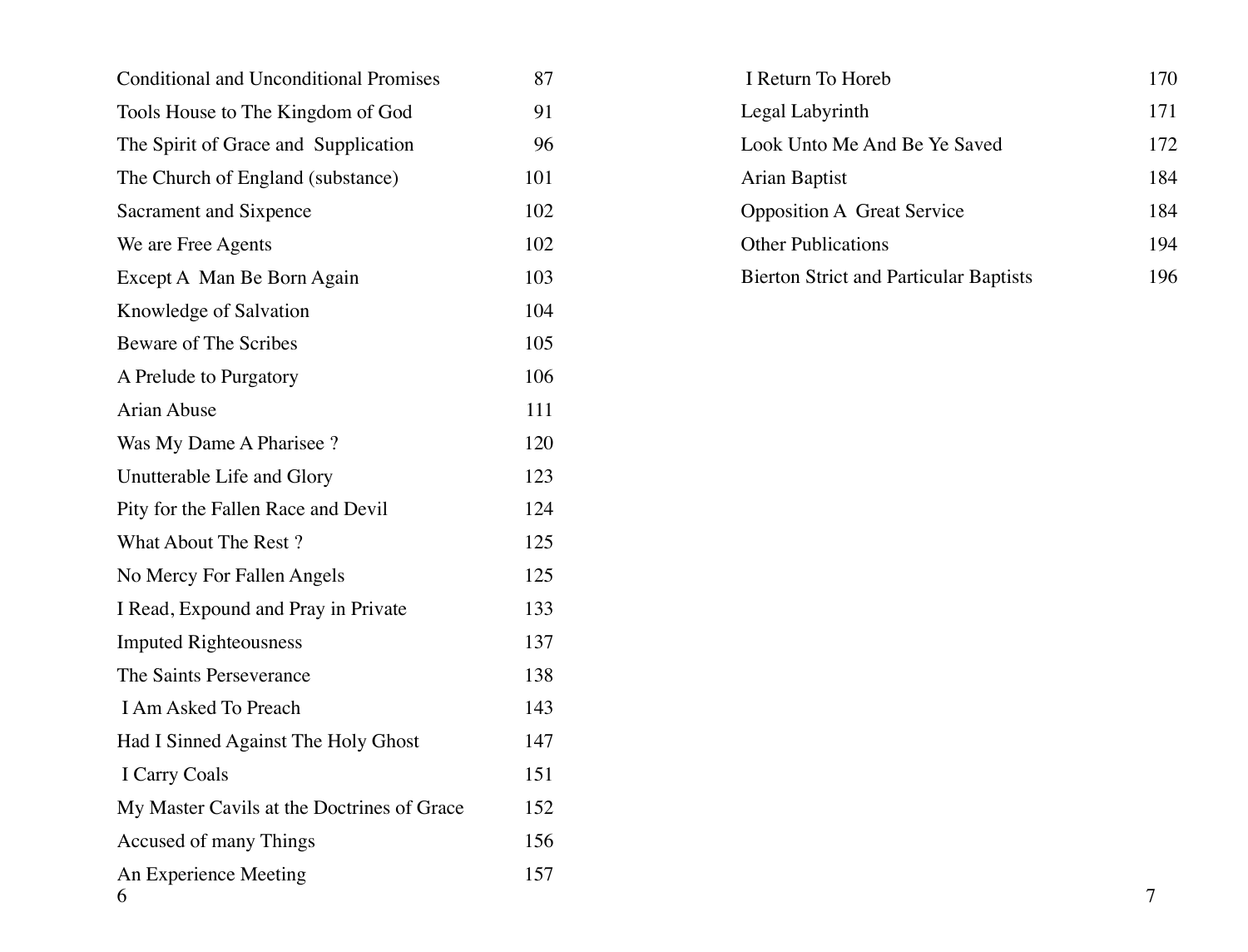#### **Life of the Author (Biographer)**

<span id="page-4-0"></span>William Huntington S.S. (2 February 1745 – 1 July 1813) was an English preacher and coal-heaver.[1] It is said (This introduction is taken from the Wikipedia article William Huntington, Preacher) that he was known for preaching that the Law of Moses, commonly called the 'moral law' was not the rule of life for the believer, a theological view known as Antinomianism.

Huntington was a strict Calvinist who believed in the doctrines of grace, that some were predestined to be saved and some were not. He believed that on Judgment Day he would be identied as a true prophet.

His unusual, polemical preaching style and writings made him popular but brought him into conflict with other preachers throughout his life. He founded or opened chapels throughout England, many of which still survive.

William Huntington was born in 1745 near Cranbrook in Kent, and was given the name William Hunt at his baptism there five years later. It is said that his father was Barnabas Russel—his mother's husband's employer—despite his mother's marriage to William Hunt. He was the tenth child of Elizabeth Hunt and the only male to achieve maturity.

He changed his surname to Huntington in 1769; his rationale was that the "ing" represented the present participle in words representing sinful activities, such as "stealing" and "swearing"; and "ton" referred to his being "a vessel of the Lord". Later that year, he married Mary Short, a servant; they moved to Mortlake in Surrey and Huntington resumed his gardening work. Nevertheless, he was still very poor.

# **I Settled at Mortlake**

AFTER many rambling about the country, I went and settled at last at Mortlake, in Surrey, where the effectual work of drawing me from the world began to operate on my soul. I had lost my child by sudden death, as is related in the BANK or FAITH. My wife went to nurse a lying-in woman at Barnes, at a little distance from Mortlake; and, during her stay at that place, I was left entirely alone, both at my work and at home.

As I was one day at my labour, I was reflecting on the many sicknesses, soul troubles, extreme poverty, and disappointments, which I had met with in the course of my life. I considered the poor, tried, troubled state I was then in, together with the loss of my child, and my being almost an utter stranger in a strange place; and, upon a proper view of the whole, I murmured and fretted at my hard fate; and thought I might adopt the language of good old Jacob, and say," Few and evil have my days been."

But suddenly it was impressed with power on my mind, that all these evils were brought upon me for my sin: and that I neither knew, feared, loved, nor served, God as I ought to do, and therefore had brought these trials on myself; and that it was a great mercy God did not take me instead of the infant. This impression was attended with an uncommon flow of contrition: insomuch that I was, at times, overwhelmed with a sorrowful spirit; and so dissolved into meekness, that I went weeping and mourning all the day long, until "my soul was as a weaned child."

This frame of spirit was attended chiefly with self-pity; because I had, by sin, exposed myself to so many hardships in this life, and, for aught I then knew, to more in the next. I was however at times a little tinctured with godly sorrow, to think I had so much offended the Almighty; and this was accompanied with a fear that he would not be pacified toward me.

Under these workings of mind I began secretly to "call on the name of the Lord" in prayer, and embraced every opportunity that offered itself. My petitions were such as I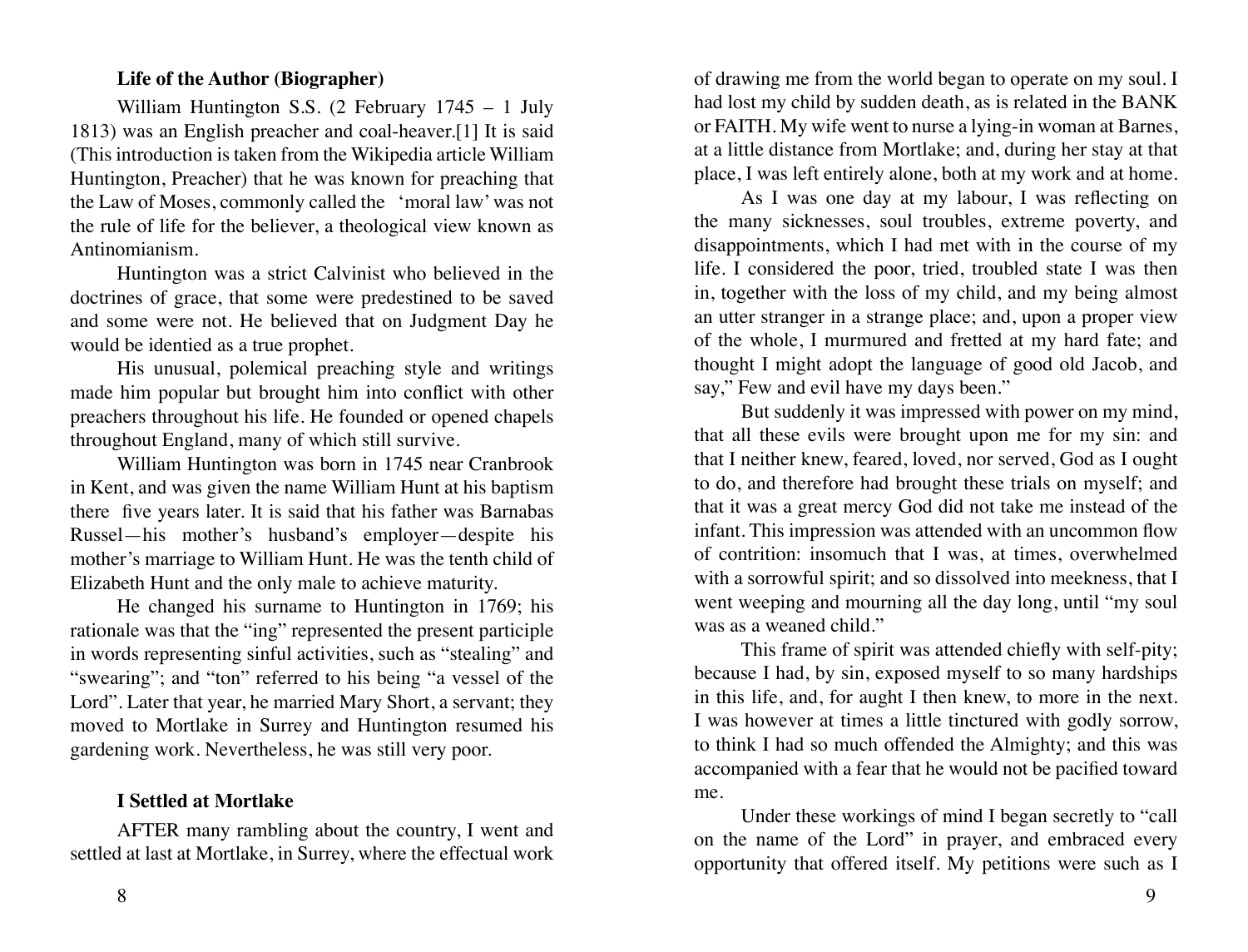<span id="page-5-0"></span>had learned out of books, with some expressions of my own, which I used in confession; as no form seemed to be sufficient to suit the complicated diseases of my troubled mind. This heavy, gloomy frame of soul was attended with a twofold blessing; for my heart being pregnant with compunction, drove me perpetually to God in prayer; and in pouring out my soul before God I found I had ease in my mind, until I got under a fresh reflection-of past offenses, and a future view of the effects as the just rewards of sin. Then my heart conceived again her fresh burden; and I evidently found that there was no release to be had but on my knees before God, where I could speak so as to be eased.

The other blessing that attended me under this oppression of soul was, that it weaned me from company. I was naturally of a cheerful disposition, which entangled me in the company of many acquaintances; but, when I began to be a little habituated to these gloomy regions of death, I found that all my anxiety after, love to, and delight in, company, was quite blasted, so that my spirit withered, like the green herb, to all the joys of mortals. Rural retirement seemed most agreeable to me, as it best suited my bewildered state of mind; till at length I began to detest all company, and fly from all my acquaintances: I dwelt "like a sparrow alone on the house tops, or like the pelican of the wilderness, or an owl of the desert."

#### **Keep From the Fellowship of the Wicked**

Finding my spirit dead to all society, and no ease to my soul but on my knees before God in private, I earnestly solicited the Almighty to keep me from all fellowship with the wicked; having as I thought, accumulated guilt enough already. In answer to this it was suggested, as a voice to my best attention, that I must quit that place in which I dwelt, with all my companions, and never more have fellowship with any worldly company whatsoever. This impression sunk so deep

on my mind, that it never could be erased by all the frowns or smiles of the children of men, nor do I believe it ever will.

Under this impulse I went to Barnes, to inform my wife of my determination of leaving that place, and forsaking all my companions, and that for ever; and I gave her several reasons for this my determination, but concealed the worst of the matter. Her answer was, "Do just as you will; I am ready to go with you to any place you choose."

I have often since thought of good old Jacob's sending for Rachel and Leah into the field to him, to inform them of their father's conduct toward him, and of God's vision that was opened to him, and of the Lord's commanding him to return into his own country; whose submissive answer was," Now then, whatsoever God hath said unto thee, do," Gen. xxxi. 16. A sweet submissive reply, well becoming a pious help-mate.

I now watched the hand of God, to see if an opportunity offered for my departure; but every door seemed for a time to be shut. However, I kept close to my church, endeavoured to shun all company, embraced every opportunity that offered itself to pour out my soul in prayer, and to show God my trouble; Psal. cxliii. 2. Nor did the deep concern I was under in the least abate; but heaviness of spirit, meekness, and humbling sorrow, perpetually pursued me, and my mind was immersed in the meditations of futurity.

After my wife had returned from her nursery, she had an awful dream, which in the morning she related to me, It was this - that "the devil had appeared to her in her sleep, with a most formidable aspect, and was going to lay hold of her; but she cried out, and he immediately left her, and made a violent seizure of me." I had not, at that time, told her much of my distress of mind; therefore she knew not how much the narrative of her dream contributed to the anguish of my spirit. I laid her words up, and pondered them over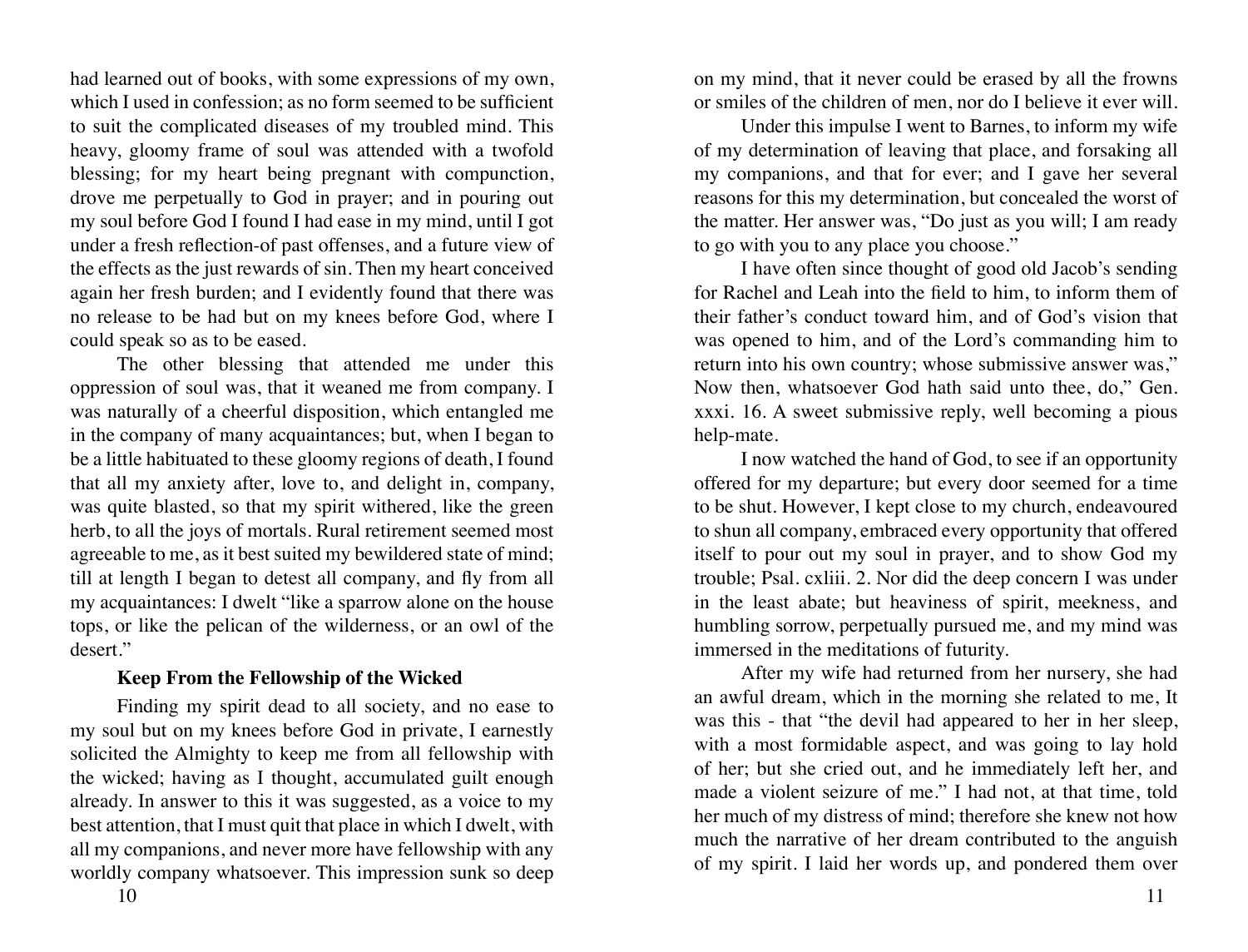<span id="page-6-0"></span>in my heart. And, as I believed her to be a very pious soul, I was fully persuaded I should, ere long, feel the effects of her dreadful vision; which (God knows) I soon did, as my reader will observe in the sequel.

I had no thoughts of a violent temptation, by divine permission, a sailing me, that should strip me of fleshly confidence; but what I expected was, that death, judgment, and eternal damnation, would be the dreadful result of her dream.

Finding fresh troubles increase daily upon me, I longed to get out of the place I was then in, fearing that my companions would some time or other entangle me, and get me out a pleasure-taking on the Lord's day; for, as I found that my power against sin was little worth, I wanted to shun even the appearance of temptation. I went over to Mr. Low's, a nurseryman at Hampton Wick, and asked him to employ me; which he accordingly did. It was now late in the autumn; but he promised to employ me till he could provide for me in another way. I endeavoured to get a ready-furnished lodging at Kingston, but could not: I was therefore determined to walk to and fro, from Kingston to Mortlake, every day, rather than stay in that place, where I had contracted an intimacy with several persons whose company I did not relish. I continued in this situation for about a fortnight; but at length got a lodging at Kingston. I was now determined never to get acquainted with any person, unless he seemed to be religious; and, being in a strange place, where I was not known, I had not so many temptations to draw me into company.

#### **I Take to Reading Books**

I now took to reading any book that I could get; kept close to the church; kept up private and family prayer with my wife, and laboured to recommend myself to the favour of God. I learned several little short prayers to repeat on the road as I walked, or at my labour, or on my bed, which I judged

was redeeming lost time. However, I had one great difficulty to grapple with here, which was, we were obliged to go to a public-house on the Saturday evening to receive our wages, where each labourer was compelled to spend four-pence. This I could not avoid, though I found it a snare to me; because I was compelled to wait till the foreman had paid me, which sometimes would be as late as eight or nine o'clock; during this time I was obliged to hear all the songs that were sung, and all their filthy conversation.

This I found scattered all my religious thoughts, and made many breaches in that poor false peace which I had been patching up by the mere dint of hard labour: however, to close up these gaps, I generally worked the harder, said more prayers, read more, and got up earlier in the morning, in order to perform a greater task; and so, by these means, I pacified conscience with a double portion of dead works; Heb. ix. 14.

My fellow workmen perceiving me to sit silent at the pay-table, while they were so jovial, and finding that I would not join with them for liquor when at work, they suspected I had caught a religious infection. Upon this, I was set up as a butt for laughter and ridicule. And my bringing forth now and then a passage of scripture, to shew the end they were like to make if they died in sin, as they then lived, this gave great offence, and exposed my head as a mark for every scorner upon which to spend his shafts. This I laboured under for the space of many months.

For a while they suspected me to be a Methodist; but, finding I never went to the meeting, and that, in every argument with them, I pleaded for the church, their suspicion was, that I wanted to be better than other people, and to be more religious than was required of those who belonged to the church of England.

Having, as I thought, patched up a tolerable religion, and redeemed a deal of lost time by labour, I began to be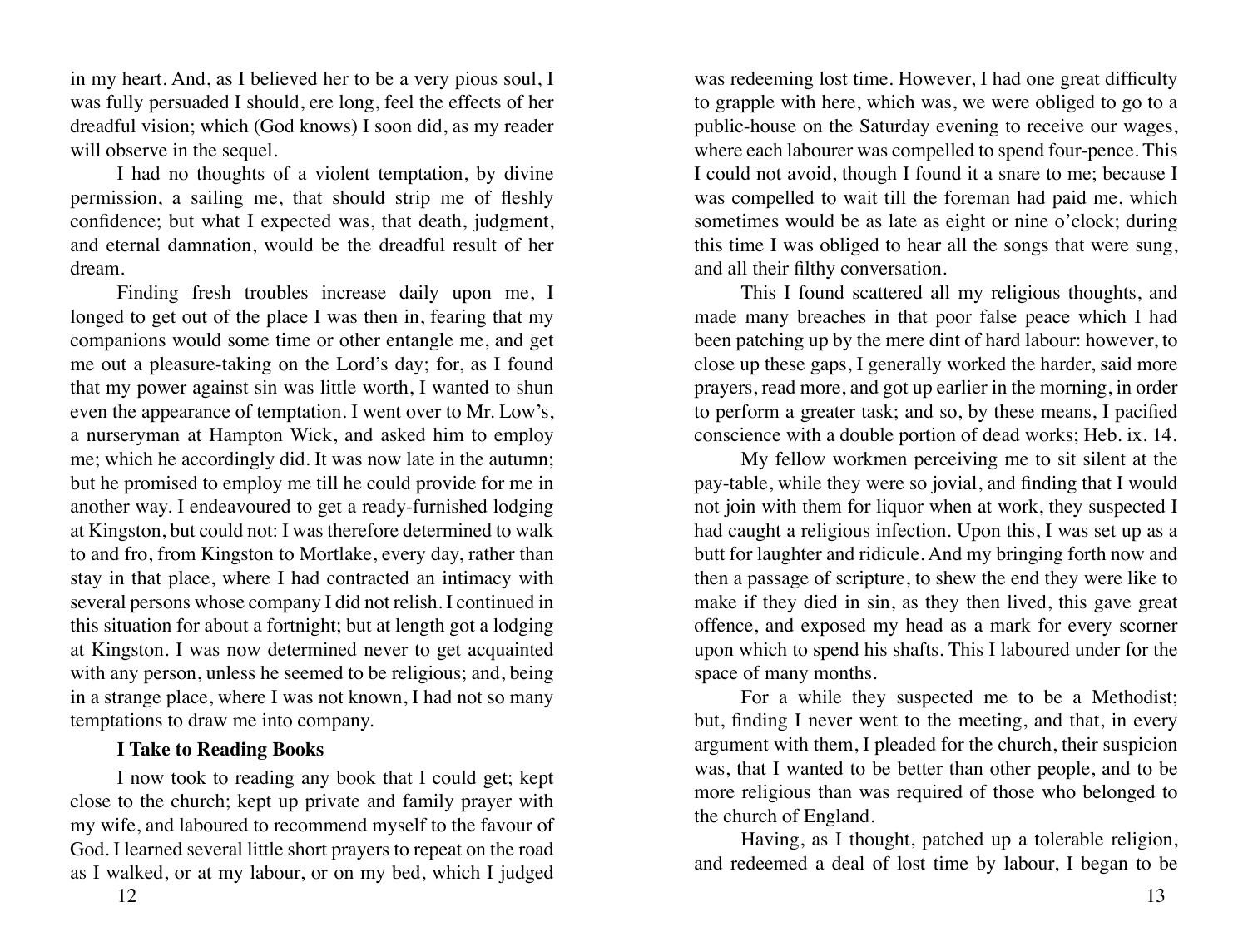<span id="page-7-0"></span>lifted up in my own mind, and to be filled with a vain conceit of my own righteousness. Finding my zeal and diligence to continue, and from my being now habituated to this religious course of life, I began to have a very high opinion of my religion, and to judge myself righteous and despise others. Indeed the language of my heart to most people was, "Stand by thyself, come not near unto me, "for I am holier than thou," Isa. lxv. 5.

However, God permitted me to make several private slips in this my religious way of life, which brought fresh guilt on my conscience. This sting induced me to examine a little the root of my religion; and I found that I had no love to God in it; but that it was merely to pacify my conscience, escape the torments of hell, and "to appear righteous before men." While I was perplexed with these thoughts, this was secretly suggested to my mind - "Suppose you could continue this course of religion till the time of your death, you can only rub off as you go; and hardly that; for you offend daily, in thought, word, and deed; and what is to become of all that black scroll that is behind?" I found, the more I meditated on these things, the deeper I sunk in distress; therefore I tried to east it from me, not liking to come to book. This put me a little out of conceit with my own righteousness; I thought there was something yet wanting on that head; and, conscience lashing me within for past offenses, as well as for present blots, stopped me from boasting, and shewed me a little of the hypocrisy of my own heart; - "God beholds the proud afar off; and those that walk in pride he is able to debase," Dan. iv. 37.

# **I Steal Turnip Tops**

I am now going to relate what I am almost ashamed of; but still I am determined to let my reader see the sable, as well as the shining side of the narrative.

14 15 It was now toward the spring of the year, and I was

extremely poor. My pay being very small, and lodgings very dear, I bid much-a-do to live, and keep my family decent and fit to appear at church. It fell out that I had bought a piece of bacon, which had entirely emptied my pocket; so that, though I wanted some vegetables to dress with it, I could not purchase any. I was therefore determined to go into a field belonging to my master, in order to steal some turnip-tops to boil with my bacon. I knew my fellow workmen had asked of my master, and he had granted them leave to get what they chose; but I had not asked leave, therefore my getting them was a theft. However, I went to the field; but, while getting over the gate, I was arrested in a most violent manner by my own conscience. I think an army of soldiers could not have stopped me more forcibly than the voice of God's vicegerent within. Indeed I seemed as if I had been taken in a snare. I had no power to move for many minutes. I cried out, "What is it? what is it?" The answer was, "Thou shalt not steal." I replied, "My master gave leave to the men to get some vegetables." The answer came again, "You have not asked leave." I looked about me, to see if I could discern any body speaking; but there was no body; the voice came from within. I sat and reasoned a great while, and was still answered; however, I saw no body. I thought it could be no great crime, therefore I was determined to get them, and accordingly went into the field; but was again rebuffed by the same powerful opposition of my own conscience, which drove me back again to the gate. I now stood and reasoned with myself what this voice and power could be. Whether it was my conscience, or what, I could not tell; but certainly conscience had a hand in it. However, I was resolutely bent upon having the spoil; therefore I said I would inform my master of it the day following, Never was any poor creature more harassed than I was while stealing these things of so little value I was obliged to gather them as fast as possible, and keep answering the voice, "I will acquaint my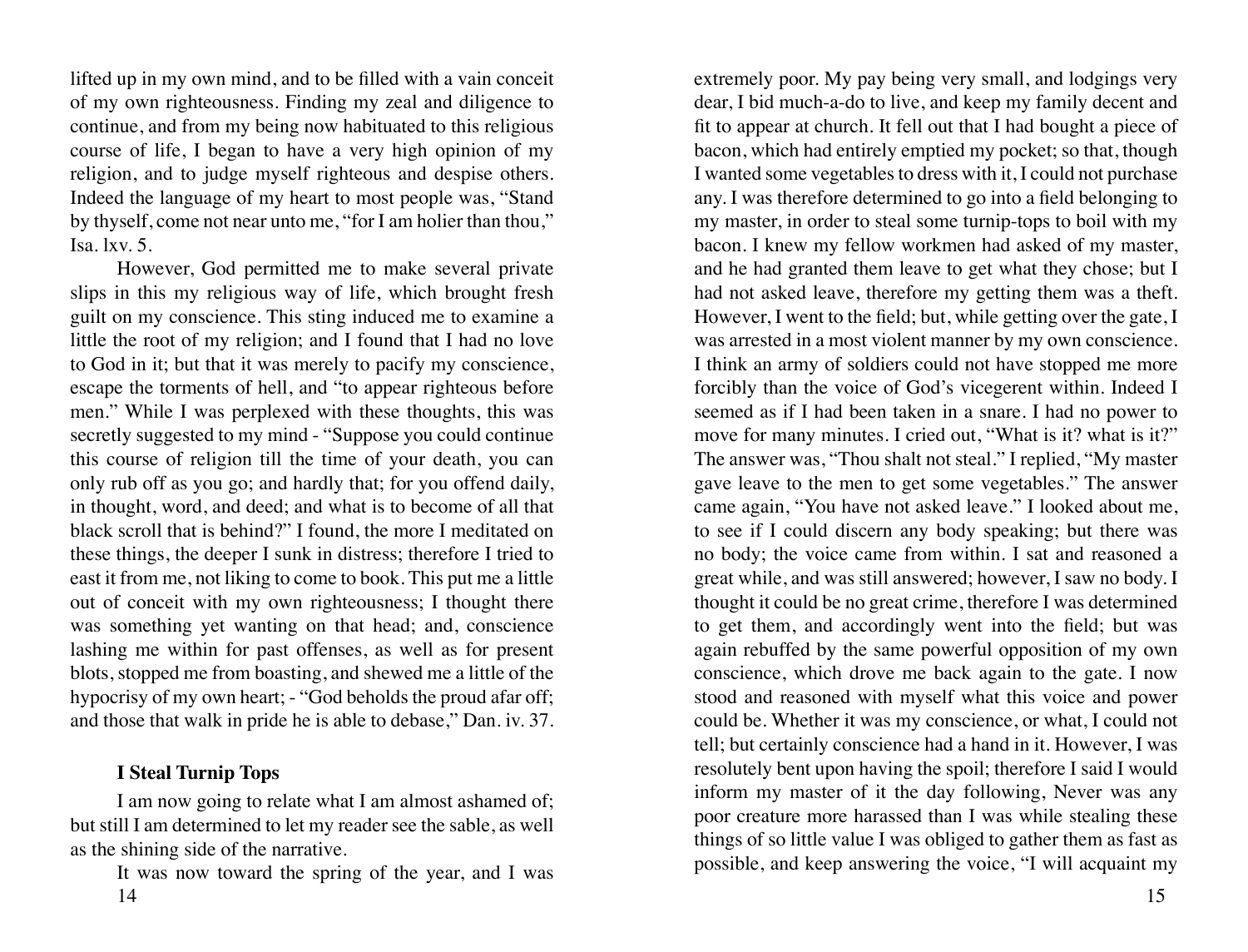<span id="page-8-0"></span>master of it, I will acquaint, &c &c." And thou ran off as fast as possible. However, I never did acquaint him. Thus a man's own sin finds him out; Numb. xxxii. 23; or, as Bildad says, "The steps of his strength shall be straitened, and his own counsel shall east him down. For he is cast into a net by his own feet, and he walketh upon a snare. The gin shall take him by the heel, the snare is set for him in the ground, and a trap for him in the way. Terrors shall make him afraid on every side, and shall drive him to his feet," Job, xviii. 7-11.

Indeed extreme poverty is a snare to man, as well as the abundance of wealth. This, I believe, the pious Agur found, and therefore prayed to be led between the two extremes; - "Give me neither poverty, nor riches; feed me with food convenient for me; lest I be full and deny thee, and say, Who is the Lord? Or test I be poor, and steal, and take the name of my God in vain," Prov. xxx. 8, 9.

I had very sharp work to settle these matters with my conscience; it cost me many a secret groan, and discovered to me much of my own weakness afterwards: but I laboured the harder to rub it off, as I thought, in my old way of working; for I knew nothing of God's method of saving sinners freely by grace, therefore all my labour was but in vain; as it is written, "Can the Ethiopian change his skin, or the leopard his spots? Then may ye also do good that are accustomed to do evil," Jer. xiii. 23.

#### **Many Months of a Legal Yoke**

Having gone on many months with this legal yoke on my neck, labouring in my own strength, and drawing all my hopes of heaven from the law of Moses, which is "the ministration of death and condemnation," 9 Cor. iii. 9, it pleased God to strip me of all this self-sufficiency and legal hope in a very astonishing manner; for it came to pass one evening, as I was sitting by the fireside reading my Bible, I came to these words, "At that day ye shall know that I am in

my Father, and ye in me, and I in you," John, xiv. 20.

As soon as I had read these words, I began to consider them. "Ye in me, and I in you! "Alas! (said I) what does that mean? I am wrong; my religion is little worth; I know nothing what these words mean; there is something of a secrecy between Christ and those that he will save, that I am yet ignorant of." While I was thus musing, behold all the sins that I had ever been guilty of came up fresh on my mind, in all their deformity and malignant appearance, and stood arranged before my mind; even all my crimes from my childhood: so that I possessed "the iniquity of my youth," Job, xiii. 26.

Seeing my sins in such a dreadful light, I began to have fearful apprehensions of God's awful displeasure; and immediately such an intolerable flood of divine wrath was poured forth on my guilty soul, that it swept away all my refuge of lies, Isa. xxviii. 17. This removed all my false hope, drove away all my vain props, and left me without one particle of that sandy foundation which I had laid for myself to stand upon; and down I went into "the deep waters, where there was no standing, so that the floods overflowed me," Ps. lxix. 2; and I feared "the pit would shut her mouth upon me," Is. lxix. 15.

This wrath being so forcibly revealed against me, I began to have very hard thoughts of the Most High; and, what is still worse, a mortal hatred to him, Rom. viii. 7. And immediately the devil was let loose upon me, and violently tempted me to blaspheme and curse the Almighty to his face.

I leaped up, with my eyes ready to start out of my head, my hair standing erect, and my countenance stained with all the horrible gloom and dismay of the damned. I cried out to my wife, and said, "Molly, I am undone for ever; I am lost and gone; there is no hope nor mercy for me; you know not what a sinner I am; you know not where I am, nor what I feel!" She seemed amazed at my appearance, asked what was the matter,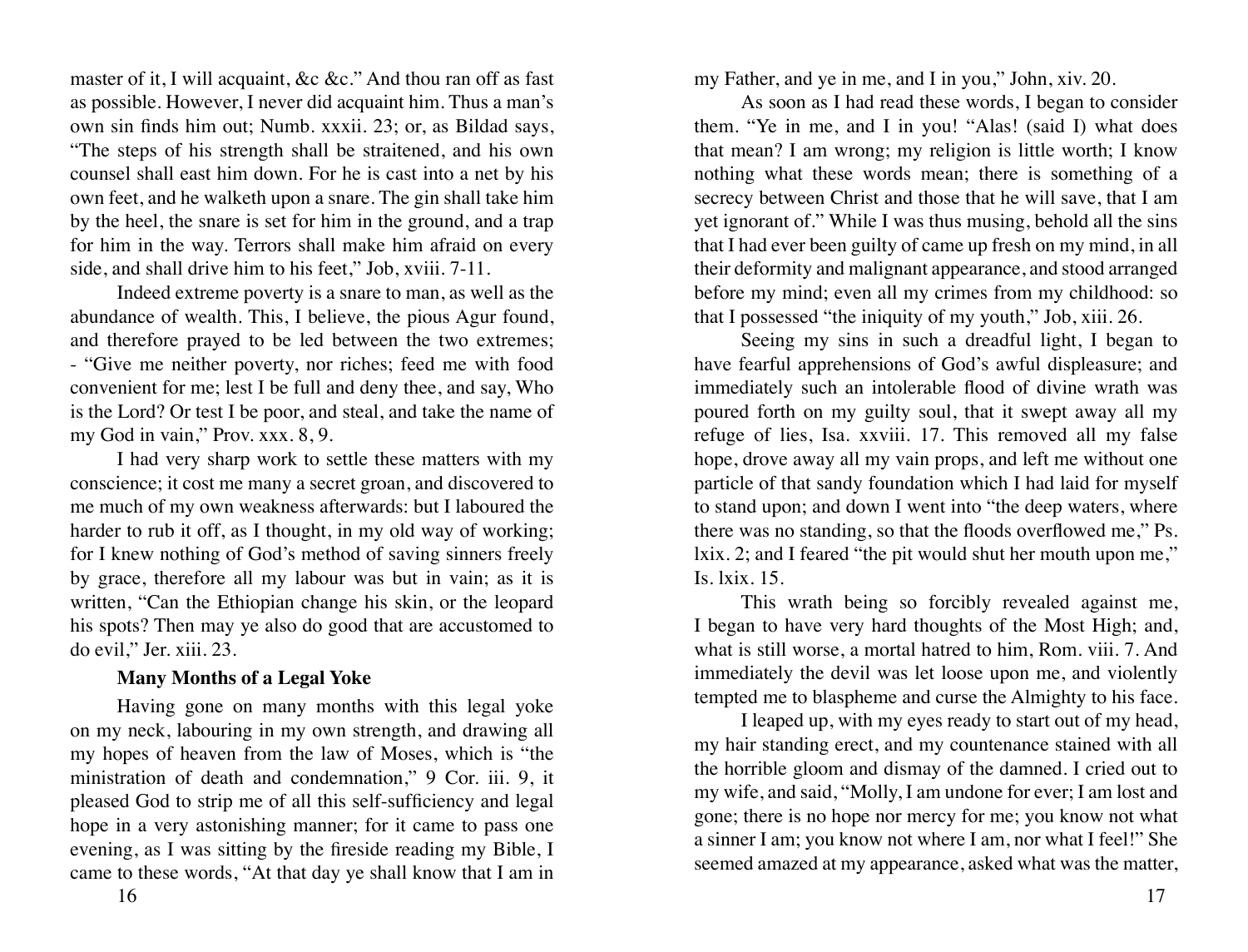and endeavoured to comfort me, but all in vain; for the very name of mercy is but an aggravation of man's misery when all hope in God is dead.

I went to bed, and lay down in sorrow; but there was no rest for me. I thought the bed, the room, yea and every thing else, was running round; and my soul was sinking so fast under the wrath of God, that it was as if I fell a thousand fathoms a minute. I dared not sleep; for if I did, I thought, like the rich feel," in hell I should lift up my eyes," for I was already in torment.

At two or three o'clock in the morning I rose up and went down stairs, kneeled down to read the Bible, and attempted to pray; but oh I that horrid blasphemous temptation, to blaspheme the Most High, so foiled me, that I dared not look up. I could only confess my sin, but could not say, "God be merciful to me, a sinner." I went to work with my head swimming and legs staggering, like a drunken man; and, when I get on Hampton- Wick Green, I stood and viewed the horses, bullocks, and asses, and envied their happy state. "Ah I" said I, "you have no sin to answer for; no judgmentseat to appear before; no wrath from God to feel; no hell to fear! When you die, there is an end of you; but eternity is our lot! Oh that I could die like you, and be no more! Oh that I was but in the place of the worst of you! But I am a man and a sinner; and hell aims at sinners!"

O wretched state! Look which way I would, "my sin was ever before me," Ps. li. 3; and "my secret sins were set in the light of God's countenance," Ps. xc. 8. Within me there was the "sting of death," I Cor. xv. 56; a guilty conscience - the worm that never dies, Isa. lxvi. 24; Mark, ix. 44, still gnawing and feeding on my withered spirits. This made the leaf of my profession to wither, and my untimely fruit to fall like that of the olive. The thoughts of God's damning me filled me with hard thoughts of him, and even hatred to him. I felt the arrows

of his wrath already within me, Job, vi. 4; Ps. xxxvili. 2: and I knew God had thrust me down, Job, xxxii. 13. I fain would have fled out of his hand, Job, xxvii. 22, but could not. If I offered to pray, I was tempted to blaspheme; and that stopped the mouth of prayer. If I attempted to look up to God, my conscience smote me, and the heavens appeared to be iron, and the earth brass, Lev. xxvi. 19: so that my thoughts could not fly with hope to God, nor could the earth hide me from his presence. Eternity I knew had no end; and hell I found, by my sinking in despair, had no bottom. The unfathomable abyss of eternity affords no anchorage, and the impassable gulph of God's fixed decree allows no vessel of wrath, fitted for destruction, ever to pass to the haven of rest, Luke, xvi 26; or make any other land or port whatsoever. Oh what a profound deep! what a perilous navigation!

"Alas!" said I, "when I appear before him 'my own mouth shall condemn me,' Job, ix. 20. If I would get above him, I cannot: he is the Most High, and cannot be matched. 'If I speak of strength, lo, he is strong; and it of judgment, who shall set me a time to plead?' Job, xix. 9. 'He is of one mind, and none can turn him,' Job, xxiii. 19. He is holy; and the guilty cannot approach him. He is light, and that discovers my sin: therefore I hate it, for 'he has set them in the light of his countenance,' Ps. xc. 8. He has often warned me, and I persisted; my conscience has checked me, and I opposed it with violence. He has brought me to death's door by sickness, and I vowed to him what I would do if he raised me up. He did so but I broke all my vows. His patience is tired out. The verdict of my own thoughts casts me, Rom ii. 15. My own heart condemns me, I John, iii. 20. the curse of God is in my tabernacle, Prov. iii. 33; 'the wrath of God abideth on me,' John, iii. 36; the door of mercy is shut against me; and 'broad is the road, and wide the gate, that leads to destruction, and many go in thereat.' Oh that I had never been born! Job, iii.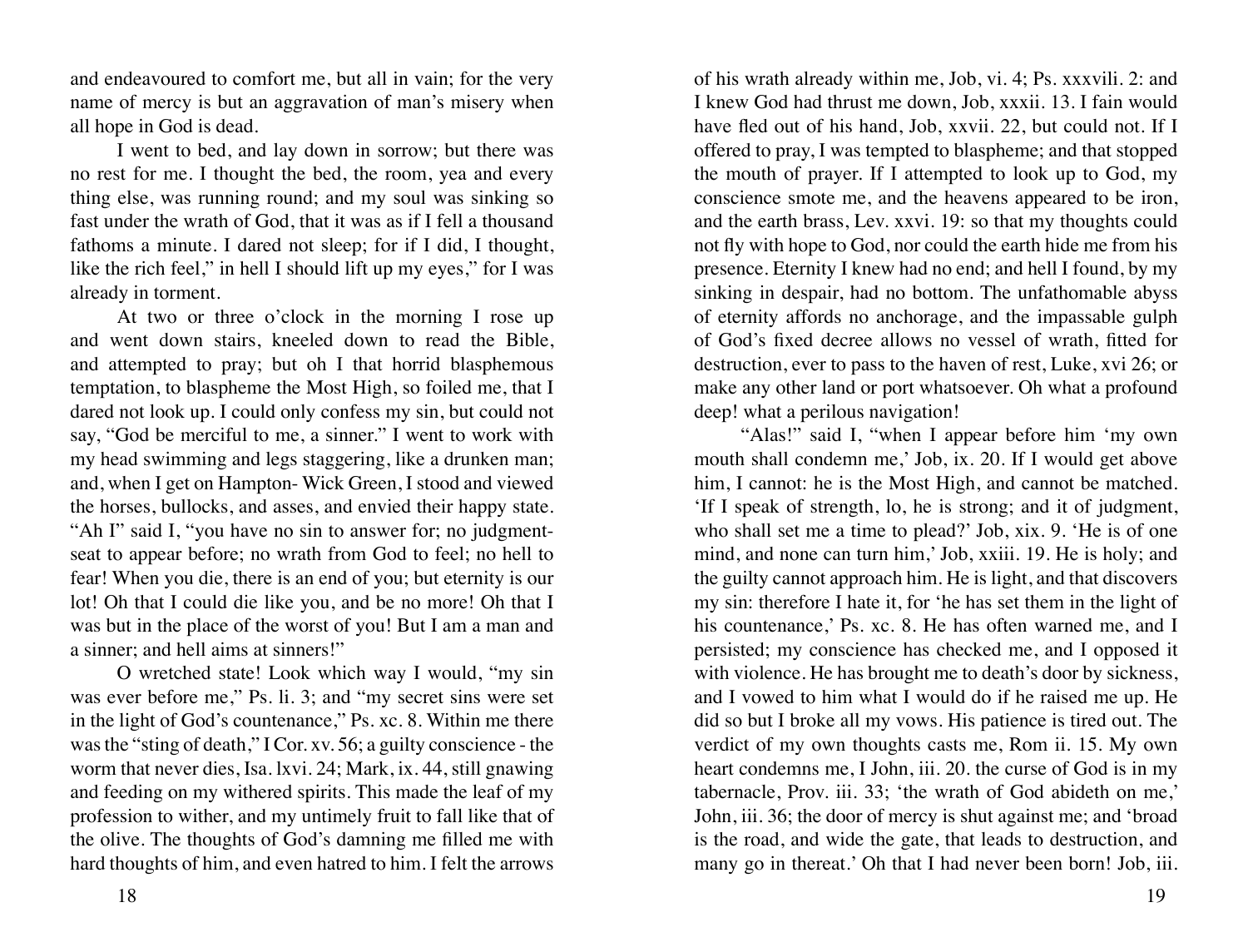<span id="page-10-0"></span>10. Oh that no eye had ever seen me! Wherefore came I out of my mother's womb to see trouble? Oh that there was no hell, no judgment to come, no God, no hereafter!" Indeed I experienced these words effectually, "Thine heart shall meditate terror," Isa. xxxiii. 18.

This is "stumbling upon the dark mountains," Jer. xlii. 16; this is sitting "in the regions of the shadow of death," Matt. iv. 16; this is the horrible pit, and this is the miry clay, Ps. xl. 2; these are the "deep waters where there is no standing," Ps. lxlx. 1, 2; this is "deep calling unto deep, at the noise of his waterspouts," while they are bursting and discharging their vengeance on the vessels of wrath, till "both waves and billows go over," Ps. xlii. 7. This is "God's shutting up a man, and there can be no opening," Job, xii. 14.. This is the employ of the damned, Isa. viii. 21, 22; "the chambers of death," Prov. vii. 27; the experience of devils, Matt. xii. 43; the gloomy land of darkness, without form or order, and the pains of hell, Ps. cxvi. 3; while the soul is harassed with the infernal intercourse and familiarity of devils, and your constant visitors and chief "guests are in the depths of hell," Prov. ix. 18.

No sinless perfection can live here; no Atheism can live here; no Deism, nor Arianism, can ever flourish here. No; those principles can only flourish upon the hard soil of a benumbed conscience, sacred with a hot iron, and kept hard by the perpetual industry of the devil, and the assistance of wicked company. But, whenever God awakens such a conscience, by letting his burning wrath into it, all those principles wither and die, both root and branch!

Oh how wretched the thought, that such principles should grow and flourish in the minds of men, that never yet struck one root in the minds of devils! and that men should labour to propagate such a nursery for Satan in a land of hope, and under the sunshine of mercy, that never could be found in

the regions even of the damned! But why do I wonder at this? The reason is plain; the devil sends them all here, because he cannot make them grow in hell.

# **Tempted To Put An End To My Existance**

Here I was violently tempted to put an end to my existence, and to throw myself into the Thames. Long was I tempted to commit this rash act, and at times gathered comfort from the thoughts of it; but the consideration of guilt and wrath pursuing me beyond the grave often prevailed with me under that temptation. Oh the subtlety of this 'old serpent! He even tempted the dear Redeemer to self-murder, by wanting him to throw himself down from one of the pinnacles of the temple.

As for that wretched temptation - to curse all that was good - that constantly followed me; nor do I believe I was one hour free from it, unless when I was asleep, during fourteen months together. I believe pious Job laboured under this for many years, as appears by his suspicion of his children having been tempted to do it; as it is written, "And he rose up early in the morning, and offered burnt-offerings according to the number o[ them all; for Job said, It may-be that my sons have sinned, and cursed God in their hearts. Thus did Job continually," Job, i. 5. This was the main point that the devil laboured to gain with Job, when he accused him to God: "But put forth thine hand now, saith he, and touch all that he hath, and he will curse thee to thy face," Job, i. 11. And again the second time: "But put forth thine hand now, and touch his bone and his flesh, and he will curse thee to thy face," Job, ii. 5. And I am sure he would have done it, had not the Almighty been "the shield of his help," Deut. xxxiii. 29; for there is no other shield, but a bleeding Saviour, that can "quench the fiery darts of the wicked," Eph. vi. 16. However, Satan left no stone unturned; he made Job's wife his engine for mischief: "Then said his wife unto him, Dost thou still retain thine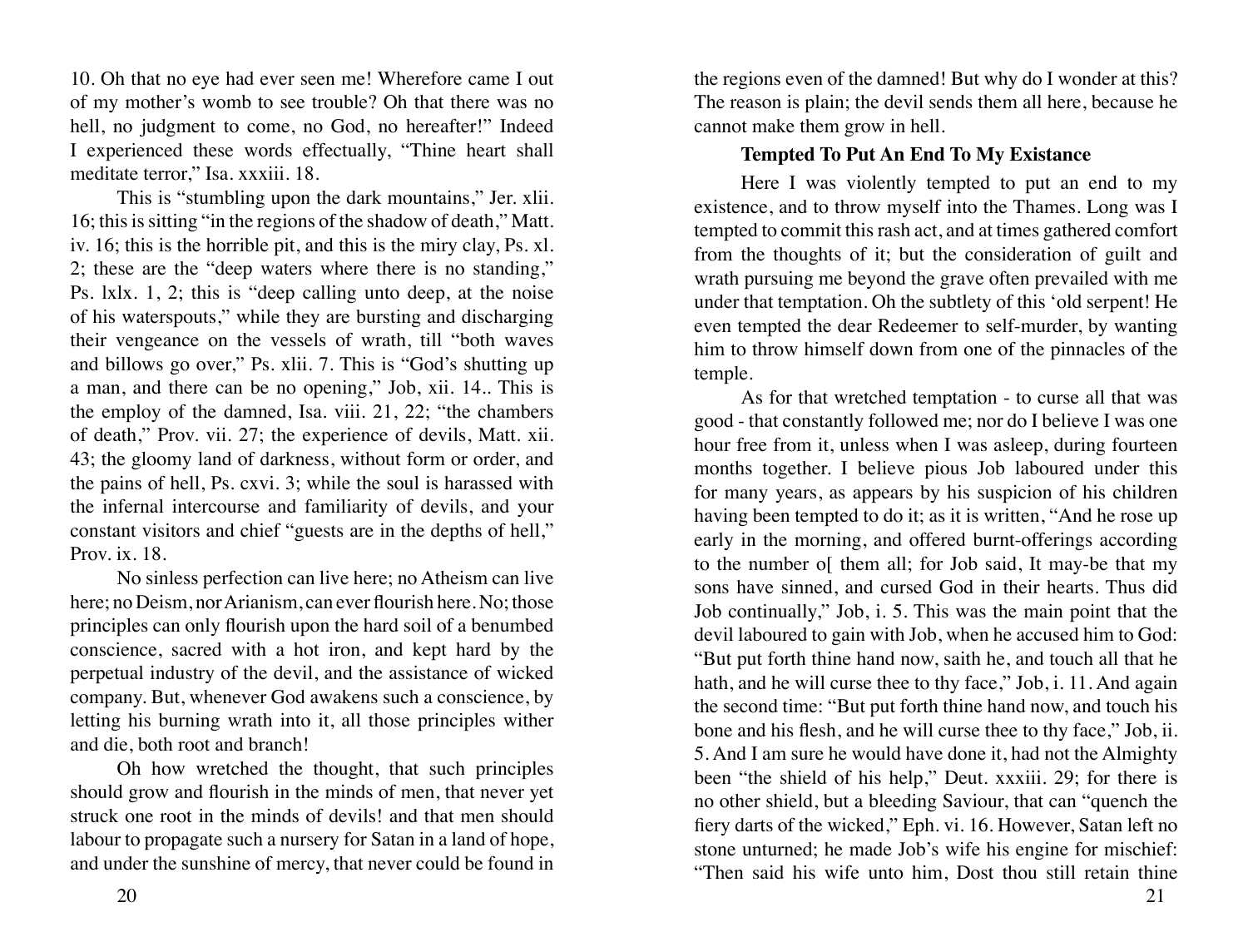<span id="page-11-0"></span>integrity? Curse God, and die," Job, ii. 9.

This also was Paul's "thorn in the flesh, the messenger of Satan sent to buffet him," 2 Cor. xii. 7; as may be gathered from thorns being a badge of the curse which sin brought upon the earth, Gen. iii. 18; and from the parable of the thorny-ground hearers, Matt xiii. 7; and of Paul's comment on it, "But that which beareth thorns lot [of covetousness] and briars is nigh unto cursing, whose end is to be burned," Heb. vi. 8.

I believe Solomon was no stranger to this temptation, by his leaving that caution upon record, "Curse not the king, no not in thy thought; and curse not the rich in thy bed-chamber; for a bird of the air shall carry the voice, and that which hath wings shall tell the matter," Eccl. x. 20.

Satan soon filled Peter's mouth with oaths and curses, when he had got him to sift; and he would have gone farther if the Saviour had not propped him up with his prayer, that his faith might not fail.

# **Cursing The Emplacement in Hell**

I believe this work of cursing to be the employment of all in hell, both devils and men, as it is the just sentence of God's righteous law; therefore I believe that those who in hell suffer under it, are perpetually spitting it in the face of that righteous Judge who passed the sentence on them. And therefore Satan labours to get poor sinners to begin with it here, thinking that when he has done this, he has gained his end.

God having cursed the serpent, or Satan (the king of all the rest of the apostate spirits, he being the grand criminal on whom the sentence lighted), and through him God's sentence having fell on all his political body, who are under him as their head; they, labouring under this curse, or just sentence, strive to tempt many poor sinners to throw that curse at the just Judge, who passed that sentence, and fixed Satan's eternal

doom at the tribunal erected in Eden. "But God is faithful, who will not suffer us to be tempted above that we are able; but will with the temptation (mark that! with the temptation) also make a way to escape, that we may be able to bear it." O sweet and comfortable promise!

Having waded some weeks under this burden of guilt and wrath; being pursued with the fears of death and judgment, till my strength was almost exhausted; being terrified, too, almost to distraction, and fearing lest I should one day or other open my mouth, and let that horrid blasphemy escape my lips in some unguarded moment; it pleased my most gracious Lord to give me a little encouragement.

#### **Some Gracious Encouragement**

Going one morning to my labour, groaning under the perilous state that my soul was in, and I think as completely miserable as any mortal could be and live, it came suddenly into my mind, "I wonder In what part of the world Jesus Christ was born;" though at that time I had no more knowledge of him, who he was, or what he came to do, than one of the Arabs in the deserts of Arabia; for I had always attended the church of

England, where we hear nothing about Christ, in the pulpits, till they conclude, when they generally lug him in as a fag end to their little better than heathen morality. However, I was wondering where he was born, and it came into my mind that he was born in the east; because our clergy turn their faces to the east when they read their creeds. I then looked from point to point eastward; determined to be sure to dart my eyes, if possible, straight to the spot, if I darted them slowly round two quarters.

However, when my eyes came to the sun, which was then just risen above the hills, I felt such a love and spirit of meekness flow into my soul, from the thoughts of Christ's name and birth, as I never had felt before. It so filled my heart,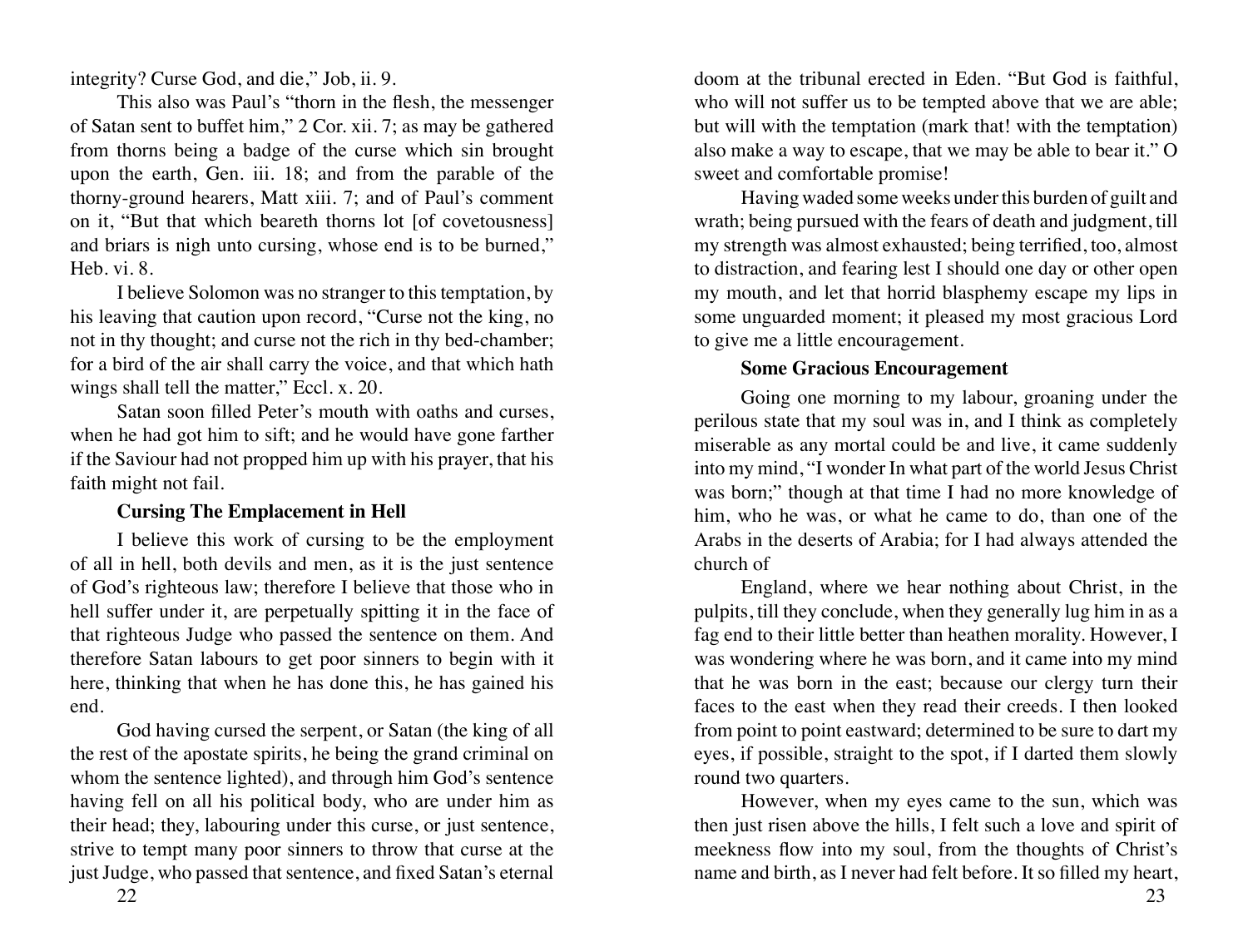<span id="page-12-0"></span>that I was like a bottle that had no vent, Job, xxxii. 19, and I could not contain myself. I burst out and wept so loud, that I believe a person might have heard me at the distance of twenty or thirty rods. And, although I had at that time no idea what Christ came to do, or what he died for, yet I had an amazing sense of his sufferings on my heart, which filled me with love to him; and I pitied him in my soul, and found a great dislike to the Jews for using him so cruelly: still, however, I remained profoundly ignorant of the benefits of his cross.

As the spouse says that "his name is as ointment poured forth," Song, i. 3, so I found it. What then must the fellowship of his sufferings, and the sweet fellowship of his resurrection be? Phil. iii. 10.

While I stood thus melting, mourning, and weeping, over the birth, name, and sufferings, of the Saviour, I heard a voice saying unto me, "He that overcometh shall inherit all things," Rev. xxi. 7. Whether these words were in the Bible or not, at that time I did not know. I inquired of several persons, but none could inform me. However, at length I found them out; but it was even some months after they were spoken to me.

But to return; I went to my work, strongly convinced that God had a love for me: yea, for several days together I had such a humbling sense of his loving-kindness, that I was sure he was with me, go wherever I would; and so strongly persuaded was I of his eternal affection to my soul, that I was sure neither men nor devils could possibly hurt me, any more than they could hurt the apple of God's eye, Zech. ii. 8.

This caused me to go melting in my soul, and weeping and praying, all the day long, under the sweet influence of such unmerited love, that flowed in to dissolve so hard and so impenitent a heart as mine.

The temptation, however, had not left me. I still had the thorn in my flesh, or the devil's curses darting from his strong

hold, which is the old man of sin, the flesh, or the natural corruption of the heart; that is the devil's own garrison. This messenger of Satan buffeted me perpetually from that fort. But all this while, as the presence of the Lord was with me, it lost its usual force; it was like storming a strong hold with bladders; or, as Paul says "God's grace was sufficient," though the thorn was not taken away, 2 Cor. xii. 7, 9. And in this situation he could glory, even in the midst of his infirmities, under the influence of sovereign grace.

#### **An Unforgeable Sabbath**

When the following sabbath arrived I went to Kingston church, as usual. After sermon there was an anthem sung, which concluded with the word Hallelujah, in a very pleasing manner; and was repeated often by each part and party. While they were singing this anthem I was en-rapt in such a glorious frame of soul as I never before felt; whether I was in the body or out of the body, for a few minutes, I could scarcely tell; but blessed be God, I have enjoyed much of the same sort since, and I know now that it came from God. It was some of the good old wine; and that I found when the Lord sent me a little of it the second time. I believe I shall never desire new, for I am certain "the old is better," Luke v. 39.

After this (never-to-be-forgotten) sabbath was over, I was shortly stripped of all joy, meekness, hope, and help; and left to sink again into the deep and gloomy regions of horror; and the blasphemous temptation pursued me with more violence than ever. To make my case the more desperate, I was violently tempted to believe that there was no God. Having been a little indulged with the comforts and joys of hope before this storm appeared, it was rendered more aggravating and violent than ever. However, I read my Bible, and prayed to God day and night. But what made my cause still more desperate, two passages of scripture were brought to my mind with all their cutting energy and power. One was, "But I say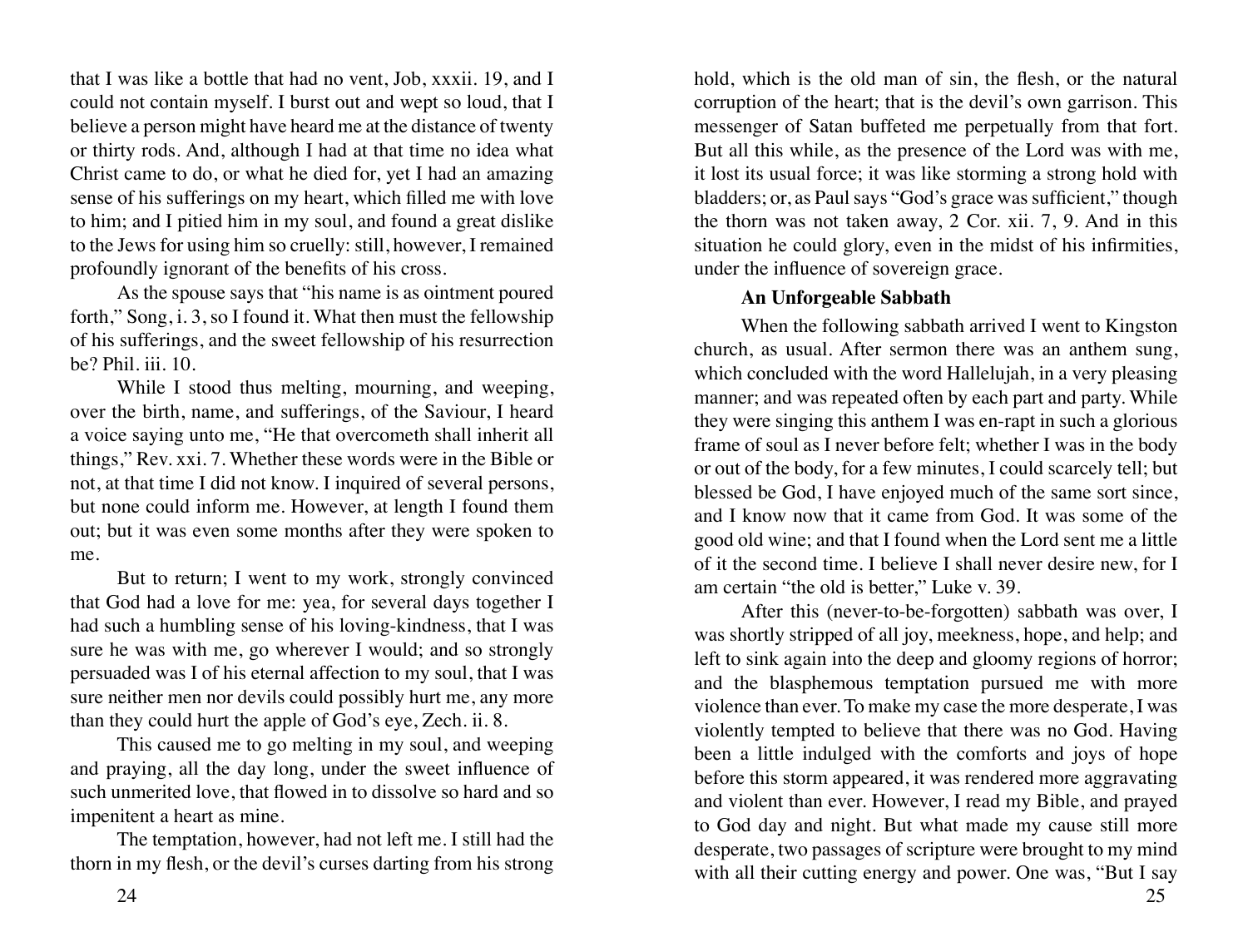unto you, that every idle word that men shall speak, they shall give an account there-of in the day of judgment," Matt. xii. 36; the other was, "We know that whosoever is born of God sinneth not," I John v. 18.

These passages snapped my cable, and drove me apparently from all anchorage in God; and, finding my hope removed, I was forced into all the billows of wrath, temptation, corruption, distress, horror, and despondency, that any mortal could possibly be in. This drove me to my wigs end. I was now again tempted to end the strife by leaping into the Thames, and so putting a period to my own existence: still, however, God prevented me.

I felt those distresses the keener from the circumstance of my having a strong faith in the justice of God. I was sure that he must be faithful to his threatenings, or cease to be truth, and consequently cease to be God. And, though I had been much comforted before in my own soul, yet I had no light nor judgment in the word of God; nor was I able to understand any passages but those which leveled their force and just sentences at me for sin.

Again this temptation recurred; that there was no God, nor any judgment to come; and that the holy Bible was false, therefore I had no occasion to "tremble at the word," Psal. xiv. 1. These temptations being suitable to my wishes, I laboured hard to credit them, and to persuade myself there were none: yea, I wished in my heart that these suggestions were true; for then I should end in annihilation, and, like the happy brute, be no more.

But I could gain no safety there, though I fain would; for the storm of God's wrath soon drove me from those moorings; therefore I know that Atheism and Deism cannot live in an awakened soul, even in this life; and, if a man "lifts up his eyes in hell," he will soon see a just God, and feel the torments of his wrath too, and that will destroy all his Atheism

at once; for he may as soon persuade himself out of a sense of his punishment, as out of the existence of the just punisher.

In this deplorable state I knew not where to go. I was poor, and obliged to work hard, though I had hard work enough within; and these violent blasphemous suggestions I feared would one day or other break loose, and that then I should be dispatched immediately from the land of the living. And, indeed, it certainly would have so happened, had not the Almighty "set a watch before my mouth," and by his own power "kept the door of my lips," Psal. cxli. 3.

The enemy of my soul now tried another scheme, as that of Atheism had failed; which was, that the Almighty now intended to entangle me in my own confessions, and convict me from my own words. And he took a very suitable opportunity for assailing me with this temptation; which was when I was meditating on the power I had lately felt, and wondering why the Most High should give me much sweet felicity of soul for a time; and, after being indulged with that sweet consolation, leave me a second time in the hand of my tormentor, who laboured so hard to bring me to sin against him with so high a hand, and at a time when I was so desirous of serving him with a pure heart and with a willing mind.

The tempter suggested to me, in answer to this, that it was done in order to extort confessions from me, that God might, as it were, take the advantage of them; and, agreeable to his own words, "Judge me as a wicked servant out of my own mouth," Luke, xix. 22.

Oh how does that infernal being hate, oppose, reproach, and belie, the ever-blessed, ever-loving, and ever-propitious" Father of all mercies, and God of all comfort!" 2 Cot. i. 3. But, in opposition to the accuser, the Lord made good his promise, that the gates of hell should not prevail; which words I believe mean the infernal council of devils; as causes were in former times heard and tried, councils held, and matters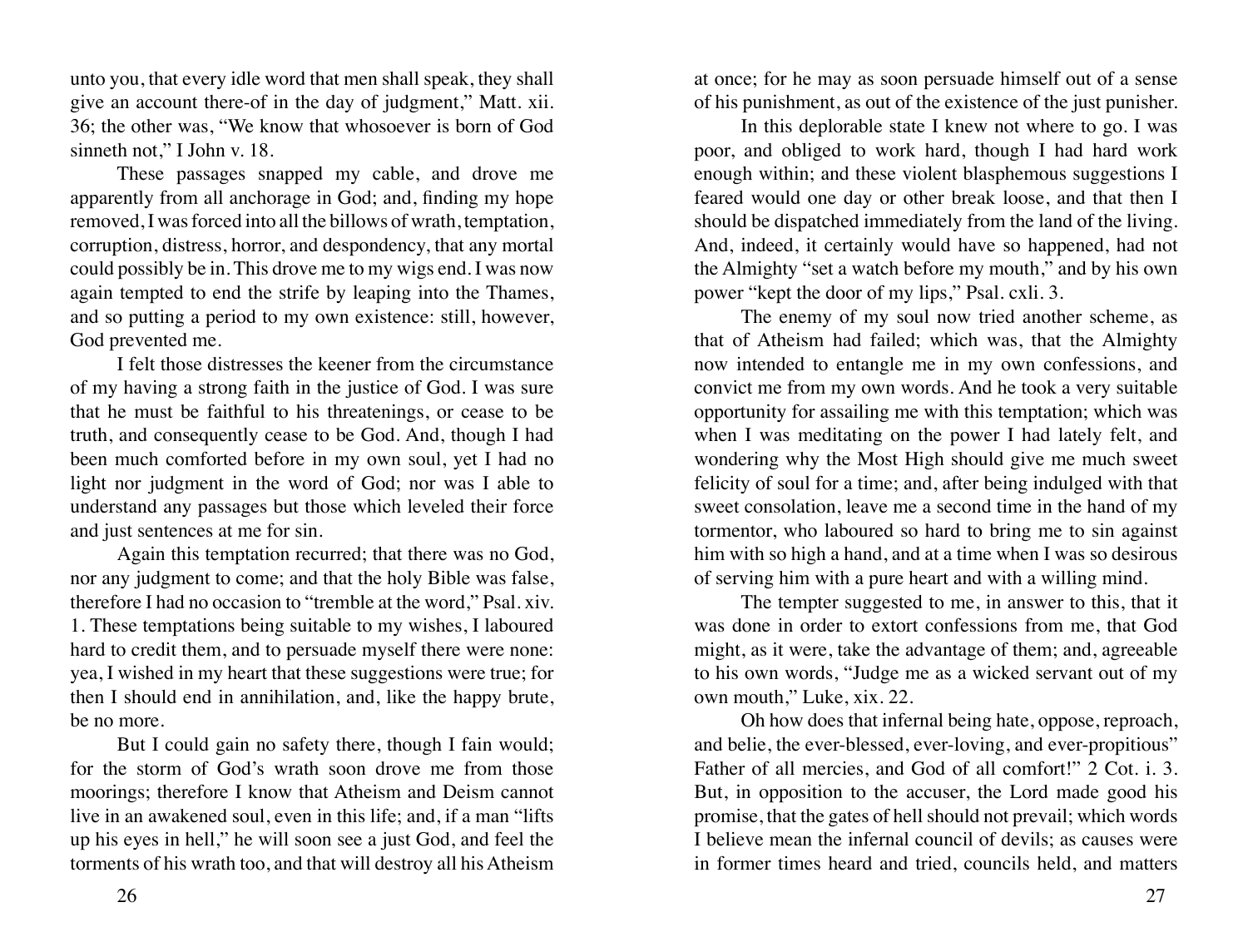<span id="page-14-0"></span>settled, at the city gates, by the elders, in some parts of the Jewish nation; as appears in Ruth, iv. l, 2.

However, the ever-blessed Lord brought his promise afresh to my mind again one day as I was at my labour "He that overcometh shall inherit all things." And it was impressed powerfully on my mind, that this was the battle that I was to fight, and in which I must overcome if I inherited all things; but, if I lost this field, then all was lost for ever, as my poor distracted mind conjectured. Upon this I was contriving what method to adopt, in order to overcome in this battle; and it was suddenly brought to my mind that I should bless the name of the Lord every time the fiery dart came, and to continue to pray both day and night.

## **Blessing The Name Of The Lord**

I immediately began blessing the name of the Lord; and this temptation began to come faster, and with more violence than ever; sometimes four or five times in a minute, for days and months together; but still I repeated, as fast as I could speak, "Blessed be the name of the Lord, blessed," &c. and kept shaking my head, for fear I should listen to it and mutter it out unawares. I have been sometimes harassed in this manner till I have been quite weary, and almost senseless; and so far gone as not to be able to give any person a reasonable answer, nor even to conceive aright what I was about. My fellow-workmen, seeing me perpetually in motion, and my lips muttering, concluded that I was mad, and dealt with me accordingly.

I now found that my rationality was sometimes amazingly impaired, insomuch that I was hardly capable either of labour or conversation. At times I was so sorely tried, that I was afraid I should begin to tear my hair, cry out aloud, and run distracted; but I thought if I did I should run mad immediately, and then all would be lost. I perceived this to be the enemy's aim; first to impair my faculties, and

then he could make me curse and swear as he pleased; but, in opposition to this, I perpetually prayed and blessed the name of the Lord; and still was insensibly supported by my gracious God in this doubtful engagement.

When we are baptized in the established church, they" sign us with the sign of Christ's cross, in token thereafter that we should not be ashamed to confess the faith of Christ crucified; but that we should manfully fight under his banner against the world, the flesh, and the devil;" but I never knew what this meant till that period.

I have sometimes thought that my mind would not, in every sense of the word, have been so much harassed if I really had been in hell; because, when sin is conceived there, it is perpetually brought forth in horrible blasphemies. In that gloomy receptacle, tormented ghosts lust to envy the Most High; and "when lust hath conceived, it bringeth forth sin; and sin, when finished, bringeth forth death," James i. 15. This is the conception and progeny of hell, Where eternal death reigneth.

Death is the offspring of sin, Rom. v. 12; and destruction is the offspring of death; as it is written, "The first-born of death shall devour his strength," Job, xviii. 13. Oh what an awful family has the Holy Ghost discovered in the word of God! Satan is said to be both the father and nourisher of sin. "When Satan speaketh a lie, he speaketh of his own; for he is a liar, and the father of it," John viii. 44. All sin is of the devil; and "death came by sin," Rom. v. 12; and by death came destruction. What an infernal fraternity!

O blessed be God for Jesus Christ, who, in infinite wisdom, has dethroned them all, and by his almighty power hath delivered our souls from them! "He triumphed over [these] principalities and powers [on the cross], and made a show of them openly," Col. it. 15. And even now he shows them openly, in the light of his own word and Spirit, and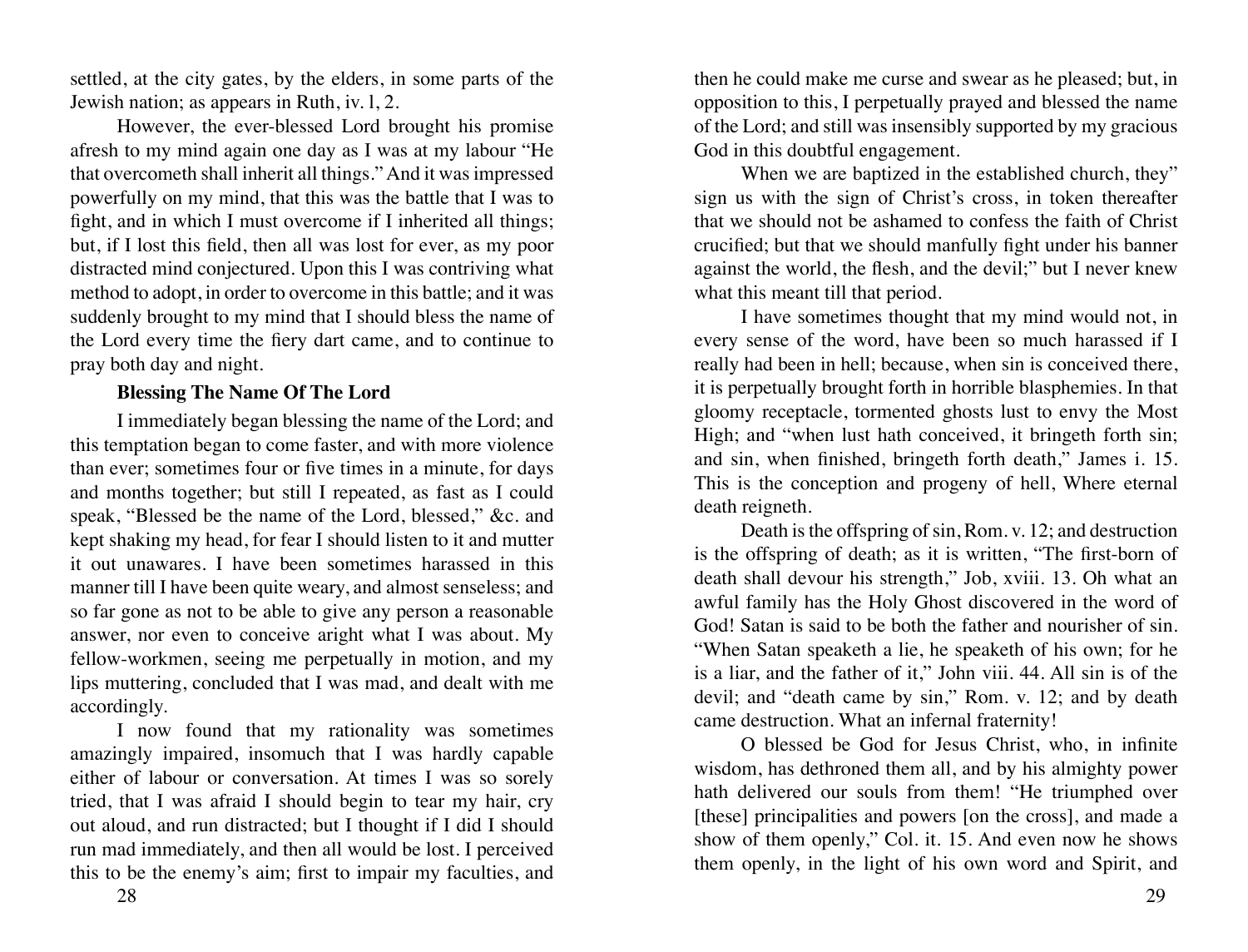<span id="page-15-0"></span>exposes all as a conquered host. These were powers of darkness, led on to engage the Saviour by the prince of this world; but he had no spawn, or sin, to work on in the dear Redeemer; as it is written, "The prince of this world cometh, but hath nothing in me," John xiv. 30. "This was their hour, and these were the powers of darkness," Luke xxii. 53.

When the Saviour "bowed his head and yielded up the ghost," they all fell (as the heathen temple did under the spiritual might that was given to the Saviour's type, Samson); but when he arose from the grave, it was then" All hail!" The prince of this world was cast out; John xii. 31. And, when Christ ascended, he led those our tormentors prisoners; as it is written, "He hath ascended on high, he hath led captivity captive," Psal. lxviii. 18. "God is gone up with a shout, and with the sound of a trumpet," Psal. xlvii. 5. The all conquering

"Lord of Hosts, mighty in battle," Psal. xxiv. 8. Thus giving us a certainty of overcoming all enemies through him; as it is written," Because I live, ye shall live also."

These tidings of the Saviour's conquest caused the powers of hell to sit in sackcloth, and extorted a lamentable confession, both from death and destruction. First, a question is put, "Where shall wisdom be found?" Job, xxviii. 12. Secondly, the inquiry where she comes from, "Whence then cometh Wisdom? And where is the place of understanding?" And now the Holy Ghost shows us the lamentable confession of hell, "Destruction and Death say, We have heard the fame thereof, that is, the fame of Wisdom, with our ears," Job, xxviii. 20, 22.

O how cutting to the inhabitants of the infernal regions must the glorious Redeemer's triumph have been when he had vanquished them, and took them captive! And to this day he lets them loose, and checks their rage, as he thinks proper: as it is written," I am he that liveth, and was dead; and, behold, I am alive for evermore, Amen; and have the keys of hell and

of death," Rev. i. 18. These must be lamentable tidings for all in hell! But the ever-blessed Immanuel shall reign in heaven; reign in his own hereditary right; in his royal robe of human nature, both sanctified and glorified; as the supreme Monarch, and universal Key-keeper; yea, he shall reign in heaven, while devils and sin, death and destruction, shall grind in hell.

#### **The Sacrament of the Lord Supper**

Having continued many weeks in this melancholy condition, I thought I would go to the sacrament of the Lord's supper, and see if that would afford me any relief. I purposed first to speak to the minister of the church which I frequented: but I did not intend to open my mouth about the temptations that I laboured under; as I thought, if I did, he would deem me mad, and have confined me in prison, or else have smothered me between two beds, as some have been who were bit with mad dogs. This I really believed; and therefore I would not divulge my case upon any consideration whatsoever. Even this temptation, through God's mercy, worked together for my good; for regard to my own safety led me to conceal my case. In short, if I had made it known to a blind guide, he would probably have recommended novels and diversions, or something else, just that I might stifle my conscience; and so he might "have healed my wound slightly, crying Peace, peace, when God had not spoken peace," Jer. vi. 14. And, as I was so fond of these blind watchmen, I should, in all probability, have eagerly swallowed down all that they might have said. Howbeit, God never suffered me to speak to him at all. I went several times, but never found him at home; which I was much grieved at, being very fond of him, because he seemed to take more pains than any I had ever heard. I used almost to adore him; for, if I passed him in his robes in the streets, my very soul would sink within me at the sight of so holy a being as I vainly thought he was. However, I bless God that I never spoke to him at all; for, after I was enlightened, I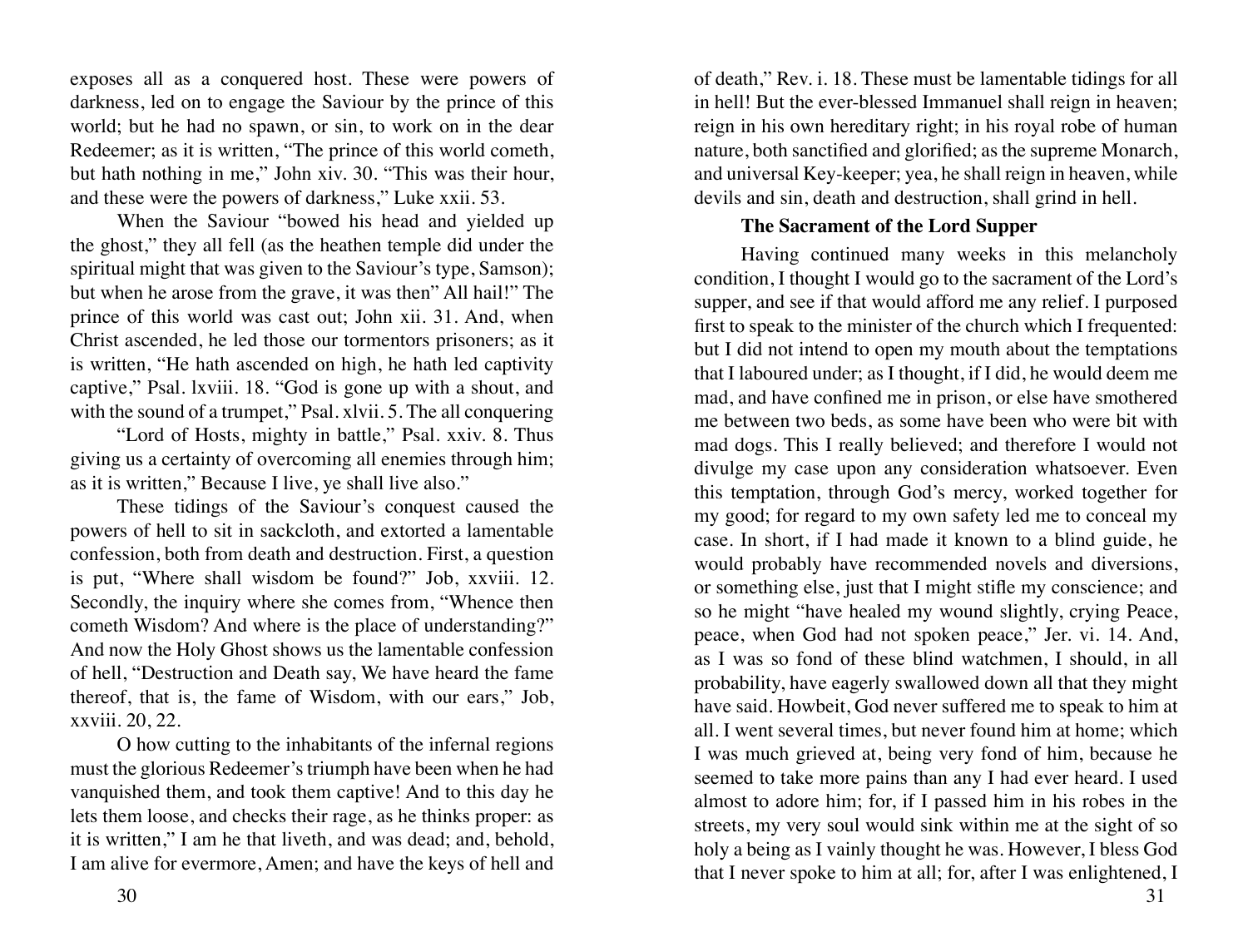went to hear him preach, but (poor soul!) he was as dead as a stone, and as blind as a bat.

I foolishly conjectured that, if any went to heaven, it must be the church clergy and their clerks; for I thought their very caring itself consisted of godliness, being too blind to understand the Saviour's meaning when he calls them hireling.

Howbeit, since God has given me understanding in his word, I confess I am of another way of thinking; for I believe there are few parsons and clerks who seem to be even in the way to heaven. The old question among the Jews was, "Have any of the rulers, or of the Pharisees, believed on him?" And, suppose they have not, shall they obtain heaven by their unbelief? No: "He that believes not shall be damned," Mark, xvi. 16.

As I could not find the parson at home to speak with about going to the sacrament, I was determined to get hold of the clerk, who took me to a public-house, to treat him with rum- and-water as long as I could find cash to pay for it! This would have aggravated my desperate case, had not the consideration of his being so holy a man by office appeared an antidote, or charm, against the devil and sin. However, my tutor, when he came staggering down the steps, advised me not to go to his master, nor to any other parson; and he advised me right; but, when he took his leave of me, he said he would tell me when to draw up, and where at the table I should kneel. Then he pointed with his finger up to the stars, and said, "Go there: look there. If I was in your case, I would always go there;" that is, to God, he meant. And thus, upon the whole, he acted the part of an honest hand-post; that is, he pointed to me the right way, but I believe he never went one step therein himself.

When the Lord's day arrived, which was appointed for administering the sacrament, I went to the table of the Lord with all the horrors of the damned. The clerk seemed very officious, and told me when to approach, namely, when the quality had all done; and afterwards where to kneel, that was at the lower end of the table. But I believe I was one of the most welcome guests at that table, according to the prerequisites of the communion service; for I could say from my heart, "I do earnestly repent, and am heartily sorry for, these my misdoings; the remembrance of them is grievous unto me, and the burden intolerable." Nor did I altogether go "trusting in my own righteousness to the table of my most merciful Lord, but trusting more in his manifold and great mercies;" for, as to the spider's web of my own righteousness or works, which I formerly had trusted in, Isa. iix. 5, this was in a great measure purged away "by the spirit of judgment, and by the spirit of burning," Isa. iv 4.

However, I came away with, all my guilt and distress, just as I went. And I am sure there is no pardon nor peace for a guilty conscience but in the Redeemer's blood; nor is there any life for a condemned criminal but in Christ, "the bread of heaven." Men may please themselves with dry forms and modes as long as they will, but "the hour of temptation shall come on all the world to try them," Rev. iii. 10; and that many will one day feel, who now insult God with a mocking form, expressive of what they never felt. For instance, when they say, "Deliver us from the crafts and assaults of the devil, from thy wrath, and everlasting damnation:" and again, "Raise up those that fall, and finally beat down Satan under our feet:" and again, "Grant that those evils, which the craft and subtlety of the devil or man working against us, may be brought to nought." These petitions are expressed, not offered up to God, by some who are half asleep, by some who are tittering and laughing, and by others who are darting the flames of lust out of every corner of their eyes. If this is not mocking of God, what is? Yea, I think it is worse mockery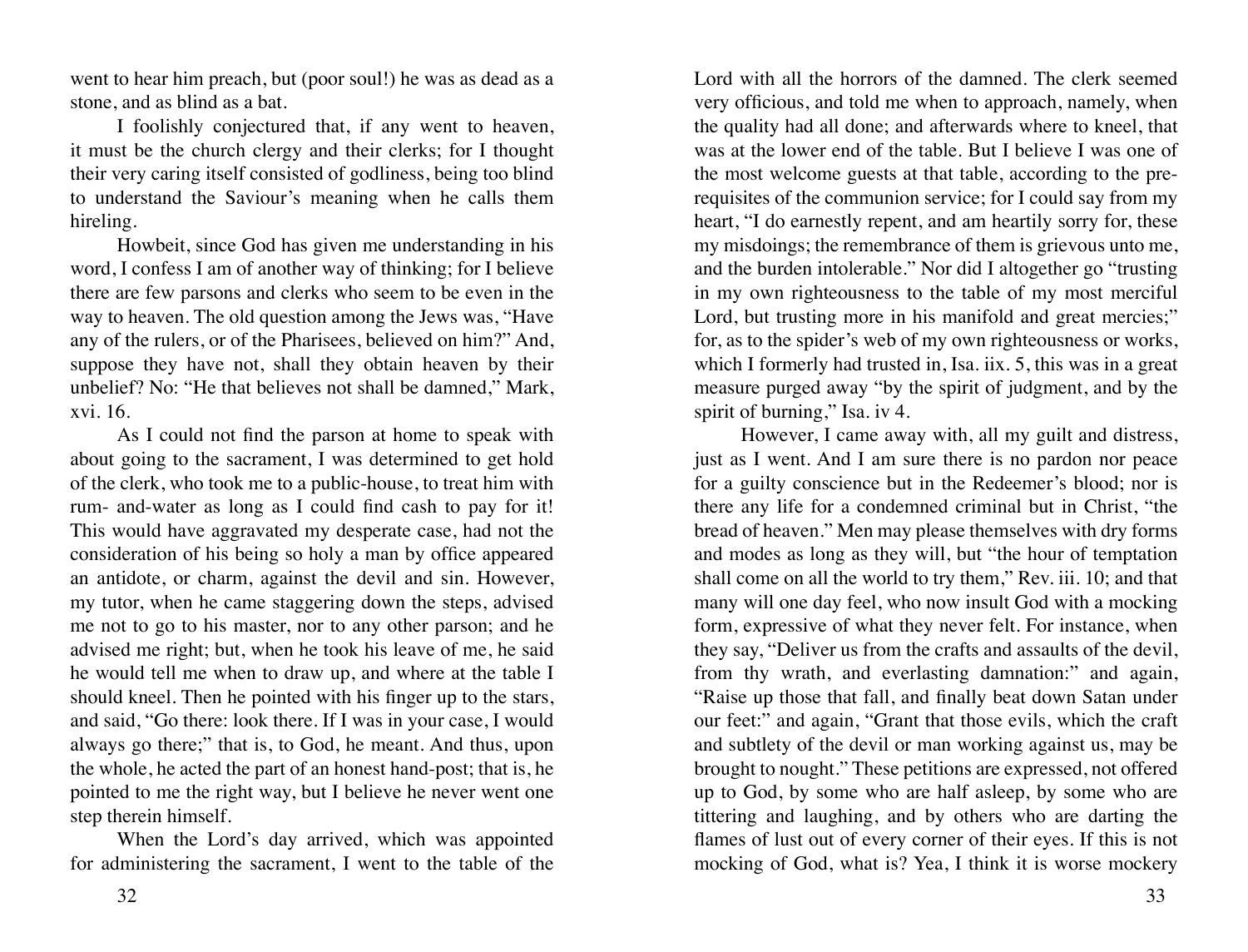by far than that which is practised at a masquerade, where they really appear in the character that the word of God gives them. The Scriptures call ungodly sinners devils, brutes, and children sitting in a market-place. Now at a masquerade some mimic the devil: here is no mockery; such a one is a devil both within and without. Others are masked so as to imitate a goat: and our Saviour says he will set these goats at his left hand when he judges the world. Here is no deceit in this; there is a brute in heart, and a brute in dress. Others mimic buyers and sellers; and others are like children, mimicking balls and burials, saying, "We have piped, and you have not danced; we have mourned, and you have not wept." And the Pantheon is a figure of the world, called by Christ a market-place, where sinners sell themselves, like Ahab, to work wickedness; or, like the fool, who gains the world and loses his own soul. Thus the masqueraders appear in character; which is more than those do who draw near to God with their lips, while dead to him, and at war with him in their hearts; therefore in vain they worship him.

My foolish heart was so wedded to the gown and cassock, that I thought none could know the mind and will of God but those men who were brought up at college, and ornamented with such popish rags. This opinion I paid dear enough for; and, if my gracious God had not been pleased to reveal his truth to me himself, they would soon have led me to Bedlam, and from thence to hell, for, "if the blind lead the blind, both fall into the ditch."

I hardly ever asked a scriptural question of a Jew, but his answer was, "You must ask the rabbies that; they can tell you, but I cannot." Yea, farther, that rooted enmity that they have in their mind against the Saviour, and their deeming him an impostor, was conceived originally by the devil in the hearts of the Jewish rabbies; as it is written, "Now when they were going, behold some of the watch came into the city, and

shewed the chief priests all the things that were done. And when they were assembled with the elders, and had taken counsel, they gave large money unto the soldiers, saying, Say ye, The disciples came by night and stole him while we slept." A likely matter that they should prove that his disciples stole him when they were fast asleep! However, a lie will go down with credit from the mouth of a priest. "And, if this comes to the governor's ears, we will persuade him, and secure you. So they took the money, and did as they were taught. And this saying is commonly reported among the Jews until this day," Matt. xxviii. 11-15. There was a two-fold death ministered in this lie; death to the soldiers for being asleep on their duty, and death to the souls of all that credited this lie: however, a priest could make it go down, though no other could. "We will persuade the governor, and secure you!" There was no doubt of that.

How dangerous is a letter-learned head, an eloquent language, a venerable appearance, a popish robe, and a garb of mock sanctity, accompanied with ecclesiastical effrontery. Where the devil reigns and rules in the heart, the more learning, eloquence, external show, and human power they have, the more mischief they do. If Aaron sets up a calf, few knees will refuse to bend; and what is patronized by a priest in the wilderness will be accepted at Bethel.

I believe Elijah had his reason for wearing a leathern girdle; and so had John the Baptist for wearing a garment of camel's hair; and, doubtless, the Saviour had his reasons for wearing a coat without seam, and sending his apostles out with this charge, "Take not two coats, and be shod with sandals." A blind watchman endangers a city; a false ambassador endangers a state: and a blind pilot leads his ship's crew to destruction; and, when he enters hell, his name is Legion.

Sometimes, in reading the Bible, I have received a little encouragement from these words, "Wherefore I say unto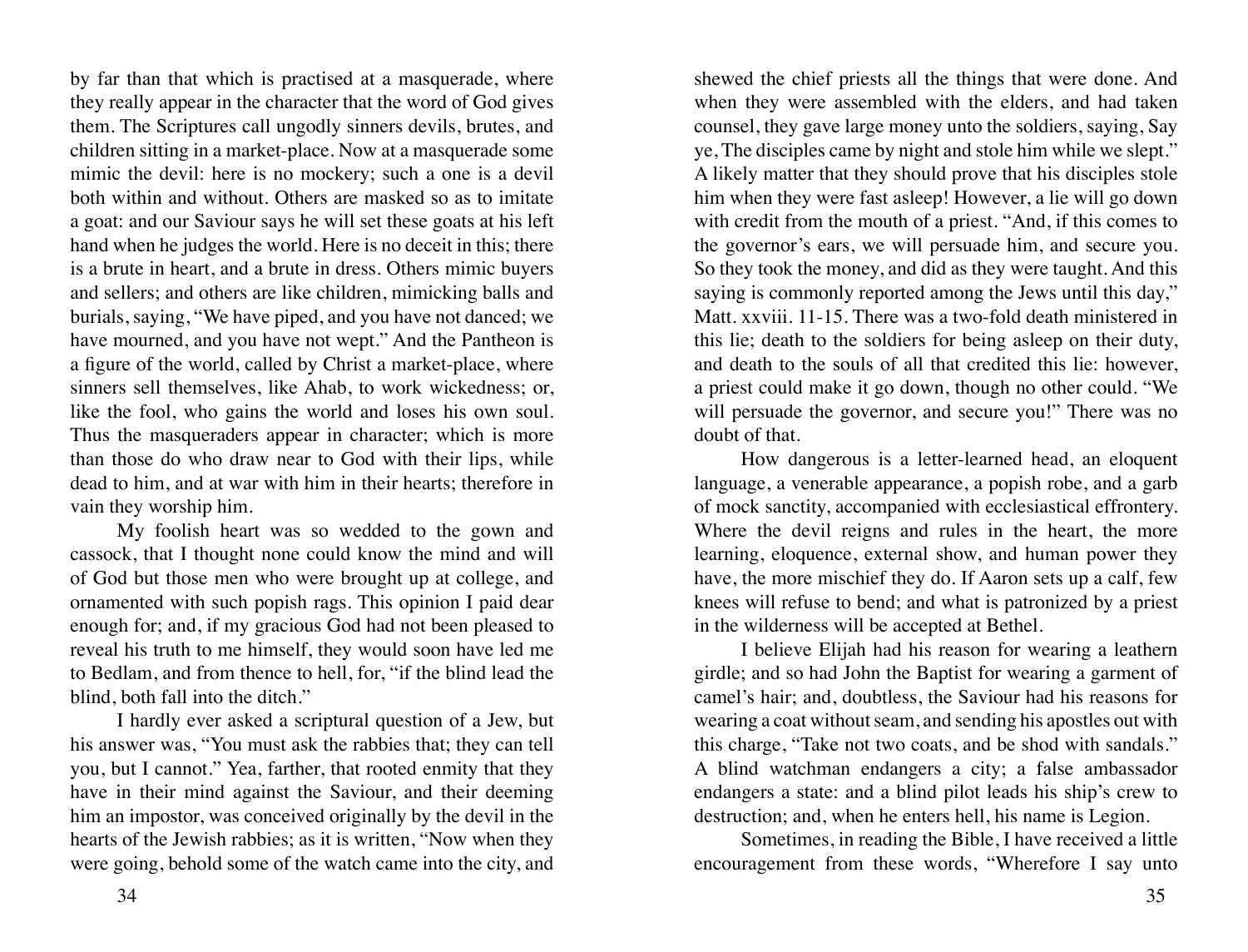<span id="page-18-0"></span>you, all manner of sin and blasphemy shall be forgiven unto men;" but then, in a few minutes after, this passage would come, and, to my confused judgment, contradict it: "Verily I say unto you, that man shall give an account for every idle word." My mind and judgment were so confused, that I could not reconcile these two passages of scripture together; and, indeed, all the scriptures seemed to contradict each other throughout the whole book.

O how blind is every man by nature! "The natural man discerneth not the things of the Spirit of God; nor can he know them, for they are spiritually discerned," I Cor. it. 14. However, this confusion laid in my blind understanding, and not in God's word; "for all the words of his mouth are in righteousness; there is nothing froward or perverse in them: they are all plain to him that understandeth, and right to them that find knowledge," Prov. viii. 8, 9.

I found that this long and severe trial wonderfully weakened my body, as well as impaired my reason. It brought me almost to death's door. My life hanging perpetually in doubt before me, tried my temper amazingly; till at last I gave way so much to peevishness and fretfullness, that I was quite a burden to myself and to my family. And indeed it is a rare thing to see a sensible criminal cheerful when the sentence of death is passed on him; it is a bad sign in a literal, but much worse in a spiritual, sense.

I still persevered in reading, though I did not understand the meaning of what I read, unless it were those passages that levelled their threatenings at me; and I still kept on praying, though my prayers were nothing but confusion; nor did I give up blessing the Lord while I was under those wretched temptations.

# **Hard To Keep The Sabbath Holy**

I laboured hard also, for many months together, to keep the sabbath-day holy; putting great confidence in that act of obedience, if I could but have compassed my design. But, alas, I never kept one Lord's day holy all the time I was in that despairing way; for something or other occurred to put me out of temper on that day above all the days in the week. I have often been tempted to rise by three o'clock on the Lord's day morning, and go into some distant wood, and there stay till night, that I might not see any body to provoke me to anger. For many months I was harassed with this temptation But, alas, there is no more real religion in a wood than on board a ship, when this heart is destitute of the grace of God. I often thought my with behaved more contrary to me while I was in this state than ever she had done before. This made me have very hard thoughts of her. However, no family can be happy where allegorical Hagar, or the law of Moses, keeps house.

My reader must "go and learn what that meaneth." At this time my wife knew not what cutting convictions were, therefore could form no judgment of my case: and I believe I tried her patience very severely; for my life was a burden to myself, and I went "mourning all the day long."

I laboured as hard when at church to keep my mind and thoughts on the minister as I did to keep the sabbath, and had just as much success; for I could not stay my thoughts on the prayers or sermon any more than I could create a world, not even at private prayer; for my thoughts were flurried and confused by the devil, or chained down to the horrors of despair; so that, as Paul says, "I could not speak a good word, or think a good thought." Nor is there a man living that can, if he is truly convinced of sin; for the Saviour declares that without him man can do nothing, John, xv. 5. And I am sure he cannot, unless the Spirit of Christ condescends to work in him both to will and to do.

# **Dying To The Law**

This is dying to the law; and a long lingering death I had of it; as it is written, "I was alive without the law," Rom.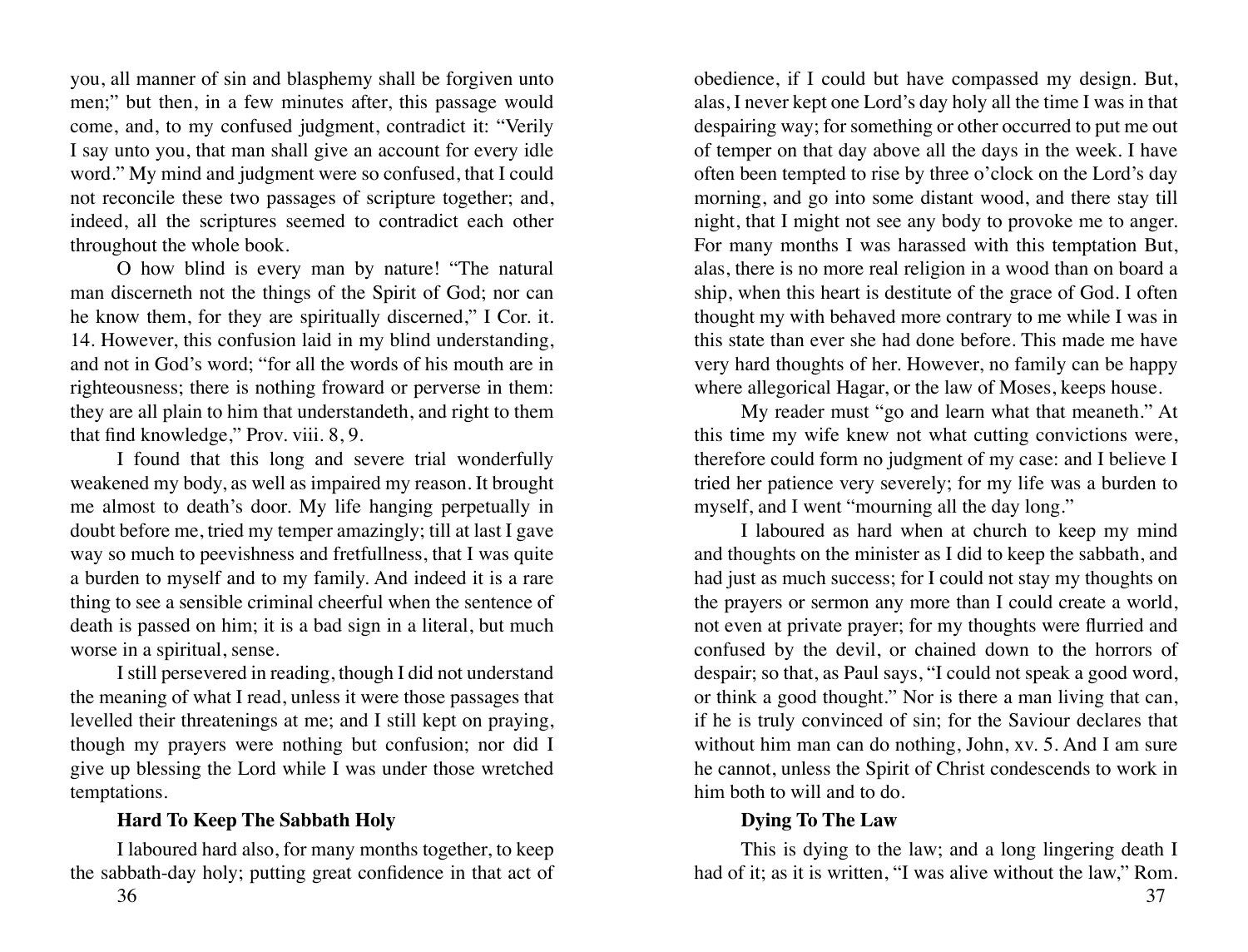<span id="page-19-0"></span>vii. 9; "but when the commandment came (that is, with its convincing power, and in its spiritual meaning), sin revived, and I died," Rom. vii. 9. "But sin, taking occasion by the commandment, wrought in me all manner of concupiscence," Rom. vii. 8. "For without the law sin was dead. For sin, taking occasion by the commandment, deceived me, and by it slew me; and the commandment, which was ordained to life, I found to be unto death." And thrice happy is that soul who is dead to the law, to all hope in it, and to all expectation from it; for such a soul is "alive to God through Jesus Christ," and shall live by faith here, and in the full fruition of God hereafter, and that to all eternity.

But perhaps my reader has never been in these deep waters; and therefore is troubled in his mind, fearing he hath "neither part nor lot in the matter." To which I answer, You are not to limit the Holy One of Israel. Has God blessed thee with a godly sorrow? for it is that which "worketh repentance" unto salvation, not to be repented of," 2 Cor. vii. 10. Let not my reader, therefore, desire to travel through these regions of confusion. If thou art a child of God, thou wilt meet with as much of it as thy faith will be able to manage. God had a particular work for me to do, and therefore he qualified me accordingly.

#### **A Fisher of Men**

Gospel-ministers are called "fishers of men;" and some mystical fish, that are to be caught, are playing among the rocks of error; some of the serpentine kind, like eels, are crawling in the mire; and some are swimming on the surface of pleasure and vanity: each of these chosen ones must have its particular hook, Amos, iv. 2; or net, Matt. xiii. 47. My design in writing this book is to fish for those in the mud, or among the rocks; and therefore I bait my hook with the very same bait which caught me. For this cause, also, I have spoken very plainly about my temptations; for which I shall possibly

be highly blamed by some who are not very well acquainted with heart-work; but wherefore should I regard that? seeing my testimony is that, and that only, which I received from God, "who revealed his Son in me." Not a word of it is either feigned, forged, or borrowed. No man shall stop me of this boasting in all the regions of Britain. David says, "he will make his boast of God all the day long, and tell others what God hath done for his soul."

I know there are many poor souls who lie under very grievous temptations, and yet are tempted never to reveal their case; for Satan knows that a skilful hand, under God, would weaken his strong hold; therefore he tempts such to be his privy council; for we know he is not divided against himself: if he was, his kingdom would be destroyed.

Howbeit, I am determined to write plainly about my temptations, as far as I can find them mentioned or hinted at in the scriptures; and those very black ones, which the scriptures are silent about, I will keep to myself, unless there be any poor buffeted soul who thinks his temptations to be without a parallel; such an one shall be welcome to a private conference with me.

What has much encouraged me to write this treatise is, that God has been pleased to bring many deeply-tried souls into gospel-liberty under my ministry, while the ministry of some others has floated too much on the surface for them. As for Infidelity, I know she will give this testimony of God the lie; and, indeed, I should wonder if she did not, seeing that God has declared twice in his word, that she shall do it; as it is written, "Behold, ye among the heathen, and regard, and wonder marvellously; for I will work a work in your days, which ye will not believe, though it be told you," Hab. i. 5. And again, "Behold, ye despiser, and wonder, and perish; for I work a work in your days, a work which ye shall in no wise believe, though a man declare it unto you," Acts, xiii. 41. But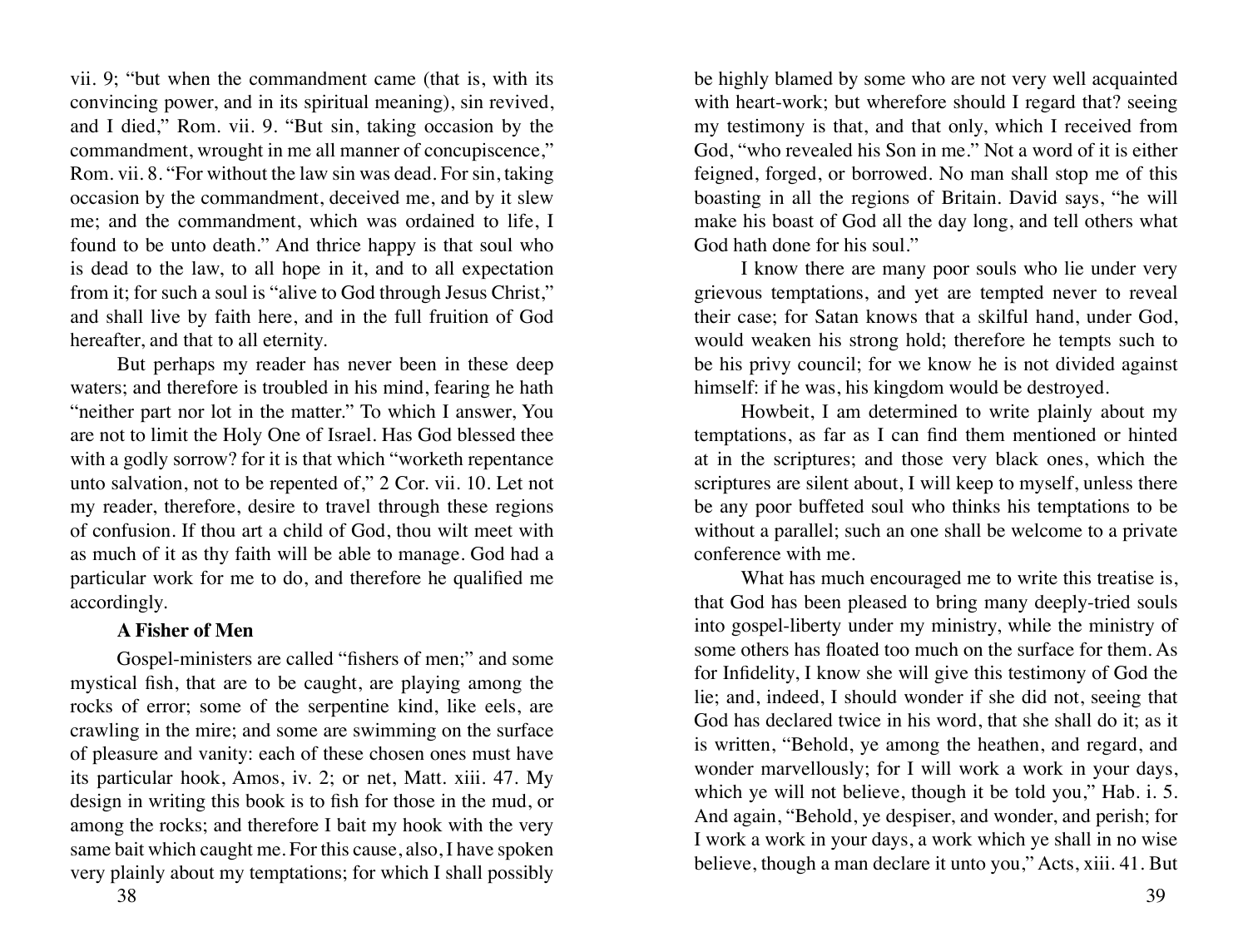<span id="page-20-0"></span>"shall their unbelief make the faith of God without effect? God forbid. Yea, let God be true, and every man a liar," Rom. iii. 3, 4.

I find in scripture that many professors gave the testimony of Paul the lie, though they saw that the Lord set his broad seal to it, as a proof that it was from him. And those who were sealed under the sound of his testimony brought forth fruit to the glory of the Great Sealer, Rom. iii. 7, 8; Gal. iii. 1, 2.

I believe I shall ever have cause to bless the Almighty for bringing me the way that he did, though it appeared perilous; for it has made me more useful to others, and has also been a mean, under God, of effectually fixing my heart, and shielding me from many false doctrines that abound in our day. I have always thought those ministers, who have been well-stripped by a law-work, and brought out in a conspicuous manner by the revelation of Christ to their consciences, never stink so rank of Arminianism, or popery, as those who are not acquainted with the plague of their own hearts; and their trumpet generally gives a more certain sound: they are most skillful also with a wounded conscience; and such will ever be attended with the choicest flock.

#### **Questions asked A Tempered Dejected Soul**

If my reader be a poor tempted, dejected soul, he will long to put a few questions to me, which I conjecture may be these: -

He will say in his heart, "I have heard of your convictions, and of the convictions that have exercised others also. I have read of the cutting convictions of Isaiah, David, Job, Paul, and others; I have also read of the convictions of Cain, Judas, Ahab, and Saul: and I cannot distinguish the one from the other. David says, 'I have sinned;' and Job says, 'I have sinned: what shall I answer thee?' And Judas says, 'I have sinned, and betrayed innocent blood.' David says, 'My sin is

a sore burden, and too heavy for me to bear;' and Cain says, 'My punishment is greater than I can bear.' Their distresses and confessions are almost alike, says. My reader; and I am afraid my convictions are those of the latter class which you have mentioned. Now I want to know the difference between the convictions which end in gospel conversion, and those of the reprobate, or apostate, which lead to black despair, or to hardness of heart and desperate wickedness."

You have asked me, I confess, a hard, puzzling question, and you ought to be wisely and soundly answered from the oracles of God; as a hasty, unscriptural solution may be attended, for a time, with bad consequences. I will, therefore, as God may enable me, give my reader as good an answer as he can expect from an illiterate coal-hearer.

# **Legal Convictions**

I read a book some time ago, written by a very great man, who seemed to cast all law-work aside, and said it ought not to be regarded: but I trust I shall be enabled to set that forth in a scriptural point of view. We know there must be a beginning, and a labour too, before there can be a birth; and so it is with

God's children; there is a labour, sooner or later, more or less, to bring them all forth; as it is written, they are begotten "by the word of truth," James, i. 18; they "labour, and are in pain to bring forth," Micah, iv. 10; and are born again of the Holy Ghost, John, iii. 5; and then "perfect love casteth out fear," and glorious liberty from bondage takes place.

First, What is it to convince a man of sin? It is to prove a man guilty by the laws of God and of conscience; so as to persuade his mind that he is a transgressor of those laws; and to bring him to acknowledge it, either by confession, by a fallen countenance, like Cain, or by a guilty silence, like the adulterous woman; which proves he has nothing but guilty to plead, and therefore ceases to plead at all.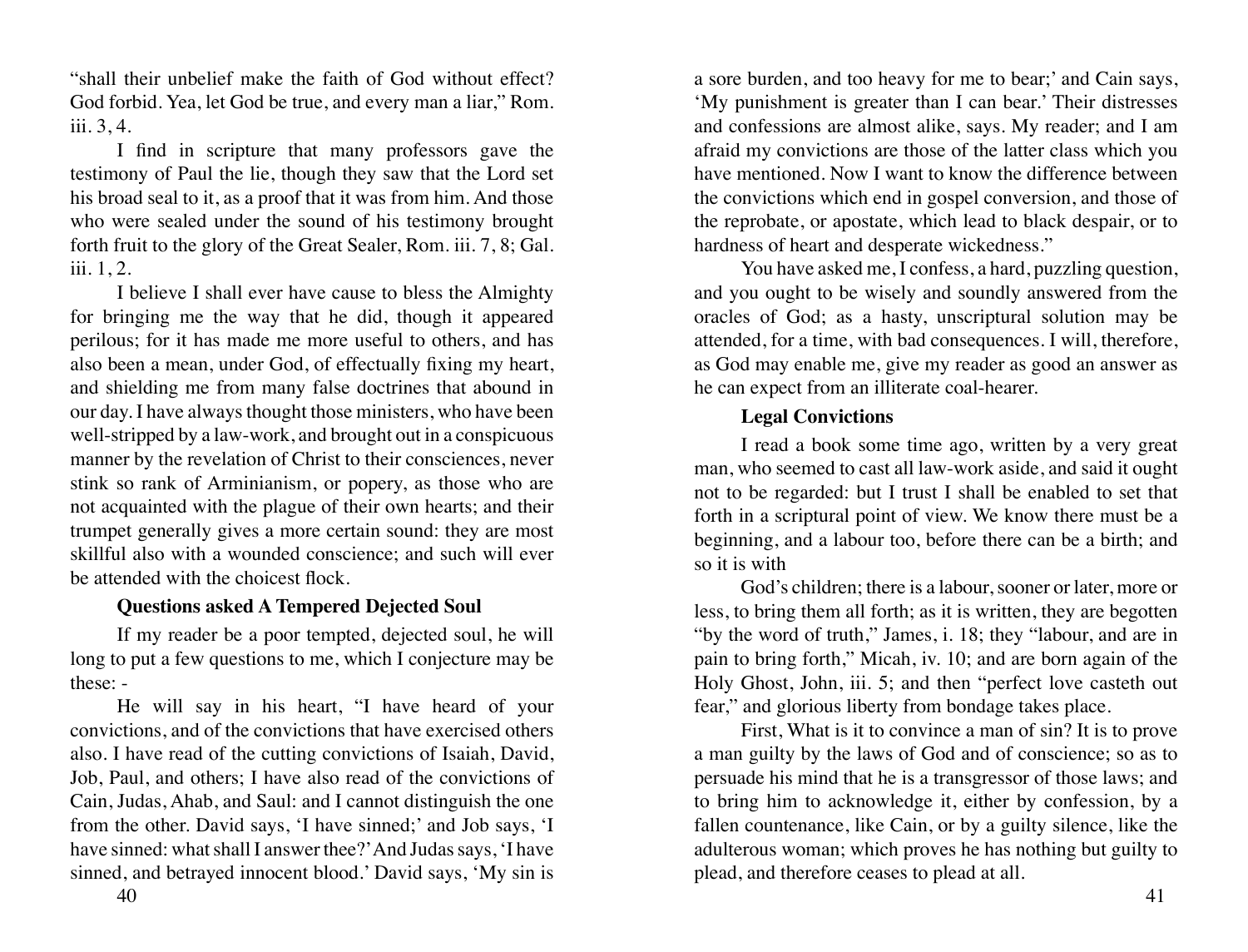The man has these witnesses brought in against him; - lst. His own thoughts; 2dly. His own conscience; 3dly. The voice of a holy God in his righteous law; which threefold testimony is sure to convict him. Then the sentence of that law is revealed, which is a death-warrant from the legal ministration; and this stops the sinner's mouth, and he appears condemned by the law of God; so that he cannot disown but that the sentence is justly due to him, and the Judge strictly just in denouncing that sentence.

Secondly, What will convince a man of sin, and yet leave him without the grace of God? - I answer, The eye of God's justice fishing upon a rebel in his mad career of sin, and a visible view of the hand of God going out against him, may convince him of his acting diametrically opposite to the will of his Maker, as it is written, "And it came to pass, that in the morning watch the Lord looked unto the host of the Egyptians through the pillar of fire and of the cloud, and troubled the host of the Egyptians, and took off their chariot wheels, that they drove them heavily; so that the Egyptians said, Let us flee from the face of Israel, for the Lord fighteth for them against the

Egyptians," Exod. xiv. 24, 25. Secondly, when the lips of truth appeal to a man's conscience, and bring him to a proper reflection, insomuch that he is internally convicted, from a conscious knowledge of his being guilty of the crime for which the lips of truth have made their appeal to him; as it is written, "So, when they continued asking him, he lifted up himself, and said unto them, He that is without sin among you, let him east a stone at her. And they which heard it, being convicted by their own consciences (mark that), went out one by one, beginning at the eldest, even unto the last," John, viii. 7, 9.

Thirdly, A judgment denounced from the mouth of a minister against a sinner for his sin. After the sin has

been described by a preacher, though erroneous preachers contradict it, and try to heal the wound, this will convince a man; as is seen in the days of Ahab. Micaiah declares he shall not return from the field of battle in peace, and is hated and imprisoned for it. Four hundred false prophets declare that he shall prosper, and the Lord shall deliver the victory into the hand of the king; and these prophets pleased the king well, for they prophesied good to the king with one voice. Surely they ought to please their own master; for they were prophets of his own making, and were kept at his own expense; and the devil was in them all, as you read, I Kings, xxii. 23. Notwithstanding all this, the death denounced by old Micaiah stuck close to his conscience; as it is written, "And the king of Israel said unto Jehoshaphat, I will disguise myself, and enter into the battle; but put thou on thy robes. And the king of Israel disguised himself, and went into the battle," I Kings, xxii. 30. Honest conscience pleaded powerfully against the promised success of four hundred prophets; and the prediction of good old Micaiah was fulfilled at Ramoth-Gilead, by an arrow sent from a venturous bow, which gave him his death's wound and his royal blood became, in consequence, a banquet for dogs.

Fourthly, A man who has been much in the company of the righteous, has at times felt a superficial spark of joy from their fire, and has been an eye-witness of the providences and salvation of God in a temporal way; and who, after all this, turns an enemy to the righteous, whom he knows God favours; may, at times, convince a sinner, and bring him to confession; as may be seen in the case of Saul; "Return, my son David; thou art more righteous than I; I have rewarded thee evil, when thou hast saved my life; thou shalt surely be king."

Fifthly, A question put to a guilty sinner, either by God himself, in a way of judgment, or by the mouth of his ministers, will at times convict the sinner, and send the painful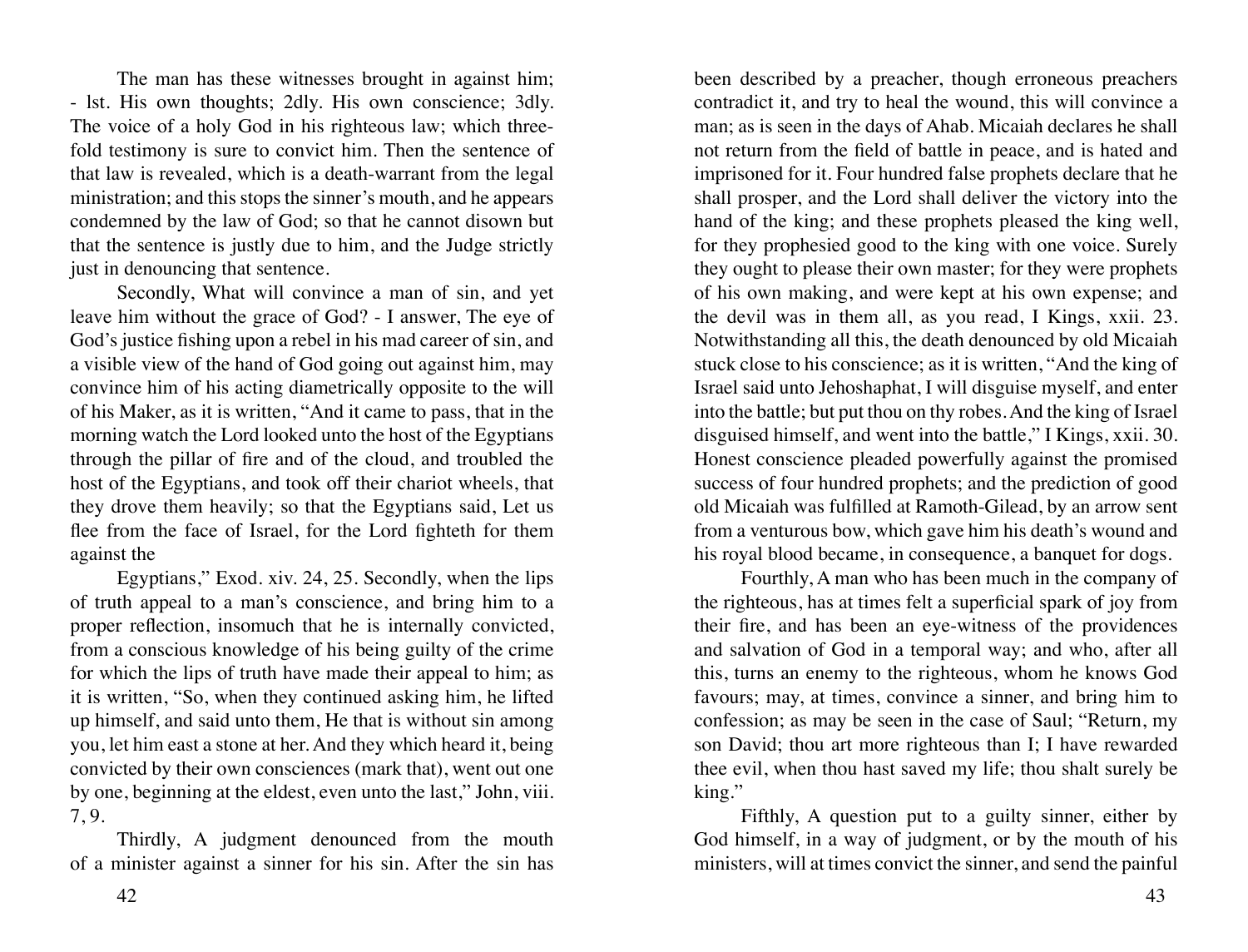<span id="page-22-0"></span>arrow into his heart; as it is written, [Cain] "where is Abel thy brother? Thy brother's blood crieth." This brought down his countenance; nor could it ever stand afterward.

Now what effect had all these convictions upon these men? Did they bring them to confess their sins to God? No; only to men. "God fighteth against us," said the host of Pharaoh. Were their eyes toward God for any help? No; they hated the light. Did their convictions bring them to God? No: they ran farther from him. Did they pray to him? No. Had they any hope in him? No. Were they convinced of the evil of their own hearts? No. Were they convinced of unbelief? No. Were they brought to hate sin, and loath themselves on the account of it? No; they sinned with a higher hand, and were yet more desperate. In like manner Ahab goes to battle; Saul also continues to persecute David, and even has recourse to the witch of Endor.

I will now endeavour to shew my reader the method which the Spirit takes to convince a sinner, of the effects of that method, and how convictions operate under the management of the Holy Ghost.

#### **The New Covenant Law**

First, The Spirit's law of faith lays hold on the justice of God, and as fast a hold on the spirituality of the law of God; which law Of faith, though it has law and justice for its first objects, is, nevertheless, the new covenant law; as it is written - "I will write my law in their hearts, and will be their God, and they shall be my people," Jer. xxxi. 33. We are first convinced of our actual transgressions; "My sin is ever before me." Secondly, of the pollution of our nature; "We are all as an unclean thing, there is no soundness in us," saith the prophet Isaiah. God the Spirit convinces us that the law is spiritual, and that every thought of our heart is carnal; even our religion is shewn to be sin, and we call it dung and dross, as Paul did; as it is written, "the law is spiritual, but I am

carnal, sold under sin," Rom. vii. 14. Yea, the Spirit convinces us that we came forth from the womb polluted with original guilt, and by nature under the law, as children of wrath; as it is written, "Who can bring a clean thing out of an unclean? Not one," Job, xiv. 4. "How can he be clean that is born of a woman?" Job, xxv. 4. The Spirit leads us up to the fountain of pollution, by tracing the streams; as it is written, "In sin was I shapen, and ill iniquity did my mother conceive me," Psal. li. 5. And from this he leads us up to Adam's fall; as it is written, "Nevertheless, man being in honour abideth not; he is like the beasts that perish," Psal. xlix. 12.

The Spirit of God not only convinces us of actual transgressions against the letter of the law; as also our internal pollution, evil thoughts, and rotten righteousness, before the spirituality of that law; but he likewise convinces us that there is a Saviour, and that there is mercy for the believer, but that we are in unbelief, and therefore cannot apply him; as it is written, "And, when the Comforter is come, he will reprove the world of sin, because they believe not in me," John, xvi. 8, 9.

# **Imputed Righteousness**

The Holy Spirit then proceeds to convince us of an imputed righteousness, or of the Saviour's active obedience to the law, paid by him as our surety; and of that being accepted by God, who is our creditor; and this is witnessed by his having sent an angel to roll away the stone on the grave's mouth, and thus taking him "from prison and from judgment," and then "defying the world to declare his fraternity," Isa. lilt. 8. Yea, "God raised him from the grave; accepted him, and the price he had paid as our surety; and his obedience as our full payment by him," Rom. v. 21; and gave him "all power in heaven and earth;" as you read, Matt. xxviii. 18. God sends his own Spirit to convince us of righteousness, because Christ is gone to the Father, John, xvi. 10; which is a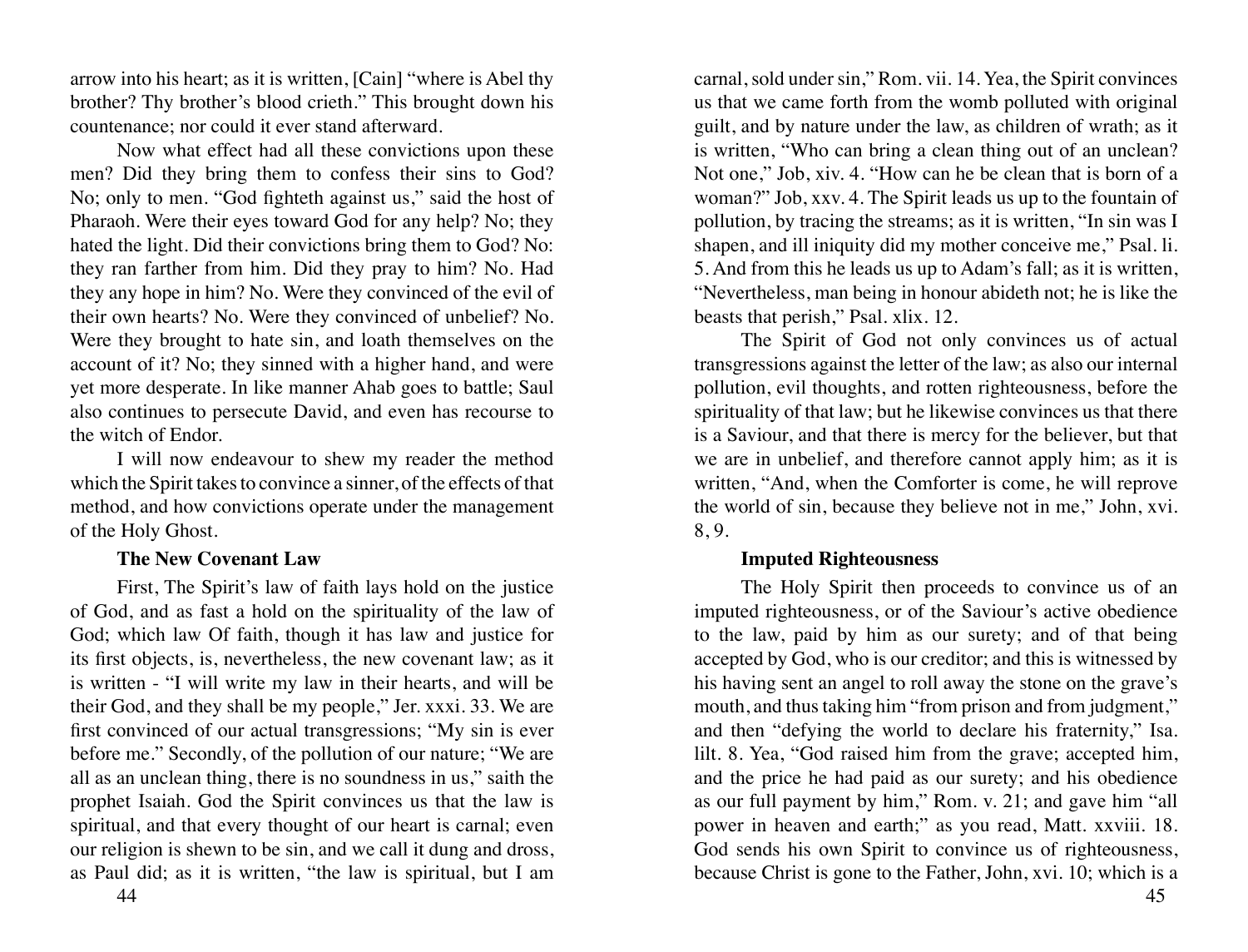proof that our surety is accepted, I Cor. xv. 27. This obedience of the Saviour is to justify many; as it is written, "By one man's obedience shall many be made righteous," Rom. v. 19. Christ Jesus brought in this everlasting righteousness Dan. ix. 24. God the Father accepts it, Isa. xxvi. 21; and make, a sinner righteous by it.

The gospel reveals this righteousness of God, and no other, Rom. i. 17; and puts it to the account of the believer, though before he was ungodly, Rom. iv. 5. The Spirit convinces us of the need of this righteousness, and reveals it to the understanding; and, as the Spirit of faith, works faith in the heart; and faith puts this righteousness on; as it is written, "It is unto all and upon all that believe," Rom. iii. 22. And thus "the righteousness of God is revealed from faith to faith," Rom. i. 17 - from a faithful God to every one that is ordained to eternal life through faith: it is also "witnessed by the law and the prophets;" and it is upon every faithful member of Christ's mystical body. In this righteousness a man shall find acceptance with God, and peace of conscience.

When the Arminians can overthrow this doctrine of imputed righteousness, they will overthrow the whole Bible, and render every soul that is now in heaven under the curse of Moses's law.

Now let us view the workings of these convictions, under the management of God the Holy Ghost. First, These spiritual convictions are attended with a looking to God for help; "Mine eyes are ever towards the Lord; for he shall pluck my feet out of the net," Psal. xxix. 15. Such a soul not only looks to God for help, but he desires to know what these workings of his mind mean; and therefore "he comes to the light, that they may be made manifest." "And his eye waits on the Lord, as the eye of a man on the hand of his master, until he has mercy upon him." But the reprobate goes another way to work. When the Egyptians saw the eye of justice flashing

from the cloud, they turned their eyes and backs too; such "hate the light, nor will they come to it, lest their deeds should be reproved," John, iii. 20. So the accusers of the poor woman went out from Christ the true light, as soon as conscience had done its office.

Secondly, These convictions of the Spirit are attended with a turning the feet to God; as it is written," I turned my feet to thy testimony," Psal. cxix. 59. Yea, they follow after God while the chains of guilt and legal bondage lie heavy on them: and even then the Spirit helps them to cry and pray, while he holds them under the tuition of the law, as it is written. "They shall come after thee in chains, and with supplications and bitter weeping will I lead them," Isaiah, xlv. 14; Jer. xxxi. 9. But how does the reprobate act? Why he runs away. "The Egyptians fled; - the accusers of the adulterous woman went out role by one; - and Cain went out from the presence of God." I will never believe that Cain felt the burden of wrath with that keenness that some of the elect have done; for I was scarcely capable of fetching a tool for my work, or even digging up the ground; and for many months was quite dead to all the charms of mortals. But Cain went and married a wife in his trouble; set to work; built a city, and called the name of it after the name of his son, to gain the applause of the world.

Thirdly, Spiritual convictions are attended with heartfelt confession in private to God; as it is written, "For day and night thy hand was heavy upon me: my moisture is turned into the drought of summer. I acknowledged my sin unto thee, and mine iniquity have I not hid: I said, I will confess my transgressions unto the Lord," Psal. xxxii. 4, 5. But does the reprobate confess? Yes, Judas confessed to the high priest, "I have betrayed innocent blood." Did impenitent Pharaoh confess? Yes, to Moses; "I have sinned against the Lord, and against you; entreat the Lord for me" to take away the frogs.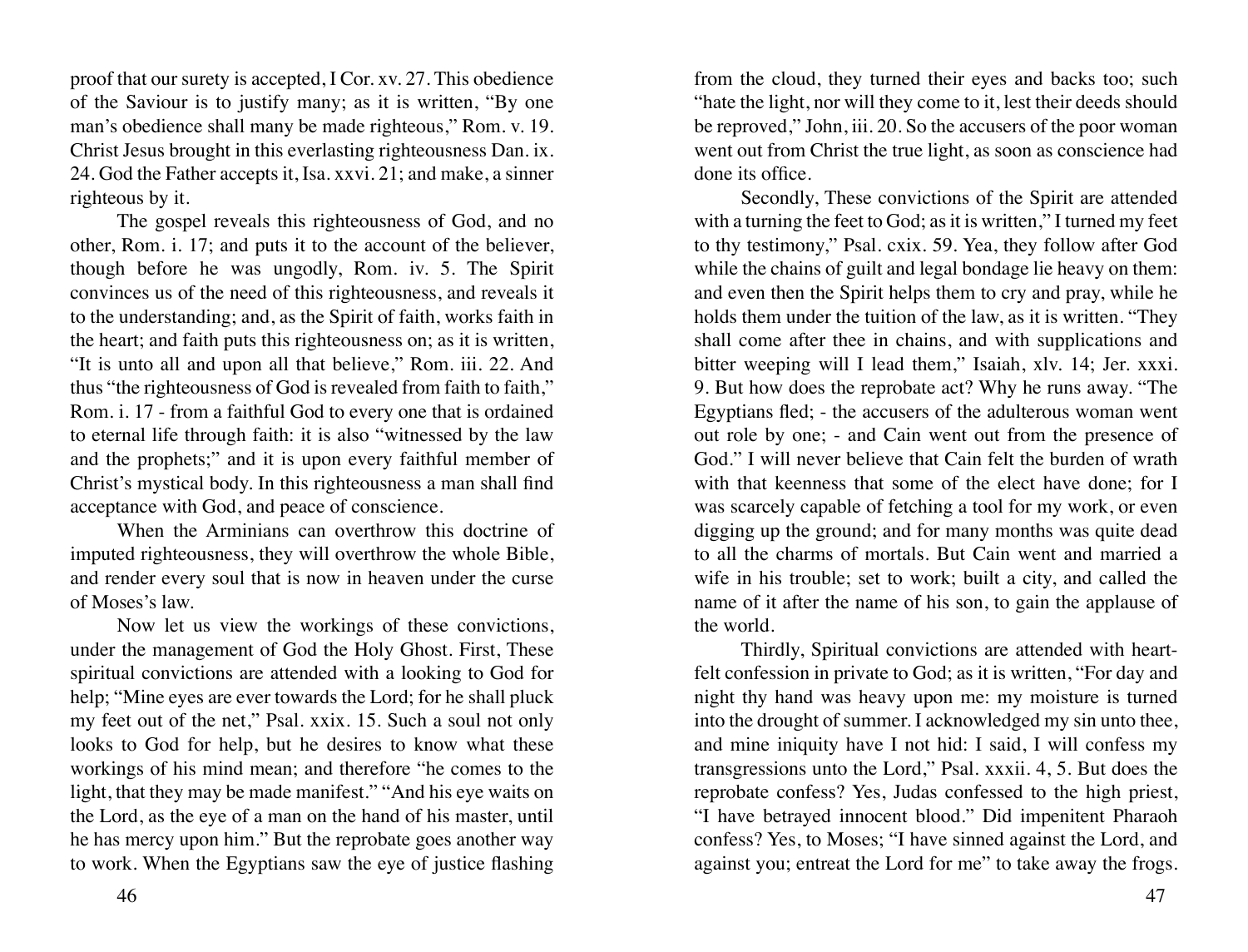<span id="page-24-0"></span>Does Cain confess? Yes, his punishment, not his sin; "My punishment is greater than I can bear," Gen. iv. 13.

Fourthly, A soul convicted by the Spirit of God will call upon God; nor can all the devils in hell, nor all the persecutors in the world, ever stop the mouth of prayer, when the Spirit of the everblessed God takes possession. "The sorrows of death compassed me, and the Pains of hell get hold upon me: I found trouble and sorrow. Then I called upon the name of the Lord: O Lord, I beseech thee, deliver my soul," Psal. cxvi. 3, 4. The blessed Spirit will make such souls pray under the greatest discouragements; as we may see in the matter of Hezekiah. "In those days was Hezekiah sick unto death. And the prophet Isaiah, the son of Amos, came unto him, and said unto him, Thus saith the Lord, Set thine house in order, for thou shalt die and not live. Then he turned his face to the wall, and prayed unto the Lord," 2Kings, xx. 1, 2. Thus the elect follow God with supplications, even when they are in chains; and pour out a prayer when God's chastening hand is upon them," Isa. xxvi. 16. "But the hypocrites in heart heap up wrath; they cry not when God binds them," Job, xxxvi. 13.

#### **Repentance Towards God**

Fifthly, The repentance of a chosen vessel is said to bring him near to God; as it is written," I testify both to the Jews, and also to the Greeks, repentance toward God," [mark that - toward God] Acts, xx. 21. But which way does the repentance of a reprobate drive him? Why, farther from God; as it is written, "Then Judas, which had betrayed him, when he saw that he was condemned, repented himself, [mark that repented himself] and brought again the thirty pieces of silver to the chief priests and elders, saying, I have sinned, in that I have betrayed innocent blood. And he cast down the pieces of silver in the temple, and departed, and went and hanged himself," Matt. xxvii. 3, 4, 5. Thus the scripture was fulfilled, which saith, "Though wickedness be sweet in his mouth,

though he hide it under his tongue, though he spare it, and forsake it not, but keep it still within his mouth, yet his meat, or sop, in his bowels is turned; it is the gall of asps within him; he hath swallowed down riches, and he shalt vomit them up again: God shall cast them out of his belly," Job, xx. 12-15.

Sixthly, Convictions by the Spirit are attended with an invisible hope, which, as a sure anchor, keeps the soul from drowning in perdition, as it is written, "Why art thou cast down, O my soul: and why art thou disquieted within me? hope thou in God," Is. xliii. 5. But where is the hope of the reprobate? "The hypocrite's hope shalt perish; whose hope shall be cut off, and whose trust shall be a spider's web," Job, viii. 13, 14.

Seventhly, Those who experience spiritual convictions have always an intense desire after God, even though they meet with perpetual disappointments; as it is written, "Hope deferred maketh the heart sick; but, when the desire cometh, it is a tree of life," Prov. xiii. 12. And again, "With my whole soul have I desired thee" in the night; "but the wicked say unto God, Depart from us, for we desire not the knowledge of thy ways," Job, xxi. 15.

Eighthly, A man convicted by the Spirit is so humbled as to submit to the righteousness of God when it is brought near to him; "they count their own righteousness but filthy rags; yea, but dung, that they may win Christ, and be found in him; not having their own righteousness, which is of the law, but the righteousness which is of God by faith." Thus "the elect, who sought not after righteousness [by the law], have attained to it." But hypocrites are said to be "stout-hearted, and far from [this] righteousness;" as it is written, "Hearken unto me, ye stout-hearted, that are far from righteousness; I bring near my righteousness," Isa. xlvi. 12, 13. They refuse this righteousness; as it is written, "For they, being ignorant of God's righteousness, and going about to establish their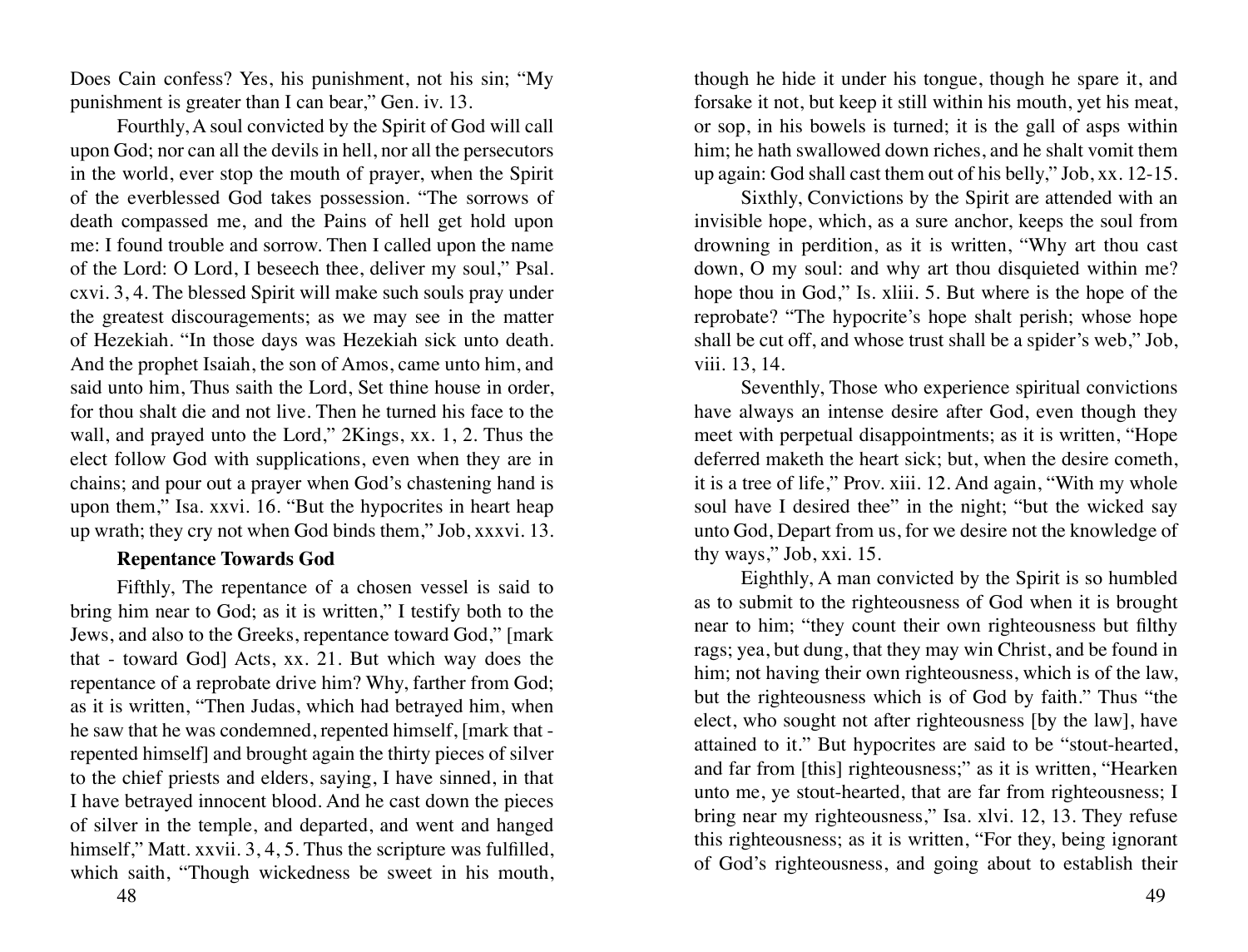<span id="page-25-0"></span>own righteousness, have not submitted themselves unto the righteousness of God. For Christ is the end of the law for righteousness to every one that believeth," Rom. x. 3, 4. The elect are said to attain to this righteousness, and they that seek it by the works of the law are blinded," Rom. ii. 7; as it is written, "What shall we say, then? - that the Gentiles, which followed not after righteousness, have attained to righteousness, even the righteousness which is of faith: but Israel, which followed after the law of righteousness, hath not attained to the law of righteousness. Wherefore? Because they sought it not by faith, but as it were by the works of the law; for they stumbled at that stumbling-stone," Rom. ix. 30 - 32. And this is the stone that the Arminians have stumbled at to this day. They are denying and ridiculing the righteousness of the Son of God, and laying their own boasted merit at the bottom of the building; but "on whomsoever this stone shall fall, it will grind him to powder," Matt. xxi. 44. God declares "their webs shall not become garments, neither shall they cover themselves with their works," Isa. lix. 6.

#### **Humility, Submission Sovereignty of God**

Ninthly, The Spirit of God humbles the sinner; and brings him not only to own, but also to submit to, the sovereignty of his maker, Job, xliii. 6; and to close in with the doctrine of eternal election, Acts, xxii. 14. Thus God appears "just, and the justifier of him which believeth in Jesus," Rom. iii. 26. But carnal convictions will stir up a man impiously to reply against God; as it is written, "Why doth he yet find fault?" The Spirit's answer to such is, "Nay, but, O man, who art thou that repliest against God? Shall the thing formed say unto him that formed it, Why hast thou formed me thus?" Rom. ix. 19, 20. Such wage war against God's sovereignty, and his revealed doctrines of election and predestination, as all Arminians do at this day, and even strive against God himself: but they shall never preveil; for God says, "We unto him that striveth with

his Maker" Isa. xlv. 9. God has laid a secret snare for mystical Babylon, and all merit-mongers; as it is written, "I have laid a snare for thee, and thou art also taken, O Babylon, and thou wast not aware: thou art found, and also caught, because thou hast striven against the Lord," Jer. 1.24

Thus, courteous reader, I have gone a little out of my intended way, in order to answer thy supposed question; and I hope God will enable thee to make a comfortable use of it

# **Kingston Continuing in a Distressed Condition**

# But to return-

I had been at Kingston about seven or eight months, in the distressed condition which I have before mentioned; having just strength enough to move about and attend my work, and that was all. Being at that time sorely tried with the cruel mockings of my follow-workmen, I longed much to leave that place. It so fell out, that the foreman came to me one day, and informed me that a gentleman at Sunbury wanted a gardener; telling me at the same time that the gentleman's gardener had cut his throat, after having embezzled some of his master's money. I went immediately after the place, and was accordingly hired. In a few days after I went to my servitude; and my guilt, fear, horror, and temptations accompanied me. At that time my wife went to see her relations in Dorsetshire, and continued with them ten or twelve weeks. I was now got into a strange place, and my only companion had left me: the family that I served was in London; and, as they had lately bought the house, they did not intend coming into it till it was fitted up, and the gardens put in proper order. An old woman was also kept to take care of the house, until it was fitted up and furnished for the reception of the family.

# **Why Cut He His Throat**

My curiosity prompted me to inquire strictly of the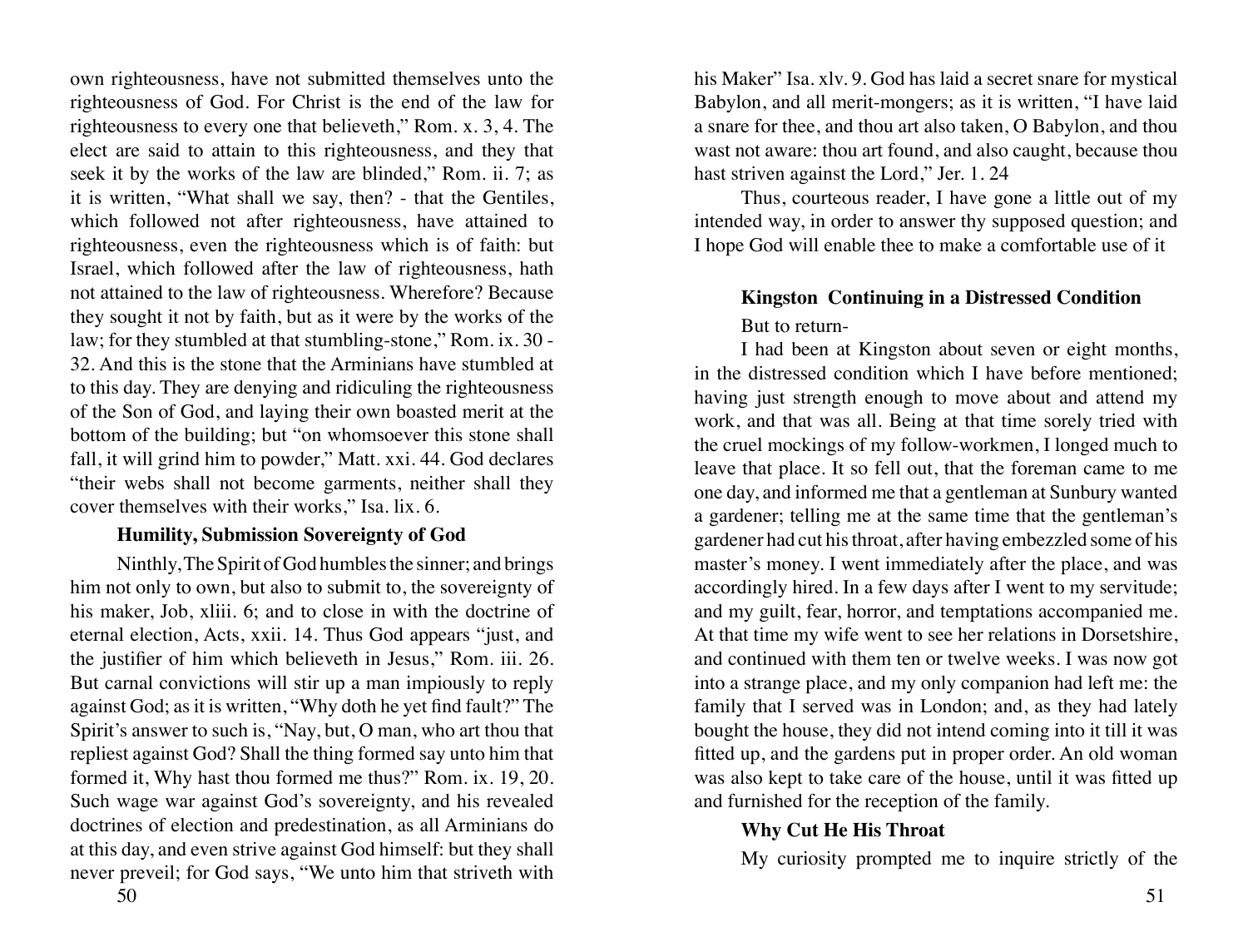<span id="page-26-0"></span>housekeeper the cause of the gardener having cut his throat. She accordingly informed me that he had received money from his master to buy some clothes with; but, instead of that, he had spent it all: and that soon after a letter was found, which he had unguardedly dropped, that had come from a gentleman of the faculty, containing a large bill for curing him of the venereal disease, and many threatenings for having neglected to discharge it. She added, that it was supposed he had obtained this money under the pretext of buying clothes, while he meant to pay this bill; but, getting into company, he had spent the whole: which people conjectured was the cause of the violent attempt he had made on his life.

I then asked in what manner he had done it; she answered, that the gardener came home about four o'clock in the morning, went up stairs, and cut his throat with a razor; but, finding he had not done it effectually, he stopped the wound with his handkerchief, lest he should bleed on the stairs, while he went into the kitchen to fetch his pruningknife, with which he cut it again; and, again stopping the wound with his handkerchief, went into the street, and walked on the road till he dropped down with the loss of blood. Some people soon after found him, and alarmed the neighbourhood. He was brought home, and a surgeon sent for to close up the wound, which was thought to be mortal, as the throat was deeply cut; however the wound was closed; but, under the operation, and with the loss of blood, he had violent fits; and, being a strong bony man, it was as much as five or six men could do to hold him: and no wonder that the devil afforded him such aid, when he had brought him so near an awful end. However, he was sent to an hospital; and, whether he lived or died, I cannot inform my reader. I then desired to see the room where he had committed this violent act. She accordingly shewed me the room, and where the blood had run on the boards, which they had endeavoured to plane out;

but, the boards being old, they could not get the stain out. I then asked her how he behaved when they had sewn up the wound, and whether he could speak? She replied, "Yes, just to be understood;" for the people asked him how he could be guilty of so rash an action: and he said, "It was that black man who stands in the corner of the room; he told me to do it, and he tempted me to it." The relation of these circumstances was like fresh fuel to feed the flame of wrath that was already kindled in my heart;

#### **Sleep on the Same Bed**

And, to complete all, she told me that was the bed I was to lie in. I now thought every thing conspired together in order to bring me to death and destruction. I was all day long tempted to do as this man had done. He was left to do it, and why not I? I thought his temptations could not be stronger than mine were. And he was left of God, and why should not I, seeing my mind was daily harassed with such blasphemies against him?

O the subtlety of the devil; first to deceive, and then to destroy, mankind! But who can wonder at this, when he tempted the blessed Son of God to self-murder, by advising him to throw himself down from the pinnacle of the temple; as it is written, "Then the devil taketh him up into the holy city, and setteth him on a pinnacle of the temple, and saith unto him, If thou be the, Son of God, cast thyself down; for it is written, He shall give his angels charge concerning thee; and in their hands they sit all bear thee up, lest at any time thou dash thy foot against a stone," Matt iv. 5, 6. You see the devil quoted scripture to obtain his end, and left out that part of the text that made against the temptation. Satan quoted the text from Ps. xci. 11, 12. And he handled it wisely, for he left out just seven words; namely, "to keep thee in all thy ways." The devil knew that rash presumption was not God's way, nor would God be tempted. How did the devil know that? my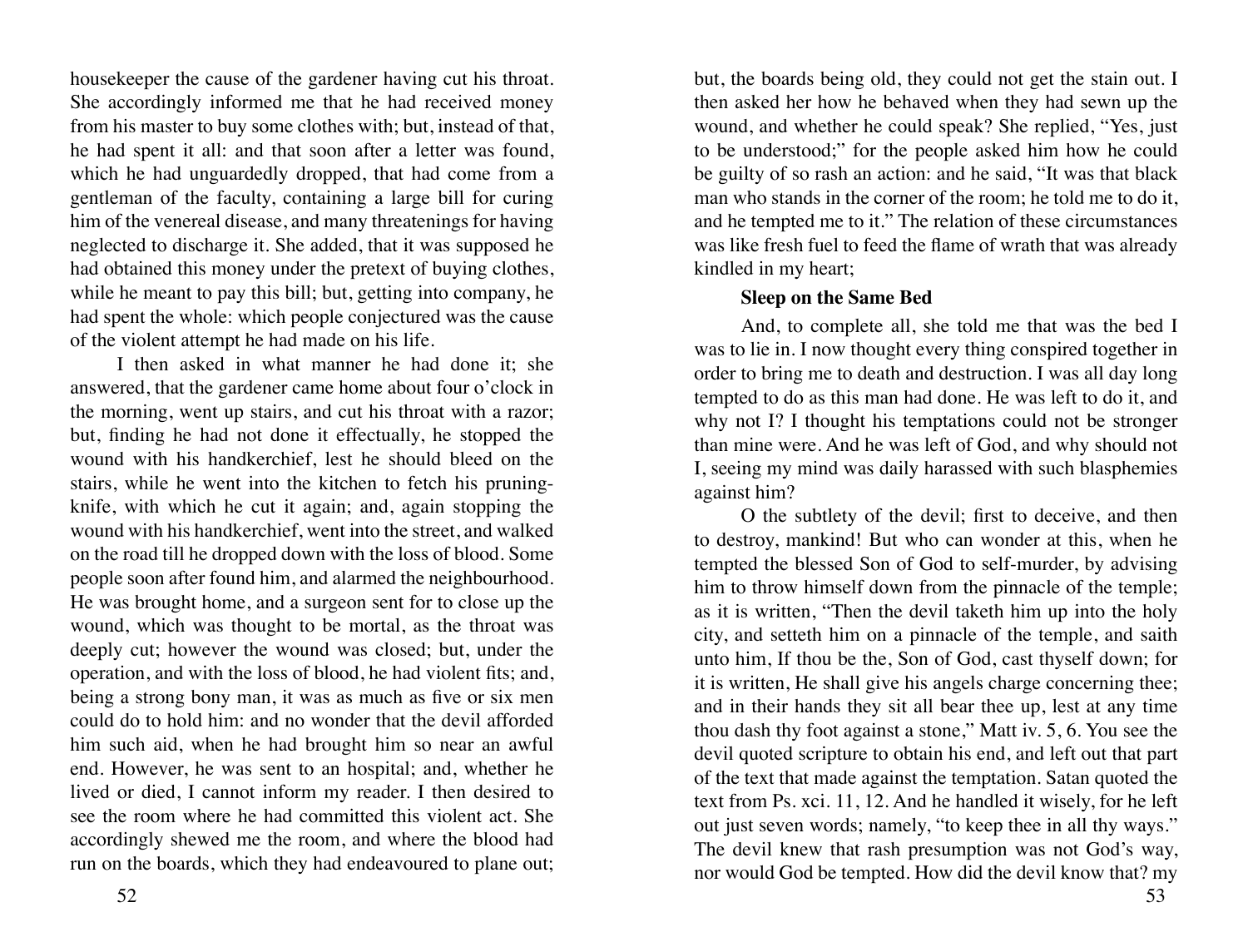<span id="page-27-0"></span>reader may say. By his own experience; for Satan had been presumptuous even in heaven; and his presumption led him to break through the rules of happiness, and launched him into the bottomless pit, where he must ever lie under the guilt of the great transgression.

Satan likewise omitted another verse (the 18th) of the same psalm, which made point blank against him; it being written, "Thou shalt tread upon the lion and adder; the young lion and the dragon shalt thou trample under feet." These words were made good to the ever-lovely Jesus; therefore the Saviour stood firm on the pinnacle, when the devil fell headlong; as it is written, "The accuser of the brethren is cast down," Rev. xii. 10. Christ cast him both on the pinnacle of God's house, and on the accursed tree also. We may here see the cunning which the devil uses to ensnare unguarded minds: he is always on the watch to support his own cause; for, as the Saviour says, "If Satan cast out Satan, he is divided against himself: how then should his kingdom stand?" Matt. xii. 26.

#### **Sunk In Despair**

 I never was before so sunk in despair as at this time. My sins standing perpetually before my eyes - the guilt of them so keen within me - the scriptures leveling their dreadful threatenings at me as a sinners temptations very violent all day long - a room to lie in where, the devil had gained his point over a fellow sinner - and I at the same time so timorous and fearful that I was almost afraid to walk alone, having been so long haunted with these terrors - I used to go to bed with as much reluctance as the ox goeth to the slaughter, being fearful that every night would be my last.

#### **The Whole Duty of Man**

The old woman, who lived in the house with me, perceiving me very serious, and dead to all vain conversation, lent me a book - one of the best, she said, that ever was written

# - THE WHOLE DUTY OF MAN!

This book I eagerly embraced, read in it every opportunity that offered, and laboured hard all day long to live up to its rules; and, if I made a false step, I endeavoured to mend that by performing a double task. During many months I was thus employed, but all in vain; for how can a blind man see there ways of God, or a dead man perform a divine and spiritual service?

Satan now began again to tempt me violently that there was no God; but I reasoned against the belief of that, from my own experience of his dreadful wrath; and I said, "How can I credit this suggestion, when his wrath is already revealed in my heart, and every curse in his book leveled at my head?" The devil answered, that the Bible was false, and only wrote by cunning men to puzzle and deceive people. I also reasoned against this, and the devil answered me as forcibly. I therefore do not at all wonder why Satan is so often styled "a familiar spirit." He argued with me thus: "If the Bible be true, it declares God to be loving, pitiful, gracious, merciful, willing to hear prayer, and to help the distressed; ready to forgive; and that he will be found of them that seek him. Now, can any creature try to please him more than you have done? Can any pray more? Can any stand in greater need of mercy than you do? And have you found him merciful? Have you not rebuked me in the name of Jesus, and prayed against me; and do I not keep possession of you still? And I will bring you back to sinning again, as bad as ever; I will wear you out, if I pursue you to the grave."

"There is no God," replied the adversary, "nor is the Bible true." I could not answer him, nor could I contradict this: I only asked, Who then made the world? He replied, "I did; and I made men too." "Alas?" said I, "what! Devils make men?" The answer was, "Yes, I made you." "Then," said I, "devils make devils, for I am filled with devils." I thought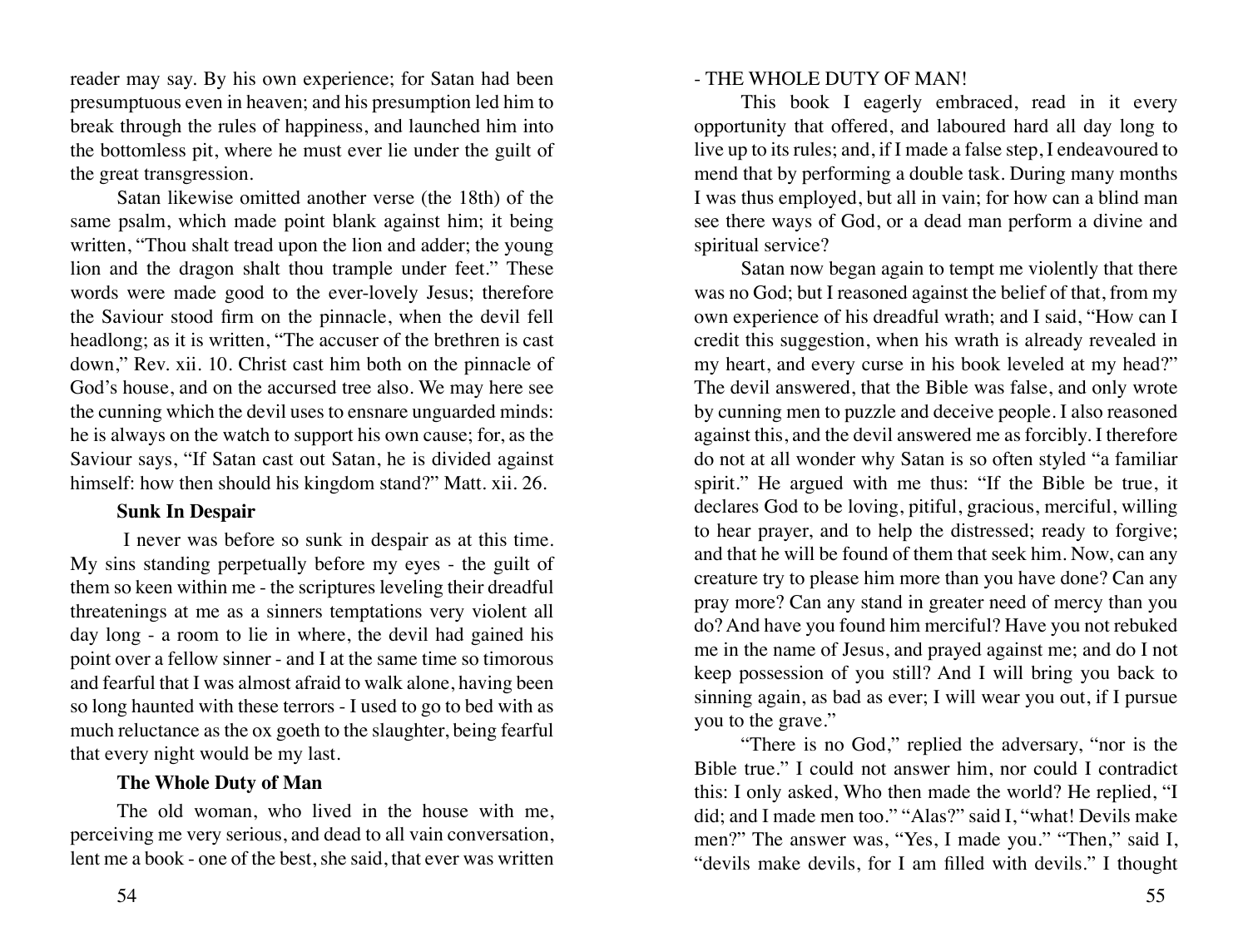<span id="page-28-0"></span>this engagement would have driven me to distraction. Satan, perceiving my rationality almost gone, followed me up with another temptation: That, as there was no God, I must come back to his work again; and, as I had fled from his service to cry after a God, when there was no such being, I had acted hypocritically with him; and, when he brought me to hell, he would punish me more than all the rest, for he was the tormentor. I cried out "Oh. What will become of me? What will become of me?" He answered, that there was no way for me to escape but by praying to him, and that he would shew me some lenity when he took me to hell. I was obliged to set down my spade, and leave my work; and I went and sat in my tool-house, halting between two opinions; whether I should petition Satan, or whether I should keep praying to God till I could ascertain the consequences. When I was thinking of bending my knees to such a cursed being as Satan, an uncommon fear of God sprung up in my heart to keep me from it. Oh! how good is our God! He plants "his fear in our hearts, that we should not depart from him."

Finding this strong preventing fear in my heart, and a thought that I should find a God some time or other, I told the adversary to cease tempting me; adding, that, if he could drag me to hell, his state would not be made better by that, for he was already damned. This fear fortified me so, that I was desperately bold, and almost the devil's match. I told him he was damned, and he could not contradict it. This weakened the temptation for a time; and it was agreeable to that scripture which saith, "Resist the devil, and he will flee from you," Jam iv. 7.

I now got up from my seat, and went to work. I lifted up my head to God in prayer, and there appeared a rainbow in all its beauty, the finest I ever saw; it seemingly encompassed the horizon. I cried out at the sight of this, and said to mine accuser, "There is a God, and the Bible is true; God's word

says, I will set my bow in the cloud; and there it is; my eyes now see it. There is a God; and God's word is true." The enemy could make no reply to this; so the temptation was much weakened, and I had a few hours respite; not from the temptation itself, but from the fiery force of it.

#### **Dealing With Temptations**

I should not have mentioned this temptation so plainly, if I had not found the like mentioned in the Bible. Satan tempted the Saviour to believe that the world was his; and he might as well have said that he made it; for the maker of it must be the owner of it. However, Satan wanted even the dear Redeemer to pray to him and adore him; as it is written, "Again, the devil taketh him up into an exceeding high mountain, and sheweth him all the kingdoms of the world, and the glory of them; and saith unto him, All these things will I give thee, if thou wilt fall down and worship me," Matt. iv. 8, 9.

"All shall be thine," said Satan, "if thou wilt worship me." And pray what is this but saying, I will give thee all these things, if thou wilt kneel down, and pray to me for them? I believe our dear Redeemer told his disciples of these temptations in private, in order to comfort them in their temptations; for as they could not be eye-witnesses, they must have remained ignorant of them, unless Christ had informed them.

Many more sore temptations did Jesus undergo, during his ministry, beside this first engagement, as appears evident from these words; "And, When the devil had ended all the temptation, he departed from him for a season," Luke, iv. 13. Mark that, "for a season;" not for good and all. And I believe, too, that he had many temptations after that, which the apostles knew of while they sat under his ministry; as appears from that passage where the Saviour, in speaking to his disciples concerning his temptations, says, "Ye are they which have continued with me in my temptations; [mark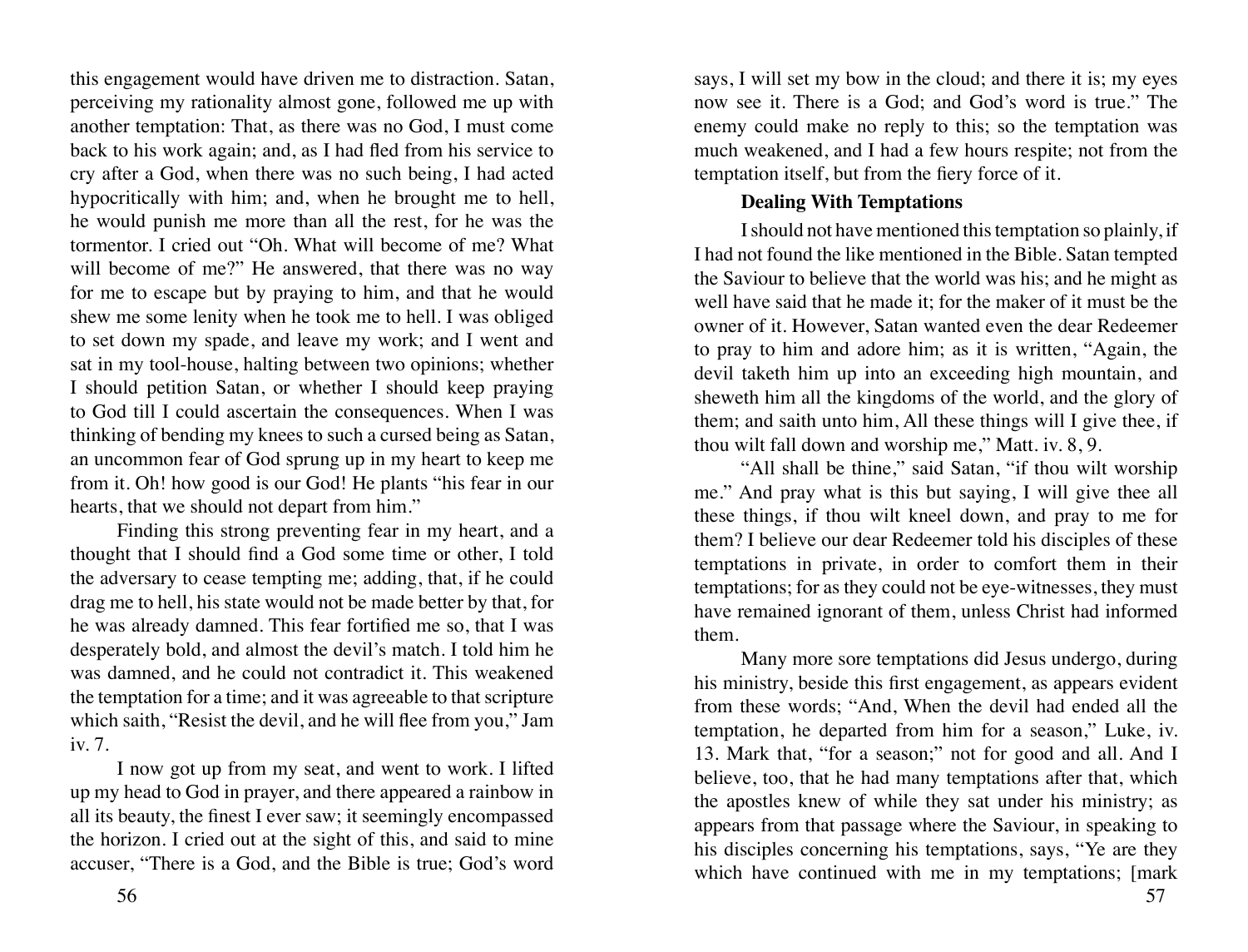<span id="page-29-0"></span>that - temptations - many of them.] And I appoint unto you a kingdom, as my Father hath appointed unto me," Luke, xxii. 28, 29. Here the dear Redeemer is both commending and comforting them, "Ye have continued with me in my temptations; you have not turned your backs on me on that account; and I appoint unto you a kingdom, &e." O! sweet encouragement to them; and a sweet cordial to Peter, who was just ready to go into the devil's sieve, as appears in the following verses, "And the Lord said, Simon, Simon, behold, Satan hath desired to have thee, that he may sift thee as wheat; but I have prayed for thee, that thy faith fail not; and, when thou art converted, strengthen thy brethren;" or, comfort them that are tempted.

Thus the blessed Redeemer "was tempted in all points like as we are, yet without sin," Heb. iv. 15.

Reader, art thou a tempted one? Take comfort from this consideration; that, if the devil would engage "the captain of our salvation, how can we poor common soldiers expect to escape? "We must fight manfully under the Saviour's banner, against the world, the flesh, and the devil; and continue Christ's faithful soldiers or servants." There is a vein of the saints' temptations runs through the whole Bible; and how sweet has that vein been opened to my soul since the Lord delivered me out of my troubles!

# **The Elect at War**

I am fully persuaded, by the word of the Lord, that when the elect are engaged in the field of battle against the devil, they are engaged in the war that God the Father, God the Son, and God the Holy Ghost, have declared. First, God the Father declared it, "And I will put enmity between thee and the woman, and between thy seed and her seed; it shall bruise thy head, and thou shalt bruise his heel:" which words must not be limited to the Saviour's humanity only; but, in a figurative sense, they are applicable to his body mystical,

the heel of that body being the feeblest of the chosen tribes, or the weaklings in faith; such as those were whom Amalek, the devil's type, engaged; as it is written, "Remember what Amalek did unto thee by the way, when ye were come forth out of Egypt; how he met thee by the way, and smote the hindmost of thee, even all that were feeble behind thee, when thou wast faint and weary; and he feared not God," Deut. xxv. 17, 18. Thus he bruises the heel. The eye being the foremost member, and the heel the last, in the mystical body of Christ.

Secondly, The Saviour himself came to engage in this war, and then he proclaimed the same war for us," I came not to send peace upon earth, but a sword," and a fire; yea, saith the Saviour, "the hour of temptation shall come on all the world, to try them that dwell upon the earth," Rev. iii. 10. But he gives us a promise of power to tread, even as his father gave him. Mark that word tread; it is a quotation of the promise that God the Father made to Christ; as it is written, "Thou shalt tread upon the lion and adder," Psal. xci. 13. And the Saviour applies the same promise to us, "I will give you power to tread on serpents and scorpions, and over all the power of the adversary; and nothing shall by any means hurt you," Luke, x. 19.

Thirdly, God the Holy Ghost hath declared this war between the elect and Satan; [mark, Christ is one of the elect.] And it was the Spirit of God that mustered the battle, and led the Saviour forth to the field; as it is written, "Then was Jesus led up of the Spirit into the wilderness, to be tempted of the devil; and, when he had fasted forty days and forty nights, he was afterwards an hungered," &c. Matt. iv. 1, 2. And I believe that it is the same blessed Spirit that leads God's elect forth to the same conflict. Satan reigns and rules in all our hearts while we are disobedient, as the scriptures witness; but it is the Holy Ghost that "binds this strong man armed, and casts him out; takes all his armour from him wherein he trusted.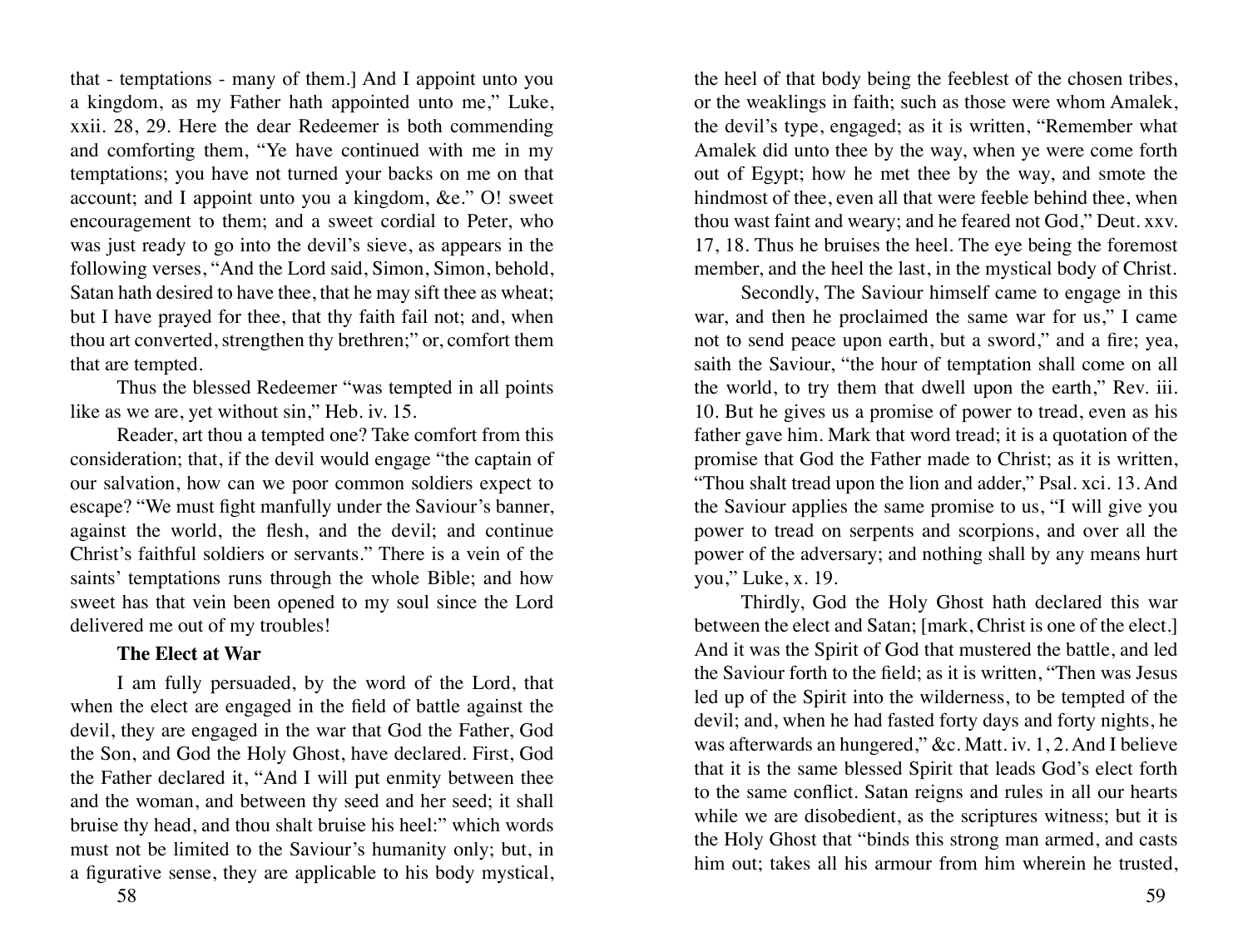<span id="page-30-0"></span>and divides the spoil," as the Saviour saith. Satan, finding himself dethroned, or cast down, begins to wage war with us; and the Holy Spirit leads us forth to engage him, and to shield us in the combat, by working that faith in the heart which lays hold of Christ, and which leads us to the atonement of the Lamb; and we overcome Satan by faith in that blood, Rev. xii. 11. This shews us the power of Satan, the deadly evil of sin, the victorious power of spiritual faith, and the sufficiency of Christ, as a shield of that faith, to "quench the fiery darts of the wicked," Ephes. vi. 16; and also leads us experimentally to know and enjoy the supporting and comforting influences of the blessed Spirit of God.

I found great comfort, when God delivered my soul, in seeing my own temptations so much like some of my blessed Master's. And I was much amazed at that invisible assistance from God, which had "kept my mouth as it were with a bridle" all the while the adversary laid so hot a siege to my mind.

#### **I Gain A Little Strength**

But to return to my subject. Finding that I had gathered a little strength by the sight of the rainbow, I laboured and prayed more earnestly than ever; if I spake a word amiss ten times a day, I would run to prayer every time and beg pardon, being determined to rub off as I went. I made inquiry when the sacrament was to be administered, and found I had two weeks to prepare myself in; so I began upon that, and kept close to my daily task. And now most dreadful temptations came again afresh, with as much violence as ever. Finding this, I was determined to weaken them, as I thought, by fasting. And this was more than I could well bear, because I worked very hard; so that, when I came to add fasting to hard labour, it almost overset me. But what will not a guilty sinner do when he is at the gates of hell?

When the sacramental sabbath arrived, I went to the table in all the horror and terror imaginable; then back to my

pew, and there wept and prayed till I almost fainted, and was obliged to go home to bed. By this rigorous fast I had brought myself so low that I was almost in a decline; nothing would stay on my stomach for some time after. This I found would not do; therefore I never afterwards ran to such extremes.

My adversary now attacked me from another quarter; namely, that I had received the sacrament unworthily, and therefore had contracted the greatest guilt by it; that a worthy communicant was one who was free from all sin, but I was not; and that, if any communicant ever sinned after he had received the sacrament, there was no mercy for him. This drove me to my wit's end; I could not sleep during the night, but used to lie crying and praying till my bed was wet with sweat and tears; commanding my adversary, in the name of Jesus Christ, to depart. However, it was all to no purpose, for my guilt and temptations stuck close to me; and many a time was I tempted to do as my predecessor had done, which made me afraid to look at a knife or razor.

Being quite worn out with these long trials, and fretting all day long, I began secretly to wish that I had never thought about religion at all; as then I should have had some ease in this world, if I was damned in the next. Wherefore I was determined to break through all bounds, let what would be the consequence. I therefore set off to an alehouse, got into company, and so drowned my horror for a time. But how I felt it the next morning, I shall leave those to judge who have tried the wretched experiment However, I persisted in this resolution; and the next day went to see a review on Laylham Common; so got into company, and began with light, trifling conversation. This, with the assistance of liquor, kept the conviction of my conscience stifled for a time.

#### **Damned I will Not be Damned Alone**

I continued this dissolute course for some weeks, and offered desperate violence to my own conscience, striving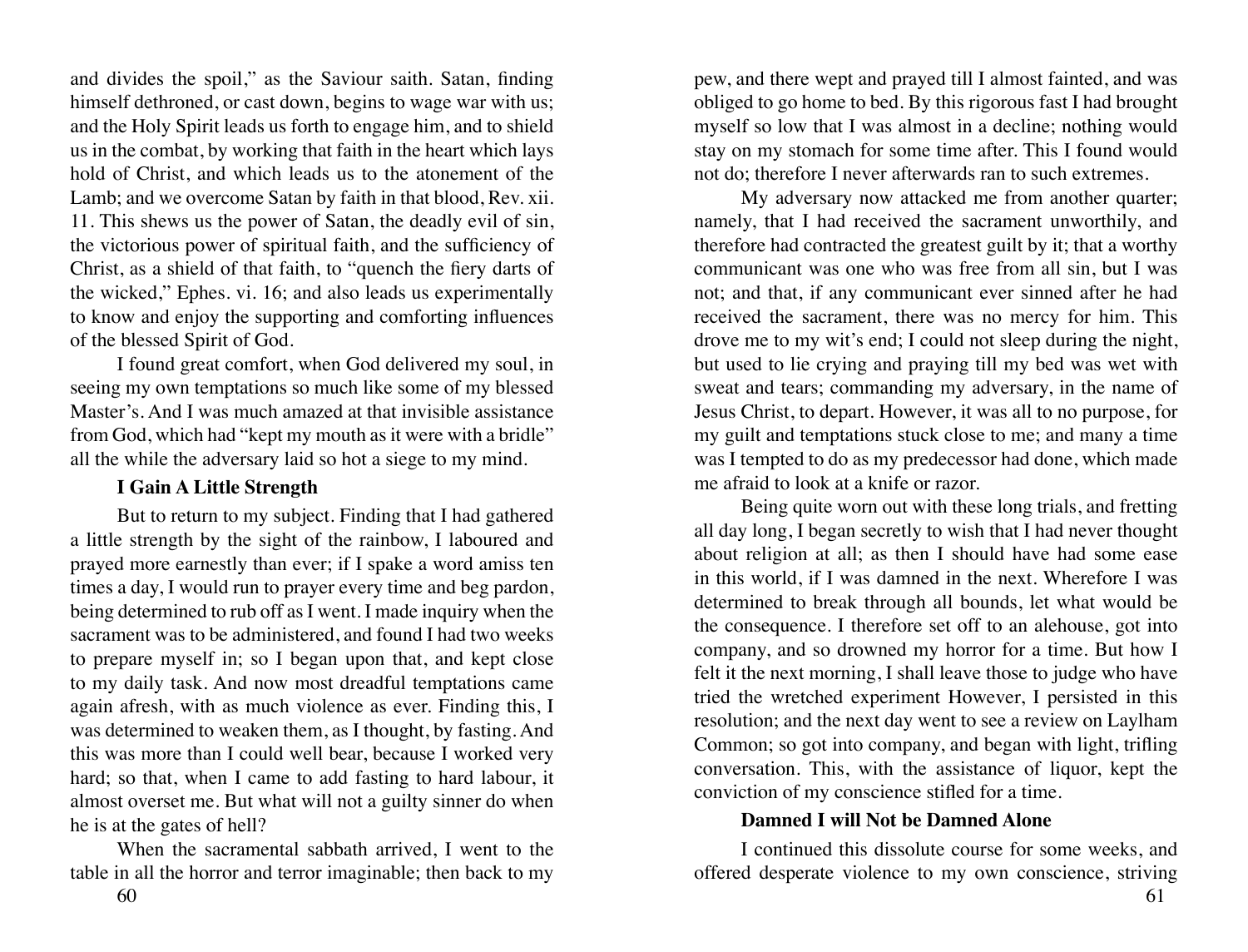<span id="page-31-0"></span>hard to drown all thoughts of God and futurity: and, if conscience would force in a word, I replied thus - "If I am damned, I shall not be damned alone; the greatest part of mankind will bear me company." And I believe I uttered this with my lips. Is this free will? Yes, this is the human will in all her boasted rectitude! Thus I went on, and had in a measure accomplished my wretched design; namely, that of hardening my conscience.

#### **A Sermon Given me**

About this time there came a man from Kingston, with whom I had contracted an intimacy; he was a very moral man, and a great reader. Knowing me to be of a serious turn of mind, he brought me a sermon in manuscript, copied from some author He made me a present of it; and, at his departure, I went with him and treated him, in order to keep conscience down, and I knew I should have dreadful work of it if ever conscience got the advantage of me again. However, at my return I opened this book, and found it to be a sermon from this text: "For Tophet is ordained of old; yea, for the king it is prepared, he hath made it deep and large; the pile thereof is fire and much wood; the breath of the Lord, like a stream of brimstone, doth kindle it," Isa. xxx. 33.

I took the book up stairs with me, and read it till my hair stood erect upon my head; and I thought for a few minutes, that I really was in hell. I cried aloud, for all those violent acts of rebellion were charged upon my conscience, after making so many vows, and frequenting the Lord's table; that now I had sinned out of the reach of mercy. I thought I should have torn my flesh from my bones. I stripped stark naked to read and pray; and made a vow to God, never to go any more into a public-house, during the time that I lived at Sunbury, if he would but pardon me for this desperate act of rebellion. But there appeared no signs of pardon; therefore I superstitiously laid the Bible under my pillow, to operate as a charm, in case

the devil should attempt to carry me away in the night. I wrapped myself up in the clothes, and lay till I sweated with anguish of soul. When the morning appeared I wept aloud to God, out of gratitude to him whom I had so offended, that another day had been granted me before I met my expected and dreadful end. For several weeks together I watched my animal frame, in order to observe whether sickness, or any disorder, had begun to chase my guilty soul out of her clay tabernacle. Sometimes I would fancy myself very ill, and then conclude that my long-expected end was at hand. But, when the next morning arrived, I wept aloud again, and said - " What! out of hell yet! O, good and gracious Lord! Would I let such a rebel live, if he was such an enemy to me as I am to thee? No; I would destroy him if it were in my power. And can I blame the Almighty if he damns such a rebel as I am? No; I deserve it; I have done all that I could do to offend him; and therefore it is my just due."

I now began to think that God had a secret regard for me; that he pitied me, and would save me if he could; but I supposed he could not, because I thought that I had sinned out of the reach of his revealed promise; and I knew it was impossible for him to lie, or to make his promise void: nor could I desire him to expose the honour and glory of his sacred majesty to the contempt of fools and devils, to save a wretch like me. I therefore began to love him, pity him, and feel for his honour. Yea, I sat down under these considerations, contented even with the thoughts of certain damnation; being fully persuaded, in my own mind, that God would shew me as much lenity, even in hell, as his truth and justice would admit of; "for God is not man that he should lie, nor the son of man that he should repent." He hath spoken, and he must make it good; his spotless purity, and his divine veracity, bind him to it. Every morning, therefore, when I waked, I cried out and blessed him for sparing me another night. I was certain that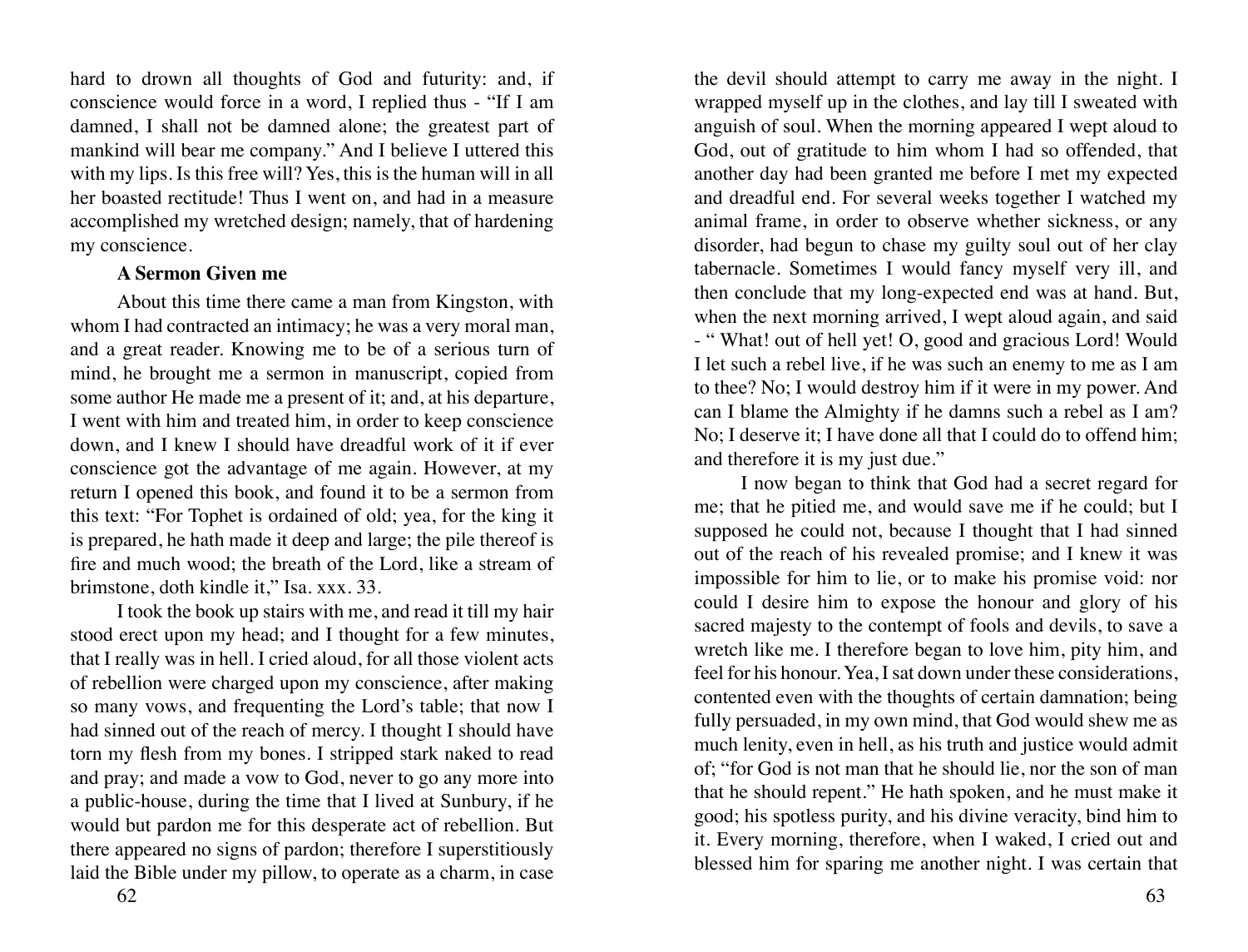<span id="page-32-0"></span>he would let me dwell in the land of the living as long as his secret decrees would allow him; and I pitied and blessed him from my very heart.

If at any time a ray of comfort even seemed to operate on my mind, I coyly put it from me, not desiring his blessed Majesty to exceed the bounds of his revealed will. What a poor blind soul I then was! But God knoweth that I lie not; I simply inform my reader the whole truth, just as I then felt it. And, if I had gone no farther in the knowledge of God than this, it is better divinity than any branch of Arminianism I have ever yet heard of. For I had a strong faith in God's immutability, in his justice, and in his mercy, where it could be shewn consistent with his righteousness; and I was very far from thinking that God was a liar, like myself; as it is written, "Let God be true, but every man a liar."

I wish the Arminians would observe this golden rule; they would not then affirm that we may be children of God today, and be cast away as children of the devil tomorrow. They ought at least to let God appear as perfect as themselves. But no man will ever be clear in the immutability, faithfullness, truth, holiness and justice, of God, till he has, more or less, felt the severity of the law, nor will he preach up triumphant grace, unadulterated, until he has felt its power working a change in him, which, with all his efforts, he could not possibly accomplish.

During the time I was under this frame of mind I one night dreamed that I was climbing up the outside of a very magnificent building, and had got a great way towards the top of it; but some wretched beings kept throwing water in my face, to hinder my ascent, I found myself, in consequence, in imminent danger of falling, which I thought must unavoidably kill me, as I had got up into the upper regions, and had nothing to sustain me but my hands and feet as I climbed on the outside of this building. However, I reached the top, and found myself

64 65

delivered from all my fears, and filled with joy. In my joyful acclamations I awoke, "and behold it was a dream!" But I gathered the comforts of hope from it; and concluded that I should have dreadful difficulties to encounter in my way to heaven, but that I should arrive there at last. This gave me fresh encouragement to continue my efforts, though it was against both wind and tide.

# **I Go From Church To Church**

I was now determined to go from church to church, till I should find a minister that could point out the way to me in which God, in his justice, could save a sinner. I had a strong faith in God's immutability, holiness, justice, and truth; and was sure he would he faithful both to his justice and mercy: but yet I did not see how I could be saved, because justice and holiness militated against me as a sinner. Still, however, by the dream, I thought I should get to heaven. I therefore was determined to pay all possible attention to the sermons which I heard; and would listen only to hear which way a sinner like me could be saved with justice on his side. This was all I wanted, and this I knew would answer my purpose. I had learned the other lessons already.

# **Methodist Preachers**

On the Lord's day following I went to Kingston, to my old favourite minister; and, when I came there, was told there had been a great disturbance in the town about the methodists coming there; and that the people had been endeavouring to drive them out of the place, as they came to deceive ignorant people, and draw poor souls away from the church. I answered, It was a great pity that the king suffered them to preach; and added, that it fulfilled what Peter said, that false teachers should come; and that it was such wretches as these that would hasten the end of the world, which I was loath to meet. I inquired if many people went after them; and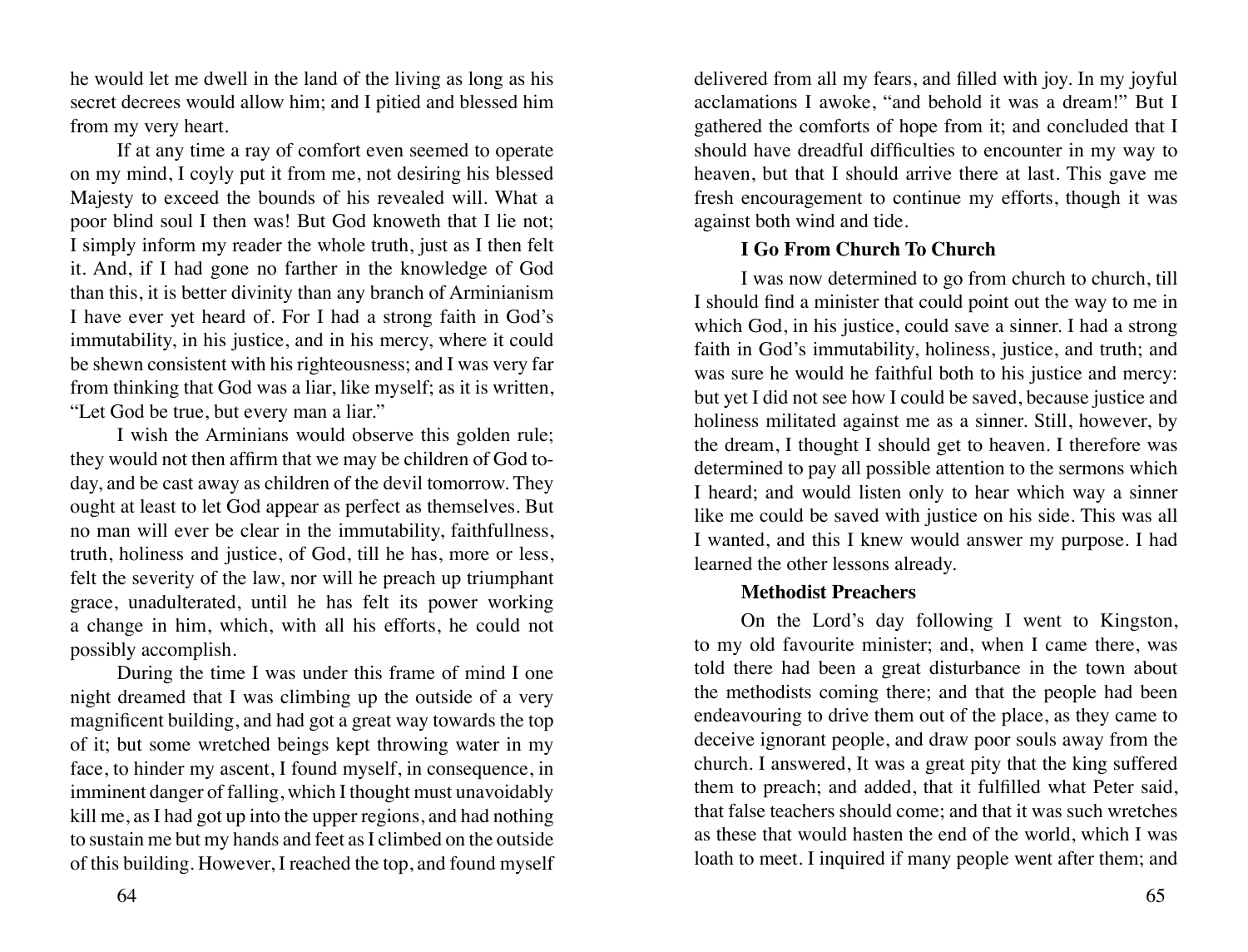<span id="page-33-0"></span>was informed that several did, which I was grieved to hear. I therefore blessed myself that I had been kept from these "wolves in sheep's clothing," as I termed them; and then went with my burdened conscience to my favoured church.

# **The Church of England My Mother**

As soon as I got into the bowels of my old solid mother, I bedewed her pavement with many a silent tear, and blessed her sacred walls in the name of the Lord of Hosts. When I had taken my seat, I viewed her venerable inside, and secretly vowed that nothing but death should ever separate that insensible revered parent from her poor blind child.

When the minister appeared I found it was my old favourite whom I was glad to see. But when he read his text, he rather staggered me, as I thought he was going to preach in favour of methodism. It was this, "And now I say unto you, refrain from these men, and let them alone; for if this counsel or this work be of men, it will come to nought; but, if it be of God, ye cannot overthrow it, lest haply ye be found even to fight against God," Acts, v. 38, 39. I thought he was going to caution the people not to misuse these false prophets. But he did not do that: though he spake enough against the methodists to convince me that he was a true son of the church; yet he did not belabour them as I thought he ought to have done. However, he soon cleared himself of that imputation also; for he told us that the churches of England were such plain, substantial buildings - their altarpieces and other ornaments so decent - the order of the establishment so apostolic - their prayers, collects, &c. so well adapted - and that she had stood unshaken on her basis (I think he said) fifteen hundred years; - and then he laid his hand upon his breast, and said with peculiar emphasis, "I speak from my heart, that she never has been overthrown, and I believe she never will." To this I put my secret Amen, and that gave it a final close. In short, I enthroned him higher in my affections

than ever he was before. Indeed there is no fear of such religion being overthrown, for it has got the world on its side. And, while the names mother and church are applied to the building, and the title of Father in God put on a dead prelate, the family will always be of the same stamp. But surely we may warrantably say to such fathers, What begettest thou? and to such mothers, What hast thou brought forth? - But to return-

# **A Son of the Church of England**

I now set off for Sunbury as an established member of the church of England, and filled with indignation against the methodists; and, when I came to Hampton town, I looked up at the church, pulled off my hat, bowed my head, and blessed her in the name of the Lord. I was become quite an iron pillar and brazen wall to the church; and should have made strange havock among the methodists, had I been intrusted with the office of inquisitor-general.

On the next Lord's Day I proposed to go farther a-field, to some other church; but I was informed that there was a clergyman coming down from London to preach at Sunbury; which I was happy to hear; for I did not like the minister at Sunbury, because he was running about the fields all the week with a gun in his hand; so that I never thought his person was sacred unless he had his gown and cassock on. He likewise greatly disgusted me once at the church, as he was reading one of the lessons for the day; for, when he came to these words, "And David came to his house at Jerusalem; and the king took the ten women his concubines, whom he had left to keep the house, and put them in ward and fed them, but went not in unto them: so they were shut up unto the day of their death, living in widowhood," 2 Sam. xx. 3: he was so agitated by his lascivious thoughts, that he tittered and laughed, and had much ado to refrain from laughing aloud. I now viewed him with indignation; and thought that, if he felt the evil of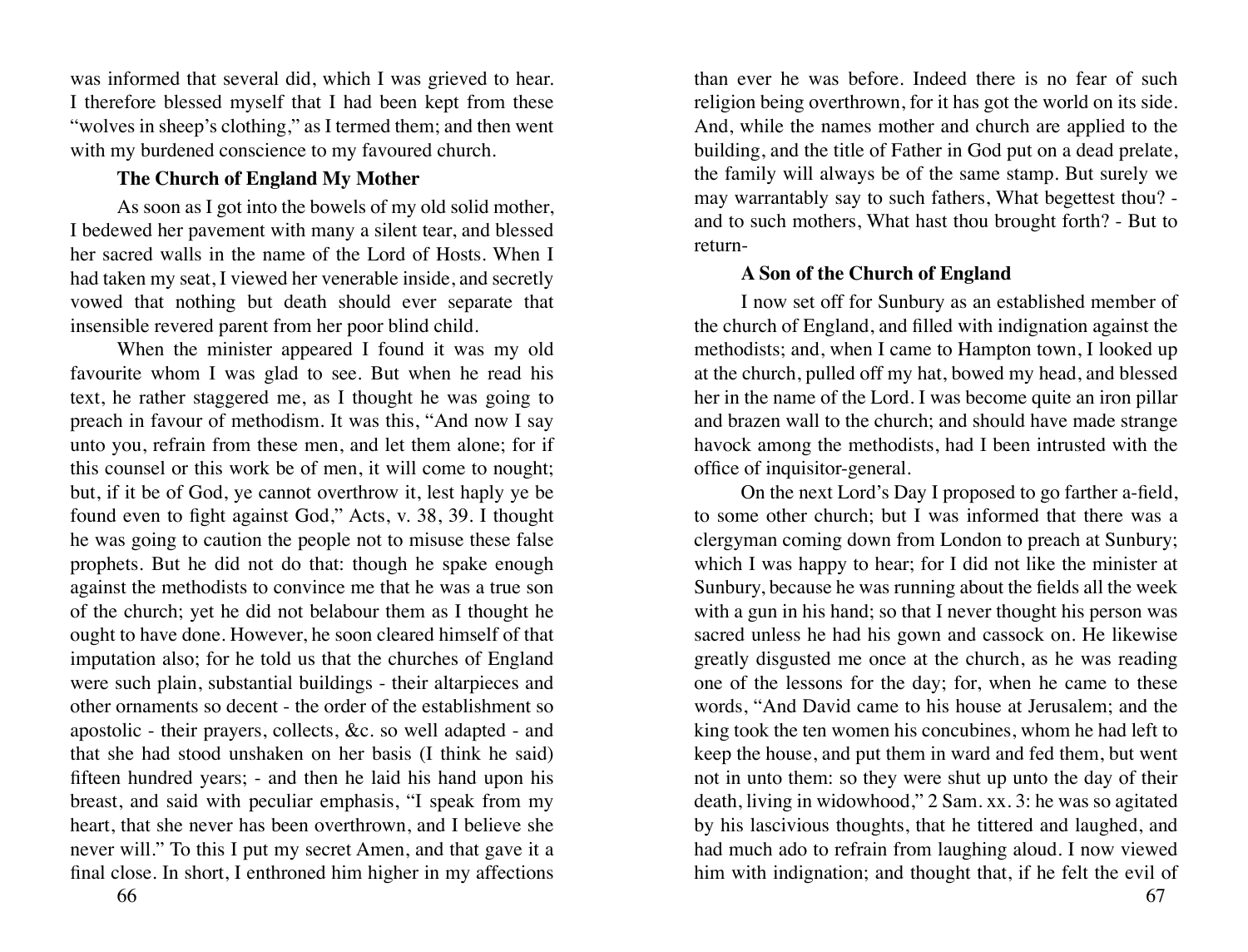<span id="page-34-0"></span>sin, the wrath of God, and the pains of hell, as I did, he would not trifle thus in the house of God.

#### **Cassock and Gowns**

My foolish and blind heart had long been swaddled up in the gown and cassock: but these things now and then gave them a rent. However, when the next Lord's Day arrived, I went to hear a clergyman who came from London; and admired every word of his sermon; but never saw a minister with his hair dressed in such a manner in all my life. He is called the macaroni parson in London. I have often seen him in the print shops. Surely there never was one like him before, nor ever will be again, when God has cut him down. In the afternoon I heard him again, and liked him exceedingly; and I went and stood at the outside of the yard gate, along with my fellow- servants, intending to have made him a reverend bow, and take an affectionate leave of him. Presently I saw him coming down from the church with a rakish young fellow in his arm; and, when they came up to us, they gave one of my fellow- servants a wanton glance, and another such an amorous salutation as old Beau Nash would have given to Kitty Fisher.

I now looked at him with indignation; "Alas!" said I, "where shall we look for Christians, if the clergy are so destitute of Christianity? There goes a man who turns up his eyes to God, and looks and speaks in the pulpit like an angel; and, when out of the church, acts like the priests of Siloe, whom the Holy Ghost styles sons of belial, or of the devil." This gave the gown and cassock another rent; and I began to pity the cause of God my Maker, on the account of his honour, which they impiously sullied by their wanton conduct.

When the next Lord's day arrived I went over to Hampton church, where I saw a tall stout young man, with a venerable aspect; one that I had never before seen, and from whom I expected great things. His text was, "Enter into thy

closet, and pray to thy Father who seeth in secret." I gave him all the attention I could, in order that I might find out in what way a sinner could be saved. However, it was all in vain, for he could not speak to be heard; and as for prayer he said nothing about it. He told us that virtue would lead us to prayer, and that the Saviour spoke this against the Pharisees, who loved to pray in the markets, &c., and in about twelve minutes he wound up his incoherent odds and ends, and I went out in all the horrors of the damned. As I went along the church-yard I saw the blind guide come laughing out of the church with a pair of wanton lasses, one in each arm. I found my disappointment had wound me up in such anger against him, that I even closed my fist at him, and secretly longed in my mind to give him a drubbing; for I was grown quite desperate. Presently after a couple of reputable men passed by me; and I heard one of them say to the other, "I would sooner by half sit at home and read my Bible, than come to church to hear such a fellow as that, with his nonsense." I was glad to hear the man speak as he did, and thought he was seeking after the way to heaven as well as my self, and that he had been disappointed as well as me.

As I went mourning home, it came in my mind that the clergy knew which way God could save sinners, but they would not tell us, lest we should get as wise as themselves - that they had learned the path for themselves, but their keeping us ignorant of it was on purpose to keep us close to the church. These thoughts made me hate them still the more, till I was almost ready to vomit up the gown and cassock entirely. However, the next Lord's day I went over to my old favourite, and took my wife with me to the Lord's table. On that day we were entertained with a sermon on charity, about the wonderful feats of that virtue, and of its covering "a multitude of sins." This discourse I liked, as there were some passages of scripture in it. But then there was an impediment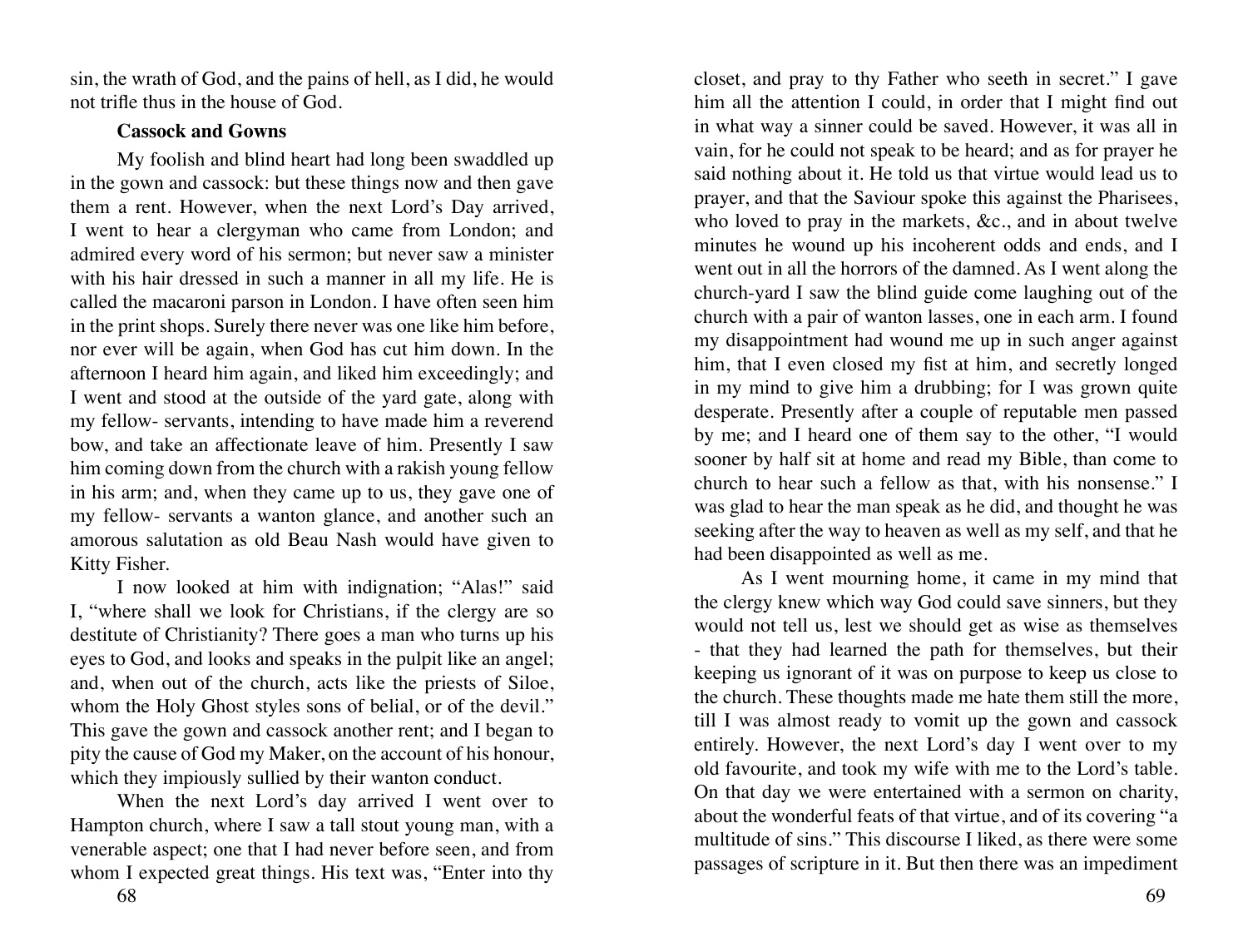<span id="page-35-0"></span>laid in my way, which was poverty. Had I possessed the whole world, I would have given it all for one hour's respite from the horrors of hell that I then felt. Charity I found would do wonders: but I had no money to give, therefore I was ready to curse my poverty - and, consequently it led me to envy the rich.

However, I gave all the alms that I could, though I suffered greatly for want of necessaries myself; but this brought no deliverance to my soul; all my guilt, and all my terrors, still continued with me.

And indeed there is no charity that can cover a multitude of sins, but that which is in God, and which he shewed when he gave his Son; whose blood cleanses from all sin, and whose righteousness is a covering for all our imperfections.

# **Where Might I Find Virtue ?**

The next Lord's day I went over to Upper Moulsey church, where there was preaching only once a fortnight, and that happened not to be the day. I therefore set off from thence, and went to Isleworth church; where my ears were charmed with the sound of an organ, which was like singing songs to a heavy heart; however, the minister rather pleased me; his behaviour was becoming the place. He treated largely on the properties of Virtue, but did not trace her to any origin, nor lay her down as a rule supported, by Scripture, to save a sinner: though he spoke much in her praise, yet he never told us whether she was from heaven, or of men. I therefore could not get at the bottom of the matter, nor find out who she was; describing her properties was not sufficient: I wanted to know her nativity. If she came from heaven, I thought I would pray for her; if she grew in the hearts of men by nature, then I knew I had no part or lot in the matter.

However, going home pensive and sad, ruminating in my mind what virtue could be, and sinking deeper and deeper in despondency, I came at last into Sir Philip Musgrove's park,

where I walked till near midnight; and all on a sudden I was enwrapped in all the comforts of hope - I blessed God and wept aloud - I talked with God, and kneeled down and prayed in the path way, and was as happy as my heart could wish. This continued till I got into my bed-room, where the man had before cut his throat, and then this frame of mind began to wear off a little. However, having got a little book that a person had lent me, which recommended vows to be made to God, I accordingly stripped myself naked, to make a vow to the Almighty, if he would enable me to cast myself upon him. Thus I bound my soul with numerous ties, and wept over every part of the written covenant which this book contained. These I read naked on my knees, and vowed to perform all the conditions that were therein proposed. Having made this covenant, I went to bed; wept and prayed the greatest part of the night; and arose in the morning, pregnant with all the wretched resolutions of fallen nature. I now manfully engaged the world, the flesh, and the devil, in my own strength; and I had hound myself up with so many promised conditions, that, if I failed in one point, I was gone for ever, according to the tenor of my own covenant; provided that God should deal with me according to my sin, and reward me according to mine iniquity.

But before the week was out I broke through all these engagements, and fell deeper into the bowels of despair than ever I had been before. And now, seemingly, all was gone - I gave up prayer; and secretly wished to be in hell, that I might know the worst of it, and be delivered from the fear of worse to come, I was now again tempted to believe that there was no God; and wished to close in with the temptation, and be an established or confirmed atheist; for I knew, if there was a God, that I must be damned; therefore I laboured to credit the temptation, and fix it firm in my heart. "But, alas!" said I, "how can I? If I credit this, I must disbelieve my own existence, and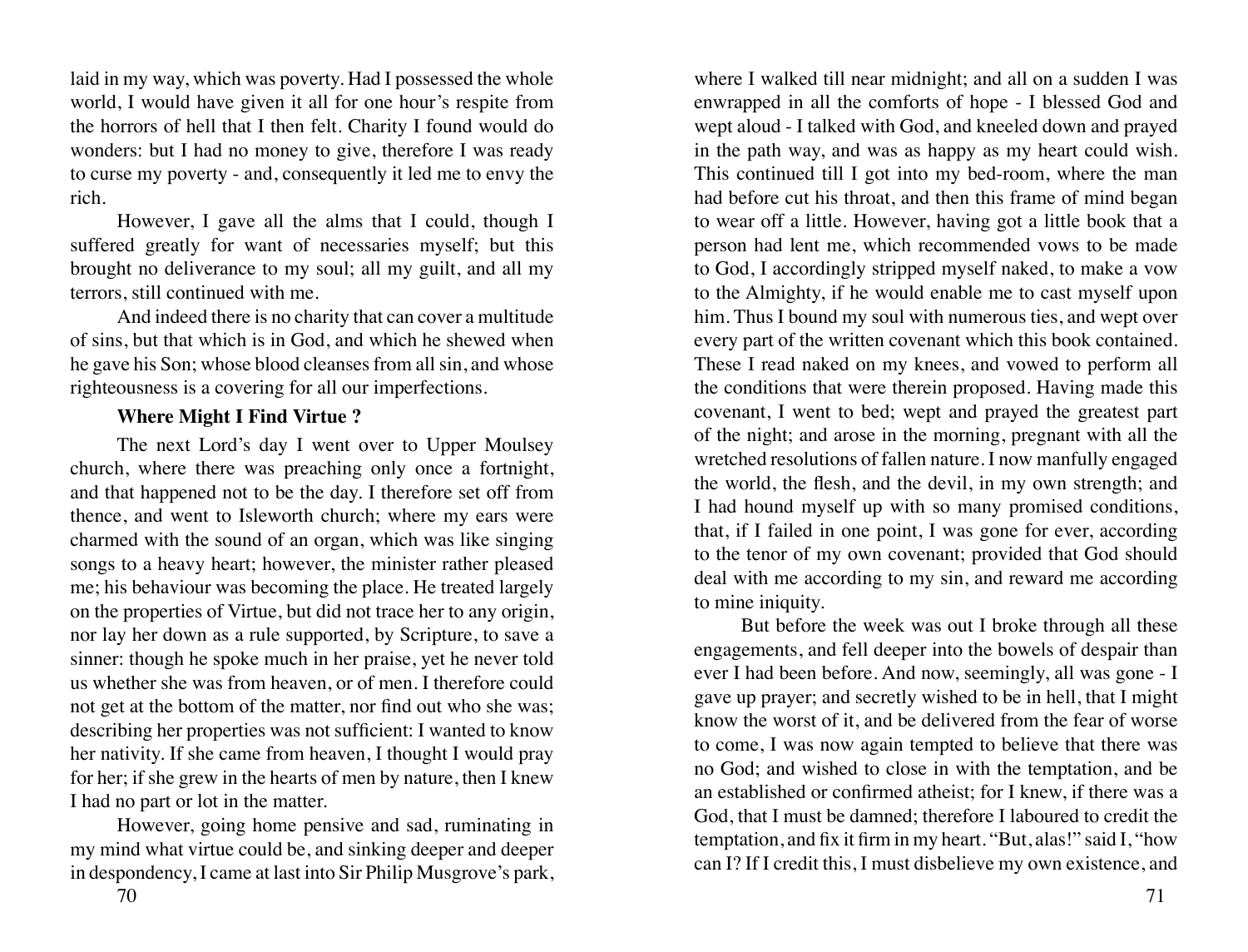dispute myself out of common sense and feeling; for I am in hell already-there is no feeling in hell but I have an earnest or - hell is a place where mercy never comes; I have a sense of none - it is a separation from God; I am without God in the world' - it is an hopeless state; I have no hope - it is to feel the burden of sin; I am burdened as much as mortal can be - it is to feel the lashes of conscience; I feel them all the day 1ong it is to be a companion for devils; I am harassed with them from morning till night - it is to meditate distractedly on an endless eternity; I am already engaged in this - it is to sin and rebel against God; I do it perpetually - it is to reflect upon past madness and folly; this is the daily employ of my mind - it is to labour under God's unmixed wrath; this I feel continually - it is to lie under the tormenting secptre of everlasting death; this is already begun. Alas! to believe there is no God, is like persuading myself that I am in a state of annihilation."

Thus, reader, the revealed wrath of God locked me out of that strong hold of the devil, in which, as in a refuge of lies, I fain would have taken shelter. I now began most wretchedly to lament, not only my certain damnation in the world to come, but also that I was rendered incapable of digging a bit of ground, or even of fetching a proper tool for my work. I therefore thought that I must inform my master of it, leave my employ, and advise my wife to seek bread for herself and child; and, as for myself, I would wander about in a starving manner till I was no more; and the sooner I was dead the better, as I then should know the worst of my eternal doom. I laboured much at this time to harden myself against fear; but, do what I would, I could not accomplish it. However, on the Lord's day following, I had appointed to walk with a person to see Lord C\_\_ve's new house, then building at Esher. When I came there I asked the reason why they built the walls so remarkably thick? The person said that several had asked that question as well as me, and had received an astonishing

answer from the owner; namely, that their substance was intended to keep the devil out! I replied, that the possession of Satan was the man, not the building; and that the walls would not answer the end.

Hearing something more of the state of the owner's mind, it rekindled all my old fire. However, I got some liquor to stifle it for the day.

### **Whitfield and Romaine**

When we returned home, I talked to my companion about religion. He said unto me, "Man can do nothing." "Do nothing!" replied I; "Then why are we commanded to do so much?' "Ah!" said he, "you can do nothing that will please God. I have heard Mr. Whitefield, Mr. Romaine, and all the great men in London; and they tell you plainly that you can do nothing." "Then," said I, "what will become of us?" "Why," said he, "the elect will be saved, and none else." "Then," said I," there is no cause to try for salvation." "No," said he, "you can do nothing if you do." I urged my carnal reasons against this doctrine; but he advanced some scriptures, which cut up all my arguments, root and branch, and stopped my mouth entirely.

# **Election**

The next day I considered this new doctrine of election, which I had never heard of before, except when I had repeated it in the catechism. However, I laboured to thrust it out of my mind, but could not. The next Lord's day I went to church; when a very old man, an entire stranger, preached to us: His text was "Pure religion and undefiled before God and the Father is this to visit the fatherless and widows in their afflictions, and to keep himself unspotted from the world," James, i. 27.

Having heard this discourse, I went home and fell to work again with the Whole Duty of Man; and for a few days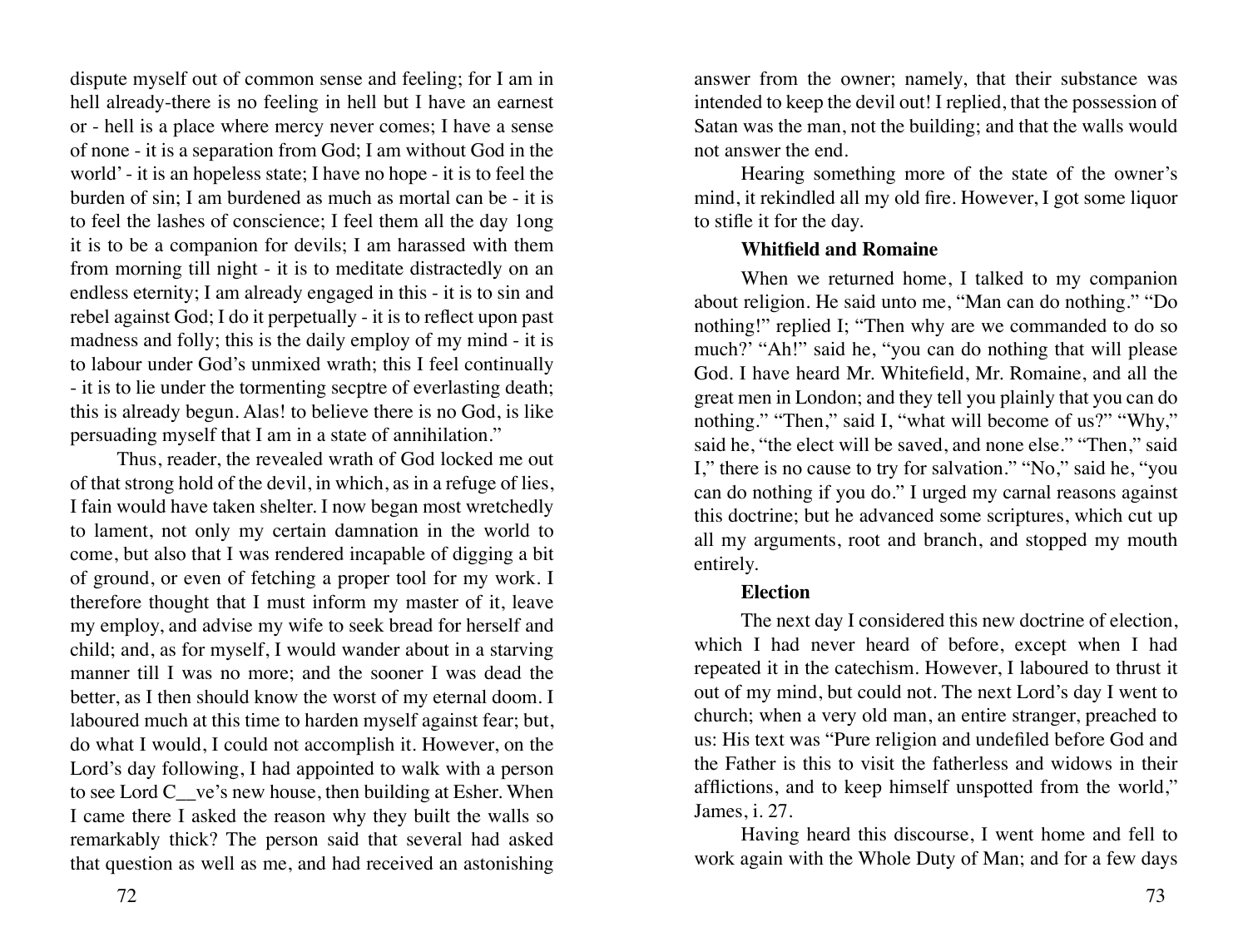we kept pace one with another, and agreed tolerably well; but before the week was out we quarrelled, and were almost ready to curse one another. The Whole Duty of Man threatened me, because I could not deliver the tale of bricks; and I was ready to curse the book for binding grievous burdens on my shoulders, which I could not bear; Matt. xxiii. 4. So the Whole Duty of Man and I fell out and parted; and we have not been friends since; nor do I believe we ever shall, either in this world or in the next. And, as for the covenant-book, or the book that recommended vows, I dared not follow its rules any more, for I had broke through all the bounds which that author had set, and had violated all the "grievousness which he had prescribed," Isa. x. 1.

## **Articles of the Church of England**

It happened one Lord's day that I got hold of an Old Common Prayer Book, where I found the articles of the Church of England; which I much wondered at, as I had never seen or heard of them before. I read them with amazement; and in these articles I found that all the man had said about election was true. However, I laid the thoughts of that doctrine aside; fearing, if that was true, it would drive me out of my senses at once.

After this I went to Moulsey church, where I had been before; and it happened to be on the day that their minister came. I heard him, but knew neither what he said, nor what he meant: so I went home again, with all my distress and misery, just as I came. This is the state of those who are spiritually poor and needy; as it is written, "When the poor and needy seek water, and there is none, and their tongue faileth for thirst, I the Lord will hear them, I the God of Israel will not forsake them: I will open rivers in high places, and fountains in the midst of the valleys: I will make the wilderness a pool of water, and the dry land springs of water," Isa. xli. 17, 18. And indeed, if the Almighty had not performed this promise, I

might have laboured and sought after the way of life till I had fallen into the jaws of everlasting death; for not one minister; out of all that I heard, ever dropped one scriptural hint about the way of salvation by a crucified Saviour. Some talk of giving alms, others of virtue some of keeping constant to the church. But all this will not suffice an alarmed prodigal, when the evil arrow of spiritual famine sticks fast in his conscience.

Of all characters under heaven, that of a blind guide appears the most awful. He sends his thousands to the tremendous tribunal of God with his lie in their hand; Isa. xliv. 20; and he follows them, polluted with all their blood. A blind guide is the sinner's scorpion; Rev. ix. 3; the devil's aidde-camp, that receives and disperses his lies, and encourages sinners in rebellion against the gospel; yea, he is the very tail of the devil, as it is written, "And the prophet that teacheth lies, he is the tail. For the leaders of this people cause them to err, and they that are led of them are destroyed," Isa. ix. 15, 16. The gown and cassock are vain garbs of priestly sanctity to deceive the blind and ignorant, and the forms of prayers are a stock for such to trade with; poor sinners are sold to work wickedness, and tithes and dues are the price of blood. But to return -

I now began to think I had worn out all my patched-up prayers, and therefore endeavoured to borrow more books on that subject; but, alas! I could find none that would suit the various breaches of my wounded spirit. I could not help laying another grievous charge against our clergy, because they did not furnish the world with more books of better prayers. I told some of the old people, who went to the Lord's table with me, that the ministers would not tell us which way we could be saved, lest we should be as wise as themselves. "But," said I, "they ought to write more prayers for us;" adding, that they should write all sorts of prayers, and then there would be some to suit every inquiring person: for the prayers in the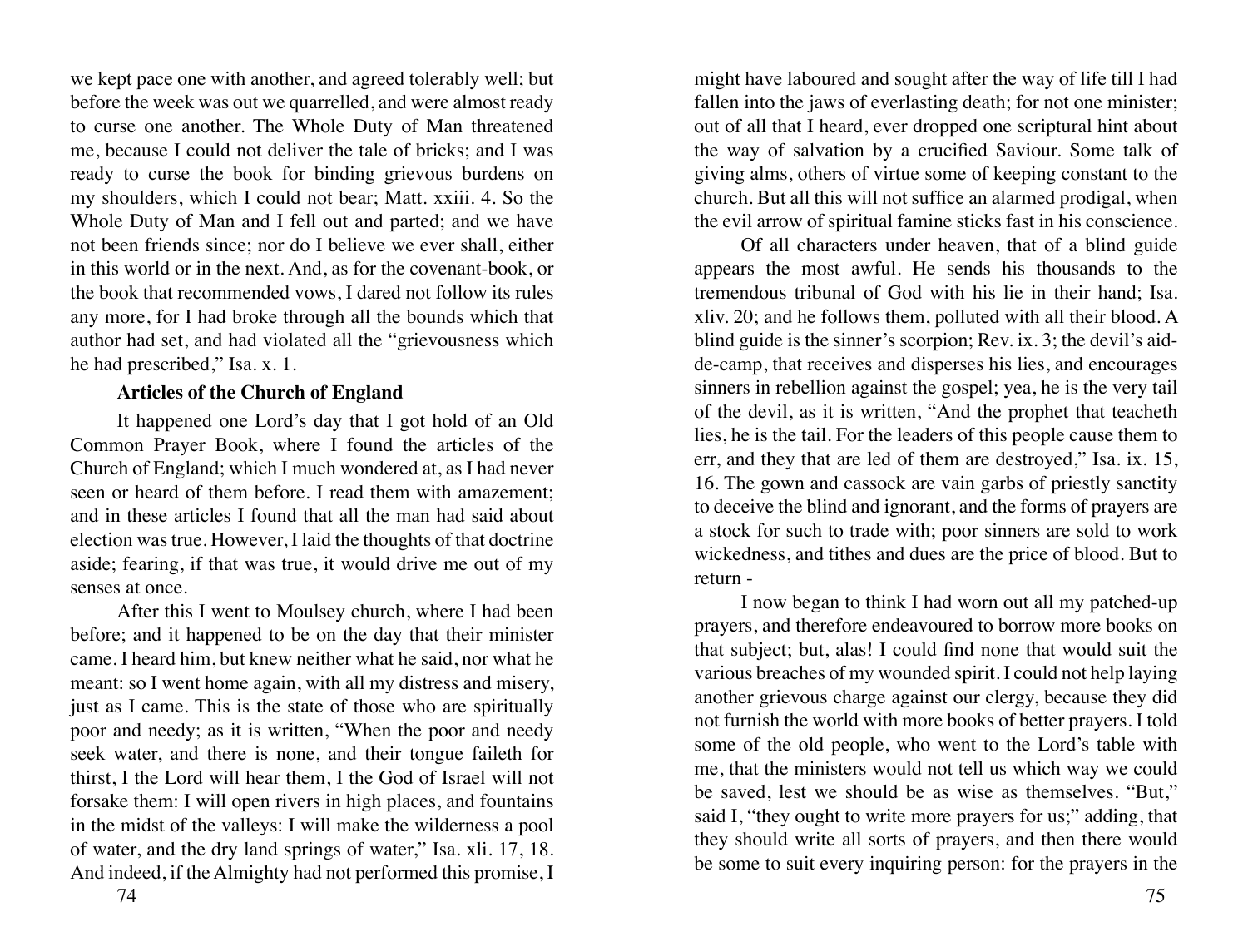book which I had got did not suit my case, as my wounds lay too deep, and because they were so mingled with vows and resolutions which I dared not make, because I could not keep them.

I always found my temptations the strongest after I had made a vow, though I generally found ease while I was making it. I believe Satan has no objection to our binding our souls with vows; for he is sure to take us captive, unless free grace enables us to keep them., As I could not find any prayers that would suit me, I generally used to confess my sins to God first, and then conclude my confession with a few unconnected petitions of my own, until I sunk so deep, that for a time I could not pray at all; then I began to bid adieu to all thoughts of mercy, and found dreadful rebellion heave in my heart. I concluded that I should, ere long, arrive at my dreadful journey's end. And, indeed, I sometimes longed secretly to know the worst of it; for my rationality was so much impaired that I was not capable of doing my business properly, nor even of giving any person (as I have before observed) a rational answer. This caused me to grieve dreadfully about my wife and child, and to think what would become of them. I was sure I should not be able to get my bread long, being too far gone for that; and was fully persuaded that a few weeks more would bring me either to the grave or to the mad-house. I had also been informed that my master had been to the nurseryman from whom I came, to desire him to take me back again. He told Mr. Low that I was in a strange way, and one of the worst tempered men he ever saw, for he could not get a civil answer from me. And indeed he was right; for my mind was ruminating all day long upon the wrath of God, the torments of hell, the darkness of the place, the fire of it; and my wretched fellow-criminals being devils and sinners of mankind. "Black despair," said I, "has no hope; therefore the sinner can find no bottom, and eternity can have

no bounds." Then the word of God would come and confirm all my meditations. "A bottomless pit," says the Saviour; and again, "The smoke of their torment shall ascend for ever and ever." Meditate when I would about the torments of hell, the scripture would always occur to my mind to confirm it. While this was the employment of my mind I could not give a person a proper answer. If my master asked me any thing, I answered him as I did the temptation; and he has had answers from me at times, and gone away, before I could recollect myself so as to know who he was.

#### **A Miserable Being For A Husband**

My wife one night informed me that my mistress had sent for her, and that she was to be there the next morning. I longed to know what she could want with her. My dame went to her in the morning, and was with her some time; and at noon I inquired of her what the secret could be. She informed me that my mistress received her very courteously, and it was to condole with, and pity her hard fate. "Mrs. Huntington," said she, "I pity you; you seem a modest, decent, industrious woman, but your life must be dreadful." "Why, Madam?" said my wife. "Why, you have got so miserable a being for your husband. How can you live with him? I never received such answers from a man in my life, nor did I ever see one of such a temper." "Dear me, Madam," said my wife, "he is a very good husband to me." (I believe she made the most of it.) "I have no cause to complain; I wonder you should pity me on that account." I said that I thought it appeared very affectionate in my mistress to express such a concern for her happiness. To which she answered, that she coloured at her questions, and knew not at first how to answer her; and said she hated her for interfering with us. Why did she not mind her own concerns? What did she meddle with us for? And added, that she would not go nigh her again, for she did not like her.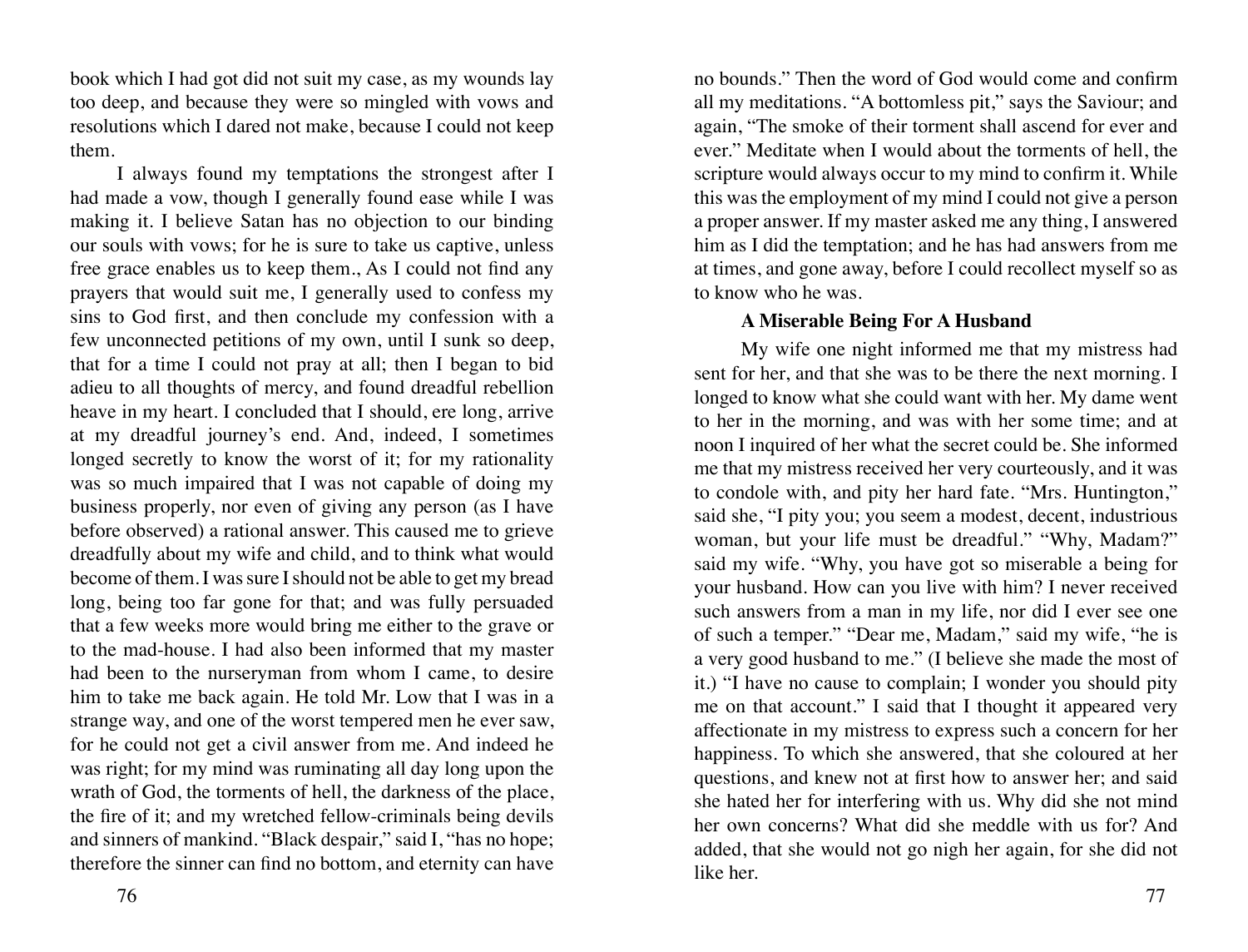I was much pleased with my dame's integrity; and I believe the poor blind soul spoke it from her heart. And, indeed, had my wife turned against me in this situation, I could not have borne up under the trial. However, since my wife has known what convictions mean, she has demanded as much patience of me as I did of her.

#### **Sick of Going to Church**

I now began to be almost sick of going to church, for I could not join in the prayers, except here and there a sentence; and some of the people, appearing so light and trifling in the house of God, used to wound me almost to death. In short, I despaired of ever hearing any minister inform me of the way in which a sinner could be saved; for some cried, "Lo! here;" and others," Lo! there." Their lives, too, appeared as bad, or even worse, than those of the poor people; and, when they were in the desk, they ran through their task as if their souls were on the wheel till they had finished it.

At length I thought I would take to studying my Bible, to see if I could find any instruction there; but my intellects were so much impaired, that I could not reconcile one passage with another; and sometimes I really thought it was written on purpose to puzzle people; for I imagined I could defy all the divines upon earth to make every passage in that book harmonize, so as not to clash with, or contradict each other. Notwithstanding this, I could not deny its divine authority, because my feelings agreed so exactly with all God's threatenings: therefore I knew my condemned soul and God's eternal sentence must stand or fall together. If I could have got rid of my feelings, I should have been a deist at once. But, alas! to attempt to dispute myself out of the belief of the pains of hell, would have been to dispute myself out of the belief of my existence. I might here mention some of the most awful passages of scripture, that bent their force against me: but I forbear, as the work will swell beyond what I first intended.

# **Election, Predestination and Reprobation**

In these my narrow researches after truth, the doctrine of eternal election began to appear very plain in the Bible, which led my mind into greater perplexity than ever: read where I would, it still appeared. However, if I found it in the prophets, or in the epistles, I regarded it not; but if it appeared in the four evangelists, then I thought it was Christ's own word, and would certainly stand fast for ever. I therefore got my pen, ink, and paper, and was determined to read every book in the Bible carefully, to see if each penman of the scriptures had written respecting this doctrine. This was a hard task for me, as I could not read one chapter with propriety. However, I began; and read through several books, writing down the chapters and verses in which the doctrine of election occurred: and the more I searched after it, the plainer it appeared; for the doctrines of eternal election and absolute predestination seemed to be the principal arteries of that whole body of divinity. However, I fled to the evangelists, in hopes of setting the doctrines of Christ by them, to contradict all the prophets. But, alas! I found Christ preached it more forcibly than all the prophets put together, as appeared by the following scriptures. "Ye are not my sheep," John, x. 26, "You shall seek me, and not find me," John, vii. 34. "I pray not for the world," John, xvii. 9. And he said," Unto you it is given to know the mysteries of the kingdom of God, but to others in parables." And again," But to them it is not given. I pray for them that thou hast given me. I lay down my life for the sheep," John, x. 15. "All that the Father hath given me shall come to me," John, vi. 37. "I know whom I have chosen," John, xiii. 18. "No man can come to me, except the Father which hath sent me draw him," John, vi. 44. "Many are called, but few chosen," Matt. xx. 16. "And the angels shall gather together his elect from the four winds." And, "of all that the Father hath given me, I shall lose nothing," John,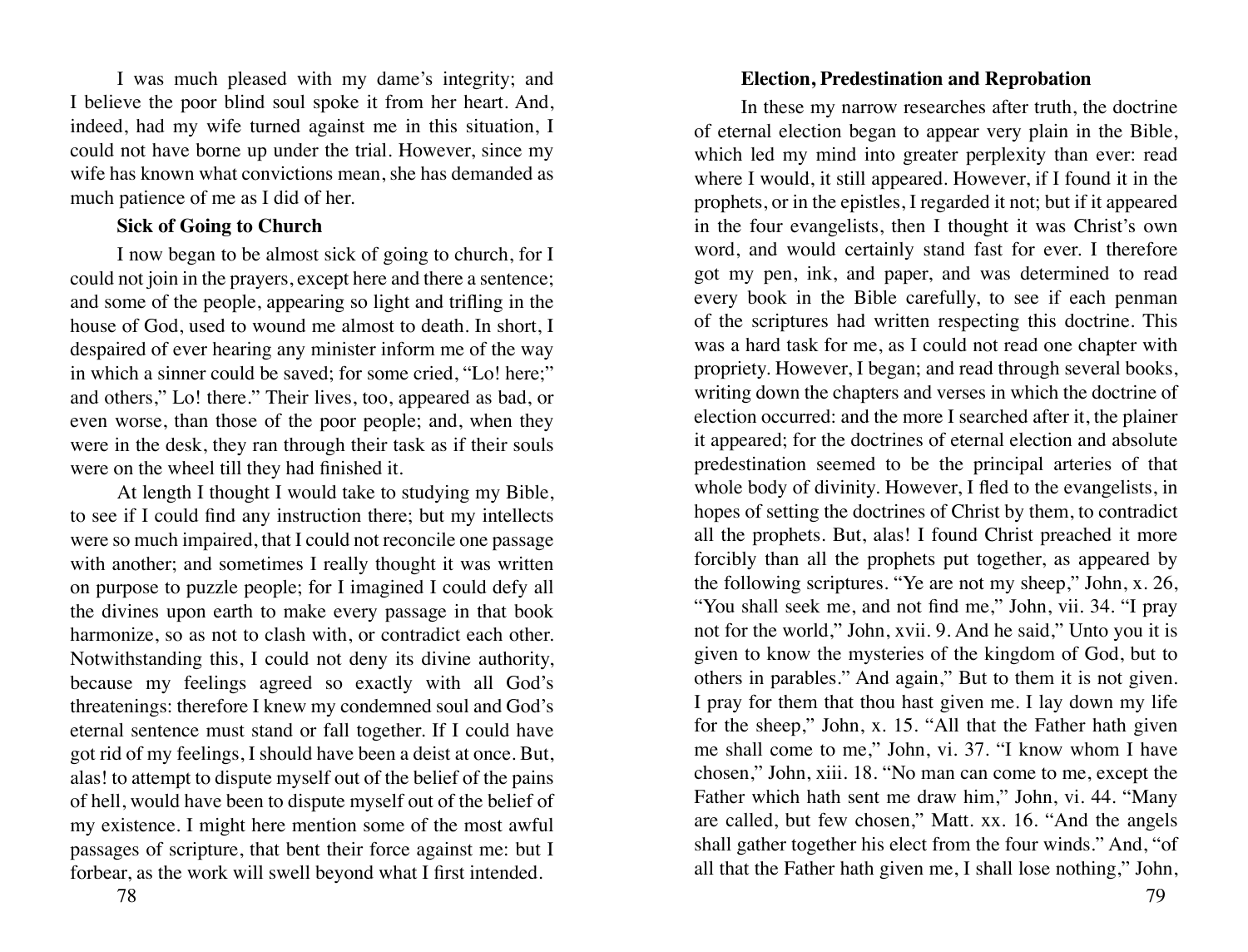vi. 39. And I saw that the doctrines of predestination and election reflected the tremendous doctrine of reprobation in many passages of scripture.

All these doctrines run through the whole Bible. There are some whom Christ did not redeem; as he declares, "I lay down my life for my sheep; but you are not of my sheep," &e. No; for they had sold themselves to work wickedness. "And the house of such is established in the hands of him that bought it; it is fixed "in a walled city, and shall never go out in the year of jubilee," Lev. xxv. 30.

The renowned offspring for wickedness, springing from mixed marriages in the antediluvian world, selling birthrights in the patriarchal age, the sins of presumption under the law, the great transgressions in prophetic times, amount to the unpardonable sin under the gospel dispensation; and these sinners bear the mark of reprobation; for, if they were elected, they would not be allowed to break through into the hopeless regions; for election guards the gulph of reprobation, so that neither Abraham, nor Lazarus could pass over it. Let men say what they please, "God hath made all things for himself, yea, even the wicked for the day of evil."

These are some of the profound depths and the profound secrets of the Almighty God. But his "secret is with the righteous," Prov. iii. 32; Psal. xxv. 14.

I was then as firmly established in these doctrines as ever I have been since; though, at the same time, I was like to tear my hair, and run distracted. And I believe, had I gone to hell in my sin, I should have taken the doctrines of election and reprobation, established in my judgment with me; for the Bible appeared to be full of them. I am persuaded that the devils themselves are not ignorant of these doctrines, as they labour so hard to bring erroneous men to lampoon these awful truths of God. The learned Milton drops some hints of it in his second book of Paradise Lost.

PRIVATE"Others apart sat on a hill retired, In thoughts more elevate, and reasoned high Of providence, foreknowledge, will, and fate-Fixed fate, free will, foreknowledge absolute- And found no end, in wandering mazes lost."

#### **Tremble When I hear Arminians Ridicule**

I declare I have sometimes trembled when I have heard Arminians ridicule these sublime doctrines; who, with a seared conscience and an impudent heart, have been even laughing at them, and speaking more insolently of God than devils themselves dare to do. However, such never did much business in these deep waters; if they had, they would have learned to tremble at these truths, instead of laughing at them; and also to speak more reverently of the Most High God. I know there never was a man in this world, whom God brought up out of that horrible pit that I was in, with the doctrines of free agency and sinless perfection in his heart. No; these lying vanities may drive us into the horrible deep, as they did Jonah (ch. ii. 8); but, if ever they come out of" the belly of hell" by the power of God's grace, they will pay their vows, and acknowledge (as Jonah did) that "salvation is of the Lord," Jonah, ii. 8, 9.

But the Arminian thinks that God is just like himself, and that he will turn and twist like a weeping willow; say and unsay, call us by grace to-day, and damn us to-morrow. However, I found him to be "of one mind," as Job did, "and none can turn him." As he says, "I am God, and change not, therefore ye are not consumed." It appears to me that some heathens have had a stronger confidence in the immutability of devils than some Arminians (whom I have talked with) have in the immutability of the Most high; as my reader will find in the sixth book of Virgil's AEneid.

"And how (replied the dame) could rise in man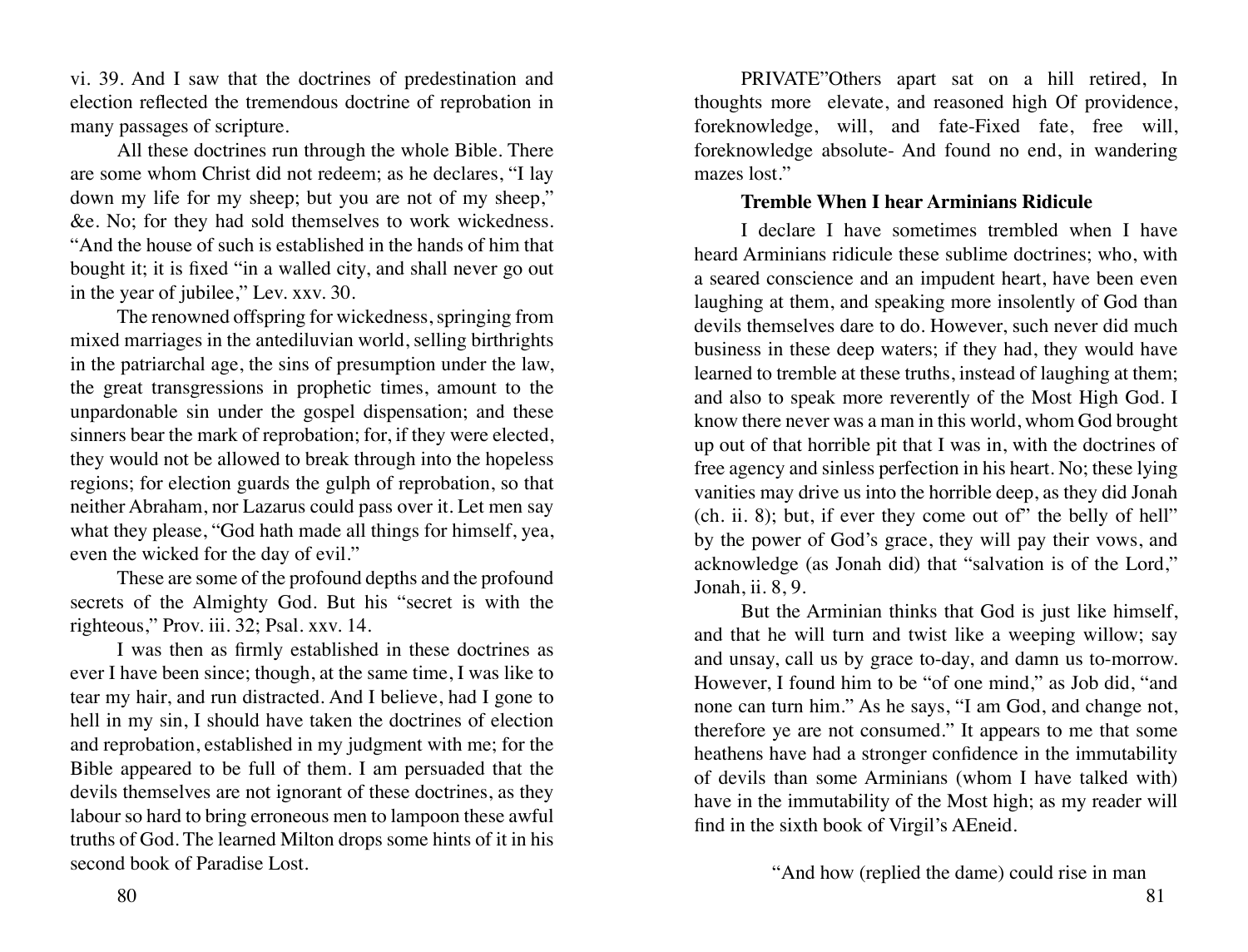A wish so impious, or a thought so vain! Uncall'd, unburied, would'st thou venture o'er, And view th' infernal fiends, who guard the shore? Hope not to turn the course of fate by pray'r; Or bend the gods, inflexibly severe." And again, "But 'tis a long, unconquerable pain, To climb to those ethereal realms again, The choice, selected few, whom fay'ring Jove, Or their own virtue, rais'd to heav'n above."

This knowledge the heathens got by familiar spirits. And it is a wretched thought that heathens should rebuke some who are called gospel ministers. But no marvel; for God has, ere now, made a "dumb ass forbid the madness of such prophets," 2 Pet. ii. 16.

I believe I shall ever have cause to bless the Almighty for establishing my soul in so regular a manner, by making my spirit feel the impressions of his holiness, justice, immutability, truth, and faithfulness to his word, even before he revealed his dear Son in me; as the Redeemer sweetly declares, "It is written in the prophets, And they shall be all taught of God. Every man therefore that hath heard, and hath learned of the Father, cometh unto me," John, vi. 45.

I had now fresh troubles to encounter; which were, that all my labour, seeking, and praying, were in vain; for, if I was not a chosen vessel, I should never prevail in prayer, nor should I ever overcome my temptations, do what I would. This is the devil's comment on the sweet doctrine of God's eternal election: and I know he is the commentator that the Arminians adhere to even at this day.

# **The Day Of Jubilee**

I have now brought my reader to the day of jubilee; it was in the winter season, a little before Christmas. My

business at that time was pruning the wall-trees. I was one day cutting a large pear-tree; and, while standing on the ladder, pensive in thought, and sometimes fretting because there was no deliverance for me from this blasphemous temptation, and with my thoughts all captured and kept in hold under the sceptre of eternal death, I said to myself, "O, what a place hell must be! I have already got the earnest of it in my heart. Our clergy will not tell us which way we can be saved, though they know; yea, they must know, because they are learned. All the prayers which I have read will not do, nor do any of the ministers express my case in any of their sermons. The Whole Duty of Man holds forth what I cannot perform; the more I strive against sin, the more violent are my temptations, and the more defiled my heart appears. I strive to be holy, but I cannot. I strive to please God, and to appease his wrath, but in vain. I get worse and worse, and God's displeasure burns the hotter. When I go to church I am only grieved; for the parson longs to finish; some of the people sleep, and some laugh; while some only admire each other's beauty and dress. If I read the Bible I cannot make one part agree with the other; if one passage comes with any encouragement or comfort, another occurs to my mind full fraught with terror and vengeance, and cuts all off. The doctrine of election is dreadful. I have searched it out, and it is a truth; I have tried to write down all the places where it is mentioned, but cannot, for the Bible is full of it. If I am not elected I shall never be saved, do what I will; I will therefore strive no more, but expect the worst; which, ere long, I shall surely know. Oh that I had been upon the earth when the Saviour was! I would have followed him, however he had used me. But, alas! the Jews were a highly-favoured people. O, that I was a Jew! But I am not; I am a Gentile, and I am a sinner!

"I am a singular character. If report be true, I am a bastard, begotten by another woman's husband, and conceived in the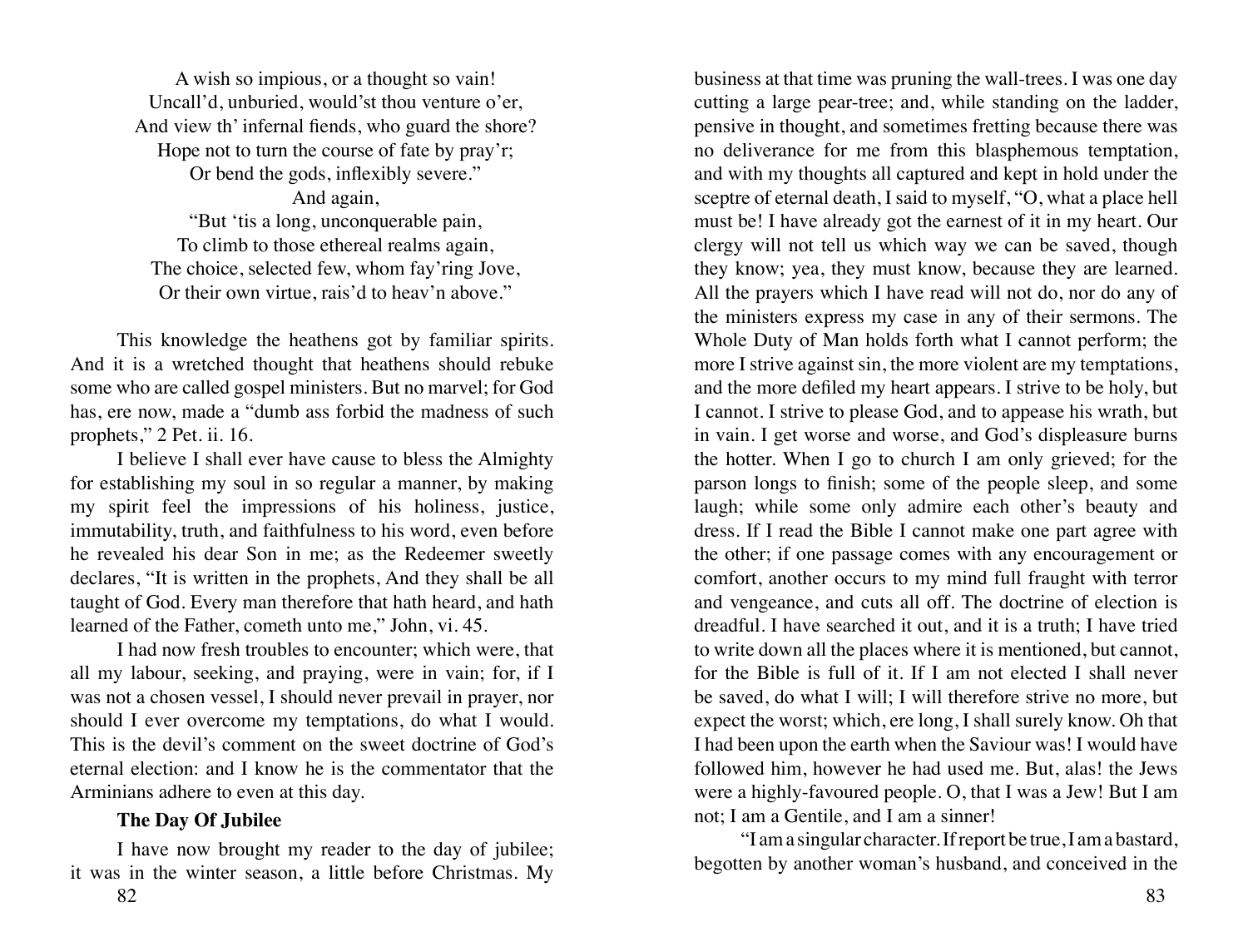womb of another man's wife. I am the offspring of double adultery! Barnabas Russel was certainly my father; yea, he has owned it; I am his very image, and bear every feature of him; he secretly owned me as his own child; it was he that put me to school; every person in the place of my nativity used to laugh at me, and call me young BARNET. And where is that man of iniquity now, from whom I descended? Where! Why, according to the Common Prayer Book, he must be in hell; for that says, 'Cursed is he that lies with his neighbour's wife.' And God says, 'The whoremonger and adulterer God will judge.' And 'God is not man that he should lie; nor the son of man that he should repent,' Numb. xxiii. 19. Besides, his wretched and miserable end testified against him. He died in the greatest horror, crying out, 'Do what you will to me, if you can but save my life.' This my mother owned to me, and she was both an eye and an ear-witness, for she nursed him to the last. But do righteous souls depart out of this world in such horror and despair? No! 'Mark the perfect man, and behold the upright; for the end of that man is peace,' Psalm, xxxvii. 37. And what will become of my poor mother? God only knows; she sticks close to the church, and frequents the Lord's table, and yet has lived in adultery for years. Myself and a poor sister are living witnesses of this assertion; and the man has owned that we are both his children. If God's grace prevent not, my progenitors must be punished. And how can their progeny escape? They cannot; for 'A bastard shall not enter into the congregation of the Lord; even to his tenth generation shall he not enter into the congregation of the Lord,' Deut. xxiii. 2. And is hell to be the reception of both progenitors and progeny? I see no way of escape. Oh wretched end! I shall hate them both to all eternity, for being instrumental in sending me into the world as the miserable issue of their lewd embraces; and to all eternity they will hate me as an aggravation of their heinous crimes, and as venom

to their sting of guilt.

"My mother's husband (my father that should have been) wag a poor, quiet, honest, God-fearing man, who was shut out of his own bed for years by a wretch that defiled both his wife and his bed. I was brought up at his table, though a poor one. I was a deceiver; I called him father when he was not - and he called me son, telling lies innocently. God shall reward his patience, and avenge his wrongs, and we shall pay for all. 'God visiteth the iniquity of the fathers upon the children, even unto the third and fourth generation of them that hate him,'. Exod. xx. 5. And what right have I to bear the name of that pious, injured man? None at all; it has been a dagger in my heart for years. Oh that I was a brute, a reptile, or an insect! Oh that I could sink into nonexistence! Oh that death temporal could but finish all! But there is 'a day appointed,' and 'God shall judge the world;' then all secret sins shall be brought to light; 'And, if the righteous scarcely be saved, where shall the ungodly and the sinner appear?' Oh that I had but more books of prayers - that I could but find out one prayer that would suit my case! But, alas! my case is singular - I am a bastard Besides, it is of no use to pray - I am not elected; and, if the Bible be true, as my own wretched state witnesseth that it really is, none but the elect of God shall ever be saved; as it is written, "And whosoever was not found written in the book of life was cast into the lake of fire,' Rev. xx. 15. Oh that there was no judgment to come! But I know there is, and final doom fixed; and I shall shortly know the worst of it, for I am almost mad and almost dead!"

I now tried to put election out of my thoughts, but passages of scripture crowded in by troops. I reasoned against them, but they bore down all my feeble logic, stared me full in the face, and flashed the strongest conviction on my mind.

I am sure that, if all the Arminians under heaven were to unite their forces together, and were to be assisted by all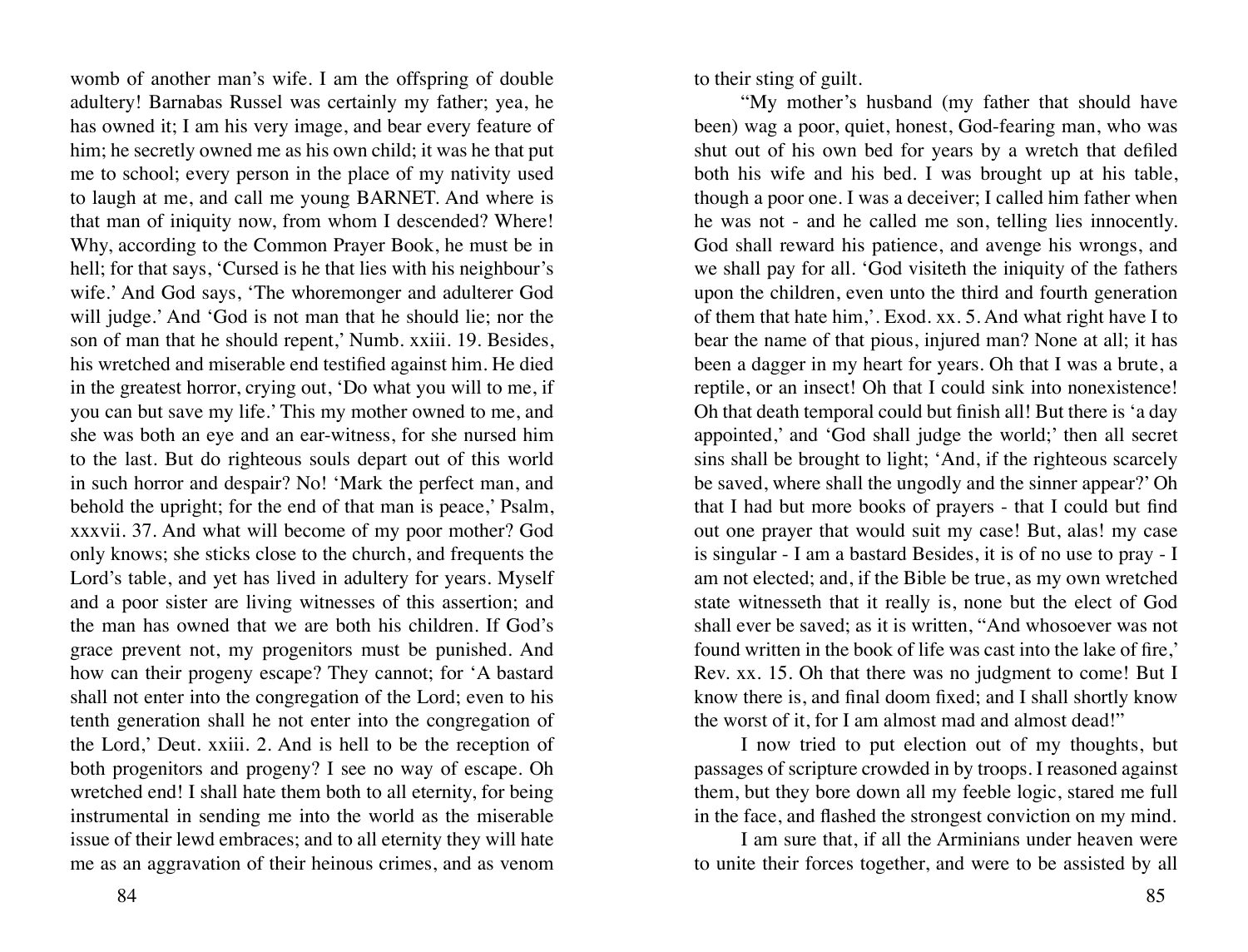the power and wisdom of devils, in maintaining an impious war against the doctrine of eternal election, that blazing truth would flash in their faces; bear down their confused reasonings; break through all their oppositions; put all their carnal thoughts to flight; and, with the greatest rapidity drive away all the sandy foundations and fleshly bulwarks that the most impious rebels can raise against it. And at times it will give them such lashes of conscience for their pride, as shall even extort a desperate confession from their lips, expressive of the malice in their hearts; insomuch that any discerning Christian may see they are united, in the war of devils, against the sovereignty of the immutable and uncontrollable Jehovah.

## **Cavilling At Election**

I know what cavilling at election is - I have been concerned in that work. I know, too, what that impious war is which is carried on against the sovereignty of God - I have been engaged in it. I speak this to my shame. And of this I am well assured, that God's truth is the shield of every sound Christian, but a dagger in the conscience of every one who fights against it. However, election is a leading truth; and truth will never strike her banner, turn her back, nor quit the field; she wilt display her flag, maugre all her enemies, and win the field; and that too with eternal triumph.

It is the desire of my soul that that person, whosoever he may be, who takes upon himself, after my decease, to republish any of my writings, should not alter the matter, nor the spirit of this my testimony for God; but that he should leave it as I wrote it, and even under the bad spirit in which some affirm it is written. I am the best judge where I got it, and how I came by it; and at the day of judgment it will be known whether it was from heaven, from earth, or from hell.

However, I had rather write the whole counsel of God in a bad spirit, if such a thing be possible, than do as one of my dignified accusers doth; that is, preach one gospel in

86 and the set of the set of the set of the set of the set of the set of the set of the set of the set of the set of the set of the set of the set of the set of the set of the set of the set of the set of the set of the se

one chapel, and another gospel in another chapel. One would think that the death of Uzza, the conception of Ishmael, Abraham and Isaac's loss of their wives, and the vain attempt of reconciling Paul and the priest and rulers together, would have been cautions sufficient to have put a final stop to the supposed usefullness of human inventions, as furtherers of God's purposes. I doubt such hearts are not sound in God's statutes, because they deal deceitfully in God's covenant. But my prayers shall be, that God would "forgive them, but take vengeance of their inventions," Psal. xcix. 8. But to return -

While I was standing on my ladder, pondering on the doctrine of election; sinking in despondency, or rather despair; wishing for more books of prayers, and fretting because I could get none that would suit my case; behold, suddenly a "great light shined round about me" quick as lightning, and far superior to "the brightness of the sun;" but, whether my bodily eyes saw it or not, I know not; but this I know, that it "shined into my heart," 2 Cor. iv. 6, and it brought, as I thought, all the scriptures that I had read to my remembrance, John, xiv. 2(3; and impressed them, in their spiritual meaning, with uncommon energy on my mind, Jer. xxxi. 33.

# **Conditional and Unconditional Promises**

And there appeared in the vision two straight lines, drawn throughout the whole world; and I know they were God's lines, "fallen to me in pleasant places, for I have a goodly heritage," Psal. xvi. 6. One of these lines consisted of commandments, conditional promises, threatenings, and curses; and these belonged to the wicked - they are their portion from God, Job, xx. 29; and the curses from Mount Ebal, Deut. xxvii. 13. The other line was unconditional promises, and sweet invitations from Christ; and these belong to God's elect. And the human race was divided into two classes, in the open vision, all arranged before the eyes of my mind; and there was no more. The one is "the line of confusion," Isa.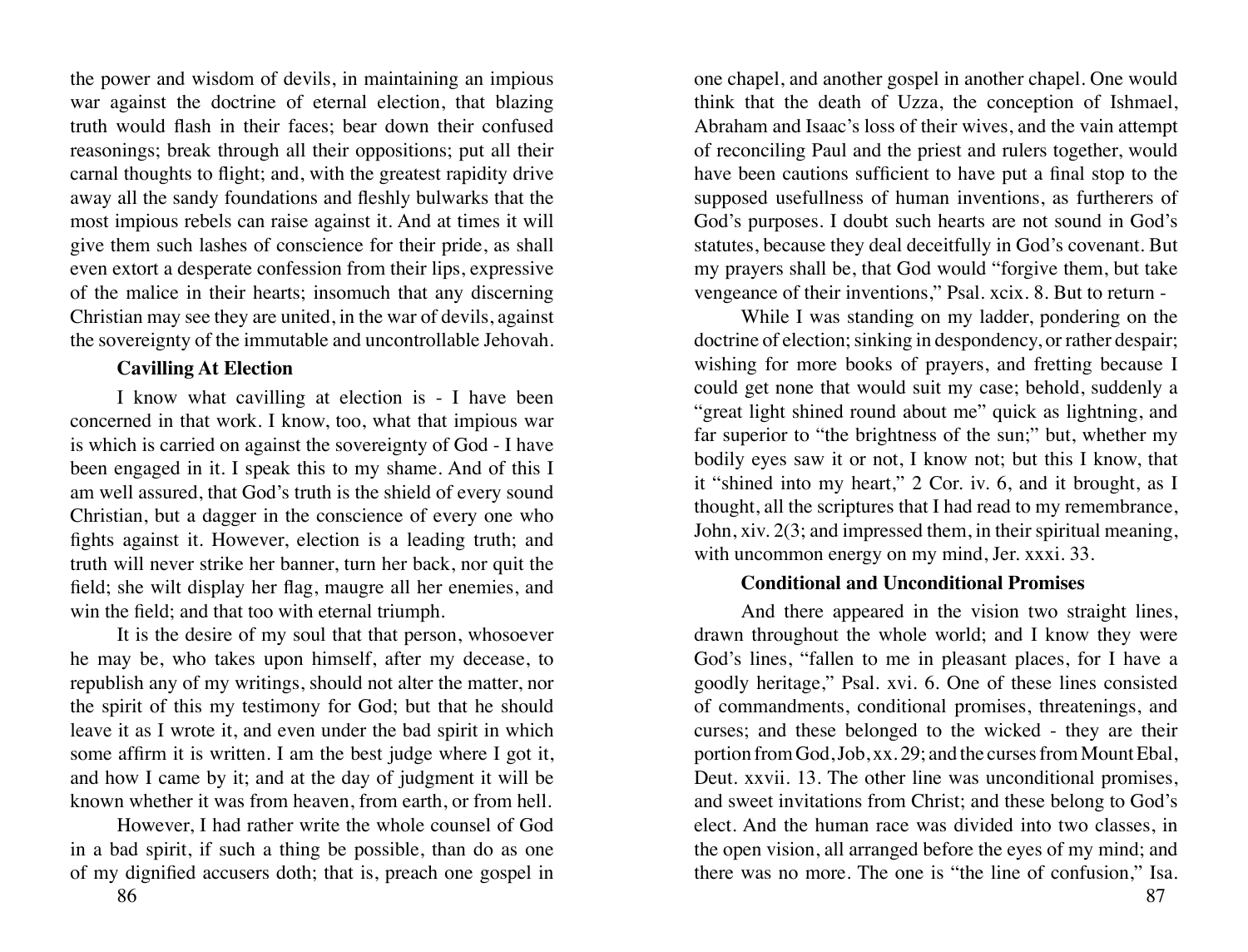xxxiv. 11; the other, "the line of inheritance," Psal. lxxviii. 55. All this was done in a minute. The plan is still on my mind, and will ever remain there; and is scriptural; as it is written, "Even with two lines measured he to put to death, and with one full line to keep alive," 2 Sam. viii. 2. These are God's lines, and agree with his curse from Ebal and his blessing from Gerazim; and these were the two lines which the apostles were sent to stretch out; Psal. xix. 4; 2 Cor. x. 16.

All my thoughts were taken up in pondering over the plan of these two covenants, and the two classes of people that were under them; and one of these cords must be stretched out to reach every stake of the tabernacle; Isa. liv. 2. I was asthough I had been enwrapped in the full blaze of the sunbeams. My hair stood upright, and my blood rankled in my veins, for fear this was to bring me to my dreadful and longexpected end; for I knew not as yet which class I was to die a member of, not being pardoned. Thus Paul was enlightened with the light that shined round about him (to which vision I have often compared mine); but it was three days after the light shined that he received the Holy Ghost in that powerful manner, as you read in the ninth chapter of the Acts.

I now came down from my ladder, and stood looking this way and that, but could see nothing, except the vision. I cried out, "What is it? What is it? What is it?" fearing it was something to bring me to my end, and that I should have no part in that sweet line of promises and invitations which I saw belonged to the elect, who are emphatically styled heirs of promise. Immediately I heard a voice from heaven, saying unto me in plain words, "LAY BY YOUR FORMS OF PRAYERS, AND GO PRAY TO JESUS CHRIST; DO NOT YOU SEE HOW PITIFULLY HE SPEAKS TO SINNERS?" These are the words verbatim, for I think that I shall never forget them.

"I was not disobedient to the heavenly vision," but went

to my little tool-house to pray; yet I cannot remember that I had at that time any faith in the Saviour, or expectation of being heard or answered - to all appearance I was sunk too low for that. I rather thought this vision was to bring me to my final end. Therefore I trembled in myself, and was almost desperate, fearing that I should shortly sink under that awful line of dreadful threatenings and curses.

When I came into my little tool-house, to the best of my remembrance, I did as I usually had done; that is, I pulled off my blue apron, and covered my head and face with it; for I was like the poor publican, I could not even look up to God - I was afraid he would damn me if I offered to do it.

I kneeled down, and began to pray extempore, in the language of one desperate, precisely thus - "Oh Lord, I am a sinner, and thou knowest it. I have tried to make myself better, but cannot. If there is any way left in which thou canst save me, do thou save me; if not, I must be damned, for I cannot try any more, nor won't."

The very moment the last sentence had dropped from my lips, "the spirit of grace and of supplication was poured into my soul," Zec. xii. 10; and "I forthwith spake as the Spirit gave me utterance," Acts, it. 4. I immediately prayed with such energy, eloquence, fluency, boldness, and familiarity, as quite astonished me: as much as though I should now suddenly speak Arabic, a language that I never learned a syllable of. And the blessed Spirit of God poured the sweet promises into my heart, from all parts of the scriptures, in a powerful manner; and helped my infirmities greatly, by furnishing my faultering tongue with words to plead prevalently with God. Yea, that blessed Spirit enabled me to compass the Almighty about with his own promises; which were so suitable to my case, that his blessed Majesty could not get out of his own bonds. It came to pass that, after I had been wrestling in this manner for about the space of a quarter of an hour,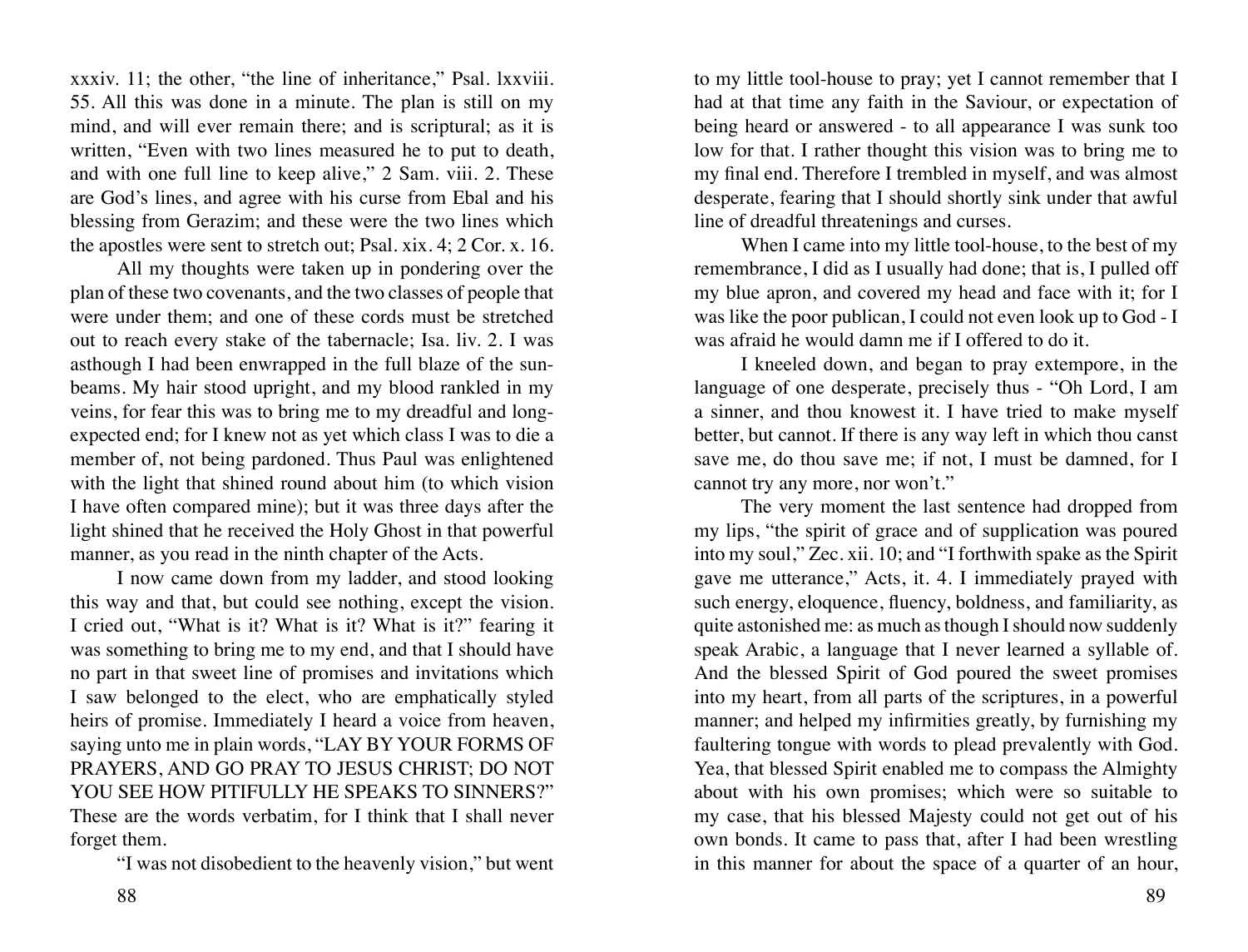behold, Jesus Christ appeared to me in a most glorious and conspicuous manner, with all his body stained with blood! He appeared in his aspect as one greatly dishonoured and much abused, and yet inclined to pity me. I turned my eyes from him, but he pursued me, and was still before me. I fell to the ground, and laid on my face, but could not shun the sight. I never before saw sin in such a light as I then did.

In the light of the law God appears dreadful to us: for as the law discovers nothing but sin, and the wrath of God against sin, the Lawgiver appears an enemy to us; which fills us with tormenting fear; and, as we expect no mercy from him, we naturally hate him. The law revealing no pity, we are moved with self pity: thus sinful self becomes the object of pity, and the carnal mind shews her enmity even against God, Rom. viii. 7. But the sight and sense of sin, which I had in the sight of a slaughtered Saviour, filled my soul with indignation against myself and my sin; and caused my bowels to sound with unutterable love, pity, and compassion, towards my highly-injured God and Saviour. My murmuring was completely slain at once, and I cried out, "Oh I cannot bear it? Oh send me to hell, to my own place, for I deserve it! I cannot, I will not complain. Oh send me to hell! I did not know till now that I had been sinning against thy wounds and blood! I did not know that thou hadst suffered thus for wretched me! I did not know till now that I had any concern in crucifying thee! I cannot beg mercy of my suffering Lord and Saviour. No; send me to hell, for I deserve it. Oh I will never complain, for I know that my complaining would be unjust!"

The more I strove to avoid him, the nearer he approached, the vision opened brighter and brighter, and the deeper impression was made upon my mind: and the more I condemned myself, and tried to creep into darkness from his sight, the more he smiled upon me, and the more he melted, renewed, and comforted my soul. When I found I could not shun him, nor shut out his dissolving beams, I arose from the ground, and went into the garden. Here I found that all my temptations were fled; my hard thoughts of God, and the dreadful ideas I had of him in his righteous law, were dissipated; my sins, which had stood before me during so many months, with their ghastly and formidable appearance, had spread their wings and taken flight, as far from me "as the east is from the west," so that no bird remained upon the sacrifice. My darkness was dispelled by the rays of "the sun of righteousness;" and life and immortality appeared in such a glorious point of view, that I swooned in the soulrenewing and soul-transporting flames of everlasting love! All the horrors of the damned, and meditations upon their irrevocable doom, vanished; confusion and despair sunk into oblivion; the selfexistent Jehovah, the God of armies, had put all to flight, and kept both throne and field alone, waving the banner of eternal love. The reprobate and the awful lines of threaten lugs were all set at the foot of the mount, and I was brought under the covenant line of God's elect; while the unconditional promises of an everlasting gospel stood as numerous as the leaves in autumn to secure my interest in a finished salvation. My thoughts were sweetly established; my heart was firmly fixed; my mind was serenely composed; my doubts and fears were finally fled; my conscience appeared a mysterious principality, divinely governed by the Prince of peace; my affections were rapturously inflamed; my will sweetly resigned; and Grace, with all her comforting operations, swaying her uncontrollable sceptre over every faculty of my soul. Thus sin, Satan, death, destruction, horror, despair, unbelief, confusion, and distraction, struck their flags; and were routed, vanquished, and slain, before the triumphant Redeemer's divine artillery, displayed from that wonderful armory, the mystery of the cross, where God and sinners meet.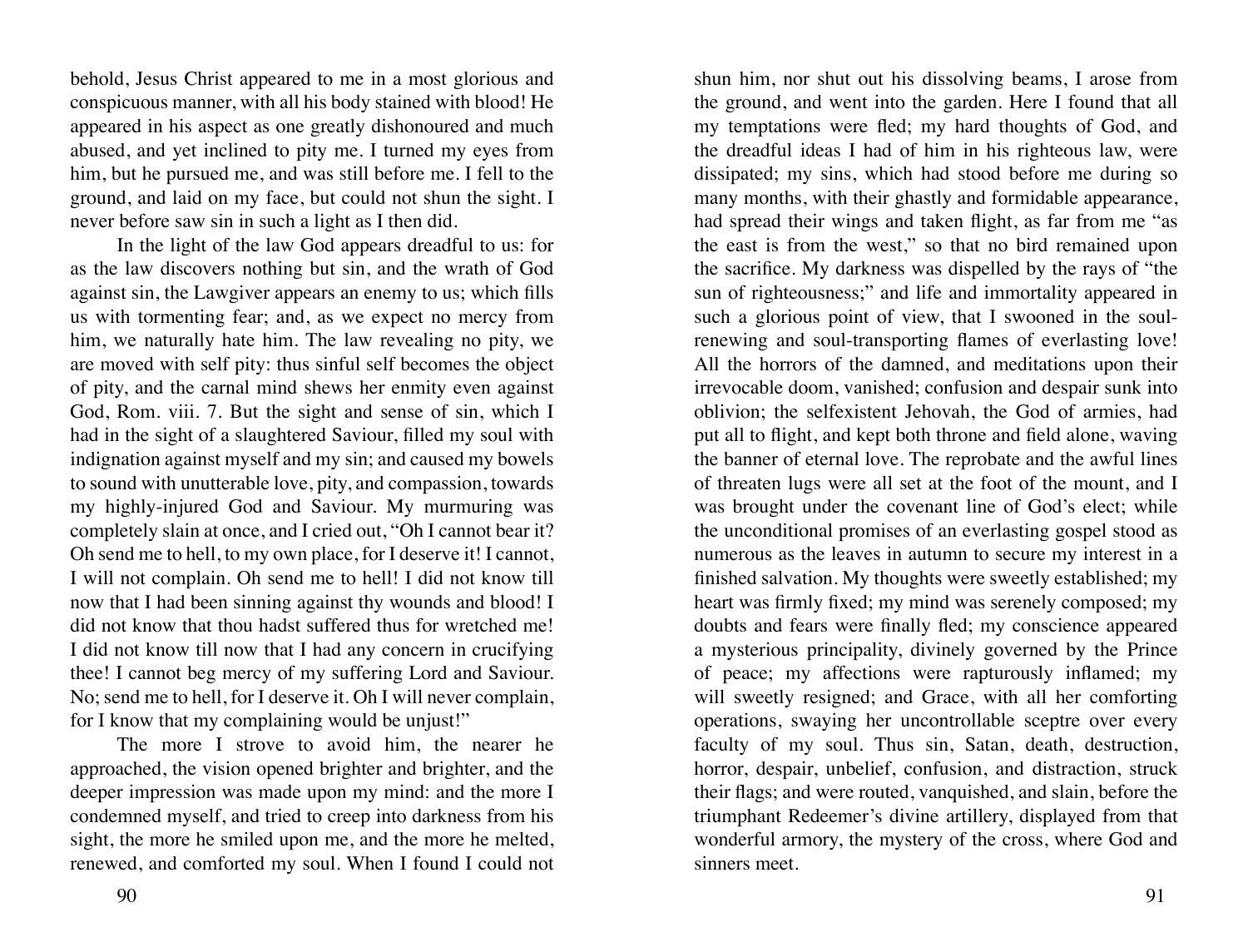#### **Tools House to The Kingdom of God**

I went into the tool-house in all the agonies of the damned, and returned with the kingdom of God established in my heart. Oh happy year! happy day! blessed minute! sacred spot? Yea, rather blessed be my dear Redeemer, who "delivered my soul from death, mine eyes from tears, and my feet from falling."

I now went and tried to work, but could not; for I had not a thought at my command, nor an affection but what was in heaven' nor was it in my power to recall them from thence, for my heart was where my treasure was; Matt. vi. 21. I went to my tool house to fetch a tool; but before I reached the spot forgot what I wanted. I stood trembling, laughing, crying, and rejoicing; and saying, "What do I want? What do I want?" But could not recollect which tool I wanted. So I went back again to my work, and stood looking at it; but my soul was fled to her own mansion, and the poor gardener was left alone. As I could do nothing without her, I was just like a mere machine without wheels. After I had stood considering a long time, I thought it was a hoe that I wanted; then I ran to my toolhouse, crying out all the way "Hoe, hoe, hoe, hoe,;" but, before I could reach the tool-house, my thoughts and the hoe were fled together. I then went back a second time, and stood looking at my work, laughing and crying aloud for joy. When I was able to consider a little, I remembered that it was a rake I wanted. Then I set off again, as fast as I could walk, to my tool-house, crying out, "Rake, rake, rake, rake;" but, before I could get to my journey's end, the thought of the rake went after the hoe, so that I could get neither of them. I was like poor Peter, when he said, "It is good to be here," but knew not what be said. I now went back the third time, and gave up all hopes of being able to work. And I considered with myself what I should do in this case. If I did not work, I could not with conscience receive my wages; and, if I received no pay,

my wife and children must suffer for want of bread. As for myself, I regarded not food; nor do I believe I should have felt the want of it, had I starved to death.

However, all my efforts to work would not do; Jesus Christ was come - it was the year of jubilee with me - and the earth must bring forth of herself, for I could not till the ground. The servant was now freed from his master, and my "hands were delivered from the pots;" my soul had got on the wings of a dove, and had fled to keep holy-day, and I was determined to keep holy-day also. I therefore left the garden, and went to Sunbury common, where I could walk as many miles as I pleased without being molested; and there I blessed and praised God with a loud voice, without any body listening to the glorious converse which I held with my dear Redeemer.

When I came there I was amazed; for the whole creation appeared in such divine embroidery as I had never before seen. "The glory of God covered the heavens, and the earth was full of his praise," Hab. iii. 3. Indeed I could not compare myself to any thing, unless it was to one who had been shut up in a dark cell, from the moment of his birth, till he arrived at the age or twenty or thirty years, and then was turned into the world on a glorious sun-shiny day, and placed on an eminence, where he could survey the greatest part of the world at one view.

I now saw the wisdom of God in every thing, even from the canopy of the heavens down to the smallest insect. His omnipotence appeared in framing and supporting the world, and all the various tribes that inhabit it. His faithfulness shone sweetly in accomplishing his promise to Noah; as it is written, "While the earth remaineth, seed time and harvest, and cold and heat, and summer and winter, and day and night, shall not cease," Gen. viii. 22. His omniscience and wisdom were displayed in the government of a world, so confused and disordered by sin. In short, every thing conspired to make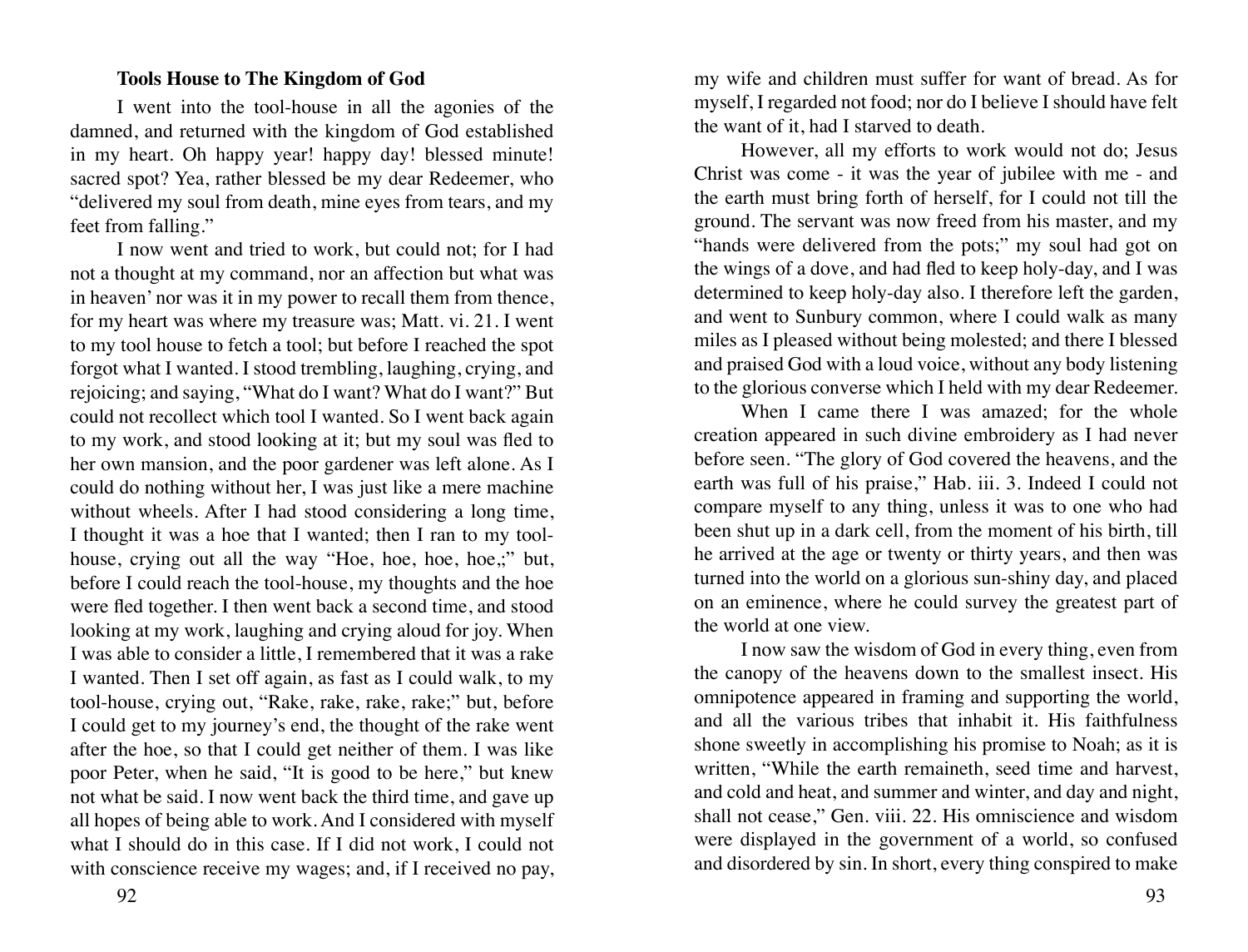my soul happy, to engage my thoughts, employ my mind, and attract my warmest affections to the divine Fabricator and universal Ruler.

I kneeled down, and begged of my Saviour to let me die: I earnestly entreated him to take me to himself, lest I should be left to sin again. But in this I could not preveil.

Indeed I used such simple expressions, and such familiarity, with my sweet Saviour, as I choose to conceal; being aware that I shall be styled an enthusiast for relating my inability to fetch a hoe or a rake. And indeed I should not have mentioned that circumstance, had not the Holy Ghost left the following simple expression of Peter's, upon the mount, on record, when he desired Christ to assist him in building "three [earthly] tabernacles; one for Moses, one for Jesus, and one for Elias." Fine buildings for the Lord and two glorious spirits to reside in! However, God's word has informed us that he knew not what he said. And yet I think none but a feel will call Peter an enthusiast for desiring to detain such a blessed company as he was with in the visions of God.

Having spent the remaining part of the day on the common, I walked home in the evening, and went into my green-house to pray; there I had nobody to disturb me, as the family was gone to London for the winter season, and had left only an old woman in the house. While I was at prayer, such unutterable joy flowed into my heart, springing higher and higher, and I felt my soul swimming in such inexpressible ecstacy, that I thought it was as though I had been in eternal glory. Fearing that an angel would be sent to me, I arose and went away, lest I should not be able to behold the sight.

I went into the house, laughing, crying, and saying to my dear Redeemer, "I have heaven enough. What can heaven be more? What can it add to this? I desire no other heaven; I have enough." I took the Bible down to read; and, as soon as I opened it, was so amazed, that I did not know it to be

the same book - the glorious light shone in all the dark and obscure passages; for "the day dawn and the day star had risen in my heart," 2 Pet. i. 2. I read the Bible in the language of my own experience; and could trace the spirit and feelings of the inspired penman, even from the gates of hell to the highest pinnacle of revealed felicity. My spirit and experience could pursue them, go where they would.

I found I was come "to Mount Sion [indeed], to the heavenly Jerusalem; to an innumerable company of angels, and to the spirits of just men made perfect; and to God the judge of all, and to Jesus the mediator of the new covenant, and to the precious blood of sprinkling, that speaketh better things than the blood of Abel."

I read the Bible as the will and testament of my heavenly Father; and in every promise that I saw faith laid hold of Christ, brought him into my heart, and conveyed all the sweetness of him to my soul, as the foretaste of heaven. My faith as naturally sought after the promises as a child does after the breast; and I found them scattered throughout the Bible, "here a little and there a little."

O sweet gleaning - precious picking - choice entertainments - of marrow and fatness, and of wines on the lees well refined!" Isa. xxv. 6.

As for the threatenings, conditional promises, and curses, they had lost all their formidable appearance, and shot their arrows at me no more. Jesus Christ shone sweetly throughout the whole book, and I was blessed with the spirit of revelation; and that blessed Spirit ploughed up the mysteries, and led my mind sweetly into them; so that I could perceive the scriptures sweetly testified of Jesus. And my faith would hunt him out of all the dark sayings, proverbs, parables, similitudes, figures, types, and shadows, or in whatever else he was wrapt up. O blessed be his sacred majesty! blessed be his holy name! who has hedged my soul round with so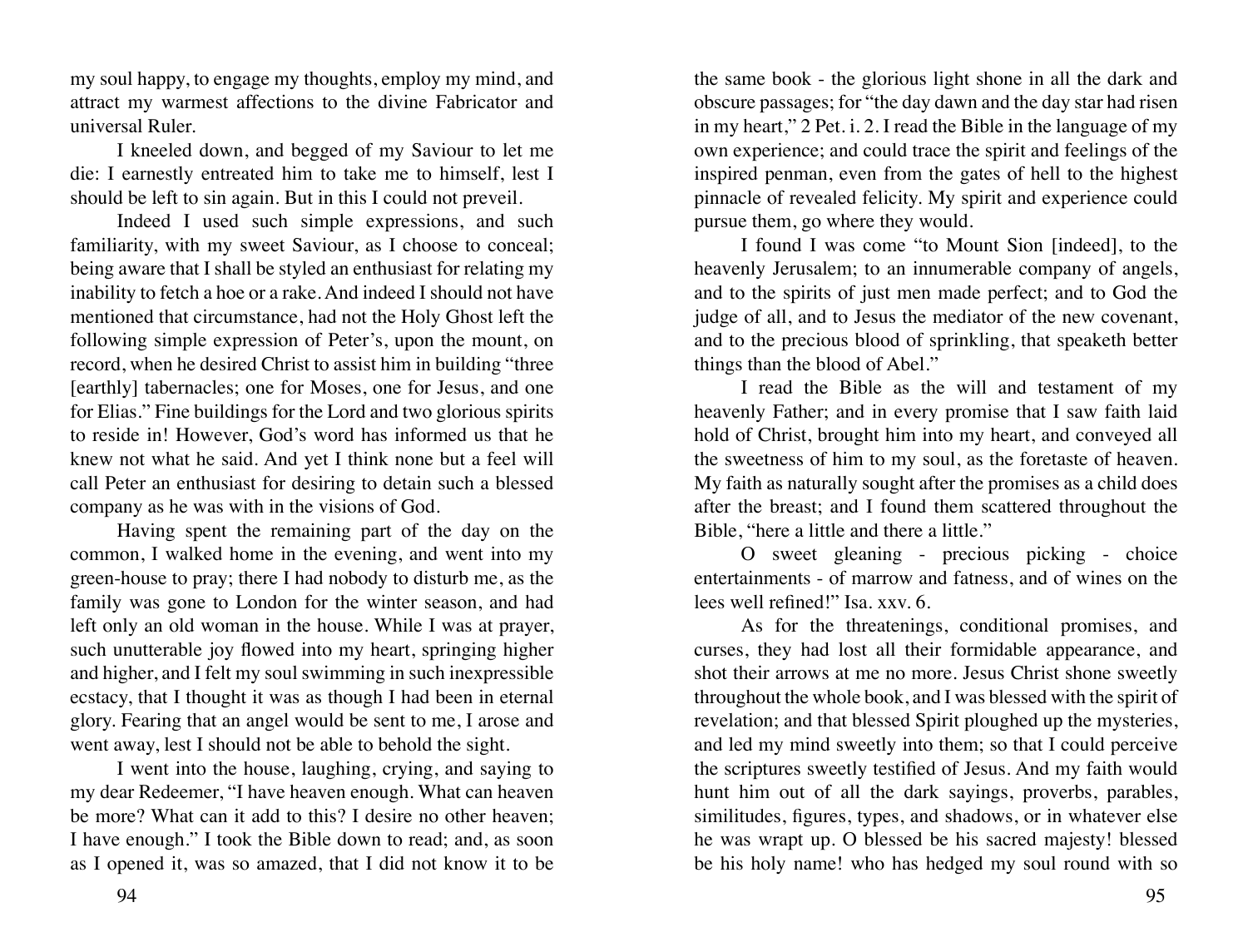many glorious promises, while the brazen mountain of eternal election stands like ten thousand columns under my redeemed soul. In short, my heart was like "Mount Zion, that can never be moved."

I went to bed, but could not sleep; I laid and laughed, cried, sung, and blessed and praised God my Saviour, all night long. I talked out loud to him, as familiar as a man does with his friend, and he answered me in the joy of my heart, as an object of his unmerited love.

I tried now and then if I could bring my sins again to remembrance, and to feel after my troubles and temptations: but God had erased them both from my mind and memory; nor did they ever come back afterwards, and I am persuaded they never will. Thus "the sins of Judah were sought for, but they could not be found, for there were none," as the scriptures witness. For, where my sins formerly stood in battle array, there now stood my dear Redeemer, with his vesture of human nature "dipped in blood," Rev. xix. 13. He continued before me in this manner for many months together; nor do I think that I got wholly out of the vision for six or seven months.

I began now to search my Bible, to see if those visions of Christ, which the saints of old had, would agree with mine. I compared them by the following scriptures; and, as far as the scriptures warrant me, so far can I reveal them with all confidence.

### **The Spirit of Grace and Supplication**

The first passage I found was, "And I will pour upon the house of David, and upon the inhabitants of Jerusalem, the spirit of grace and of supplication; and they shall look upon me [mark that - look upon me!] whom they have pierced; and they shall mourn for him, as one mourneth for his only son; and shall be in bitterness for him, as one that is in bitterness for his first- born," Zech. xii. 12. The next passage occurs in Job, xlii. 5, 6. "I have heard of thee by the hearing of the ear;

but now mine eye seeth thee: wherefore I abhor myself, and repent in dust and ashes." The next was in Isaiah, xliii. 1-3. "Who is this that cometh from Edom, with dyed garments from Bozrah? This that is glorious in his apparel, travelling in the greatness of his strength? - I that speak in righteousness, mighty to save. Wherefore art thou red in thine apparel, and thy garments like him that treadeth in the wine fat? I have trodden the wine press alone; and of the people there was none with me." "These things said Esaias, when he saw his glory, and spake of him," John, xii. 4!. Again; "I saw in the night visions, and behold one like the son, of man came with the clouds of heaven, and came to the Ancient of days, and they brought him near before him," Dan. vii. 13. And again; "Then Nebuchadnezzar the king was astonished and rose up in haste, and spake and said unto his counsellors. Did not we cast three men bound into the midst of the fire? They answered and said unto the king, True, O King. He answered and said, Lo, I see four men loose, walking m the midst of the fire, and they have no hurt: and the form of the fourth is like the Son of God," Dan. iii. 24, 25. The next is - "And above the firmament that was over their heads was the likeness of a throne, as the appearance of a sapphire stone; and upon the likeness of the throne was the likeness as the appearance of a man above upon it," Ezek. i. 26. The next was that of Joshua; "And it came to pass, when Joshua was by Jericho, that he lift up his eyes and looked, and behold there stood a man over against him with his sword drawn in his hand. And Joshua went unto him, and said unto him, Art thou for us, or for our adversaries? And he said Nay, but as captain of the host of the Lord, am I now come. And Joshua fell on his face to the earth, and did worship." (Mark that; Joshua was no Arian, nor did the Saviour receive his worship as a creature.) "And Joshua said unto him, What saith Jehovah unto his servant? And the captain of the Lord's host said unto Joshua, Loose thy shoe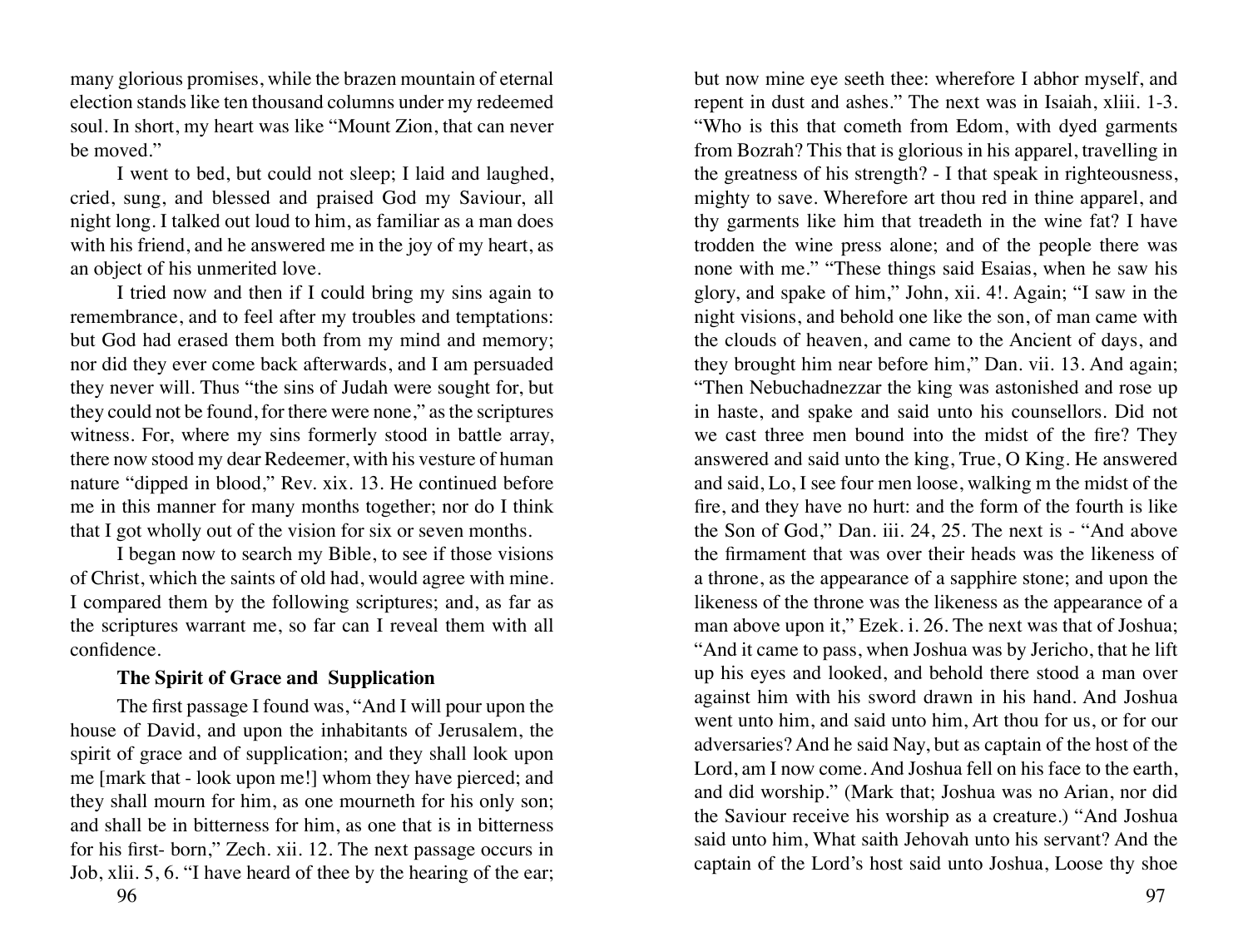from off thy foot." What for? That thou mayst stand in my strength, or else thou wilt make a poor hand of the Canaanites; and to shew him that he must not stand in the inventions of men, but in the presence and power of God - "for the place whereon thou standest is holy ground. And Joshua did so," Joshua, v. 13-15.

I also recollected the Lord's appearing to Abraham, to Moses at thee bush, and to Jacob at Bethel: yea, the time would fail me to tell; for Paul says "He was seen of above five hundred brethren at once, of whom the greater part remain unto this present, but some are fallen asleep. And after that he was seen of me also, as of one born out of due time," I Cor. xv. 6- 8. And to John he appeared also; "And, when I saw him, I fell at his feet ms one dead, and he laid his right hand on me, saying, Fear not, I am the first and the last, I am he that liveth and was dead, and I am alive for evermore, and have the keys of hell and of death," Rev. i. 16, 17. Yea, says the Saviour, "I will manifest myself unto them that thou hast given me out of the world." And again, "The world seeth me no more, but ye see me (mark that - but ye see me); and, because I live, ye shall live also." And to this agrees the ancient prophecy; "And it shall come to pass afterward, that I will pour out my Spirit upon all flesh; and your sons and your daughters shall prophesy; your old men shall dream dreams, and your young men shall see visions: and also upon the servants and upon the handmaids, in those days, will I pour out my Spirit," Joel, ii. 28, 29. And, blessed be his name, so he does; many servants and handmaids have received this invaluable blessing and soul-satisfying testimony, even under my poor feeble instrumentality as a preacher.

When the next Lord's day arrived I went to church as usual, but could not join with them in their prayers; for I had enough to do to observe the behaviour of the congregation, and listen to what they said. And it appeared very shocking

to me to hear people in Egyptian darkness say that their eyes had seen the Lord's salvation; and no less absurd for wanton. graceless souls, to beseech God not to take his holy Spirit from them - for the righteous Pharisees to call themselves miserable sinners - for free agents to declare there was no health in them - for haters of God and godliness to pray for their persecutors and slanderers - for spiritual criminals to tell God that his service is perfect freedom. And, for my part, I could not say that I was tied and bound with the chain of my sin. In short, the whole service appeared a string of shocking contradictions, and no less than a solemn mockery of God Almighty: nor could I join in it in any respect.

The people who sat next to me observed me very particularly, as I thought, because I did not perform my exercise as usual - I mean that of kneeling down and standing up at the word of command, sitting down when bid, and then wheeling to the east. I had lost all my motions, and the people took notice of it; for I used to be as active at my discipline, and as quick to rehearse my parole, as the best of them: but now I only sat in the tent, and looked on. I imagined they all looked at me, and I longed to get out; for I thought, and thought right, that I was in the congregation of the dead.

At last the irksome task was performed; the minister went into the pulpit; and I was determined not to lose a syllable of his performance, if possible, but to hear him with all the ears of a critic. His text was, "This is the victory that overcometh the world, even our faith." He attempted to prove that the Jews were all unbelievers - but that we, being brought up in a country where Christianity had been long established, were, consequently, all believers! And, when he came to the conclusion (to which he made hasty strides,) he said, "If faith will overcome the world, then what will good works do?" This last clause he spoke with peculiar emphasis; as though he meant to say it was easy to describe the victories of faith, but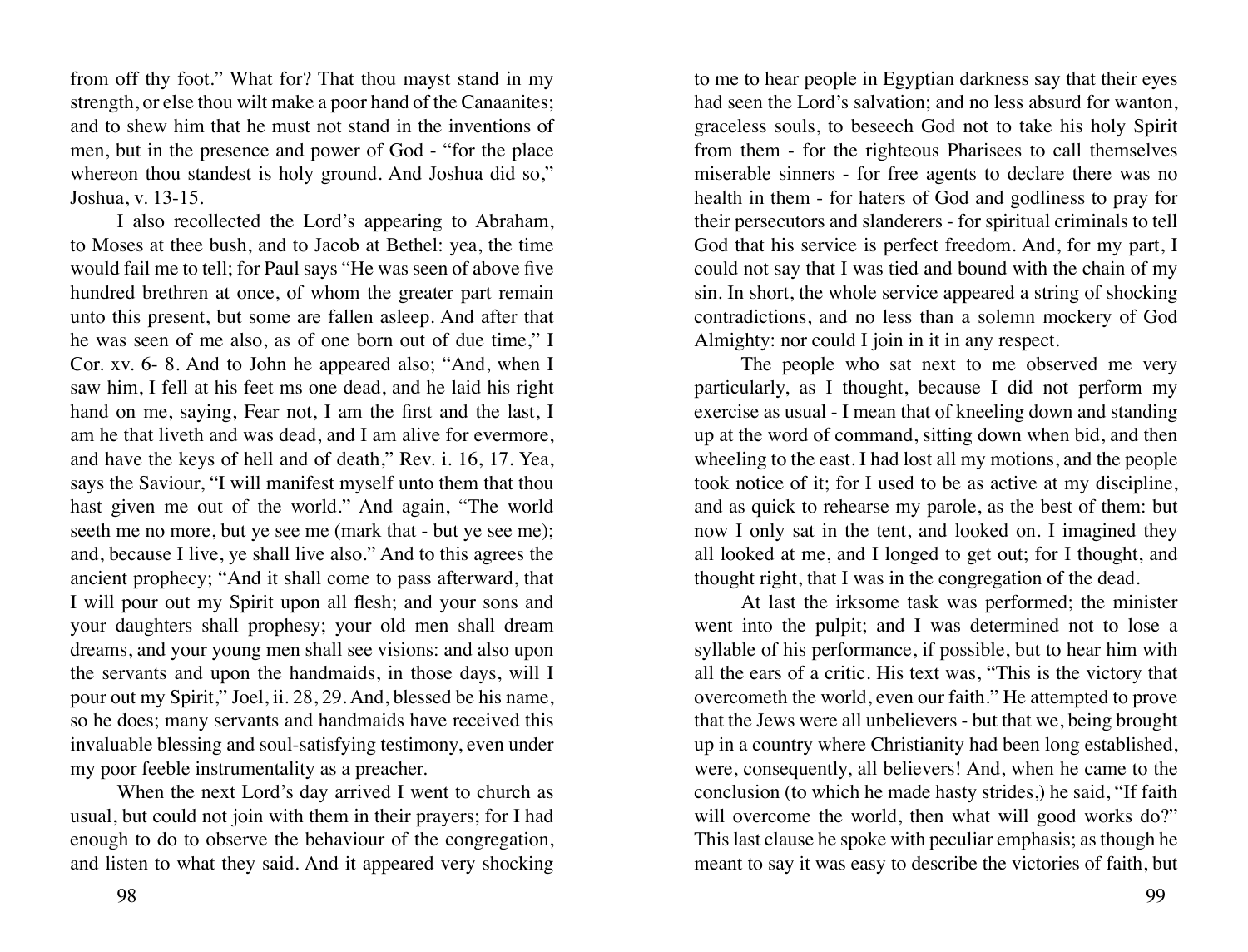that the heroic feats of human merit were past all description! And indeed so they are, and cannot possibly be guessed at, unless we could see the multitudes which human merit has captured and imprisoned in hell.

I never till then knew what the prophet Isaiah meant by these words," His watchmen are blind: they are all ignorant, they are all dumb dogs, they cannot bark; sleeping, lying down, loving to slumber. Yea, they are greedy dogs, which can never have enough; and they are shepherds that cannot understand," Isa. lvi. 10, 11. I found he was blind, for he could see nothing of the devil or his works, and therefore he had no beasts to bark at but the poor Jews; and he could not bark at them, unless he barked by notes. Such are blind guides indeed, as the dear Redeemer says; and they guide thousands into the ditch as well as themselves.

Blessed be the Almighty, who has promised to teach his own elect himself, and to open our eyes to see our teachers; as it is written, "Yet shall not thy teachers be removed into a comer any more, but thine eyes shall see thy teachers," Isa. xxx. 20. And, blessed be God, that teacher was not hid from me. Jehovah held him forth to me in his true colours; and I tried him by the word of God, as we are commanded to do; "Try the spirits, whether they be of God," I John, iv. 1. And I found him in God's balance to be" lighter than vanity."

When I came out of the church I shook off the gown, the cassock, the building, and the discipline; and left all behind. I then experienced in reality, what I had often confessed, that "God's service is perfect freedom."

In my way home I was beset with this temptation; that it was impossible for me, a man who could not read a chapter in the Bible with propriety, to have such an understanding in the spiritual meaning of God's word, while these men of eminent learning appeared more ignorant than infants. I asked, "What is it then?" The temptation answered, "You are asleep, and

in a dream." I stood still and listened to it, and said, "I am awake, and it is real." "No," replied the suggestion," you are asleep, and in a dream." I was so perplexed that I felt my arms my knees, my head, my coat, and cried out, "There is 'Squire Boehm's house - there is my master's house - there is the sign of the Magpye - and I am in the horse-road. It is really so; I am awake, I know I am awake." And this scripture settled the matter, "I have more understanding than my teachers, for thy testimonies are my meditation," Psal. cxix. 99. I have often since thought of the confession of poor Zion when God proclaimed her enlargement: as it is written," When the Lord turned again the captivity of Zion, we were like unto them that dream. Then was our mouth filled with laughter, and our tongue with singing. Then said they among the heathen, The Lord hath done great things for them," Psalm, cxxvi. 1, 2.

Having proved myself awake, I walked home, examined the Whole Duty of Man, and some other old stuff?, of the same linseywoolsey manufactory, and passed sentence upon them, agreeable to what is written in the Acts of the Apostles, "Many of them which used curious arts brought their books together, and burned them before all men: and they counted the price of them, and found it fifty thousand pieces of silver. So mightily grew the word of God and preveiled," Acts, xix. 19, 20.

### **The Church of England (substance)**

I examined the doctrinal articles of the church of England, and found I had the substance of them in my heart. And indeed they seem to be almost all that the establishment has got, that appears from scripture to be of the apostolic plan; the greatest part of the rest seems entirely of human model. What it may be to patch up an outer court, to protect the invisible church, or hidden ones of Christ, I know not; the end will shew that. As for the articles, I never heard of them till I was twenty-five years of age. Our clergy act wisely in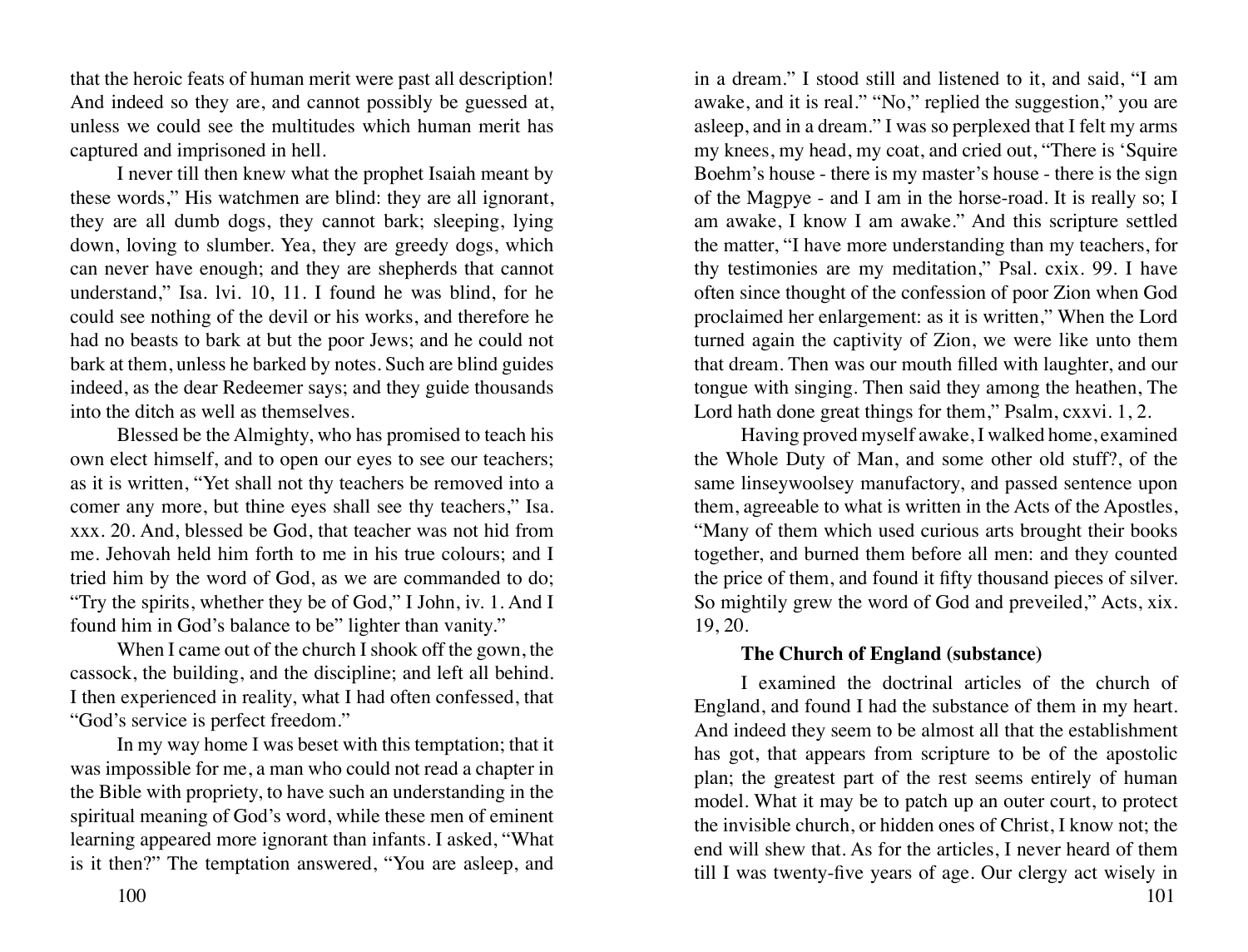keeping them concealed front the people; for they would be a candle to the congregation, if they were to be read, and a flash of lightning in the face of a blind guide while he was reading them.

I told my wife that the church people seemed to be all wrong; they were not born again, nor did they know any thing about a spiritual birth. Howbeit, I thought I would go and have a little conversation with two or three of the old communicants, who appeared in my eyes to be the most righteous among them. First I went to one Mr. Pease, whom I looked upon to be one of the most upright among them; and had a long conversation with him about the new birth and faith in the Lord Jesus Christ.

#### **Sacrament and Sixpence**

The old gentleman heard me very attentively; and, finding I had got his ear, I was very zealous in enforcing the truth to his heart, thinking he must understand it, I laid it down so plain to him from scripture. After he had heard me a long time with great attention, and given his assent and consent to what I said, he asked me the following question: "Mr. Huntington," said he, "you seem to understand the scriptures very well, I think; and I wish you would resolve me in this thing. You know I go to the sacrament constantly, and pay sixpence at the table. Some say that the sacrament does us no good, unless we pay something. I wish to be satisfied in this, Whether the sacrament is not full as useful to us, if we do not pay any thing, as when we pay money." The old gentleman confounded me, and stopped my mouth at once; I had not a word more to say to him. Alas! (thought I) does he think the sacrament will save his soul! And is it but sixpence a time for him to approach his salvation! And does he want to save the sixpence! And is the brightest saint in appearance so ignorant as this! Then what must the others be!

## **We are Free Agents**

I went and spake with another, whom I judged to be second best; and, after I had discoursed with him about two hours, he told me that he was surprised at my wisdom, and believed me to be a sincere man; but, as for his part, he was well persuaded that we were free agents; life and death were set before us, and we might choose which we pleased. Howbeit, I reasoned the point often with him, but free-agency was always his conclusion; so I left him also.

# **Exept A Man Be Born Again**

I went to hear at two churches after this, but I found them just the same as the others; therefore I gave them up also, and told my wife that I believed there was nobody that was born again out myself. Elijah-like, I seemed quite alone, or "as one born out of due time." And I one day asked God what was to become of all these? The answer was, "Except a man be born again, he cannot see the kingdom of God," John, iii. 3.

As I could not find one soul, among all that I knew, who could give me any account of a change of heart, or spiritual birth, I was tempted to think that I was wrong, for that the Lord's flock could not be so few as they appeared to be. I therefore laboured to get back again into the same distress as I had been before, thinking that I must be wrong, and perhaps in a delusion. Yea, I even prayed to God to let me pass through twenty-five years of misery, as I had been twenty-five years a sinner, rather than suffer me to be deluded. I tried, therefore, to bring my sins to remembrance again, and the wrath of God with them, as usual; but all in vain, for God had separated my sins from me as far as the east is from the west. In this God did sweetly fulfil his promise; as it is written, "In those days, and in that time, saith the Lord, the iniquity of Israel shall be sought for, and there shall be none; and the sins of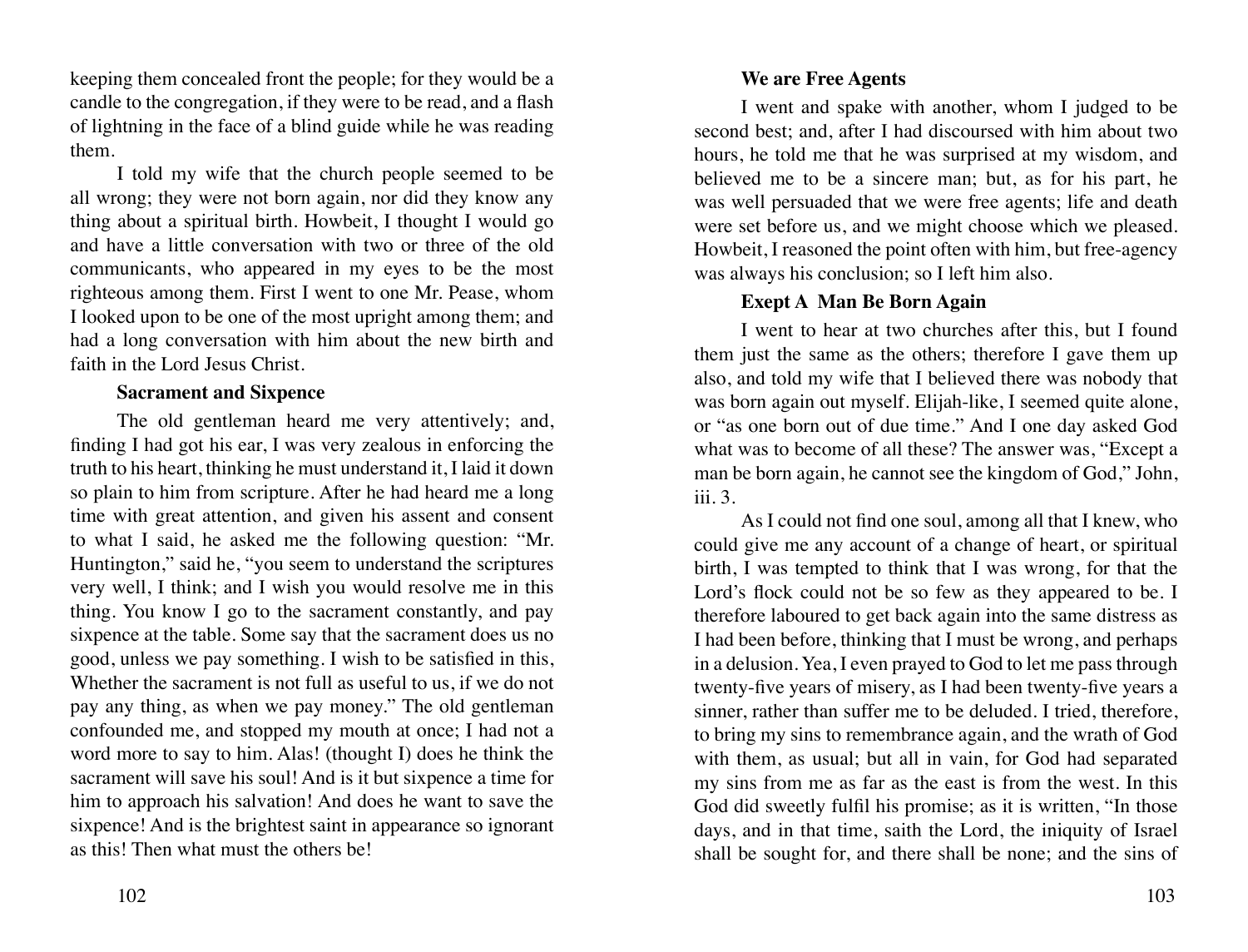Judah, and they shall not be found: for I will pardon them whom I reserve," Jer. l. 20. How sweet have these blessed promises been to my soul, "I, even I, am he that blotteth out thy transgressions for mine own sake, and will not remember thy sins," Isa. xliii. 25. And again, "I have blotted out, as a thick cloud, thy transgressions, and as a cloud thy sins: return unto me, for I have redeemed thee," Isa. xliv. 22.

#### **Knowledge of Salvation**

Thus God gives "knowledge (mark that, knowledge) of salvation unto his people by the remission of sins," Luke, i. 77. The preacher that has got this pardon signed and sealed on his conscience is not afraid to face either men or devils. What can make a man's countenance fall but a guilty conscience? And, if he is pardoned, the living testimony of God's Spirit in his conscience will make his countenance stand in the work of God; for, as David says, "Thou art the health of my countenance, and my God."

I bless God for this conspicuous pardon; for, since I have been called forth to preach "the forgiveness of sins" in Christ's name, I have been enabled to preach that soul-saying truth with all boldness, and without a single doubt of its being an undeniable proof of our eternal election, and a certain earnest of our everlasting glory.

For this I have been often blamed by many; I mean for advancing the doctrine with such confidence. Some have attributed it to my pride; some to insensibility; some to rash presumption; some to infallibility; some to self-sufficiency; and others to a desire of appearing singular, and that I meant thereby to infer that there was no other preacher but myself.

These things shewed me how few there were, among the whole bulk of professors, that had received the atonement of Christ. However, I found that the sense of the pardon of sin enabled me to advance and enforce that doctrine with all authority, and not as a legal scribe, that knows not what he says, nor whereof he affirms; nor yet as those "wizards, that peep and that mutter," .Isa. viii. 19; nor yet as a popish priest, who deals in the bulls of his holiness, and sells the guilty sinner twenty absolutions for thirty shillings, and then leaves him in purgatory; nor yet as an Arminian, who steps into Moses's chair, and curses us for not swallowing down a budget of peradventures. But to return.

I went home, and told my wife that they were all wrong, and that I should not go to any place of worship any more, but would stay at home on the Lord's day. I accordingly did so, and made a few hymns, and sung them. I read the Bible, and explained it a little to my wife, and prayed; and I found the Spirit of prayer abode with me. And surely these Sabbaths were Sabbaths indeed to me, for I had the spirit of devotion all the day long.

#### **Beware of The Scribes**

Satan would sometimes tempt me, when I saw a clergyman in his gown and cassock, to admire the venerable rag, in order to bring me back to the old stone walls; but, as I had suffered so much before, while following these blind guides, I was determined to weigh the passages which our dear Lord hath left upon record to caution such poor ignorant souls; as it is written, "Then, in the audience of all the people, he said unto his disciples, Beware of the Scribes, which desire to walk in long robes, and love greetings in the markets, and the highest seats in the synagogues (or bishops' thrones in cathedrals), and the chief rooms at feasts; which devour widows' houses, and for a shew make long prayers: the same shall receive greater damnation," Luke, it. 45, 46, 47. I saw by these scriptures that they had no command from God for their gowns and popish trumpery, for God forbids it; as it is written, "And it shall come to pass in that day, that the prophets shall be ashamed every one of his vision, when he hath prophesied; neither shall they wear rough garments to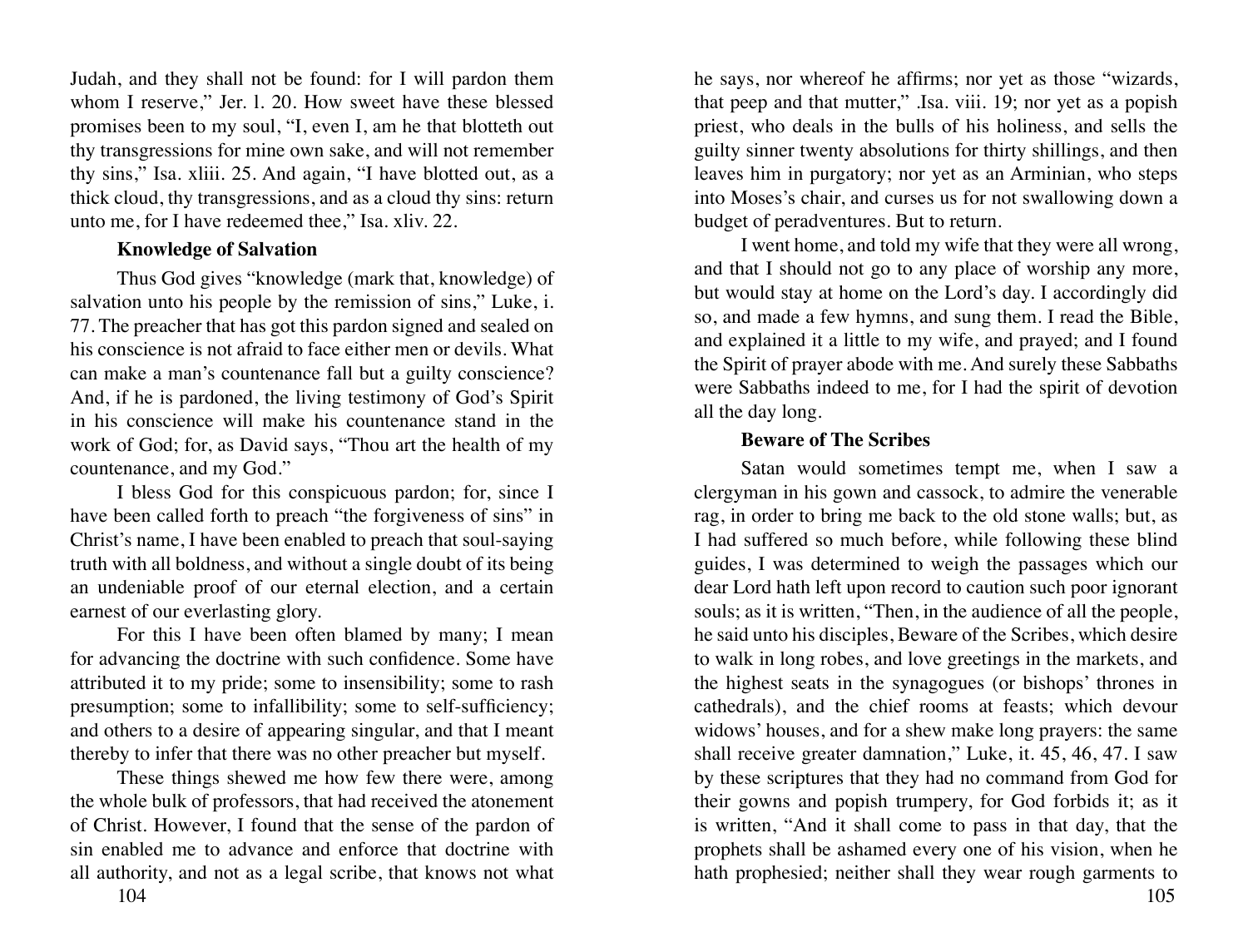deceive," Zech. xiii. 4.

Having searched the Bible in the light of the Lord, I compared our present clergy with the apostles and prophets. I examined the apostles' dress, and compared it with the robes of our clergy - I also compared the Saviour's humble prayers, and the prayers of the apostles, with our numerous long written prayers - as also our parochial congregations with the chosen remnants that followed God's ministers of old; and I found a very great disproportion between our clergy and them. Our clergy roll in their coaches; but they travelled on foot. Our clergy wear robes; but they had only one coat a-piece. Our clergy are ornamented with mitres; but they were "shod with sandals." Our bishops are lords; the apostles were servants. Our clergy are enlarging their tithe barns, and go to law for their dues; but they were only allowed to "eat and drink what was set before them;" but never allowed to gain one sheaf, or one fleece of wool, by law. Our clergy also buy their sermons at a shilling a-piece, although, in general, they are not worth a farthing; but the apostles delivered theirs "as the Spirit gave them utterance." Some of our clergy deny the operations of the Spirit, and hate those who contend for them; but the apostles declared that "if any man has not the Spirit of Christ, he is none of his."

# **A Prelude to Purgatory**

Upon the whole, I found that the religion which Christ had set up in my conscience was exactly agreeable to the word of God: but no more like the established religion which I had imbibed from my infancy, than the Pope's absolution is like that blessed absolution which is applied by the only atoning Saviour: the former is a prelude to purgatory, and the latter an earnest of heaven.

When I read my Bible after illumination, I was astonished how I could remain so many years ignorant of the meaning of the word of God, which now appeared so plain; and how

I could be led blind-folded so long by men so profoundly ignorant of the scriptures, who only feed themselves and starve the souls of their flock; as it is written, "Son of Man, prophesy against the shepherds of Israel, prophesy and say unto them, Thus saith the Lord God unto the shepherds, Wo be to the shepherds of Israel that do feed themselves. Should not the shepherds feed the flocks? Ye eat the fat, and ye clothe you with the wool; ye kill them that are fed, but ye feed not the flock," Ezek. xxxiv. 2, 3.

Blessed be the Lord God of Israel, who hath proclaimed liberty to my soul by his own Spirit, and made me appear like Naphtali, "a hind let loose," Gen. xlix. 21; who hath enabled me to leap over all the bounds of human inventions. I have often been hunted, but God has taught me to "beware of dogs," Phil. iii. 2.

0 the heavenly communion that my soul enjoyed with Jesus Christ when I was delivered! I used to go mourning over him all the day long, while he appeared perpetually before my eyes in his "dyed garments;" and this sweet expression echoed in my heart, in a resounding voice from heaven, "Blessed are the poor in spirit, for theirs is the kingdom of God." The sight of Christ crucified had such an effect on my soul, that I went loathing myself in dust and ashes, often declaring that I must have justified him to all eternity, had he "dealt with me according to my sins." Oh that God would lead our Arminians upon this blessed spot of holy ground! Then we should hear no more of their free agency, self-righteousness, sinless perfection, and final apostasy from the all-conquering and all-sufficient grace of God. But, alas! the wind of error has wrapped them up in her wings, and when they will be disclosed I know not.

I had one night an awful dream; which was, that the end of the world was come. I saw on my right hand some astonishing "pillars of smoke," Joel, ii. 30; which appeared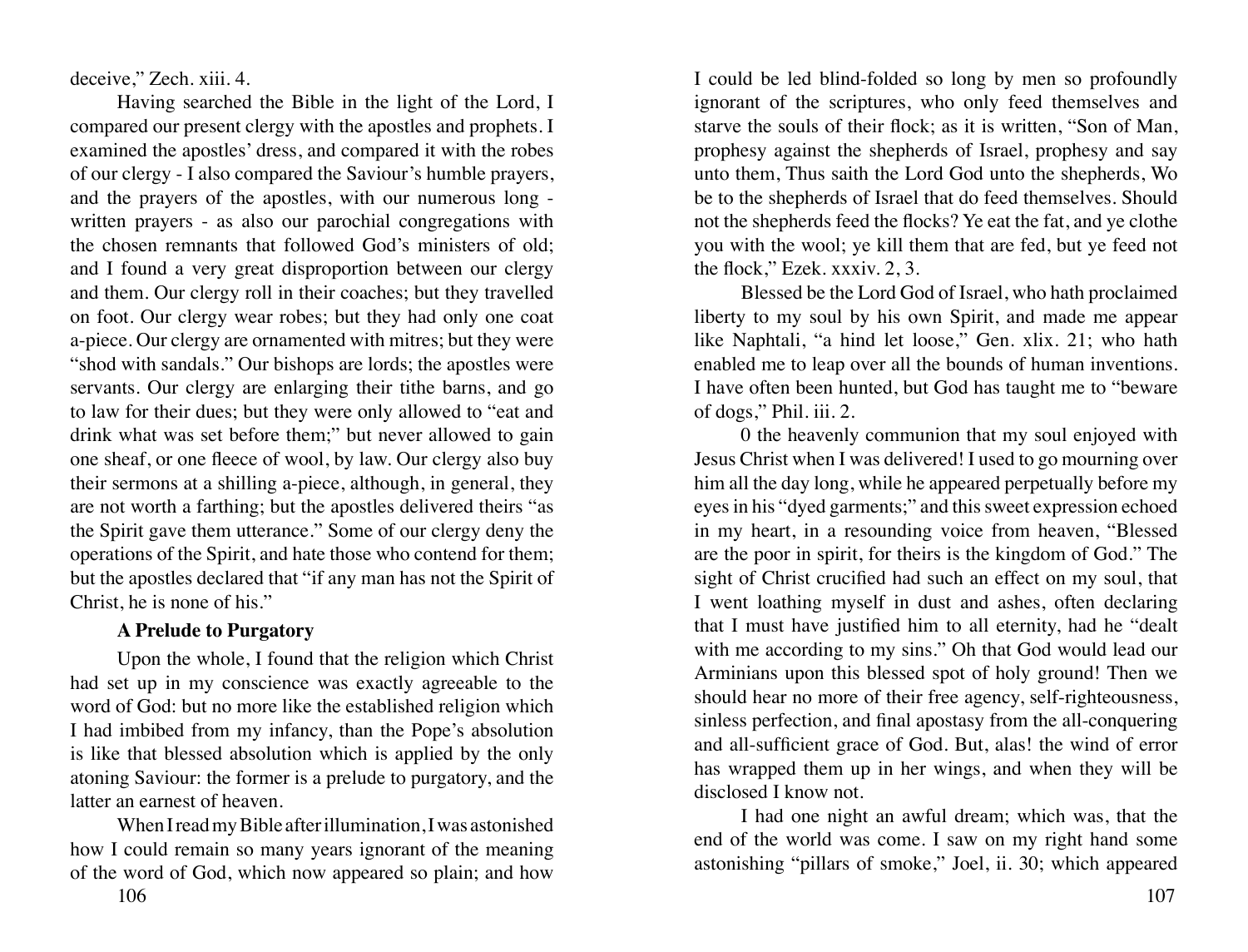so great as to darken the whole earth; Isa. viii. 22. I looked about me; and, behold, on my left hand there appeared a flaming fire; 2 Thess. vii. 8. I stood astonished at this; but not so much terrified as might have been expected. While I stood musing in my dream what this could mean, there came such an amazing whirlwind as I never before saw; Isaiah, lxvi. 15. This wind took almost every thing that was upon the earth, and carried it into the air. The birds darted and flew in an amazing manner, and at last went quite out of sight. "Thus I beheld till the birds of the heavens were fled," Jer. iv. 25. Soon after this the darkness vanished, and a little light appeared - the whirlwind ceased, and there was a calm. I now looked up, and there stood all the offspring of Adam, who bore his image, covering the face of the whole earth; Rev. xx. 12. And there appeared to me to be six women to four men; Eccl. vii. 8. They fled, and screamed till the earth rang again; and their hair hung in a disordered manner, like that of mad women: their pale visages appeared with all the fury of devils, and the flames of wrath seemed to disfigure every feature of their faces; as it is written, "Howl ye; for the day of the Lord is at hand; it shall come as a destruction from the Almighty. And they shall be afraid; pangs and sorrows shall take hold of them: they shall be in pain as a woman that travaileth; they shall be amazed one at another; their faces shall be as flames," Isa. xiii. 6-11. An awful passage indeed! Their faces were as flames! And so the wicked must appear; as it is written, "As a dream when one awaketh; so, O Lord, when thou awakest, thou shalt despise their image," Psal. lxxiii. 20. Looking awhile with horror on the dreadful scene, they then fled all manner of ways for shelter from the impending storm; Rev. vi. 16; but they found none; Job, xxxiv. 22; for every eye must see him; Rev. i. 7.

Having stood awhile to observe this lamentable sight, it suddenly darted into my mind that I knew the Saviour; and

108 109

immediately the sweetest calm of peace and love flowed into my soul, so that I could look up, and lift up my head, thinking that my redemption drew nigh; Luke, xxi. 28. And, when I had thus lifted up my head, behold there appeared the tremendous Judge indeed! 2 Chron. xviii. 18. "The judgment was set, and the books were opened," Dan. vii. 10.

I shall not enlarge; but I find that Daniel, Enoch, John, &c. &c. had the same vision in their days; therefore it is nothing new. It comes often fresh to my mind when I see troops of our painted ladies walking the streets, some of them almost worn out with hard labour, whose tender eyes, pale faces, and thin jaws, tell every beholder that they have been, as it were, parboiled in consequence of their impure connexions. Such are the very pictures which I saw in the vision; and I shall one day see them in reality. But to return -

I kept close to the Bible whenever I had an opportunity; and found that my dear Redeemer spake so sweetly to my worthless soul, in the blessed promises of the gospel, that reading the Bible was a greater delight to me than the reading of a will is to an old miser, where he appears the legatee, and finds his thousands in every paragraph. I found I was an heir of promise; and the sweet promises, with all their rich cordials, flowed into my heart, when my thirsty soul drew them in by the mouth of faith. Yea, they would at times appear to discharge their whole contents, till my heart was like a bottle that had no vent; Job, xxxii. 19. And the precious doctrine of eternal election propped me up like ten thousand columns, and afforded all the security and stability that my worthless soul could stand in need of, and that too against all the storms of life.

The condescension of my dear Redeemer was so great to his unworthy servant, that he communed with me all day long. If a doubt or a scruple arose in my mind, he answered my thoughts by his word - if I felt a burden, when I called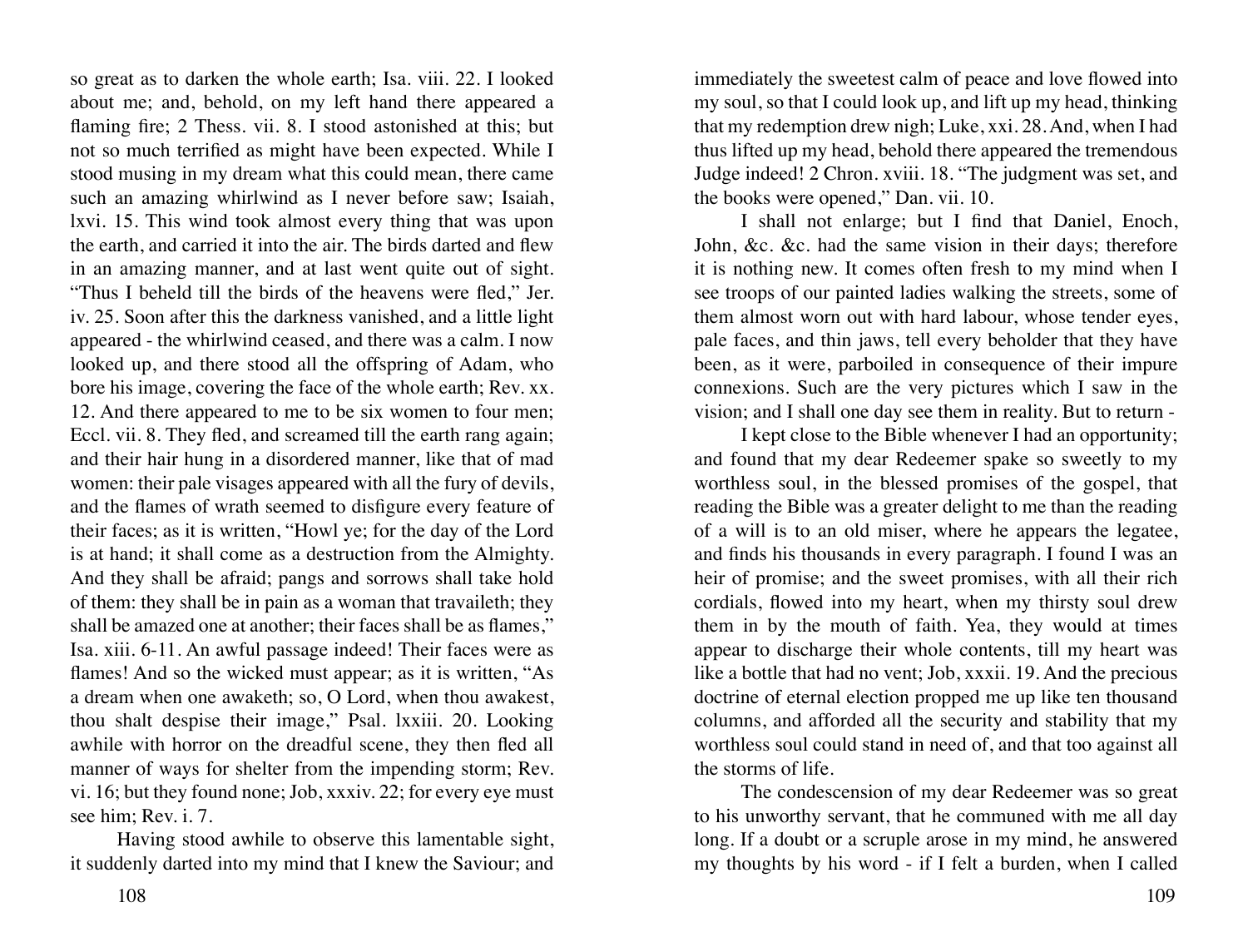he took it off - if I doubted of the reality of the work, he renewed it again on my soul - if I met with a difficult passage of scripture, he would send me two or three passages as keys to unlock it, and sweetly lead me into the soul-establishing meaning of it. He also led my mind back to my infant state, and there shewed me how he had been with me from my mother's womb, as a cautioner - as a provider - as a preventer, when exposed to sin, and even bent on it-as a reprover - as a preserver - and a guide, to this decreed spot, where I was to meet with this ever-adorable Saviour. This truly is fellowship with him, and fellowship indeed!

He would at times lead me to his sufferings and death, and give me to feel such a fellowship with him in his agonies, that I have wept aloud, though I really felt a pain in my side when I have been thinking of the cruel spear that pierced him. At other times I have been indulged with such sweet meditations on his victories from the grave, that (as Paul says) I had fellowship with him in his resurrection. Daily experience teaches us what fellowship with him by the Spirit means; and every step we take in faith proclaims to the heart of a Christian what the fellowship of him as a friend means, and is a proof of his being the omnipresent God: as it is written," And lo I am with you alway, to the end of the world."

O sweet companion! - delightful guest! - blessed familiarity! divine indulgence! - soul-enriching contemplation! - and soul- ennobling fellowship! - which conclude without the least stain of guilt; without any cutting reflection; without barrenness, doubts, horror, fears, or accusations: - but with a real anticipation of all that is meant by the incommunicable name of Jehovah, and heaven, his blessed residence. This is spending "our days in prosperity, and our years in pleasure," Job, xxxvi. 11.

Indeed he daily communed with me from off the mercyseat, as a man doth with his friend; yea, and spake to me in his eternal council, and shewed me his "goings forth to be of old, yea, from everlasting," Mic. v. 2. He communed with me also on the creation; and made "the heavens declare his handy works," and "the firmament the glory" of his power. In providence he shewed his paternal care over me, and made my reins instruct me in the woful fall of man; Psal. xvi. 7. My daily infirmities proclaimer his long-suffering mercy, and his slowness to anger; while all the temptations I had waded through, proclaimed his omnipotent power and preventing grace. The testimony of his Spirit within me, and the word of his grace, as loudly proclaimed his faithtfullness and his truth. The ignorance and malice of sinners shewed me the awful doctrine of reprobation; and my appearing without a spiritual companion in the world, confirmed me in the doctrine of eternal election and predestination.

#### **Arian Abuse**

O happy state! O blessed Redeemer, who thus condescended to familiarize himself with such an unworthy worm! This sweet fellowship with the dear Saviour has been of great service to me since I have been in the ministry; especially when the Arians, both in town and country, have laid siege to my judgment; for, when they brought forth their infernal sophistry, I could always batter their iron breast-plate, Rev. ix. 9; or seared conscience, I Tim. iv. 2; with the weapon of my own experience. They never knew what communion and fellowship with Jesus meant; if they had, they would not thus abuse him.

Christ in scripture is called "a tried stone;" and the best way to try his deity is to go to him, as I did, burdened with sins - stung with guilt - harassed by devils - cursed by the law - and tormented with the pains of hell; and then pray to him as the only true God; and, if he delivers the sinner, let him say, as David did, "He that is our God is the God of salvation; and, if he brings the sinner forth in a lively hope, let him own that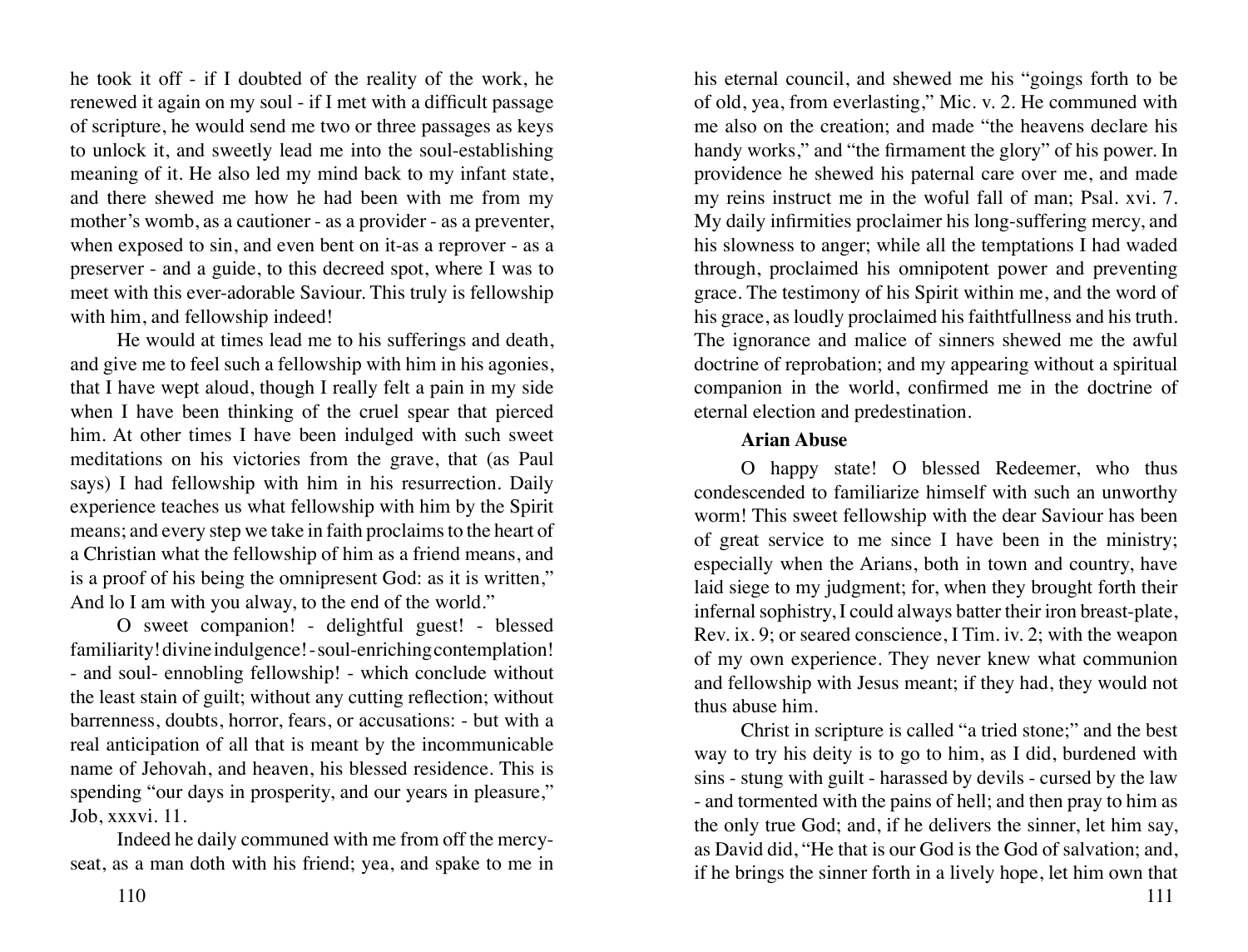the Lord Jesus is "the everlasting Father;" and say as David says, "Unto God the Lord belong the issues from death," Psal. lxviii. 20; and see if any other God beside him can deliver them. Peter says, "There is salvation in no other name."

However, I prayed to Christ alone, and never rose from my knees till the kingdom of God was established in my heart; and I think, if the Saviour had answered the Arian as he did me, when he sent me from prayer with my face shining, and my soul melting in the flames of everlasting love, he would say, as Elijah did, "Let him be God that answers by fire," I Kings, xviii. 24. But Arians are worse by far than Baal's worshippers; for these last said to the prophet's propositions, "It is well spoken:" but they still keep crying out," O Baal, hear us!" However, if Christ should deliver them out of their errors, and save them from sin, they will then confess his deity; and, if they should drop into endless torments, and see the righteous in the bosom of God, even then they will own that he is "a just God and a Saviour."

It appears plain in scripture that the eternal kingdom itself, and the throne of that kingdom, are established in the divinity of the Saviour; which also appears by the Father's testimony of him, "But of the Son he saith, Thy throne, O God, is for ever and ever; a sceptre of righteousness is the sceptre of thy kingdom," Heb. i. 8. His wisdom and ability to execute this prophetic office were the consequence of that omniscience which is declarative of his eternal Godhead; as it is written, "He shall not judge after the sight of his eyes, neither reprove after the hearing of his ears," Isa. xi. 3, as men must do; no, "he knew all men, and he knew what was in man, and [therefore] needed not that any should testify of man," John, ii. 25.

Our enjoyment of him, and fellowship with him, upon earth, is a sufficient proof of his omnipresence; as it is written, "And lo I am with you alway, even unto the end of the world,"

Matt. xxviii. 20. His ability to execute his priestly office arises also from his eternal power and godhead. "For your sakes I sanctify myself, that you may be sanctified through the truth." His deity was the "altar that sanctified the gift;" as it is written, "He offered himself through the eternal Spirit to God." And, because he is the eternal God, "he is a priest for ever and ever," or an everlasting priest. His being an unchangeable priest, and having an unchangeable priesthood, are sufficient proofs of his immutability. And his being appointed to judge the world proves him to be the omniscient God, who searches all hearts and judges all men; as it is written, "For God is judge himself," Psal. 1. 6; and this God is Christ; "for the Father judgeth no man, but hath committed all judgment unto the Son," John, v. 22.

Is it not therefore strange that Christ should be called the true Light - the Truth - the Life - the Resurrection and the Life - the Holy One - the Just One - the First - the Last - the Almighty - a just God and a Saviour - the Creator and Maker of all things - God over all, blessed for evermore, who only hath immortality, dwelling in the light - our Lord, whom we are commanded to worship, and whom all the angels of God are commanded to worship. - I say, is it not strange that every perfection of the Deity should be attributed to Christ, and yet Christ be esteemed no more than a mere man, as the insolent Arians affirm!!! - But why do I multiply such scriptures against the Arian, when he may be overthrown by the testimony of devils!

Christ says to his disciples, "Neither be ye called masters; for one is your master, even Christ," Matt. xxiii. 8. Now let us see who this only master of the apostles is, according to the testimony of the devil: "And it came to pass, as we went to prayer, that a certain damsel, possessed [mark that, possessed] with a spirit of divination, met us, and cried saying, These men are the servants of the Most High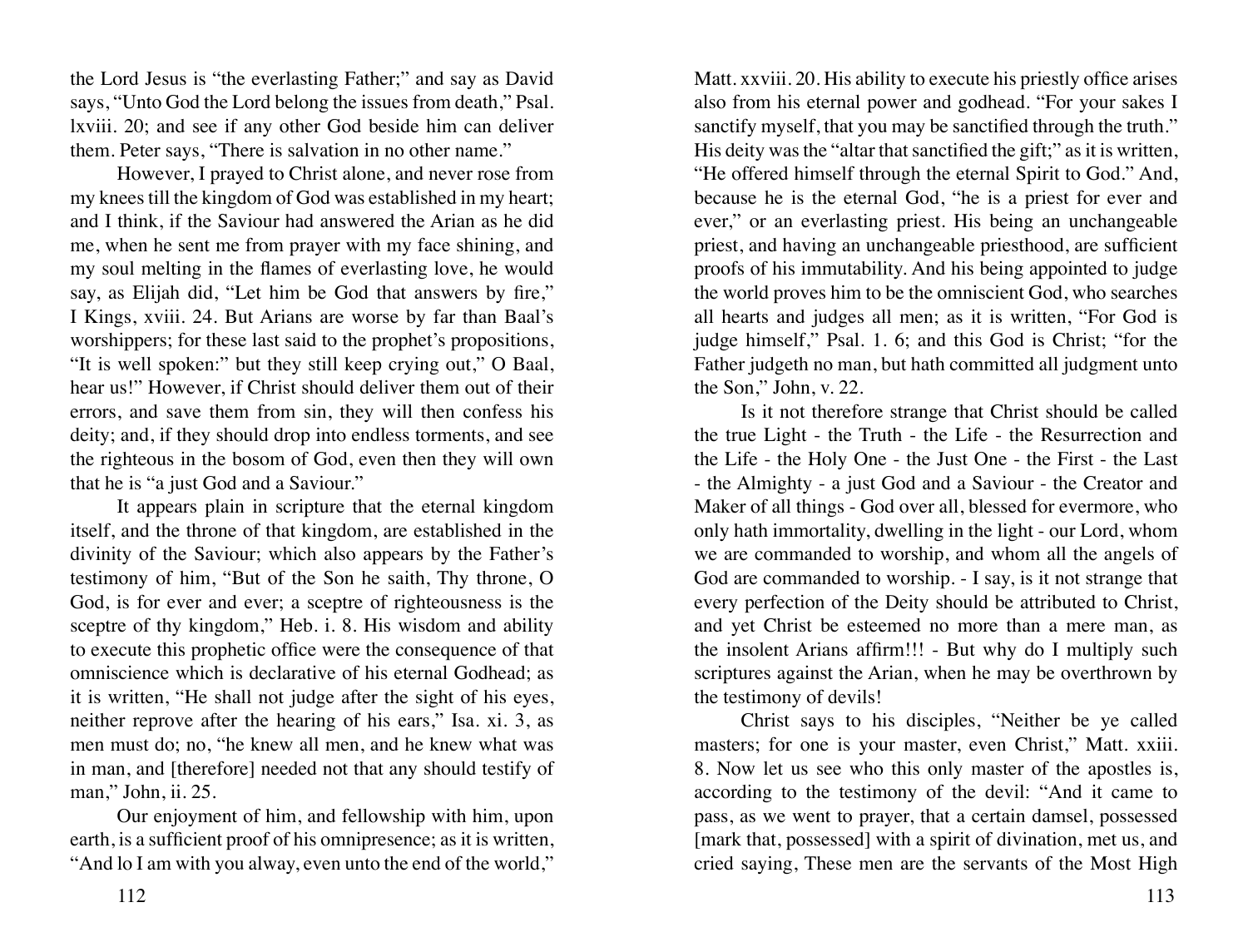God [mark that, of the Most High God], which shew unto us the way of salvation. And this did she many days." Let it be observed that it was no hasty confession of the devil, nor any slip of the tongue; but it was done with deliberation, and that repeatedly. There the devil was turned into a public bellman, and forced to promulgate the truth against his inclination. "And this did she many days. But Paul, being grieved" (I suppose not liking this sort of assistance:) though Paul could not contradict his doctrine, yet he well knew who the preacher was; "Paul, being grieved (I say), turned and said to the spirit, I command thee, in the name of Jesus Christ, to come out of her." And the devil added obedience to the above confession. Satan had declared Paul's master to be the Most High God; and Paul now commanded the devil to quit his hold in the name of Jesus Christ, his master: accordingly the devil obeyed with all expedition; as it is written, "And he came out the same hour," Acts, xvi. 16-18. Who can, from scripture, justly accuse the devil of Arianism? None; for "the devil believes and trembles." - But the unbelieving Arian laughs at these truths, The devil confesses Christ plainly, "We know thee, who thou art, the Holy One of God," Luke, iv. 34. The devils pray to Christ; as it is written, "When he saw Jesus, he cried out, and fell down before him, and with a loud voice said, What have I to do with thee, Jesus, thou Son of God most High? I beseech thee torment me not," Luke, viii. 28. Satan knew his Judge of old, and also his decreed doom; and guessed at the decreed time, as it is written, "Art thou come to torment us before the time?" Matt. viii. 29. Thus Satan confessed the Judge who was to torment him. The doctrine of Arianism, were it imputed to devils, would be a scandal even to them; for they confessed Christ, and they prayed to him not to send them into the deep, but to suffer them "to enter into the herd of swine," and the saviour suffered them; and then chews his power by sending the swine and the devils into the

deep together.

I think that the Arians represent the devils as very great cowards, in praying to Christ, if he is no more than a creature; and then that a whole legion of them should run, with the herd of swine, in that violent manner, in consequence of the verbal order of a mere man. In short, the Arian is not faithful either to God or Mammon; for he first denies the record that God gave of his Son, and then denies the confession of the devils. How amazingly ignorant of God, therefore, must such men be, when they may read in the scriptures how Satan influenced the Goliah of Gath to defy "the armies of the living God," and what a havoc Satan made in Egypt when God sent evil angels among them. And, after these amazing feats, is it a likely matter that Satan should fly before the face of Christ, if he is no more than a mere creature?

But the Arian is seemingly so anxious to cheat his soul of salvation, that he is obliged to dispute himself out of all his learning, and even out of common sense and reason, in support of his favourite tenet. Yea, God has so often taken off the wheels of Arianism, that they have been obliged to dispute themselves out of their boasted abilities, and prove themselves ignorant of the grammatical sense of words; wresting the scriptures, to put any gloss or construction on their shattered and withered cause. But the scriptures must be fulfilled, which say, "Many shall bring in damnable heresies, even denying the Lord that bought them; and shall bring on themselves swift destruction," 2 Pet. ii. 1.

In short, the Arian appears to me to act worse with the Saviour than Judas did; for Judas for money only betrayed his innocent blood, and then hanged himself, that he might go quickly to his own place, and "receive the wages of his unrighteousness:" but the Arian levels all his malice at the Saviour's eternal power and godhead; which bereaves his merit of all its divine efficacy, renders him no better than an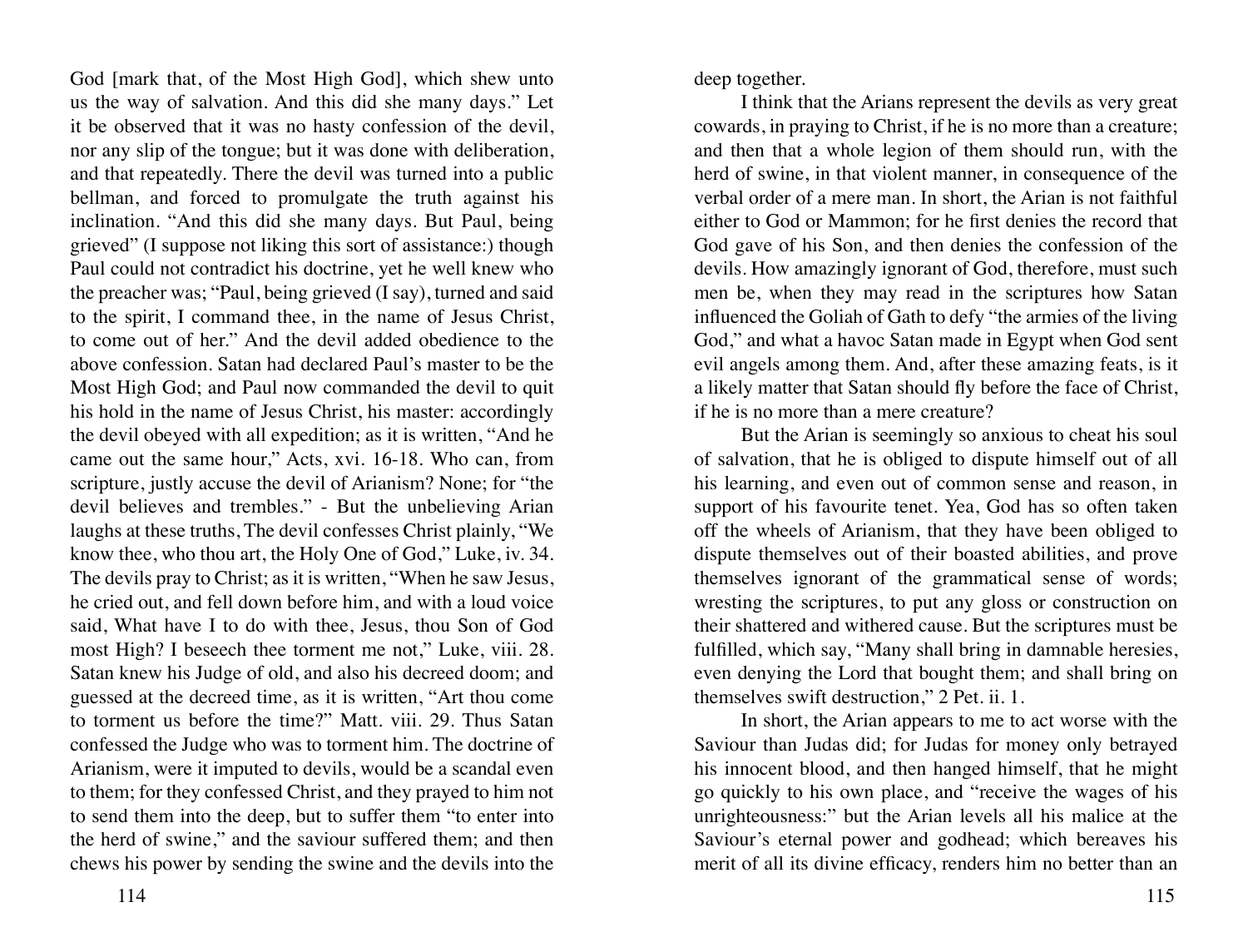impostor, and the living oracles of God to be only the testimony of a creature; and thus he fixes in his own conscience the soulpiercing sting of infinite guilt; and, in the propagation of his damnable heresy, he endeavours to render others tenfold more the children of hell than himself.

O blessed be the dear Saviour, who delivers his redeemed flock from such "wolves in sheep's clothing," and, as their divine prophet, teaches them himself! The chosen vessel knows the Saviour to be "the true light," because he shines into his heart; 2 Cor. iv. 6. He knows him to be "the resurrection," because he has raised him to "newness of life," Rom. vi. 4. He knows that he is the God of salvation, because he has delivered him "from the wrath to come," I Thess. i. 10. He knows him to be the God of glory, because the glory of his God and of his Saviour is risen upon him; Isaiah, xl. 1. He knows he is a God that hears prayer, because he answers "him in the joy of his heart," Eccl. v. 20. He knows he is "the only wise God," because he makes him wise unto salvation, and wiser than all the carnal men in the world; I Cor. ii. 14. He knows he is the omnipresent God, by the daily communion which he enjoys with him; I John, i. 2. Nor can he doubt of his being the Judge of both quick and dead, because he has been honourably acquitted at the bar of his own conscience.

This is the secret mystery that lies between Christ and the elect, and which is entirely "hid from the wise and prudent," Matt. xl. 25. It is this that creates a joy unspeakable in the believer's heart, and "which the stranger intermeddleth not with," Prov. xiv. 10.

This private method that the Saviour took in instructing me by his word and Spirit without the ordinary use of public ordinances, led me to love private study and meditation: and even to this time I had rather spend one day alone by myself, in communion with Christ, than a whole week in company with all the gospel ministers in the kingdom; yea, I would rather spend a day in communion with Christ alone, than in company with the twelve apostles, even were it possible for them to pay me a visit from heaven.

If we have the joy of an heart-felt union and communion with Jesus Christ, what can add to it? It is Christ who constitutes heaven. The presence of him, the flame of his love, and the rays of his glory, are heaven in the abstract. If there is any other heaven beside the glorious presence of Christ, I shall not covet it. If I have Christ, Christ is enough for me; as saith the Psalmist, when he makes Christ his home, his portion, and the ultimate end of his wish. "The Lord is my portion," says my soul. And again, "Thou hast been our dwelling-place in all generations." And "when I wake up with thy likeness, I shall be satisfied" with it. And so shall I; "for he is my life, and the length of my days," Deut. xxx. 20. And "because he lives we shall live also."

Having gone on awhile in this sweet way, a person in Sunbury asked me to go and hear the methodists Richmond. This I refused, fearing that I should get errors; for I had been told strange things of that body and I thought there might be some truth in the report. He kept persuading of me, till at last I consented to go. Prior to my accompanying him I went up stairs, and begged of God to keep me from imbibing any of their errors, and to shew me whether these people were right or not. I now went with the man, and we had a deal of discourse by the way. He seemed, I thought, to have the scheme of salvation in his head, but no feeling sense of the power on his heart.

When we came to the meeting he appeared much disappointed, as it was not the preacher whom he expected. The text was out of Jonah; "Arise, sleeper, and call upon thy God." But he seemed to me to make very little use of it, at least I thought so. His name was Weeks. He might be a good man, but he never touched on the glorious joys which I had felt. He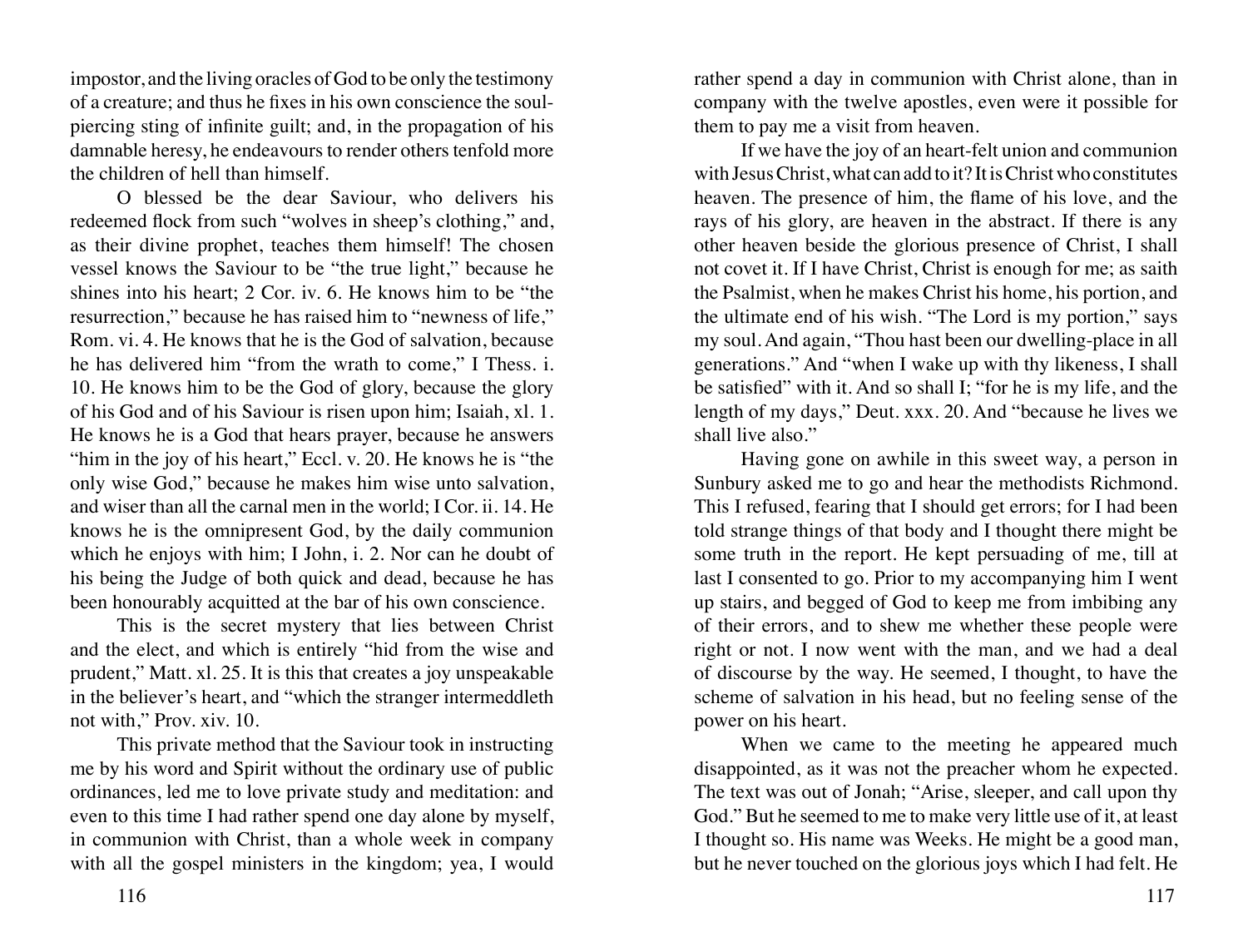did not seem to be one that could dive into the mysteries of Christ; but rather laboured to "roll away the stone from the well's mouth."

The person that took me seemed much disappointed, and asked me many questions, to know whether I approved of what I had heard or not. I told him, I thought he was a good man, &c.

The next Lord's day he asked me to go again: I seemed rather reluctant, as I had neither won nor lost by the last sermon; however, I complied with his request, and went. When we came there my friend seemed much pleased, and told me it was the man that he before wanted me to hear. His name was Joss. I heard him with all the ears of a critic. His text was, "Thanks be to God and the Father, who hath delivered us from the powers of darkness, and translated us into the kingdom of his dear Son; in whom we have redemption through his blood, even the forgiveness of sins," Col. i. 13, 14. This man handled his text like a workman, and reached my heart sweetly; and, through grace, I could see eye to eye with him in all he said. In the evening I heard him again from these words, "And to you who are troubled, rest with us, when the Lord Jesus Christ shall be revealed from heaven with his mighty angels in flaming fire, taking vengeance on them that know not God, and that obey not the gospel of our Lord Jesus Christ; who shall be punished with everlasting destruction from the presence of the Lord, and from the glory of his power," 2 Thess. i. 7-9.

My companion was very solicitous to know if I approved of the doctrine held forth by the preacher. I told him, Yes; I believe Paul could not have delivered a better discourse than the first was. Indeed I thought the old apostolic days were come again; for the preacher appeared with his hoary head in the way of righteousness, and preached the Bible, a book which I had never heard preached before. In short, he came

without any popish robes or ornaments about him; he seemed to endeavour to lead souls to Christ Jesus, and was armed with nothing but gospel faith and simple truth, which are quite sufficient.

I have often thought, and I believe in the day of judgement it will be found a truth, that many in our days, who are good scholars, and who appear in their parsonic robes, cut a venerable figure before an auditory, have a fluent gift of eloquent speech, a choice and select assortment of gospel sentences, are, nevertheless, at the same time under the spirit of bondage. And this any Christian may find and feel, who has been at all influenced by "the spirit of love and of a sound mind," by that bondage and legal striving which are communicated to those who sit under them; for it is not the expressions only that influence the flock - they only inform the judgment; but the flock drink into the spirit of the pastor, whether he be legal or evangelical. Such, not being able to give an experimental description of the liberty of the Holy Spirit, are, I think, instrumental in keeping many poor souls in chains, by leading the flock, as Moses did, to Horeb. There is such a thing as preaching liberty to others while the preacher is a servant of corruption, as the scriptures witness.

I once heard a person of this stamp preach; and was so taken with his venerable appearance, his oratory, and his choice expressions, that I thought, had it been in my power, I would have followed him to the grave; and yet I enjoyed nothing but his melodious voice. Notwithstanding this, he communicated such a legal frame to my soul, that I went home groaning under a hard heart till my breast-bone was sore; and I continued to feel its soul-entangling influence for many days after.

I now know some that sit under a very evangelical preacher one part of the day, and in the other part under one that preaches legality itself; and they see no difference; nor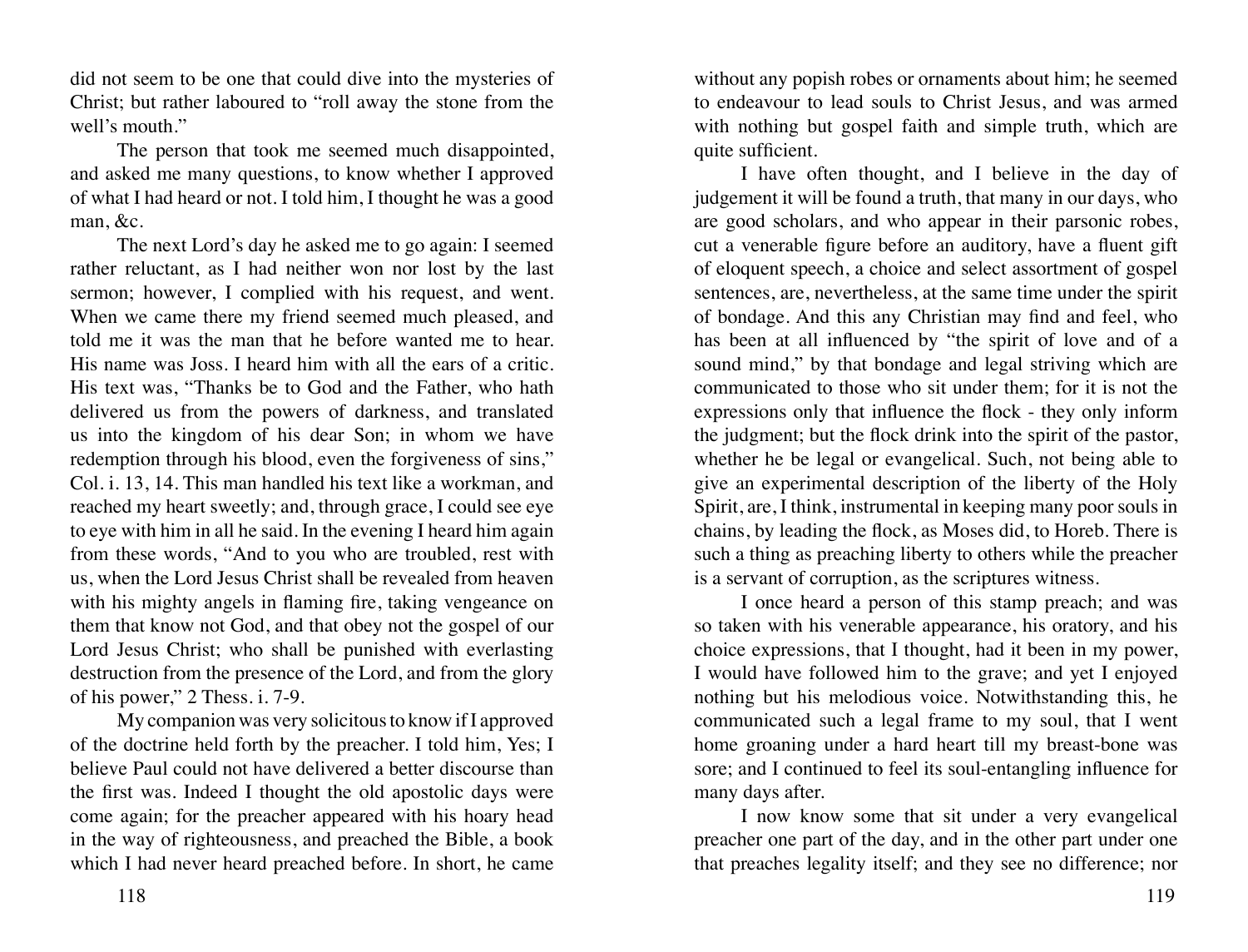do they get one step forward in the way of regeneration from year's end to year's end. And I am sorely afraid that, when they have served another seven years, they will be as far from Mount Gilead as they are now; for Mount Sinai is like the mountain of Gilboa, it affords neither dew nor rain. But to return -

After I had heard Mr. Joss I went home, and informed my wife that I had found a man who preached the Bible - a wonder I had never seen before; and that he preached without any gown or cassock; that the people called methodists were the Lord's elect, and I was delighted even with the appearance of them.

### **Was My Dame A Pharasee ?**

I now began to consider the character of a pharisee, and had a strong suspicion that my dame was one of that number. I formerly had held her in very high esteem for her religion, and often thought that, if ever I got through my troubles, I should only be upon a level with her; for she appeared "a just person that needed no repentance." At other times it was a piercing thought to me that at the great day she would be invited into glory, while her poor husband would be thrust down to hell; therefore I viewed her at times as an angel of light: but I conceived myself to be one of the last that ever could appear before God with acceptance. My wife had informed me how earnestly she used to pray to God (with a little book of prayers she had got) that, if she married me, he would make me a good man and a good husband, and incline my heart to stay at home with her. Which I do not wonder at, as I was naturally of a cheerful turn of mind, and very fond of jovial company; therefore I had perpetually one young man or other after me.

Upon an impartial view of my wife's state, I perceived her to be a pharisee of the pharisees, therefore I constantly besieged a throne of grace for her; and God hid the state of

120 121

her soul so heavy upon my mind, that I travailed in pain until I had a hope of Christ being formed in her heart. I had the state of her soul perpetually before my eyes; and the thoughts of a final separation at the general doom was as a spur to the energy of my petitions.

Indeed, as the head of a family, I had an earnest desire in my soul to fear God with all my house, and to keep up the worship of God in it. I bless God that my wife did not reject my counsel, nor did she ever refuse to bend her knees with me in prayer; only she was tinctured with a little fear that I was going to be "righteous over much,' and that too even to the endangering my sense, But, blessed be God, I soon saw some symptoms of a law-work on her also; which eased my mind greatly, and afforded some ground of hope. Thus one good turn deserved another. As she had informed me how she had formerly prayed to God for me, I likewise prayed to God for her; and I trust I prevailed with the blessed Majesty of heaven in this also.

A few sabbaths after I had first been at Richmond, I was asked by my friend to go and hear the word of God at Kingston, which I accordingly did. At noon we went and sat in the vestry, to eat the morsel we carried in our pockets; and there were several country people who brought their provision likewise, and sat and dined with us. After the minister had dined, he came out of the house into the vestry, and began to ask the people many questions about their souls. He spake to each of them in rotation; and at last it came to my turn. This seemed all new to me. I had never given any body any account of my religion, nor had I the proper use of my tongue, or words, to express my feelings. I told him that I was ready to die; meaning that I was delivered from the fear of death, which I had laboured under. And said I hoped I should die soon; by which I meant that I had prayed to die. I told him also that I had lately read a book, which advised men to weigh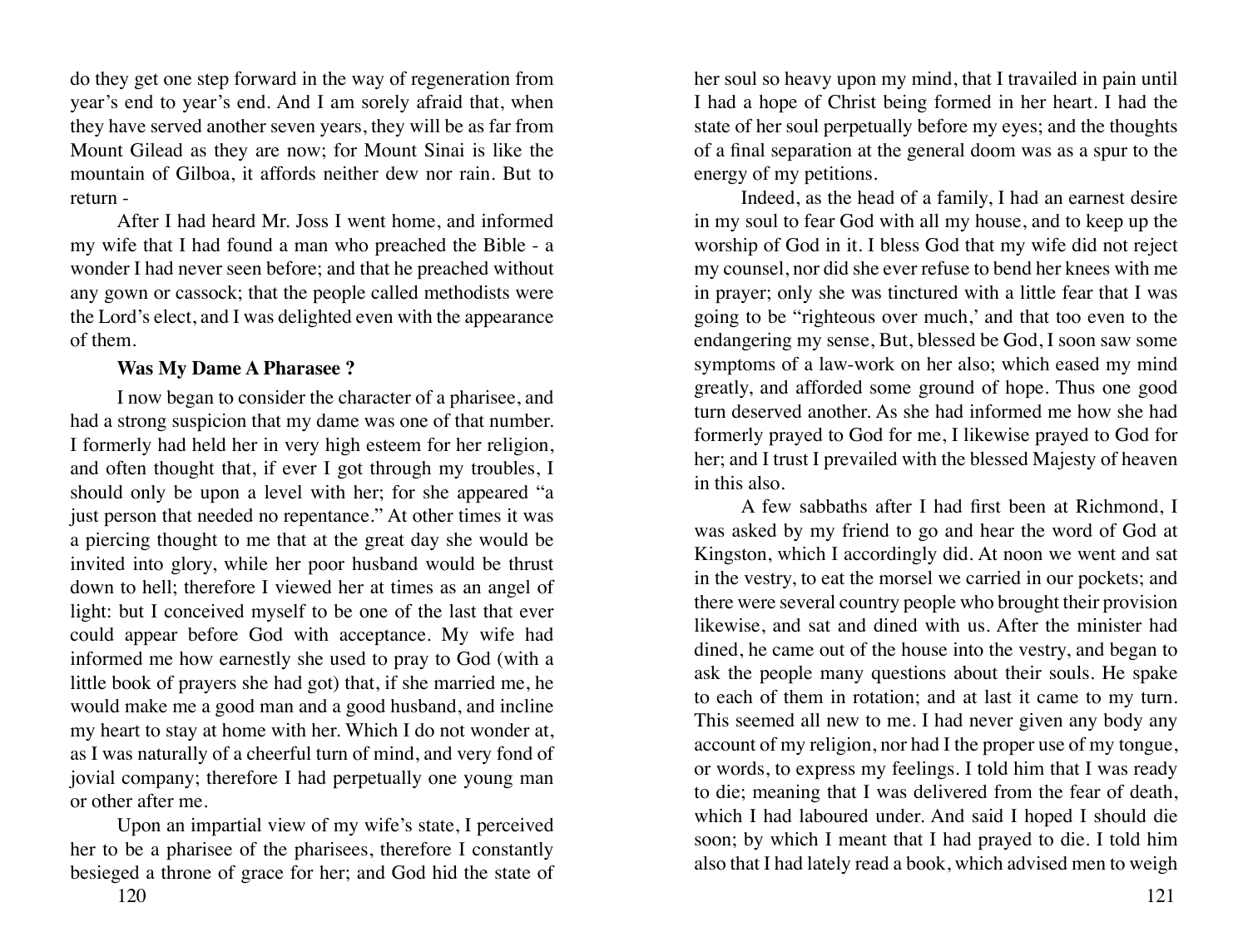well the fifth chapter of the Romans, and that I had it all by heart: I meant, that I had not only read it, but had experienced the whole of it in my heart. He shook his head, saying he was afraid I was deluded. I did not know then what the word delusion meant, therefore I could not contradict him. He looked very hard at me; and, seeing me smile and look so cheerful, thought it a very bad sign. He then asked how long I had heard the Gospel? I told him, "only three or four times." He shook his head. and asked the people if they knew me? They said, "No." He asked them if I had been there before? They said, "No; not to their knowledge." So my pedigree could not be traced, nor could the minister calculate my nativity. "I was one born out of due time;" or like the image Jupiter, that fell down from the moon: a marvellous thing was done, and yet they could not tell whence I was.

The good man tried to fasten a word of conviction on my heart, but he could not; I had felt enough of that before. Whereupon, meeting me so happy under all he said, he thought that I was "hardened through the deceitfullness of sin;" and, finding he could render me no service, he gave me up. As I went out of the vestry many of the hearers seemed to pity me, having heard my trial, and that the judgment passed upon me was - delusion.

The good man went up into the pulpit, and delivered a discourse from these words; "When the unclean spirit is gone out of a man he walketh through dry places, seeking rest, and findeth none. Then he saith, I will return into my house from whence I came out. And, when he is come, he findeth it empty, swept and garnished. Then goeth he, and taketh with him seven other spirits more wicked than himself, and riley enter in and dwell there. And the last state of that man is worse than the first," Matt. xii. 43-45. The preacher looked hard at me, and ignorantly levelled all his arrows at my head. I looked him full in the face, gave him all possible

attention, and endeavoured to expose my conscience to all that might be discharged from that text; to see if any breach could be made in my conscience, which the dear Redeemer had so sweetly healed. But all the arrows fell short, or flew beyond me; and so I thought they would as soon as he drew his bow. "But none but David and Jonathan knew the matter," I Sam. xx. 39. After this discourse was delivered I went home, and my friend asked me if the minister's examination did not distress me? I told him, No, it did not; for I believed that, had he preached hell and damnation against me for twenty years, he never would have fixed one threatening on my mind; for Jesus Christ himself had delivered my soul, therefore man could not bring me back again into trouble; nor was it in my power to get back again, even if I myself tried at it.

The above circumstance has been of use to me since I have been in the ministry; it has taught me to seek after the power of religion on the conscience, rather than to expect a confession of faith from the lips of babes. It is not every gracious soul that can make a creed; they are not all eyes in the body mystical. Had the good man begun to explain a lawwork on the heart, and talked of temptations and soul-travail, and then explained a saint's birth by the Spirit, he would have touched my case, and have kindled the fire; he would then have spoken to me in my own language, and might have drawn as much out of my heart as would have satisfied all his inquiries. Paul became weak that he might gain the weak. But "counsel in the heart of man is like deep water;" and he must be "a man of good understanding that draws it out."

# **Unutterable Life and Glory**

All this time my soul enjoyed unutterable life and glory. My communion with the Redeemer was so sweet to my soul, that I thought it was impossible to live upon the earth; and therefore I expected every day, for many months together, that I should depart and be with Christ, or else that the day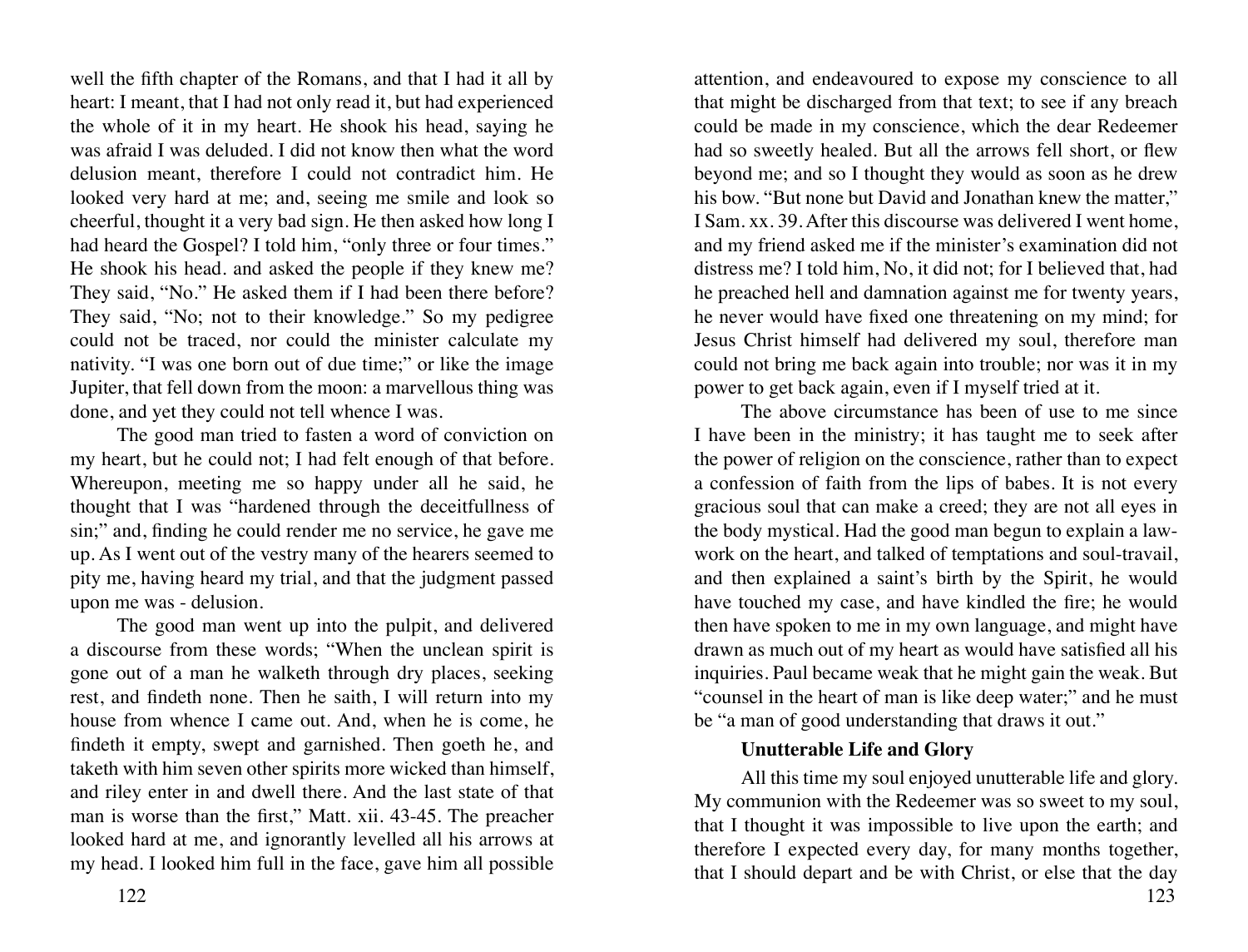of judgment would shortly arrive. Wherefore I watched every cloud that passed, to see if the Saviour appeared in it; for I knew that he was to "come with the clouds of heaven:" and the language of my soul was, "Why tarry his chariot wheels?" or, in the language of the beloved apostle, "Come Lord Jesus, come quickly!" Rev. xxii. 20.

The hours of the night were generally the sweetest to my soul, for "God my maker gave me songs in the night," Job, xxxv. 10. I therefore waged war with my eyes, and grudged them both slumber and sleep: yea, I besought God to take sleep from my eyes. But this the Lord did not altogether, yet he communed with my mind when I was asleep; as it is written, "I sleep, but my heart waketh; it is the voice of my beloved that knocketh," Song, v. 2. And, when I arose in the morning, and the sun began to shine, it was as if the glory of God shone round about me in the sun-beams, till my spirit would dissolve in his rays; as it is written, "My soul melteth."

When I went to prayer it was heaven upon earth, for my Saviour would pour his answers of joy into my heart before I could ask for them; as it is written, "Before they speak I will hear, and while they are speaking I will answer them."

O, could the bed, the curtains, the hedges, woods, trees, and fields, speak, they would bear their testimonies to the holy triumphs of my soul! But, alas! all language is too poor to set forth the glorious manifestations of God the Saviour to his own elect. We must travel under it, as the prophets and apostles did - begin the thread, and then cut it asunder; as it is Written, "For since the beginning of the world men have not heard, nor perceived by the ear, neither hath the eye seen, O God, besides thee, what he hath prepared for him that waiteth for him!" Isa. lxiv. 4. Again, "Behold what manner of love the Father hath bestowed upon us, that we should be called the sons of God! nor doth it yet appear what we shall be," John, iii. 1, 2. And again, "Whom, having not seen, ye love; and,

though now ye see him not, yet, believing, ye rejoice with joy unspeakable and full of glory," I Pet. 1. 8.

# **Pity for the Fallen Race and Devil**

My adversary, being entirely overcome by faith in the dear Redeemer, now began to tempt me in another way, by leading me to pity the whole fallen race that appeared in their sins, and so to join with him in rebellion against the decrees of God. This was the first temptation that beset me after the Lord had thus wonderfully delivered me; and my poor deluded soul was caught in the snare, until I was tempted to pity fallen angels themselves. It is astonishing how far natural affections, or fleshly passions, will carry a person, if he is left to be influenced by Satan," transformed into an angel of light." However, many swallow this bait as the operation of the Holy Ghost, and then cry out, "If I have such pity for poor sinners, then what pity must there be in God!" To which I answer, "God's pity as far surpasses yours as the heaven is high above the earth; and the objects of God's pity, and the objects of your pity, are as far different as the east is from the west."

# **What About The Rest ?**

# **No Mercy For Fallen Angels**

After God had delivered me from this strange temptation of pitying devils, beasts, and all the inhabitants of the world, and fighting against God's decrees, Satan attacked me in this manner: "You are yourself a chosen vessel, and feel unutterable joys; and you believe in the doctrine of election: look at your poor wife and family; do you think they are elected? What will become of them?" I now listened with all attention, and dropped many a silent tear, not suspecting this to be from the devil. He added, "Look at the inhabitants of this parish; you cannot find one that is born again - What is to become of them?" Now it was that my heart began to heave against the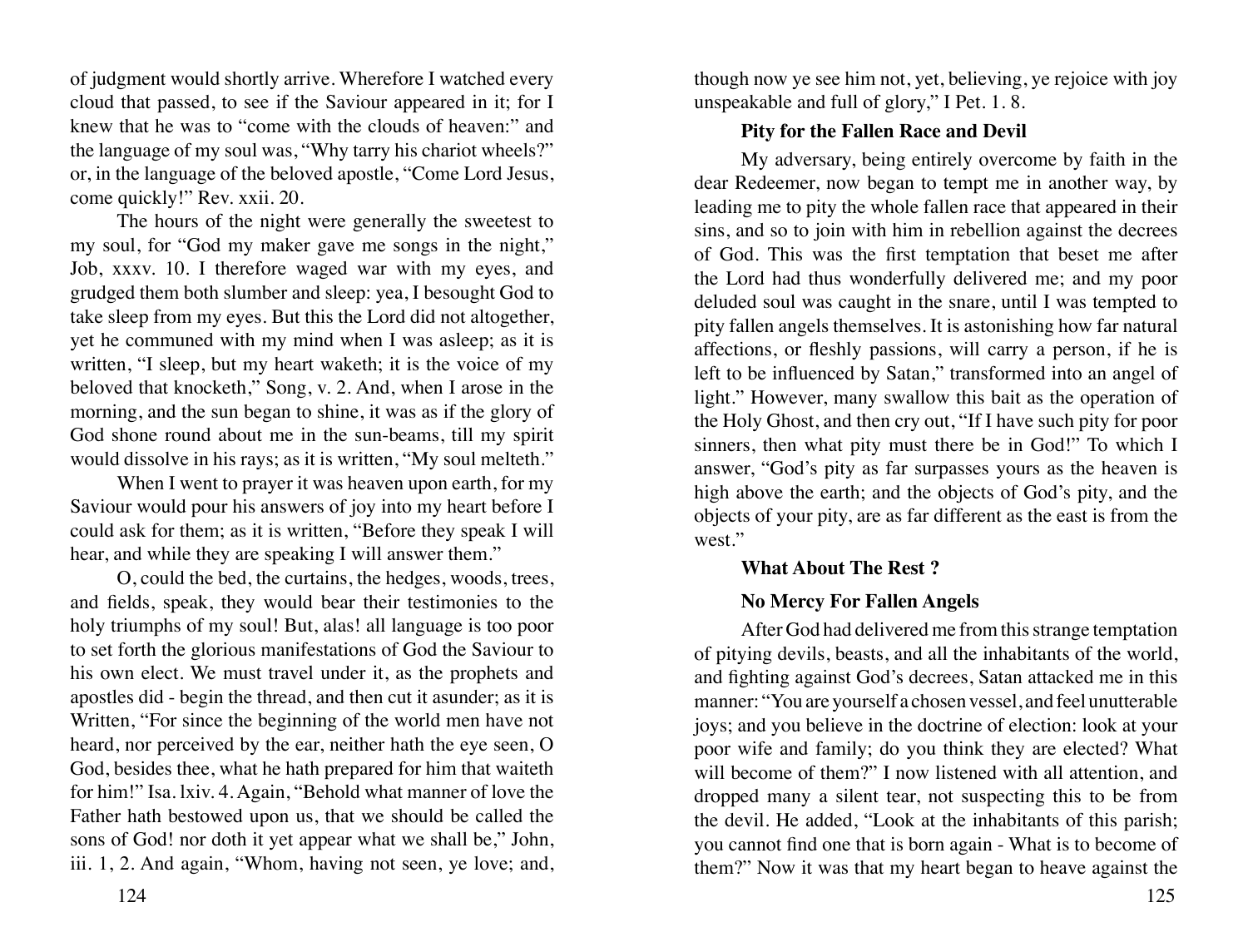doctrine of election, and the sovereignty of the Most High. He also brought the Ethiopians, and other heathen nations, to my mind; and asked me what I thought of the doctrine of election then? All this time my heart was melting, and my eyes flowing with tears, pitying my fellow-creatures; at the same time fighting against the decrees of God. The adversary then led me to pity beasts; how hard they fared, and how hard they laboured, but there was no heaven prepared for them: and I was led to weep over them also. Afterwards the adversary asked what I thought of fallen angels? - there was no mercy offered to them; they were reserved in chains of darkness unto the judgment of the great day. I next was tempted to pity devils, which made me tremble. I immediately saw from whence the sounding of these compassionate bowels came; the snare was broken, and I was delivered. I will now inform my reader in what manner this deliverance came.

I had left my place of servitude in Sunbury, and was waiting till some other door was opened for me in a way of providence.

During the time of my being out of place I endeavoured to get some employment, till an opportunity offered for me to better myself. I was informed that a man wanted hands to gather cherries, there being a very great crop of fruit that year. Accordingly I went to work; and I believe there were near twenty hands employed. It came to pass, on the Saturday night, that we were ordered to come to work on the Lord's day morning. This I refused. The master asked me if I was a Whitfieldite? I told him it was a sin to profane the Lord's day, and I would not do it. This caused all the rest to hoot at me; and I continued to be sport for them all the time I wrought with them. The week following, as I was at work on the ladder, and often hearing a taunt from various parts of the ground, it came into my mind, "What do these people hate me for? Only because God has planted his fear in my heart, and

made my conscience tender of his honour. I should have the good word of them all, if I would serve the devil, and damn my own soul; but, because there seems something of the work of God on me, therefore they hate me. What has God done, thus to offend them, that they make such sport of him?" Here my bowels yearned over my much abused Lord. I was then led to look at the cherry-trees round about me, to see how they were laden with fruit, as a blessing from God; and to observe the conduct of my master and fellow-workmen, how unjustly they deserved such blessings. I said to myself, "God has bountifully hung these trees with fruit, but man only sins the more. The labourers are laughing and blaspheming the name of God all the day long; and the master says we must work on the Lord's day, or else we shall never be able to gather them all. Thus they labour by sin to make a fruitful land barren. If God had not sent this plenty, not half the oaths had been sworn, nor had his holy day been thus profaned." I then said, with tears to God, that I must justify him if he never sent another fruit year.

I next considered the conduct of the people in general, and the daily results that God received from them; the state in which we were first created, and the state into which we had brought ourselves by sin; the malice that Christ had met with, and the cruel usage that God and his word had received in Britain, Turkey, Italy, &c.; together with the rage and blasphemies of the devils against God, which my soul had felt. These things drove my spirit back again weeping to God; I left off caviling against his election, and justified him in my heart.

Perhaps it might stagger the prophet Ezekiel a little to see God drive his Israel and prophets into an enemy's land, and expose all the vessels of his house to the contempt of fools. But, when God led the prophet into the chambers of imagery, and shewed him their abominations in his temple (as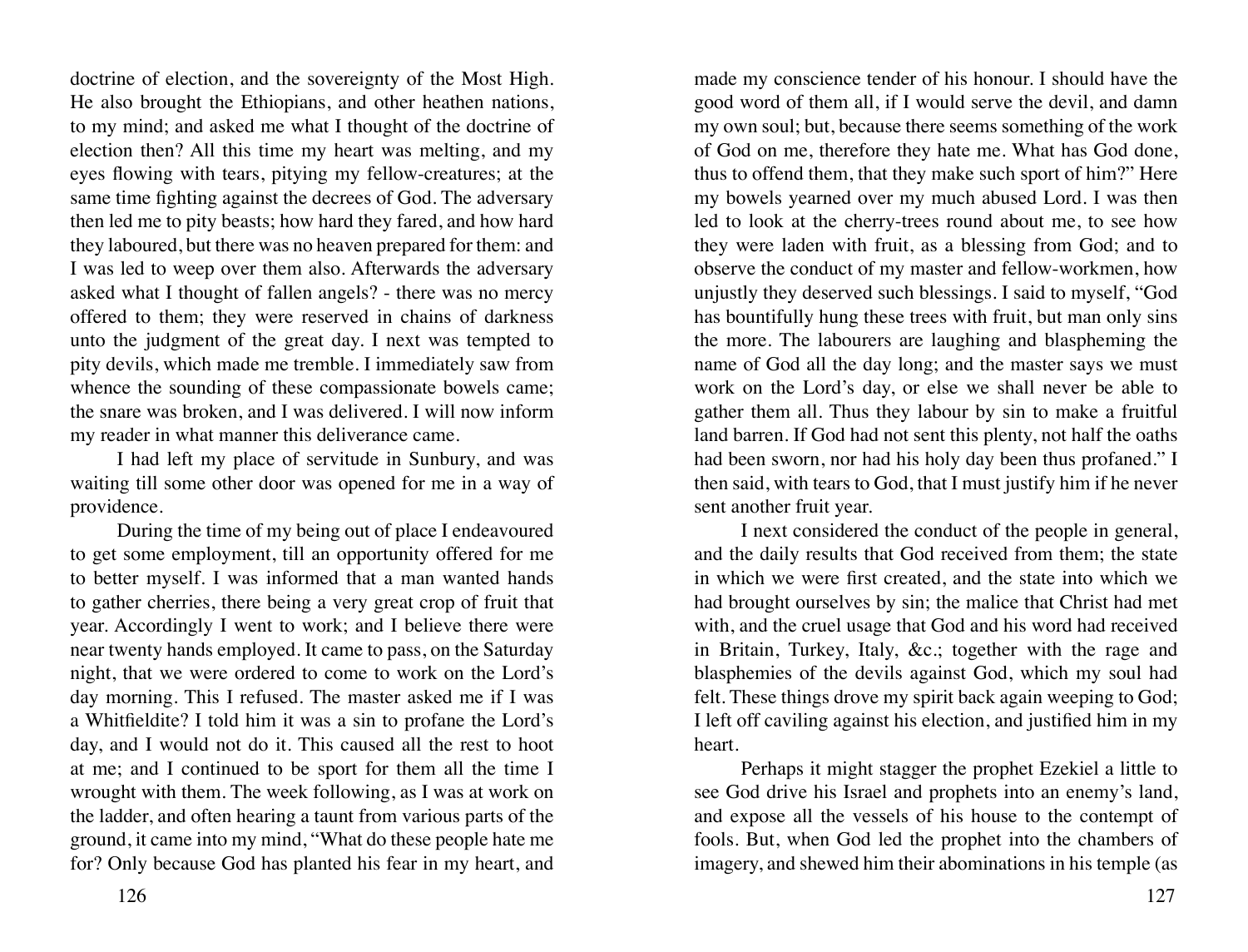you read in the eighth chapter), the prophet soon saw enough to convince him that God was just in executing his judgments, and avenging himself of such a nation as that.

The week following we all were again commanded to come on the Lord's day to work. I declared I would not; and advised the man who gathered fruit with me not to do it: and I imagined he would not, as I had talked to him on religious subjects, when he seemed to attend and give assent to what I said. Notwithstanding this, he told me he would come in the morning and earn fifteen pence, and then leave off.

On the Tuesday following I asked my fellow-labourer if he had wrought on the Lord's-day? He told me he had. "And, after we had done," said he, "we went to the alehouse, and spent fifteen pence a-piece, and some of them abused the landlady, and a warrant has been issued out against them. Yesterday," continued he, "we could not do any work." I replied, "Cannot, you see the disapprobation of God in these things? You wrought in the forenoon, and earned fifteenpence; in the afternoon you spent it all at the alehouse - thus God is abused. Yesterday you went to the alehouse again, spent eighteen-pence, and lost a day's work; which is worth two shillings or half-a-crown. Now, what have you gained by breaking the Lord's day, and what have I lost? Do not you see the curse of God on all you can earn on that day?" The words were no sooner out of my mouth than his feet slipped, and he fell from the top of the ladder to the bottom, and never gathered a cherry more while I continued in that work. A few days after I was informed that he was likely to lose the use of his arm. I could not shew any pity to the poor wretch; but I justified God in my soul and confessed that his judgment was just. But to return -

Having been delivered from this temptation, my communion with the Saviour was as sweet as ever; and I was much amazed to think that Satan could appear in such a form,

and operate in such a manner. However, it is nothing to be wondered at; the apostle declares "he is transformed [at times] into an angel of light;" and so I found it. The adversary often tempted me again upon this point, but it did not affect me; for I was fully persuaded that whatever induced me to entertain hard thoughts of God - prompted me to resist his will - or to despise or oppose any of his revealed truths - must proceed from the devil: for we are commanded to love the Lord with all our heart. And he that loveth father or mother, or wife, or children, better than Christ, is not worthy of him. I may add that those, who do not love him above every earthly object, never enjoyed heart-felt union and communion with him.

I still continued to go to Kingston meeting every Lord's day; and, as I had met with a little persecution, I determined to open my mind to some of them, thinking they would condole with me, as I felt such a love to them; and indeed they appeared like angels in my sight. I therefore told one or two of them how the worldlings used me; but they hardly spake to me. I was like Joseph with his variegated coat, my brethren could not speak peaceably to me. This sent me home groaning like a woman in travail: and I now went to my everlasting Father, and prayed him, if I was wrong, to put me right; if I was not his child, to make me his child, whatever I might suffer again. He came down on my soul "like rain on the mown grass, and as showers that water the earth." He did all the work over again on my spirit; appeared as precious as ever; and gave me such access to him, and liberty to pour out my soul before him, that I really experienced what David says; "He shall cover thee with Iris feathers, under his wings shalt thou trust, and his truth shall be thy shield and buckler." Thus I got rid of all my groanings; and clearly experienced this truth, "They have made the heart of them sad, whom I have not made sad," Ezekiel, xiii. 22.

I considered with myself what I should do in this case.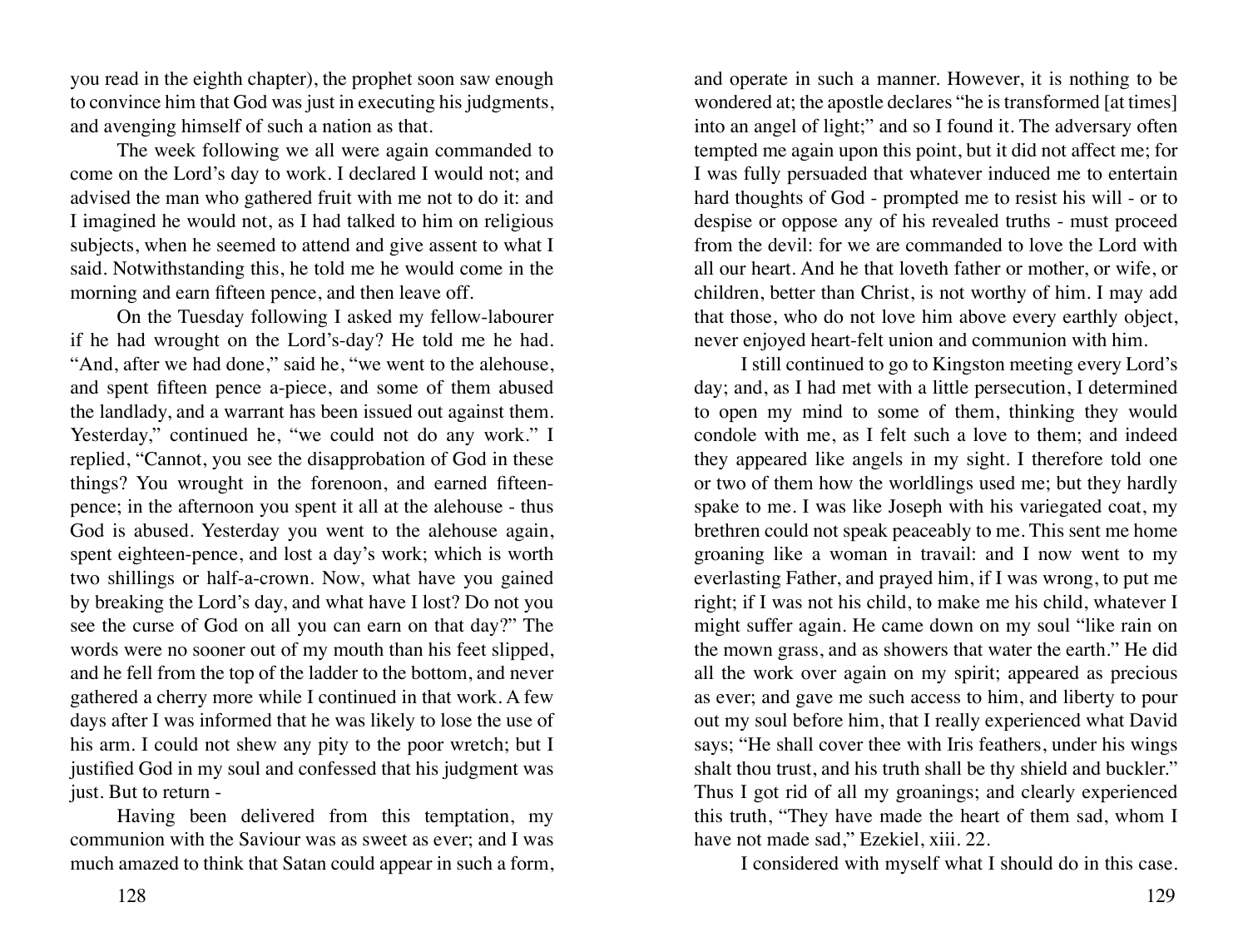They had heard my trial at the bar of a minister, and he had suspected me to be in a delusion; which they consequently believed. Therefore I thought that on the next Lord's day I would endeavour to undeceive them, by informing them of God's dealings with me. Accordingly, on that day, when several of us were eating in the vestry, I began to tell them of my temptations and troubles; how I had seen Jesus; what he had done for me; how he continually comforted me; and the joys that I felt daily. As soon as I mentioned these things, one of them, who I thought was the brightest saint among them, got up, and went out into the body of the meeting, and his wife followed him; so they chose rather to sit in the cold and eat their dinner, than sit in the vestry with me. Some of the others looked at me as if I had been speaking Arabic to them, I seemed to convey such strange things to their ears. As my experience was deep, and my language very bad, they could not tell what I was, or what I meant; so I appeared as a speckled bird among them. I went home, as usual, groaning and crying to God my Saviour; who answered me again in the joy of my soul. And the blessed Spirit helped my infirmities for such a length of time, that my very soul was dissolved within me. And Christ appeared so precious, in his garments dipped in blood, that I pitied him, mourned over him, and talked to him in such a familiar way as I choose to conceal: though the Song of Solomon is full of it.

The next Lord's day was appointed for breaking of bread. When the table was spread I longed to go and partake, as I found such a love for Jesus, and felt such sweet union with him. When the people, therefore, drew up to the table I crept up among them, for I could not keep away. I thought they all looked at me; however, I ventured; but afterwards one Mr. Gates gave me a gentle reproof. This brought all my bearing pains on me again, and sent me groaning home in hard labour. But, as soon as I could get into a corner to

130 131

my dear Saviour, my soul bowed herself, and cast out her sorrows again; Job, xxxix. 3; and then it was well between him and me. The next week it came into my mind that my language was so bad they could not understand me; which might be the reason they could not find a union with me. I now endeavoured to meditate on these matters, in order to render my experience intelligible to them when we should next meet; and picked out a whole legion of scripture texts, to prove the work on me to be genuine. Accordingly, the next Lord's day I began again; but as soon as I opened my mouth several of the oldest professors went immediately out of the vestry; some went into the town; some sat, as usual, in the cold meeting; and others afterwards went continually to dine at friends' houses, and forsook the vestry entirely. This sent me home again pregnant with sorrow, wondering what it all could mean. But, when I came again to my dear friend the Lord Jesus Christ, all was set to rights. I begged him not to let me deceive myself; and that, if I was an hypocrite, he would show it me, and lead me right, whatever I might suffer in consequence thereof. He gave me no scriptural answer; that is, he applied no text, but sent an answer of peace to my soul, and still appeared as crucified for me in the open vision of faith. I found, as the Redeemer had said, "In this world ye shall have tribulation;" but, when I went to him, I found that in him I had peace.

The next Lord's day I had the same exercise as before, and went groaning home, as usual. I was now much tempted to give up going, and secretly wished that I had never been near any congregation of professors at all, as I had so much delight in Christ when in private. However, I have since seen that God was preparing me for the ministry, though I knew nothing of it then. But to return -

Going home, I was violently tempted to believe I was an hypocrite, as all those that appeared so bright in my eyes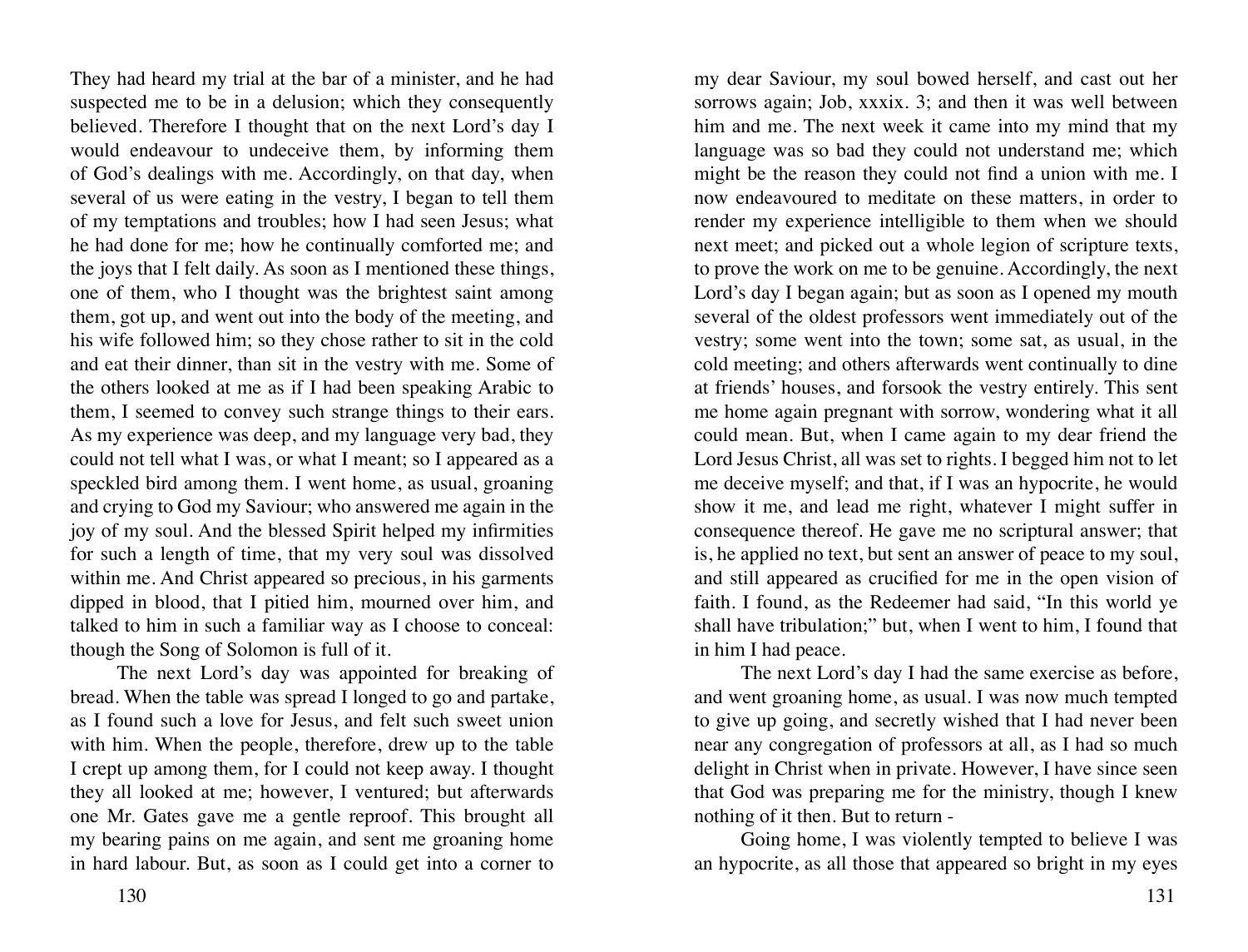refused even to sit with me in the vestry; and this scripture came to my mind, "He that loveth him that begets, loveth him that is begotten of him:" which made me suspect that I was not begotten, for which reason those pure souls, who were old Christians, despised even my appearance. This drove me again to a throne of grace with all the energy of prayer wishing that I might wade through the confines of the damned, rather than be a hypocrite, which I thought one of the blackest characters upon earth. But when I went to prayer to Jesus, I again found all right. I desired him to let me go back into all my former troubles; but that door was locked up, and more light and love than ever was communicated to my soul.

This thing staggered me exceedingly, as I could not reconcile the Lord's astonishing love to me with the saints' hatred against me. On the next Lord's day I went out of the meeting, and walked to and fro from Hampton Wick to Hampton Court Green. And it being cold weather, and the snow lying on the ground, I could not help shedding many tears over my hard fate. I thought that such pure holy Christians as they were would have rejoiced at seeing such a poor miserable sinner as myself brought out of despair and madness, as I found my soul was desirous of seeing sinners converted to the faith of Christ. "But, alas!" said I, "I am wrong - their religion is not like mine, I am deluded-they, precious souls, look like angels; they cannot be wrong, I am the deluded one - I could take them all in my bosom, but they hate me with a perfect hatred - Oh! that I had never come among them! - Am I a peace-maker? No; a divider and a scatterer; they fly from me, they will not sit with me - 'with such a one. no, not to eat!' - I am the man, I have divided the flock of God; one goes one way, and another another. Oh that I had never come among them to create this division! - 'He that is not with me is against me; and he that gathereth not with me (says the Saviour) scattereth.' I am the man. - Oh that such an unworthy wretch

as I had but kept my proper distance! I might have gone safely to heaven through the blood of the Saviour, without defiling or scattering so pure a body of saints. But, alas! I always was of a froward and forward turn of mind, and this will prove in the end my own decay."

When I went home at night all was well again between Christ and my conscience; but what all this meant I knew not. To suspect their religion I could not, they seemed so holy; and, indeed, I thought that every individual who carried a Bible and an hymn book, must surely be at the very portals of heaven.

# **I Read, Expound and Pray in Private**

Soon after this I removed to Ewell in Surrey, where a man and his wife seemed to be wrought upon by my private conversation with them. They invited me to their house; and I often went and read, expounded, and prayed with them. Others seeing a change wrought in these, came also and I expounded to them likewise. This soon raised a persecution against me; I therefore longed to get to Kingston to inform them of it, thinking (as Job says) that "pity should be shewed souls in trouble." But, alas! when I mentioned speaking to the people, the holy being, as I supposed him to be, took down the book of Ezekiel, and read the chapter about the duty of a watchman, and of warning sinners, or else their blood would be required at the watchman's hand, &c. This sent me home almost distracted; and I was tempted to curse the day that ever I saw the meeting, to bring upon my soul this perpetual cross, and make every Lord's day a day of "lamentation, mourning, and woe." On my road home I groaned till I nearly fainted; and was almost in despair to think that such a wretch as I should open my mouth for God, and pursue the way of presumption, which would bring the blood of all the unbelieving sinners, who heard me, upon my guilty head. I therefore begged God ten thousand pardons, and promised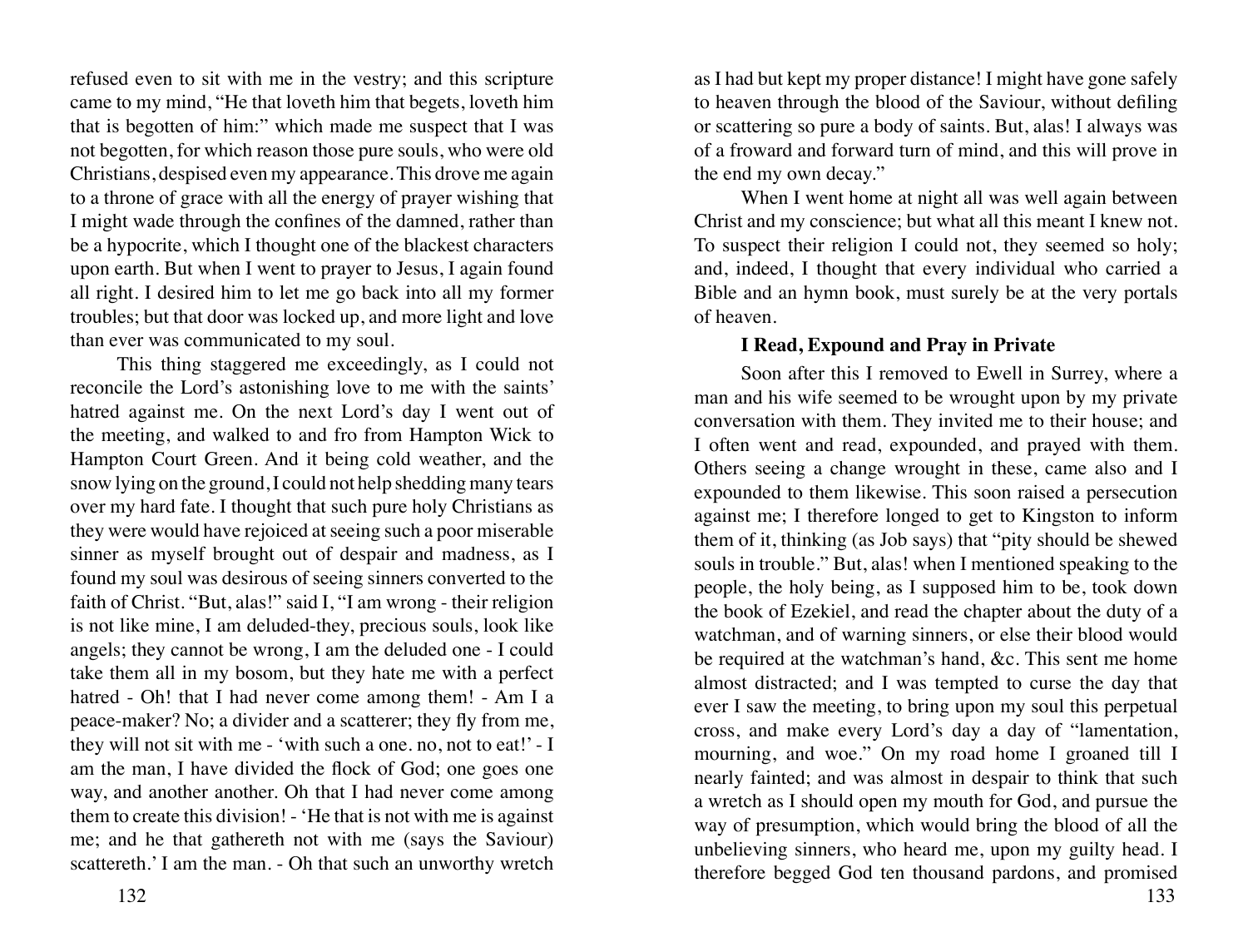never to attempt the like again. But, when the night came, the woman came up - "William, arise, the house is full of people, who are come to hear you;" and these words pursued me, "He that puts his hand to the plough, and looks back, is not fit for the kingdom of God." Oh what a sore travail! I went weeping and mourning down to the house, begging God to pardon me for this presumption; and promising, if he would deliver me from this enthralment, that I would embark no more in this dangerous work. When I began to speak, my adversaries' mouths were stopped, and much power and liberty were given me. By this I was comforted: but, when I began to consider what the next Lord's day would bring forth, that cast me into my old trembling disorder again.

Accordingly, the next Lord's day I went into the vestry, and asked the minister what he thought of my speaking to the people! He set the work forth to be such a momentous task as almost drove me out of my senses. I went home mourning in sackcloth and ashes, promising never to open my mouth any more if God would but pardon this crime. The next week two or three young men who lived at Epsom, and who had been awakened, heard of me, and came to see me. With them I conversed freely; and they seemed to understand me perfectly, but were much amazed to see me in so poor a lodging, and such sorry habiliments (for I had on my working clothes). After prayer they left me, but soon came to visit me again; and, as fresh matter arose in my mind by daily meditations, I communicated it to them whenever they came to see me; till, in a short time, began to speak regularly to them twice a-week.

It came to pass one Lord's day, as I was sitting in the vestry, that the people called the good man, who sat in the meeting, to go to prayer with them in the vestry He came in, and, looking very hard at me, asked me if I could not pray with the people. I told him I could pray in my family, and

in private, but I had not words to pray before old Christians. He replied very roughly that people who had felt so much as I talked of, surely knew how to pray. I had heard him speak in prayer before, and his words I found were placed in order. But, as to my prayers, they were a jumble of various offerings mixed together. If I had sinned, I confessed it - if I received comfort in confession, I praised the Lord - and, if troubles were removed, I then began to bless the Almighty. My prayers consisted of many scraps, and were subject to various changes; but this good man's prayers were properly arranged, therefore he was the most proper person to speak before a society of old Christians. I thought God had not as yet furnished me with gifts or abilities to speak in public, so I rather chose not to attempt it. On my road home I found my soul in hard labour again; and was tempted to believe that I was not right yet, because I could not pray as that good man could; therefore I groaned in the disquietude of my soul, fearing that I was deceived. "My language," said I, "they cannot understand, it is so bad - I have told them what I felt in my soul; they hate to hear it - the good man says he wonders I cannot pray before people, as I talk so much about what Jesus Christ has done for me - Alas! I cannot pray before people - I am certainly wrong. - yet, oh that I could but pray before people as that holy man can!" But when I came to the Saviour again in prayer, he appeared still precious to my soul, and gave me much liberty to speak, and to leave my complaints with him. I found I could get any thing that I asked for my soul's good from the Saviour, though my poor petitions were so unconnected. But I wanted a gift of prayer, thinking that the people would then be more reconciled to me; especially that good man who fled from the vestry, and who I conceived to be so bright a saint. I therefore entreated God for that gift, as I longed to see them shew a regard for me as a sinner saved. Indeed I would have done any thing to have satisfied them, I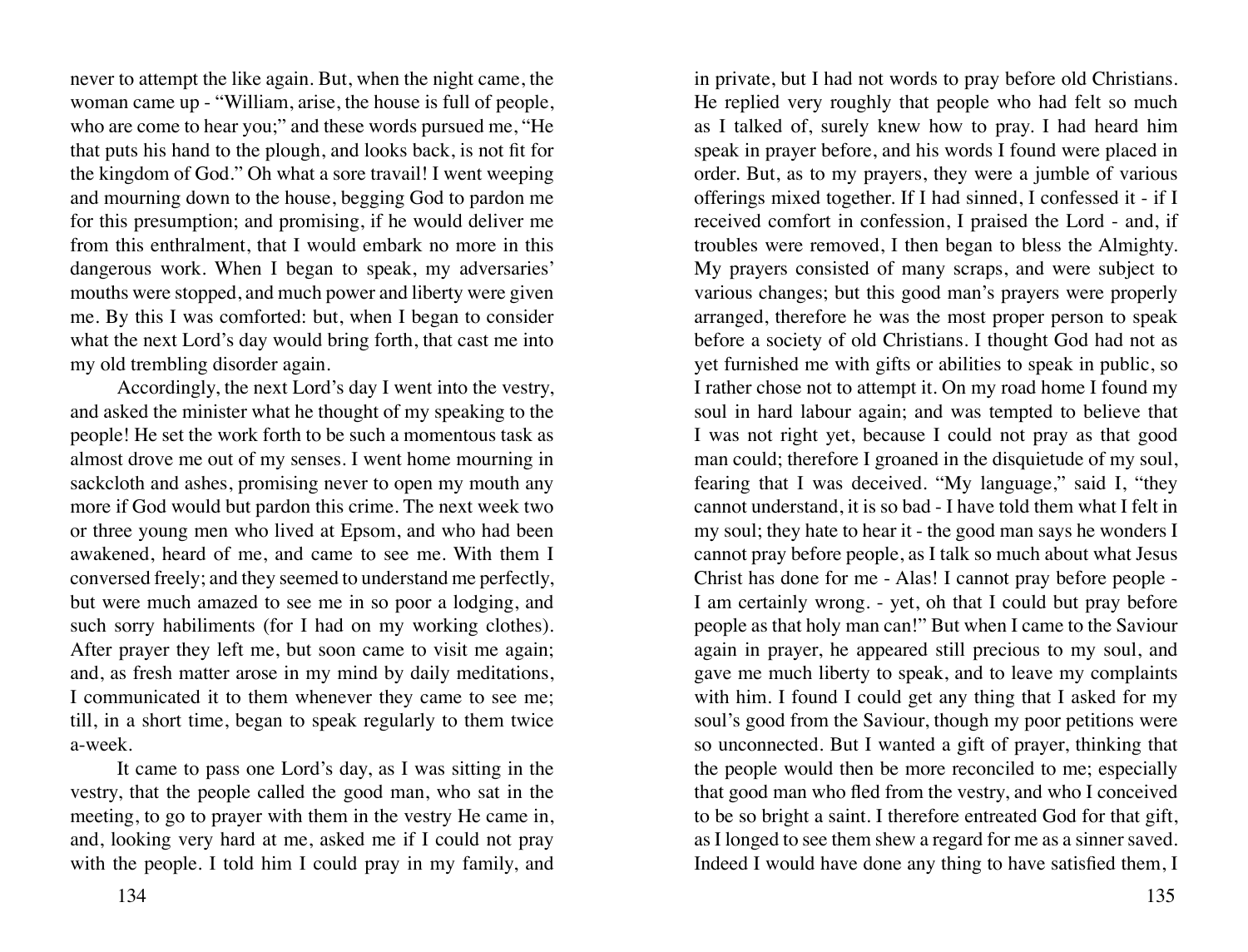found such a regard for them, as they appeared so holy in my sight.

When the next Lord's day arrived I went there, hoping that God would grant me the gift of prayer, and enable me to speak with propriety, if I should be asked; as I thought they looked so cold on me because I could not pray. There came that day a very able minister to Kingston, and he shewed us the difference between saving grace and gifts. As to all he said about grace, I could find in my own soul, and more too; but when he came to shew gifts without grace, I found I had none of them; and when he came to shew the danger of gifts to graceless souls, I found my heart burn within me for joy. I fought the whole discourse was sent to me, and I received it as such. When I returned home, I repented in dust and ashes for asking gifts of God when there was such danger attending them; and my soul was drawn out to love the Lord more than ever, for his great goodness to his unworthy creature. "O Lord," said I, "gifts, I find, are dangerous! thou in pity has withheld them from me - grace is saving, that thou hast freely bestowed - in private prayer thou givest me liberty to speak to thee, and givest my soul every spiritual blessing that I ask for; but thou wouldst not indulge me with that, lest it should lift me up with pride. Oh the goodness of my God, not to answer my prayer when I asked for that which hypocrites have obtained as well as the most sincere saints!"

It happened, a few weeks after I heard the abovementioned discourse, that we were disappointed of a preacher on the Lord's day at Kingston. The people in the forenoon, when the congregation was assembled, finding no preacher was come, proposed to sing an hymn, and speak in prayer, before the congregation. I hoped they would not invite me to speak, as I had blessed God for withholding gifts from me. However they asked me in my turn to speak in prayer: I accordingly went trembling to prayer; and I found God

136 137

gave me "a door of utterance" immediately, which continued with me from that day forward. I then found what the good man meant by the danger of gifts, by what I felt in my heart, after a few encomiums had been passed on me. However, I was determined not to venture any farther with my gift of utterance than I was forced by the invitation of believers, or an impulse from God.

I was one day reading the New Testament, and these words came with power," For Christ is the end of the law for righteousness to every one that believeth."

# **Imputed Righteousness**

The imputed righteousness of Christ was a doctrine which I never had a proper sight of before. I had laid fast hold of Jesus as my "all in all;" but now the Lord led me sweetly into the various branches of his finished salvation. The revelation of Christ's righteousness to me was like a second conversion. I traced my Bible perpetually after that blessed doctrine, and found it revealed both through the Old and New Testament; and wherever I found it I marked it with ink, till I had a cloud of gospel witnesses on my side in its behalf. Indeed it appeared in a most glorious light; I saw it was the vail in which our spiritual Isaac receives his spouse - the skirt that covers all that lie at the foot of Boaz - the garment the Saviour made for Adam - and the skin that covers the dry bones after the Spirit has entered into them. Thus the dear Redeemer, who was born under the law, fulfils that law, which says, "He that hath two coats, let him impart one to him that has none." The Saviour fulfils this precept; he clothes the naked, as well as feeds the hungry. For many weeks did my soul seek after and rejoice in this most soul-comforting and soul-establishing doctrine; and, since I have been in the ministry, I have been astonished to hear people ridiculing and exclaiming against the everlasting righteousness of the Son of God: but the self- righteous ever did and ever will. No man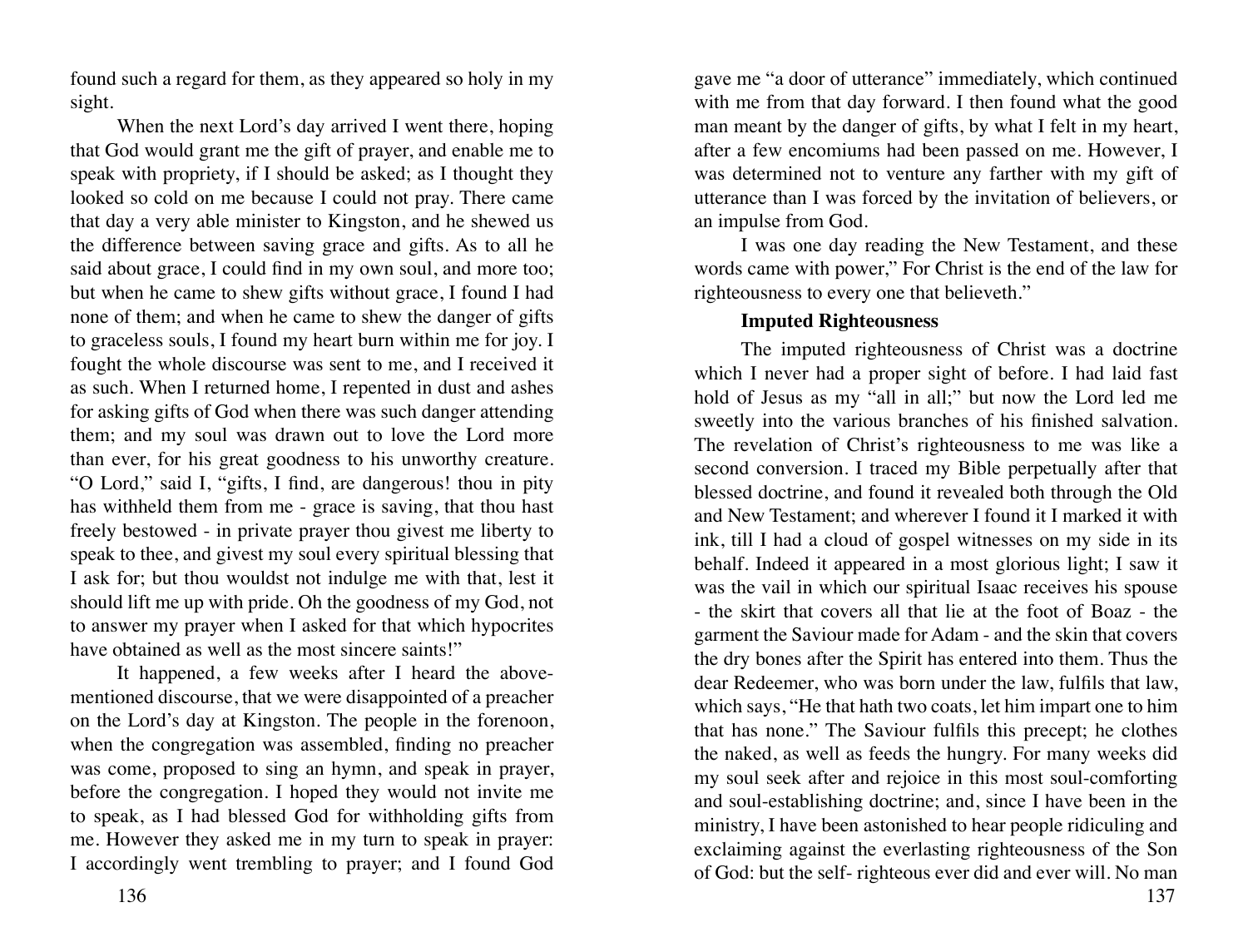can ever appear righteous before God till he is brought, like Job, to abhor himself "in dust and ashes;" or, with Paul, to call his own merit, "but dung and dross for the excellency of Christ."

All the time Job held fast his own righteousness God kept him on the dunghill; a very fit throne for a sinner in such a robe: but, when he confessed he was vile, then God made an high- priest of him; and told his friends to carry their sacrifices to his servant Job, and that he should pray for them, for him would God accept. But to return -

Another temptation beset me; which was, that I should one day or other fall away from this my profession, and then there would be no more sacrifice for sin. This temptation at times staggered me much. My adversary never attempted to dispute me out of my reception of the Holy Ghost, but suggested that some had sinned against him - that others had tasted the heavenly gift; and that if they fell away, it was impossible to renew them again to repentance - and "let him that thinketh he standeth take heed lest he fall" - and "be thou faithful unto death, and I will give thee a crown of life" - and again, "but he that endureth to the end shall be saved."

#### **The Saints Perseverance**

These things drove me to look over my Bible again for those passages which would secure, or assure, my heart of a safe arrival at my journey's end; and my ever-blessed Redeemer condescended to confirm my mind in this particular also, The glorious doctrine of the saints' perseverance was sweetly revealed to my soul; and though hypocrites fall away and perish, yet it is never said that the just finally perish; for" the righteous shall hold on his way, and he that hath clean hands shall grow stronger and stronger;" "the law of his God is in his heart, none of his steps shall slide." Most delightfully did this blessed doctrine appear to me - "None shall pluck them out of my hands." Most delightfully, too, has God

secured our souls in the way of regeneration. This glorious doctrine shines throughout the Bible, and it shone sweetly in my heart. Thus God enabled me to "cleanse my way, by taking heed thereto, according to his word:" he led my faith sweetly into the happy enjoyment of that blessed doctrine, which secures our safe arrival at glory. But to return -

I still continued to give exhortations at times at Ewell Marsh; and the people who came to hear me began to increase in number. A young man, who came from Epsom, it seems, was wrought upon by my ministry; till at last I had four young men who attended me from the same place, and who, I believe, now fear God. A poor man at Ewell, who also attended, I believe still continues in the faith; and his wife, who was a violent persecutor, and a very profane swearer, being persuaded to come and hear me once, went home wondering at my memory, instead of giving the glory to God. A few nights after, she dreamed that the world was at an end: in her distress she cried out, "There is light at Ewell Marsh;" which was the place where I lived and preached. From this circumstance she constantly attended me from that time forward, nor did I ever hear her swear again: whether she continues the same, I know not. She had a poor daughter also, who was a cripple, and had never walked, I believe, who seemed effectually called by grace.

A young man, named Shepherd, who attended me for some time, of whom I had some hope, and who I endeavoured to teach to read, as he had never learned letters, after having associated with me for a few months, was prevailed on by his father to leave me, and go to the alehouse, and so was dragged again into the service of Satan. After this he would never meet me, if he could possibly avoid it. But I once got hold of him, and talked to him very sharply; when his countenance fell, and he gave me no answer. This young man tried me severely; I was grieved for him at my heart, and thought his father had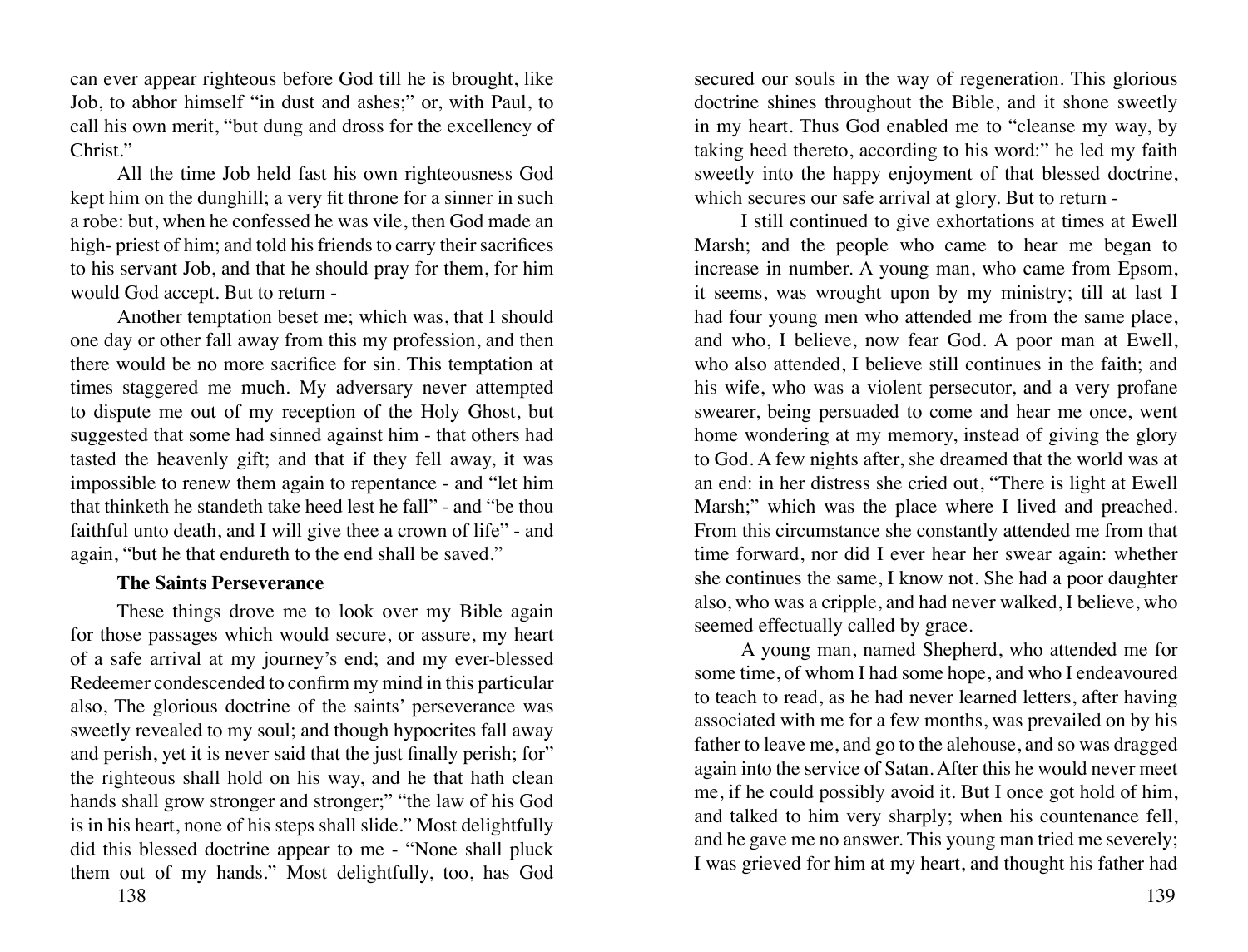acted a most awful part. I could not banish the thoughts of this young apostate from my mind day or night, especially as I was very zealous for Christ and his cause in those my early days. But God delivered me from that anxiety by a dream. I dreamed one night that I was contending warmly with this young man, and that I was reproving him for obeying the voice of his wicked father in matters of conscience, where his soul was at stake. I thought he laughed at me; and while he was laughing the end of the world came. I thought I saw the earth stagger like a drunkard, and afterwards float like the waves of the sea; it began to roll wave after wave, ready to take its flight; as it is written, "Before whose face the heavens and the earth fled away." I looked hard at him in my dream, and said "The end of the world is come: now, John, you will see whether you or I am right." And immediately his face turned pale, he sunk down into the earth, and I saw him no more. This circumstance convinced me that my endeavours to reclaim him were all in vain. I saw him about two years after at Thames Ditton; he was then in the Surrey militia, and in the broad way to the pit of destruction.

I continued exhorting the people at Ewell till I disturbed almost the whole parish, and raised a very great outcry against myself and the simple few that followed me. But, as they increased, I waxed rather bolder: and one night I thought I would venture to take a text, which I accordingly did, out of the Song of Solomon; "A garden enclosed is my sister, my spouse; a spring shut up, a fountain sealed," Song, iv. 12. After this I found my heart like a springing well. The next morning passages of scripture flowed in upon my mind, till I longed to pour them out; and various heads of discourse would naturally arise from various texts. Indeed the scriptures were my meditation day and night.

When I left work I used to take my book and walk out into the corn fields, sit down among the standing corn, and

there read and pray, and talk to my Redeemer, who seemed to shew his loving kindness so conspicuously to me. In the lonely fields, and under the hedges, I used to continue till nine or ten o'clock in the evening, and it was like bathing in the river of pleasure. In the morning I generally arose very early, and had most delightful soul-humbling times in prayer; which sent me to my labour its peace, knowing and feeling that all things stood fair between Christ and my conscience: when this was the ease, I knew all was well.

At times my comforts would abate, and my persecuting enemies would increase. Then I longed for the Lord's day, in hopes that some of the brethren would comfort and encourage me in the work, as they saw several souls awakened under me. But I was mistaken; for that good man, whom I supposed to be the brightest saint, would pick out such chapters to read to the people as he thought would distress me most. I also spoke to one or two of the ministers. But I found this inscription written on the foreheads of all earthly comforters - No refuge here. This sent me mourning home in sackcloth and ashes, beseeching God never to let me presume to speak in his name any more. I begged his Majesty's pardon, and promised never to presume to open my mouth in his name any more, if he would forgive me. I now was convinced that I was wrong; the ministering servant at Kingston, and his righteous children, disapproved of it. I was convinced that I had presumed too much. That night I went home, determined never to preach any more. It was on the Lord's day evening that I used at times to preach. However, that evening I did not go to the place of meeting; but went to my lodging, comforting myself that I had done with it, and hoping that the people of Kingston would now leave off smiting me.

As soon as I had promised myself peace and safety, then trouble came; for I heard my poor daughter in the faith coming up stairs, and then I began to tremble. In she came,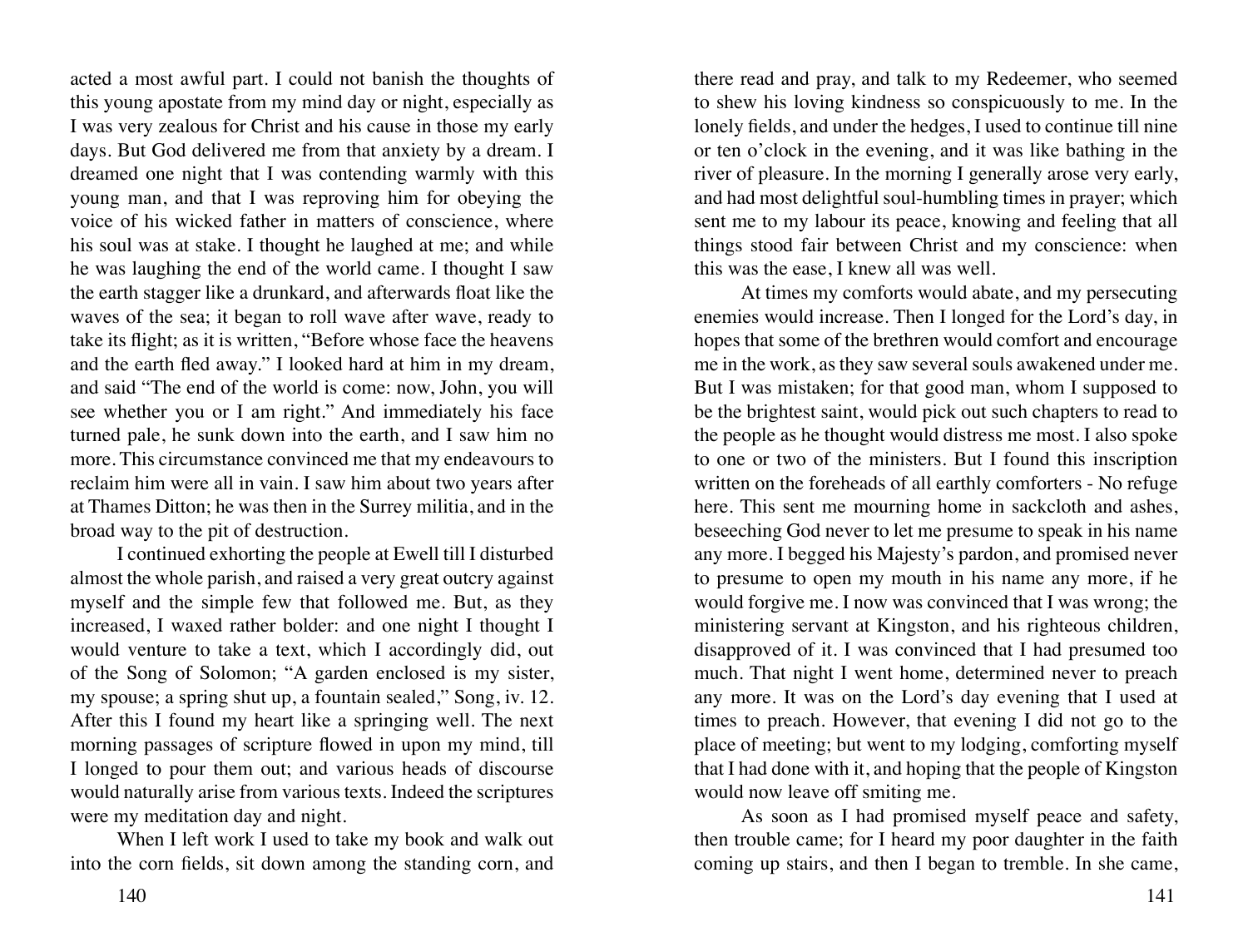crying out "William, come, are you not ready? There are all the church- singers come up to hear you, and to dispute with you; the house is full of people, and you must come directly." I ran and hid myself behind an old curtain to pray, but I could not. "Oh, what have I suffered this day for preaching, and now must I rush into that dangerous work again? I have no room to go into by myself to pray to God. If I preach, I am terrified to death by God's children, who tell me not to run before I am sent. I have put my hand to the plough; and, if I look back, I am not fit for the kingdom of God." Then these words came with power, "He that is ashamed of me and my words, of him will I be ashamed before the angels of God." I got up, and went down in the spirit of one desperate, and found the house full of people indeed. I preached from this text; "Upon this rock will I build my church, and the gates of hell shall not prevail against it." I fell to work upon my text, and God gave me great liberty in the work, and a mouth and wisdom which they could not gainsay or resist. It was preconcerted that they were to contradict me, if I had spoken any thing wrong; however, God stopped their mouths, and opened mine.

After this night I continued preaching two or three times a week, and God kept me very happy amidst all the oppositions and threatenings I then met with. On the Lord's day I generally went to the meeting very happy, but was sure to go wounded home; therefore I hated the place, and dreaded the arrival of the Lord's day, and yet I had no power to stay away. However, I had many arrows at times shot at me from the pulpit by some good men, who had been informed that I ran before I was sent. I then endeavoured narrowly to watch their doctrine, and to compare it with my own; and I generally found that there lay a mine of choice experience under most of the texts which I heard handled, and that sweet mine was seldom touched by them: they could not get into it for want of a deeper experience. A man cannot dive unless he has been used to the deep waters. There was not one in twenty of those who came to preach there that could describe my soul travail, or my blessed deliverance. These considerations rendered their arrows of no force against me; I was more and more established in my own mind that I was intended for the ministry; and this persuasion never left me until I appeared a public minister of the gospel.

# **I Am Asked To Preach**

It happened one Lord's day at Kingston that the preacher did not come. A gentleman was there from London, who had been informed of my preaching at Ewell; he was a proprietor of the meeting, and sent for me into the vestry, desiring me to ascend the pulpit; I refused; he insisted on it, and his wife scolded me for refusing. However, I would not take the Bible, nor a text, nor would I go into the pulpit; but I went into the desk, and gave an exhortation, full of fear and trembling. The Lord seemed to bless it, and the people appeared satisfied, desiring me to preach in the afternoon, which I refused.

I was much amazed to see how the good man (who always shone so bright in my eyes) was settled when I went into the desk; I thought he would have gone out of the meeting. I began to watch narrowly what all this could be for; why he should shew such displeasure against me, as I had a great regard for him, though for above a twelve- month he had behaved very shy to me.

But I soon found out the cause of it. He seemed to be a stranger to the pardon of sin: therefore my speaking of receiving the atonement cut up all his religion, and provoked him to jealousy. This I soon perceived; and it staggered me much, as I had often heard people say, that that man had grace in his very face. And indeed so he had; and in his feet too, to all appearance; insomuch that I have often envied him, and wished to be like him. But, alas! alas! God looketh not as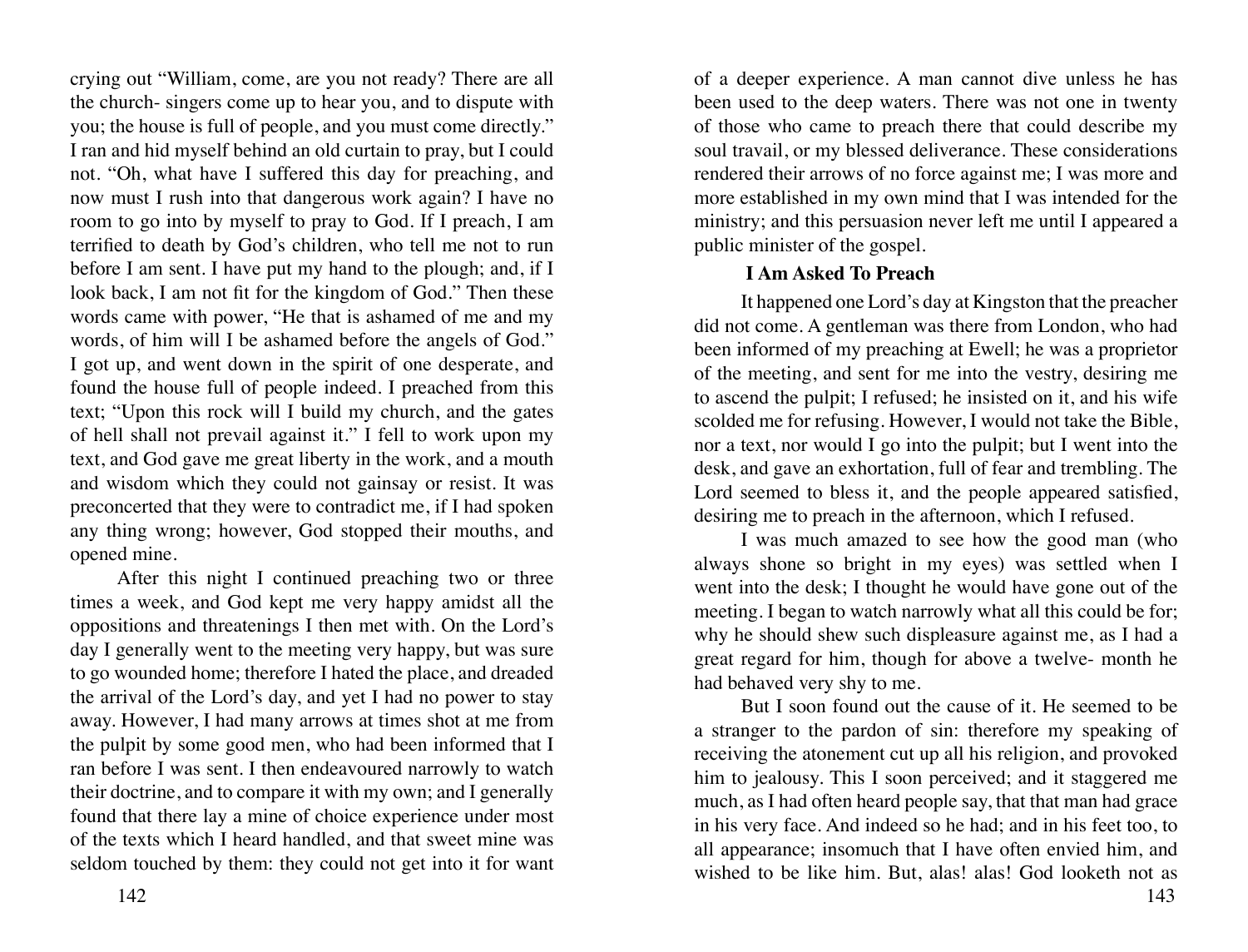man looketh; man looketh at the outward appearance, but God looketh at the heart. This convinced me that it was not a gloomy countenance, a circumspect foot, and a faultering speech, that constitute a saint; for these might he found where pride, self-righteousness, enmity against the truth, and the power of it, unbelief, and every other heart-sin, reign and rule. And this I clearly saw in many characters. The more external shew of sanctity a man has, the farther he is from God; if his conscience is not purged by the blood of Christ, the publican and harlot are nigher the kingdom of heaven than he is. How it staggered me, when I found so many of these holy beings, as I thought them, so ignorant of the pardon of sin! Alas, what is religion without it? A man must be pardoned or damned; and to persuade men they are pardoned, when they are not, is fighting against the verdict of their own consciences.

God having now opened my eyes to see these things, I envied none of them any longer; but blessed God with all my heart for teaching me himself, without the use of public means; and was angry with myself for desiring to appear as bright a Christian as some, whom I now saw to be as much filled with the sin of covetousness as any usurer in the world. However, if the Bible be true (and sure I am it is), such cannot enter into the kingdom of God. "Alas!" said I, "how few are there in the way of regeneration! How small is the bulk of gospel professors, when compared to the world! And not one in five of these can give any account of the pardon of sin, though God says he will pardon whom he reserves, and give them a heart to know it." But to return -

I continued preaching at Ewell Marsh, and the Lord was with me. My congregation increased till the little thatched house was full of hearers; and the Lord often visited us with precious gales from the everlasting hills, and made that little thatched hovel a Bethel to us; yea, the house of God in reality, and the very gates of heaven! I was requested by a young

man, who attended my ministry, to take a journey with him to Hersham, the place of his nativity. I accordingly went with him; and found that the gospel had been lately preached there, and that many people assembled at times to hear the word, when the Lord was pleased to send a minister among them. They desired and persuaded me to preach to them, to which I agreed. They then informed the people of it, and a great many assembled together; but before the hour arrived I found much fear and trembling. I now desired to retire for a while in private. A woman took me into a chamber where there was a picture of Mr. Whitefield, a man whom I had never seen, but of whom I had heard much talk. Alas! thought I, am I going to engage in the work of that great man? How shall I get through it? I meditated on this till I was at my wit's end. But, after wrestling with the Lord in prayer, I recovered myself a little, and delivered a discourse from this text, "Go forth, O ye daughters of Zion, and behold king Solomon, with the crown wherewith his mother crowned him in the day of his espousals, and in the day of the gladness of his heart," Song, iii. 11. I was overwhelmed with fear and shame; which towards the close began to wear off. Speaking before so many people rather emboldened me for the future, and gave me greater liberty in my delivery.

I continued to preach at Ewell twice a week; and my little flock increased much. I found that the more I preached, the more matter was poured into my heart, and my judgment gradually ripened. We met with a deal of opposition, and many threatenings from the wicked; but God never suffered any of them to hurt us. One evening I had been delivering a discourse, in which I experienced much warmth and enlargement of heart, and it seemed a glorious season to many of my hearers (and indeed we had many such seasons, for God made our little hill a delightful sunshiny bank:) but the next morning I awoke, like Samson when his head was shorn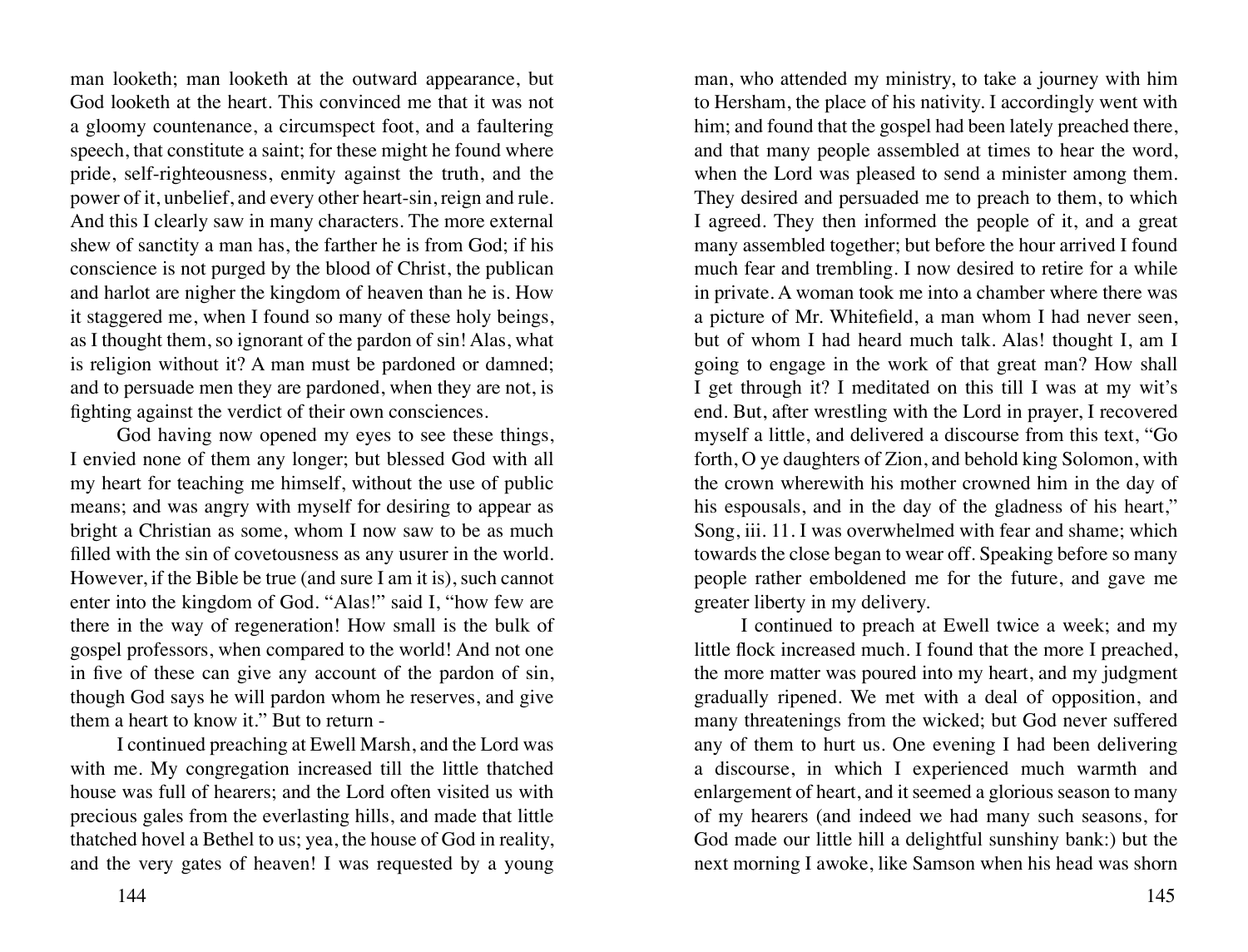by the Philistines, bereft of all my peace and comfort; my Lord was gone, and all was gone, "For the good man had taken the bag of money with him, and was to come again at the time appointed, Prov. vii. 20. When that all pointed day was to be I knew not. Oh how terrible is the Lord's departure to a soul that has been indulged with sweet access to him, and familiarity with him! it is like the second death. Never did I fell more distress; I quarrelled with the sin, for shining on me. "Alas!" said I, "why dost thou shine on my worthless carcass, seeing my Saviour is gone? He is gone, and I am left alone. My God is gone; and when I shall enjoy his sweet presence again I know not. Oh, ye angels, you can see him; you always enjoy the smiles of his sweet face; your residence is a Penuel to all eternity; you can sing his praise without being molested by a tempting devil, or clogged with a body of sin and death! But I cannot approach at this time without both. Oh that I could change stations with you! Yea, I even envy you the glorious rays of my dear Redeemer. Oh, ye birds, sing not to me; try not to charm my ears with your notes; you have no sin; you can sing when you please! But my singing days are over; my God is gone, and all is gone. Oh that I could leave my work, and go into some wood! I would there wander after him, like Elijah when he wandered to Horeh, till I starved and died. I would kneel down and pray till he comforted my soul, if I prayed myself to death. But, alas! I am yoked; I am chained up every hour of the day to labour for a bit of bread, and cannot get half enough to support nature! And what is this body of sin and death good for, if God has left the soul? Why should I labour to feed this body, seeing my God is gone? Nay, I had rather die than live, if my God comes no more to me. Oh, my blessed Saviour, why didst thou woo me, and draw my soul to love thee so dearly? Was it done to shew me the loss of infinite blessedness, and to make my hell the hotter? Oh the pains thou didst take to engage my soul! Thou didst

146 147

capture every thought, and engross my warmest affections! Thou weanedst me from every earthly comfort, nor wouldest thou let me rest till thou hadst got possession of my whole heart! I confessed my manifold sins to thee, and even told thee to damn me, for I deserved it. Oh, didst thou give me that glorious manifestation and deliverance on purpose to entangle me in my own confessions, and then to send me to hell under my own sentence? O, Lord, we poor mortals often labour hard to entangle each other's affections, and cruelly triumph where we have made a conquest. But surely my dear Redeemer will not prove inconstant in his love! No; he changes not; he cannot deceive. "Shall not the Judge of all the earth do right?" Far be it from God that he should do iniquity! Far be it from the dear Redeemer to deceive the soul that is sick of love! Work! I cannot, I will not work; my God is gone, I will go after him." Down I threw my scythe on the grass, and set off into the fields and woods, in search after the best of friends; but in vain for that day. "I sought him, but found him not; I called him, but he gave me no answer."

#### **Had I Sinned Against The Holy Ghost**

I was now tempted to believe that I had sinned against the Holy Ghost, and that there was no pardon for me either in this world or the next. My heart was too hard to pray, and my eyes too dry to weep. I continued so till the ensuing sabbath; and the temptation pursued me on the road to Kingston. "Alas!" said I, "why do I hear the word of God? There it no pardon for sin against the Holy Ghost. I had better go back: none will condole with me at Kingston; they have envied me my happiness; and some of them have behaved as if they would chase me back to the gates of hell again, from whence I came. They have acted with me as the midwife did with Pharez when she quarrelled with him for getting loose; 'How hast thou broken forth? This breach be upon thee,' Gen. xxxwii. 29." In short, I turned round to go back, and thought I would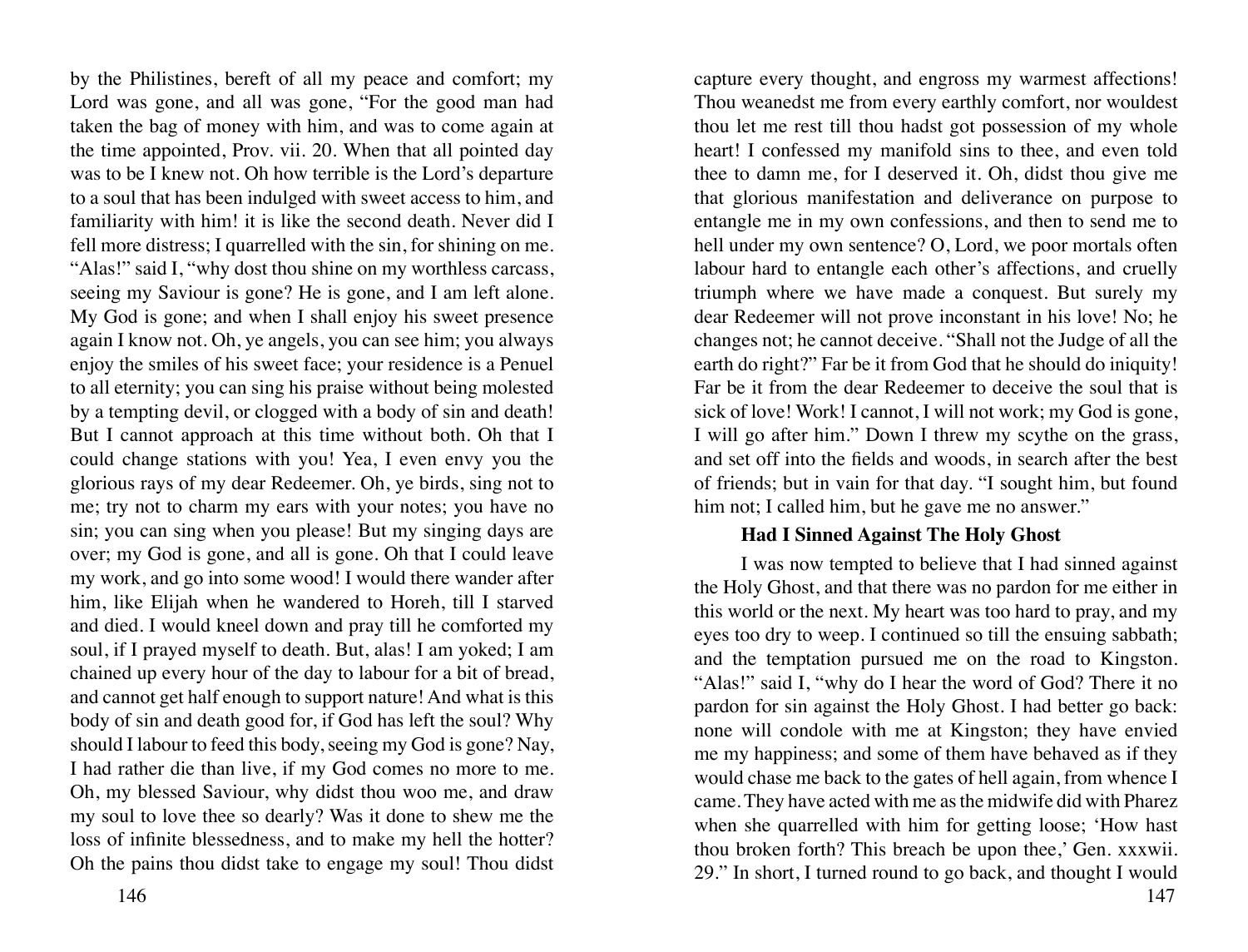give all up and go no more; for there "was no more sacrifice for sin," seeing I had been guilty of "the great transgression." I resolved, however, to go once more, and then bid a farewell to all hearing for ever. When I came to the meeting I found Mr. Brookbanks was to preach, under whom I had at limes received comfort; I was therefore glad to see him go into the pulpit. As he was discoursing on the love of God, he spoke thus: "Some of you have tasted this love of God; your souls have been filled with comfort; you have thought that your comforts would never abate, and you have nursed your sweet frames till you have lost them; and now Satan tempts you to think that you have sinned against the Holy Ghost, and you think God changes as your frames change." Thus he touched my case, and hit the right nail on the head. This I knew was from God, as I had not mentioned it to any body. Satan immediately fled, my soul escaped, and I ascended the mount of transfiguration, where I had been before.

O how sweet a blessing is an experimental ministry! "Whether Paul or Apollos, Cephas or Christ, life or death, are all ours.' I tarried there all the day, and heard him again in the evening. As I returned home, about ten o'clock in the night, I had joy and peace beyond expression. It was in the winter season, and very dark. When I came into the fields between Kingston Common and Ewell Marsh, where I had been tempted to go back, I found the Saviour's presence so precious to my soul that I could not help bantering the devil. "In this place," said I, "you told me I had sinned against the Holy Ghost, and that it was in vain for me to go and hear the word any more; there was no more comfort nor pardon for me! O thou wretch!" I stamped with my foot, and struck the ground with my stick, saying, "Come now, come now, the Lord is with me; yea, 'compass me about like bees, and in the name of my God I will destroy you.'" Thus I stood still and challenged Satan, and was ready to say, as the apostles

did, "the devils are subject to us through thy name." I then travelled on, talking to and enjoying my dear Redeemer, till I thought the woods and hedges must hear my voice.

In the following week, to the best of my recollection, being at my labour, I had a most wonderful view of that city, or heavenly Jerusalem, mentioned in the book of the Revelation. It was in the day-time, and I had an open vision of it. God showed me its sweet foundations, its columns, its gates, its illustrious light; and the oaths, promises, and atoning blood of the Lamb, that secure it; yea, every perfection of the Deity stands as its eternal security. I shall not enlarge, lest I give another offence. But I saw the standing of God's elect so firm, that I looked up, wept, and blessed the Saviour, and said, "I stand as firm as thy throne, and have the same basis;" and this would confirm it, "He that trusteth in the Lord, shall be as Mount Zion, that cannot be moved;" the reason is, because the Most High establishes her.

O the sweet love of the dear Redeemer! the infinite worth of his great salvation! We shall never know the worth of Christ till we are filled with all the fullness of God in heaven, and have a perfect knowledge of the state of the damned in hell. Then, but not till then, shall we know the invaluable worth of the discriminating grace of the dear Redeemer. But to return -

The sweetest moments I enjoyed were generally early in the morning at prayer. This sweet privilege I experienced near a twelve-month, some few intervals excepted: and the evenings were almost as sweet to me in reading the Bible. But I was suddenly bereft of these blessed privileges by a state of lethargy, which quite overwhelmed me. As soon as I took the Bible in hand I found myself grow drowsy. If I prayed I was ready to fall asleep on my knees. In the morning I seldom could wake till it was time for me to be at work, and then I could not stop to pray; this sent me groaning to work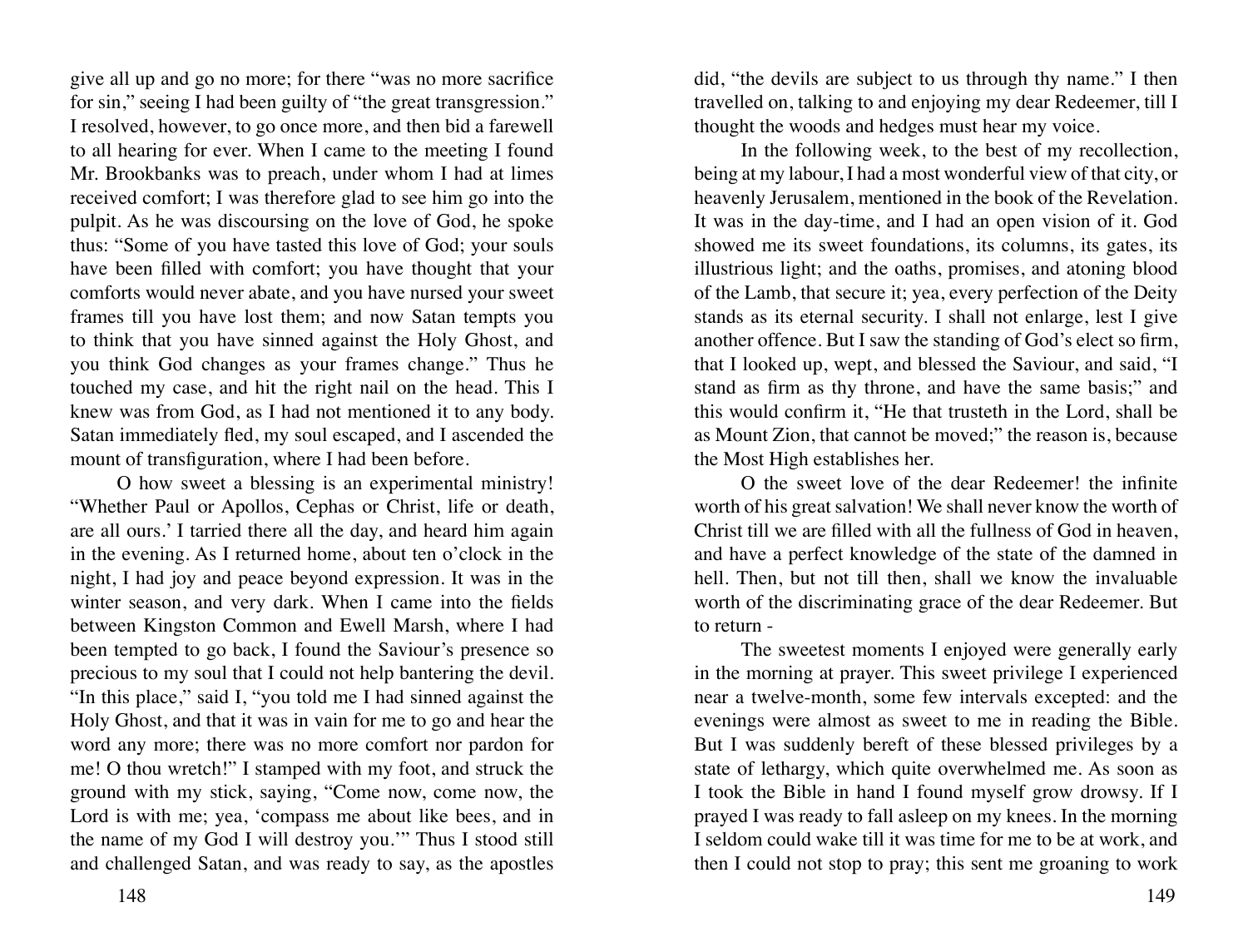with hardness of heart. For many weeks I laboured under this lethargic frame, and could not overcome it. I thought I would go to bed at seven o'clock, rather than lie so long in the morning at the expense of such sweet communion with Christ. I used formerly to wake at three o'clock, but now I could not rise till six. However, all my efforts to overcome it were in vain. It came in my mind to pray against it, but I thought it could not be a temptation; I knew beloved sleep was the gift of God; Psal. cxxvii. 2; this I had enjoyed: but this was not beloved sleep, for I hated it. However, at last I prayed God to wake me at such an hour, and he did; but I found myself so overwhelmed that I could not rise. It was amazing how this frame troubled and foiled me, till this scripture came to my mind, "Without me ye can do nothing." And indeed I found it so; and therefore prayed the Lord to take it away, which he accordingly did.

A little while after this, the poor man, who had been awakened under my ministry, came to me, and said, "I know not what to do." I asked him, "What is the matter?" He replied, "We are obliged, two or three times a week, to get up at three o'clock to lead the carriage with powder; but I have such a sleepiness comes upon me that I cannot wake in time; and the men tell me that I sit up preaching and praying till I cannot get up to do my business, so that other people are obliged to do my work. I have gone to bed," continued he, "by seven o'clock, in order to rise early, but I cannot overcome it." I told him how I had been beset, and advised him to pray: he did so, and got rid of it. Reader, beware of a sleepy devil, for he is as bad as any. When once you begin to cry, "A little more sleep, a little more slumber, a little more folding of the hands to sleep; then shall thy poverty come as one that travelleth, and thy want as an armed man," Prov. vi. 10, 11.

I had long entertained a desire to live or labour under some family that feared God, as those I then worked for

seemed to be sworn enemies to him. Besides, I thought that I should be instructed in the ways of God more than I was at that time. Here I had no old Christian to converse with, none to minister a word of comfort to me. I had all these young ones to feed, whether I was happy or miserable; but none of them could afford any comfort to me. At times I secretly prayed to the Lord that he would send me to labour among people that feared his name. I often found a check within me when I put up these petitions, as I appeared discontented in that station wherein God had placed me. However, it so happened that my master turned me out of the garden because I refused to work on the Lord's day. I then preached my farewell sermon to my poor little flock, whom I dearly loved. My text was, "Through faith he kept the passover and the sprinkling of blood, lest he that destroyed the first-born should touch them," Heb. xi. 28. The poor souls were drowned in tears, and we had a most affecting scene at parting. One of them, who a little before had said that he should not be sorry when I was gone, because I wanted to keep them so strict, now that the last night arrived, seemed more affected than any of the rest; for he did not go to bed the whole night, but sat up in the kitchen at my lodgings: and I believe his conscience smote him, for he had exercised my patience severely by his instability.

In the morning I walked abroad, and wept at the thoughts of leaving the little thatched cottage, where I had dwelt and experienced so many sweet moments. I could not help telling the dear Redeemer that there would be none to proclaim his name, and contend for his honour when I was gone; they would abuse his name, and treat his children as they pleased, unless his blessed Majesty would be entreated to send some preacher among them. "Thus I spake as a child, I thought as a child, and I understood as a child," 1 Cor. xiii. 11.

# **I Carry Coals**

I now went to Ditton, and there carried coals; where,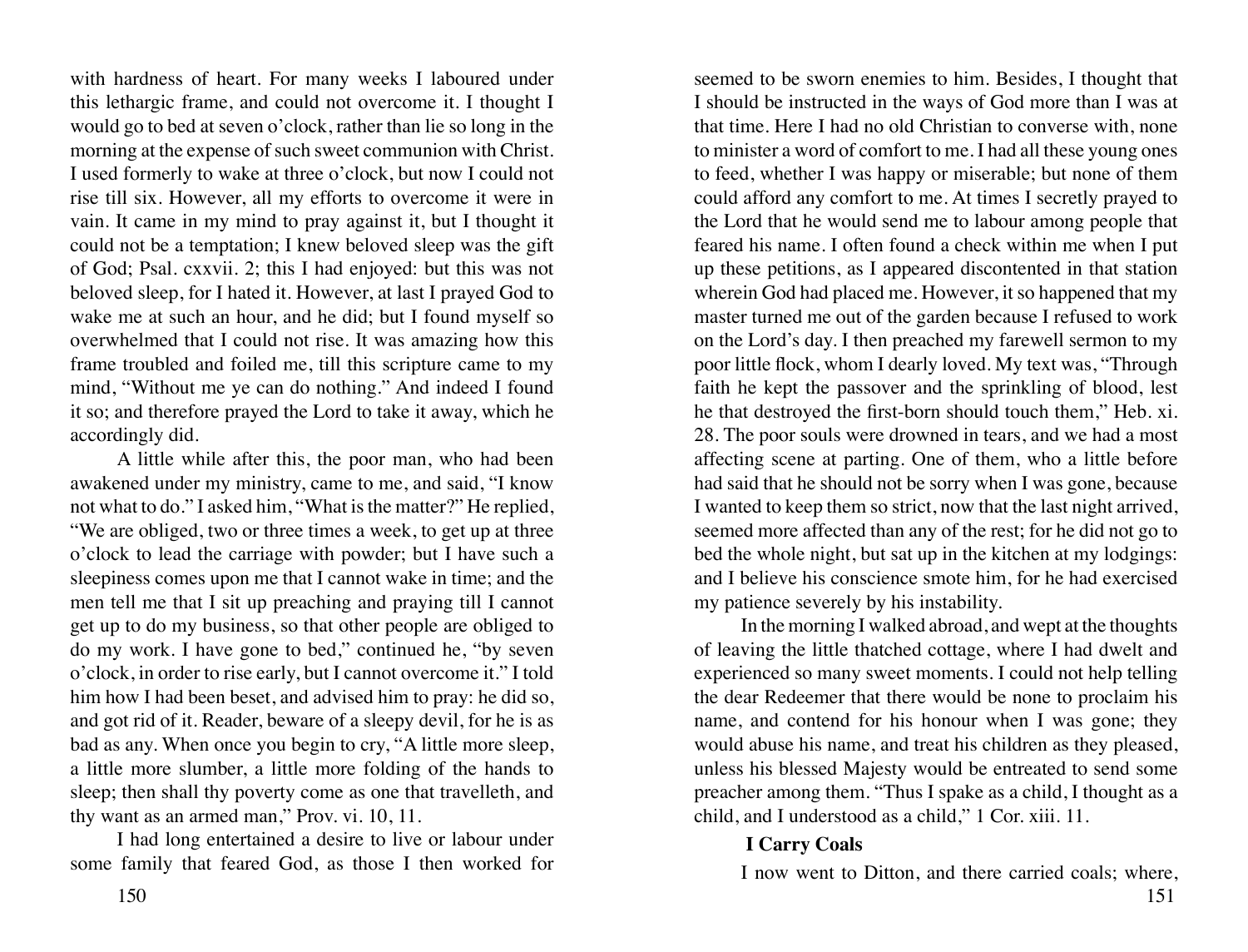as my master and mistress were old professors, I thought I should be in heaven. I watched narrowly to know whether the Lord was with me on the road, and I found he was. If I had lost his presence I should have been sure that I had taken a wrong step; but, as I experienced him precious to me and present with me, all was well.

When I was settled in my place I found my affections run after those poor souls whom I had left at Ewell; I cherished a greater love towards them than to my own family; and used to cry and pray to God for them every time I was in private. Indeed I could not help going to Ewell now and then on the Wednesday evening, after I had done work, to preach to them: and at eleven or twelve o'clock at night they would walk a mile or two with me on my road home, when we used to part with prayer on the wild common. But this door was soon shut. The good man left his house; and another of my poor children would have opened his door, but his master informed him, if he did, he would turn him and his family into the street; so I could go no more there, having place to preach in.

# **My Master Cavils at the Doctrins of Grace**

I now expected a heaven upon earth, as I was employed by old Christians; but I soon found my mistake, and repented in dust and ashes for praying to leave Ewell. My master used to cavil against the doctrine of election, imputed righteousness, and the final perseverance of the saints. These were the very truths that the God of heaven had revealed to my soul as her eternal establishment. This man had made a profession of Christ for thirty years, though he was so blind to the plan of salvation. And, what was still worse, he was at war with the very basis of the covenant of grace. What shall we say to these things? Why, we must say as Paul did, "Such are ever learning, and yet never able to come to the knowledge of the truth," 2 Tim. iii. 7.

152 153 How staggering was this to my feeble soul, especially

as I expected to meet with gospel liberty and stability in its greatest perfection! But, alas! I found no such religion as I had left behind me; wherefore I wished myself again at Ewell, to feed on barley bread; for I began to be sick of this sort of Christianity. My mistress would talk to me about religion all the day long, if opportunity offered; but my heart was barred against all she said; for her whole conversation was to inform me what great feats she had done for the cause of God, while my delightful element was informing people what God had done for me; therefore we could no more unite in heart than the north and south poles.

I soon perceived that she envied my happiness: but I believe conscience at times secretly accused her of hypocrisy, and then prayers were called for; that is, I must kneel down and pray to God for her as soon as any opportunity offered. When I began to watch her conduct I suspected her awful state; which made me go to prayer with her very reluctantly, till at last my soul loathed it. I could compare my gift of prayer to nothing but David's harp. Every time the devil got hold of Saul David must play on the harp - the devil would not be charmed without music. And every time my mistress had any qualms of conscience I must pray. In short, the devil that I had to deal with was "transformed into an angel of light" - a religious devil; therefore he must be charmed with prayer.

I was astonished to see a woman, who had taken so much pains to bring the gospel to different places - to receive the ministers of it into her house - and to make such a blaze in the world about religion - act in the manner she did. So profoundly ignorant was she, as not to know the meaning of any one passage in the word of God. I once asked her if ever God had given her any answers to her prayers; or if she had received the atonement of Christ in her conscience? All the answer I could get was this: "When we first came into this business we were poor, and I prayed God to help us forward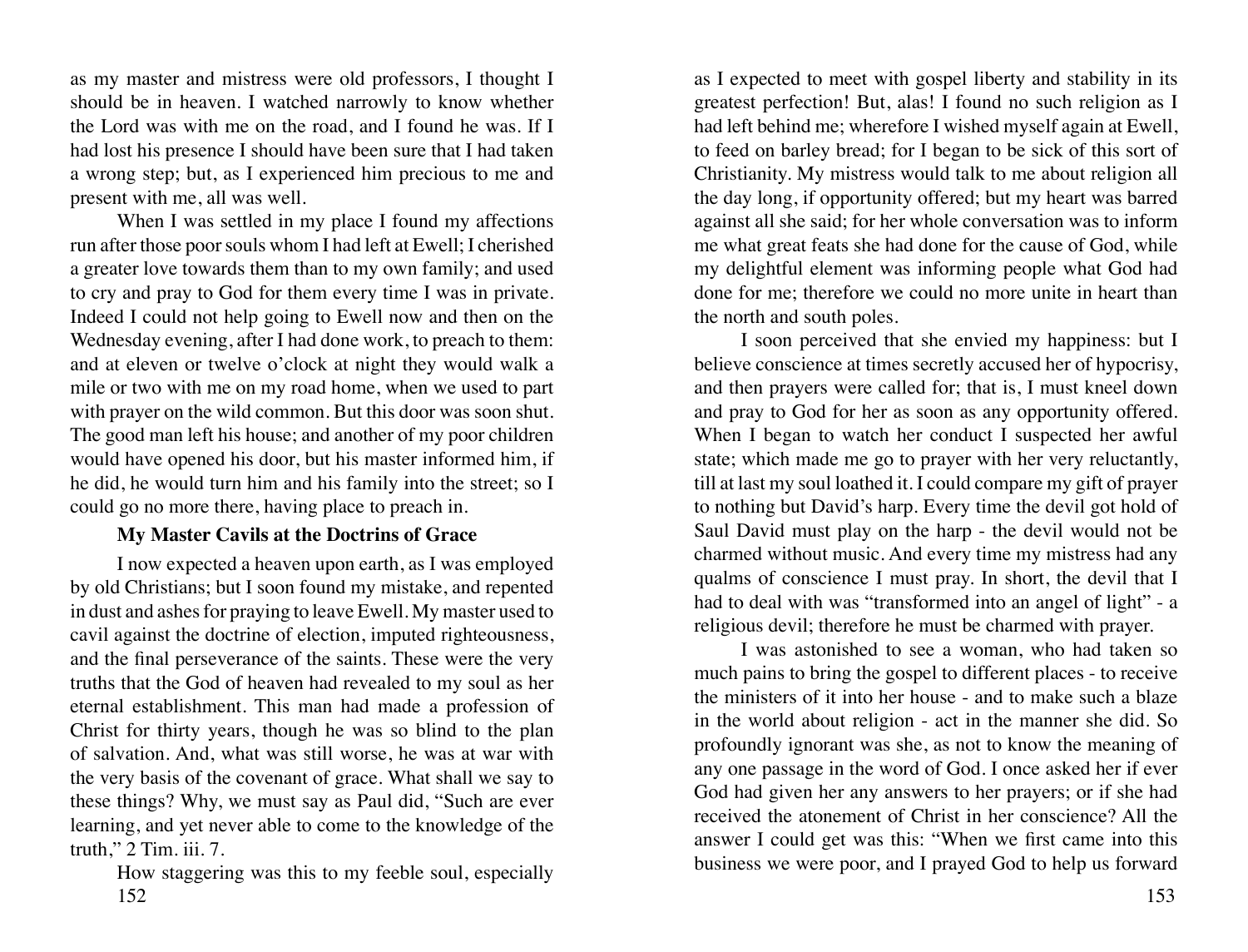in the world; and these words came to my mind afterward, 'Though thy beginning is small, thy latter end shall increase.'" I told her these words were only a promise of temporal things, for she only prayed for such. But this was all I could get from her; faith, repentance, and the new birth, were left quite out of the question. May God deliver my soul from such an empty profession as this! But to return -

I was invited to preach the word of God at Woking, &e. Accordingly I went; and God greatly blessed it to many souls. He generally sent me groaning to the work, and returning home with prayer to him to forgive me if I ran before I was sent, which I was often tempted to suspect. This made me promise never to go again: but, when the Lord's day came, I had no more power to stay away than I had to create a world. I have sometimes been so filled with terror at the thoughts of running from the work, that I have trembled in myself, and have gone all the way in chains: but, when I began to speak, my bondage forsook me and fled; and I evidently saw that God blessed the word greatly. However, as soon as I got on my road home I found my chains return again; or, as Paul says, I went "bound in the spirit." My temptations would come on as usual, and then I begged that God would never let me presume to speak in his name again if it was displeasing to him.

Having gone on a few months this way, I was determined to give it up, and not to go on in the manner I then did, suffering with hard labour, extreme Poverty, buffeted by the devil, and travelling all night on the road, in order to get home soon enough to do my business. Accordingly, when the next Lord's day came, I set off another way. However, I paid dear for this; and therefore I went again to Nineveh, and preached what God ordered me.

For two or three years I continued in this situation, doubting at times of my call to the work, even though I had

154 155

twenty or thirty seals to my ministry. I had the same travail in my soul, to make my call to the ministry clear, as I had to "make my calling and election sure:" and it is visible in the scriptures that others had the same. Moses disputed the point with the Lord, and several miracles were wrought to confirm him. Jeremiah tells God he could not speak, for he was a child; and at last curses the day of his birth, and the man that first brought tidings of it. And my poor brother Jonah travelled both by sea and land to escape, though we all know he made a very bad voyage of it. Therefore he, who is a stranger to this internal call from God to the work of the ministry, has a right to doubt of his call being from him. "How shall they call on him of whom they have not heard? And how shall they hear without a preacher? And how shall one preach except he be sent?" And again, "No man taketh this office upon himself, but he that was called of God, as was Aaron." And, if God calls him, he will let him know it. God made it known to all Israel that Samuel was established a prophet of the Lord. And God will, in our days, make all his spiritual Israel know who are and who are not ministers of Christ, by their experience and power. If they have neither experience nor power, they never were sent of God; as it is written, "But I am full of power by the Spirit of the Lord? Mic. iii. 8. This I find is Paul's challenge to the false apostles; "But I will come unto you shortly, if the Lord will; and will know not the speech (mark that - not the speech) of them which are puffed up, but the power. For the kingdom of God is not in word, but in power," I Cor. iv. 19, 20. Experience also is needful for the ministerial function; for "it is experience that worketh hope;" and a good hope emboldens the preacher; as it is written, "Hope maketh not ashamed, because the love of God is shed abroad in our hearts by the Holy Ghost given unto us." Luther says that temptation, meditation, and prayer, make a minister. A minister chosen of men only may for a time please men;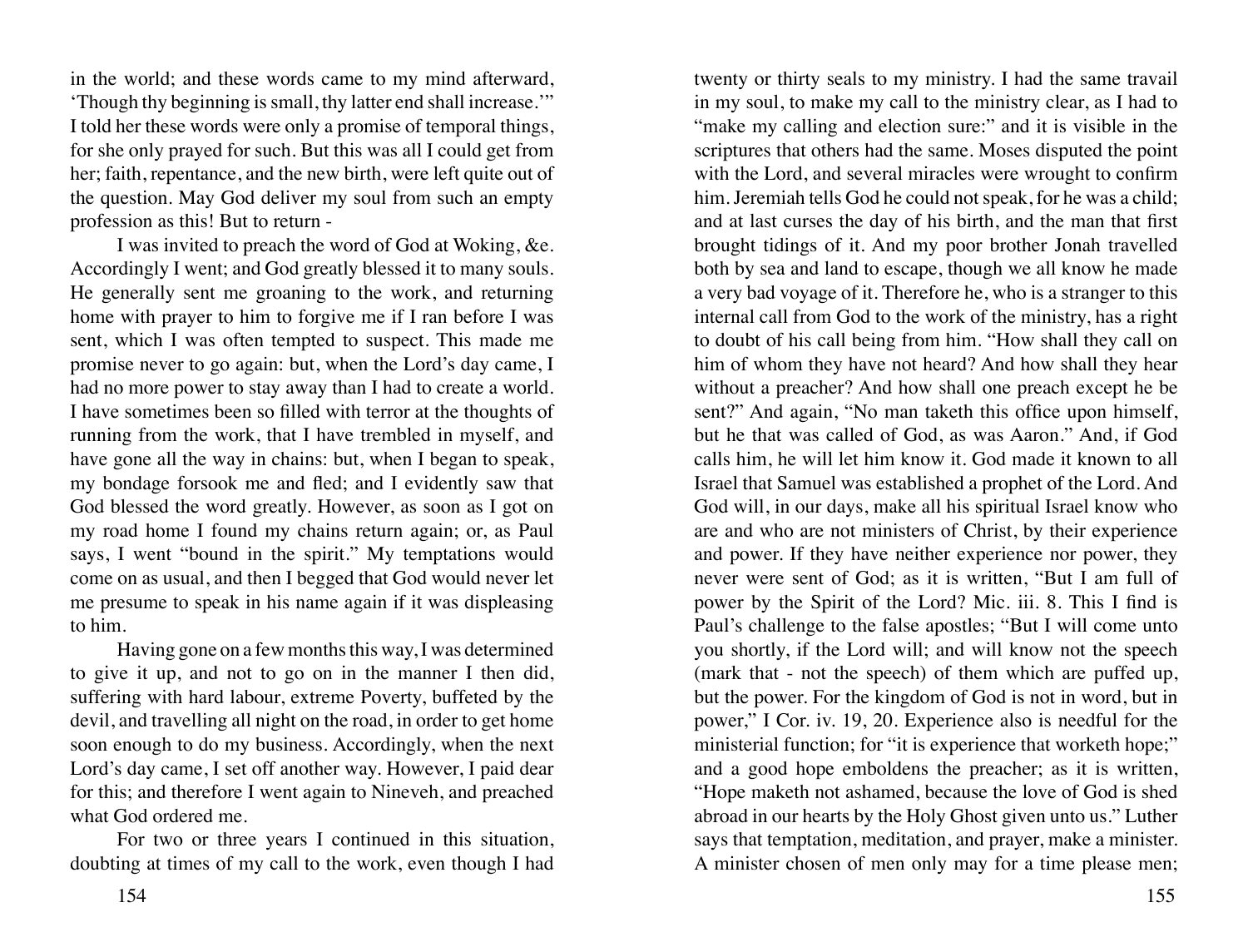but, if he is chosen of Christ, he will labour to "please him who hath chosen him to be soldier," 2 Tim. ii. 4.

It being known that I was extremely poor, now and then a friend would offer me a shilling or two; which I dared not take, as Satan used to follow me with this scripture, "Taking the oversight thereof, not by constraint, but willingly; not for filthy lucre, but of a ready mind," I Pet. v. 2. To guard against this lucre, I was ready to starve myself, until the Lord applied these words to my heart, "He that preaches the gospel shall live of the gospel:" and again, "The labourer is worthy of his hire." During the time I preached freely I expected to have cut off every occasion from them that sought occasion, as Paul says. But, notwithstanding my over-care to cut off occasions, my enemies found out means enough to bespatter me.

### **Accused of many Things**

God shewed me that it was not in my power to escape the cross; for tidings were brought me one day that I had stripped a poor man's house of all his furniture, not leaving the poor soul so much as a candlestick! This touched my feelings exceedingly, and I rebelled against the cross. Soon after it was spread abroad that I had stripped another poor man's house of all the bacon he had, leaving his poor children starving. These things still called for patience; and I found the Saviour's words verified, "He that will come after me, let him deny himself, and take up his cross and follow me." This I found required patience, and I had but little; for one report succeeding another made me (like Job) almost ready to curse my day.

Soon after this it was rumoured that I had stolen a goose from the common, which belonged to a poor man. And shortly after another report was propagated, that I had stolen some roasting pigs out of a poor man's pound; that several people had watched me, and seen me carry them off in a bag. After this a letter was sent me by a man who made

a profession of religion (and merely a profession); in which he expressed great grief at hearing that I preached for money; and wondered much at it, as he knew me to be a man fearing God, and thought I would stand at a distance from sullying the glory of Christ, &c. At this time I was in debt, and almost starved to death for want of necessaries; as might justly be expected, having five in family to maintain on the scanty pittance of ten shillings per week. All this time I had given my ministerial labours freely; therefore I felt this letter as a cruel stroke. Since God had lifted up my head, I called on the person who wrote me that letter, to beg a trifle towards building a chapel at Worpolsdon, in Surrey, not doubting but he would willingly grant my request, being a man of property, a single man, and one who (by his letter) appeared such a foe to covetousness. However, I could not drag a mite from his coffers; which convinced me that, when he wrote the letter, agreeable to the Kentish proverb, he measured my corn by his own bushel. But, after all our measuring, we must come to God's standard; and God declares that covetousness is the thorn that chokes the gospel, Mark, iv. 7; that the possessors of it are the friends of the world, James, iv. 4; the enemies of God, James iv. 4; the slaves of the earth, Eccl. iv. 8; the porters of thick clay, Hab. ii. 6; the grinders of the poor, Isaiah, iii. 15; the pests of society, Eccl. ix. 8; the oppressors of a nation, Eccl. iv. 1; the scandal of the church of God, John, xii. 6; the objects of God's hatred, Psal. x. 3; the servants of mammon, Matt. vi. 24; the idolaters of the world, Eph. v. 5; and the heirs of damnation, Job, xxiv. 18; Psal. xvii. l4; Luke, xvi. 25. But to return -

# **An Experience Meeting**

I found I had work enough to bear my daily cross, and that all my efforts to gain the esteem of the world were in vain. And indeed it is little better than striving against the decrees of God to labour for it; for God has declared we shall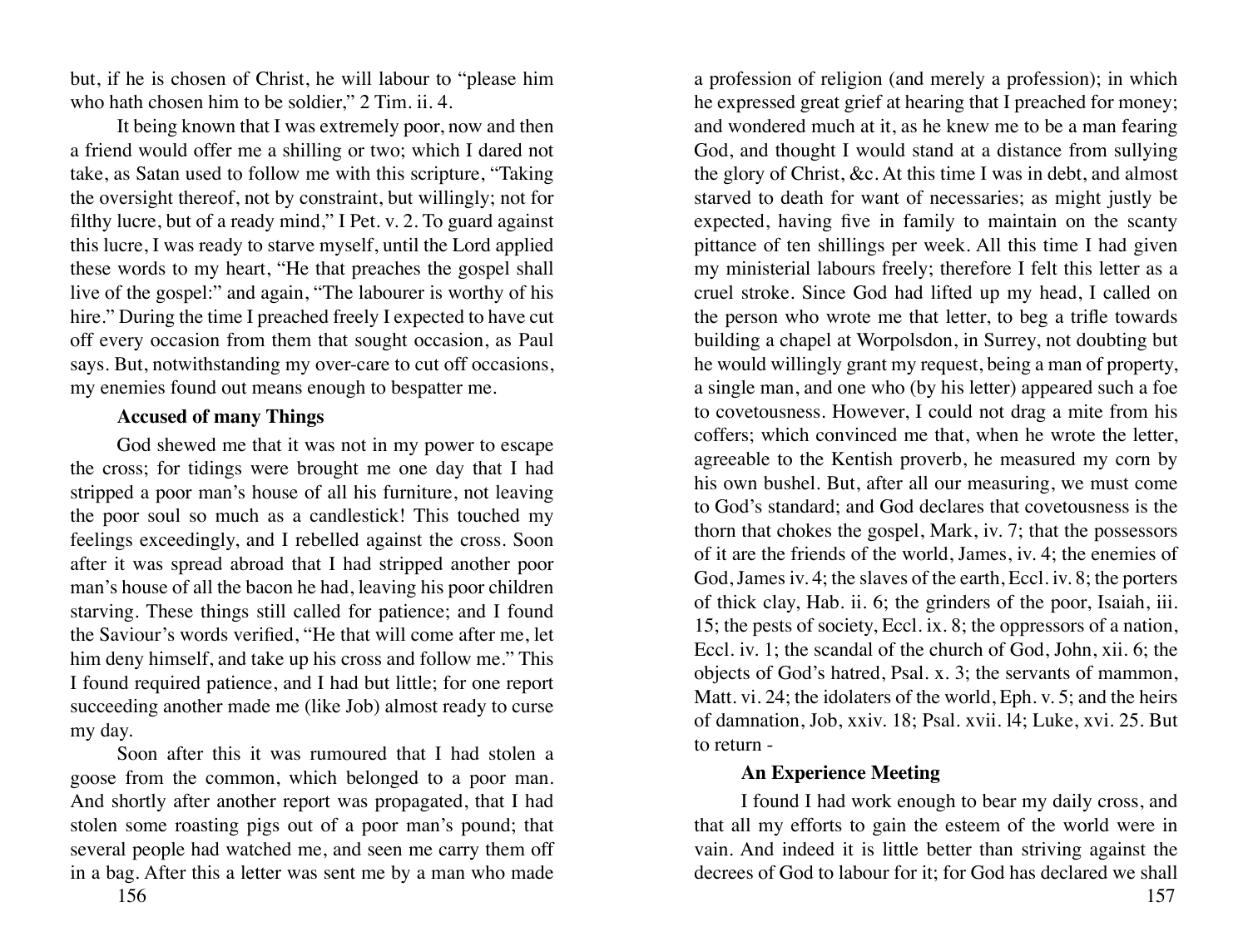be hated of all men for his name's sake; nor is it in our power to prevent it. However, this scripture was of great comfort to me; "Blessed are ye when men shall revile and persecute you, and say all manner of evil against you, falsely, for my sake: rejoice and be exceeding glad, for great is your reward in heaven; for in like manner did they persecute the prophets which were before you," &c. These scandals reconciled me to the cross and emboldened me so much in my ministry, that I became like a brazen wall, or an iron pillar therefore I felt very little of it afterwards. My mistress, perceiving me called forth to the ministry, laboured hard to pull me down from the mount; and I believe she envied me my sweet enjoyment of Christ as much as Saul envied the happiness of Samuel and David. She desired me to go with her to Kingston, to what they called an experience meeting, where her brother was the examiner. Accordingly I went. When we came there we found several people assembled together, and sat down with them. There being nobody to speak to the people, I opened my mouth, and spake to them from the scriptures by way of exhortation, till her brother should arrive: but my mistress desired me to hold my peace, as I did not understand their order. I accordingly obeyed her voice, and said no more; so we had a silent meeting for near an hour. At last her brother came, and began to examine as round with respect to a work of grace on our souls. When he came to me, I answered him in a few particulars, which I knew a man must experience, if he were saved. It seemed rather to puzzle him. He said, "Some people take fancy for faith." I told him faith would bring into the conscience pardon and peace from the Redeemer's blood, but fancy could not - fancy floated in the head, but faith worked in the heart, I partly knew what I was brought there for, and therefore was determined to defend the gospel which I had received from the Lord, and the Spirit's work on my soul. As I suspected that they intended to rob me of my

158 159

comfort, I was determined to withstand them. Accordingly he levelled his arrows at my consolations, and I levelled mine at a luke-warm profession: he quoted old authors, and I quoted the Bible, and of course silenced him. This disappointed my mistress much. On the road home she asked me what I thought of her brother? I told her I knew not what he was in God's covenant, but he was dead in soul, if God's words were true, of which truth I had no doubt for my part. I went no more to that meeting, for it appeared to me to be nothing but a nursery for hypocrites; and so it proved. It was casting pearls before swine, and teaching hypocrites to speak about the operations of the Holy Ghost; which they only learned of others, but had no experience of themselves. An experience meeting ought to be managed by an experienced man, who can "separate the vile from the precious," otherwise he will do the devil's work; I mean, he will sow "tares among the wheat," or bring in the children of the wicked one among the children of the kingdom.

Whenever my reader sees people at God's house turning up their eyes, lifting up their hands, and groaning at every sentence, he may suspect such to be young exotics, which have sprung up and been nursed at an experience meeting. When Jesus groaned at Lazarus' grave, it was moaning in spirit; the beholders might see him weep, and all his friends with him pensive in sorrow, even till the ungodly spectators cried out, "behold how he loved him!" All that affectation, crying aloud, and ridiculous gestures, which are to be seen under the doctrines of Arminianism, are little better than a devilish frenzy. When Peter's hearers cried out "What must we do to be saved?" it was not under the sound of sinless perfection, nor of free agency; but under the awful charge of imbruing their hands in innocent blood, sweetly softened with the soul-humbling promise of a free pardon, accompanied with the promise of the Holy Ghost, as you may read in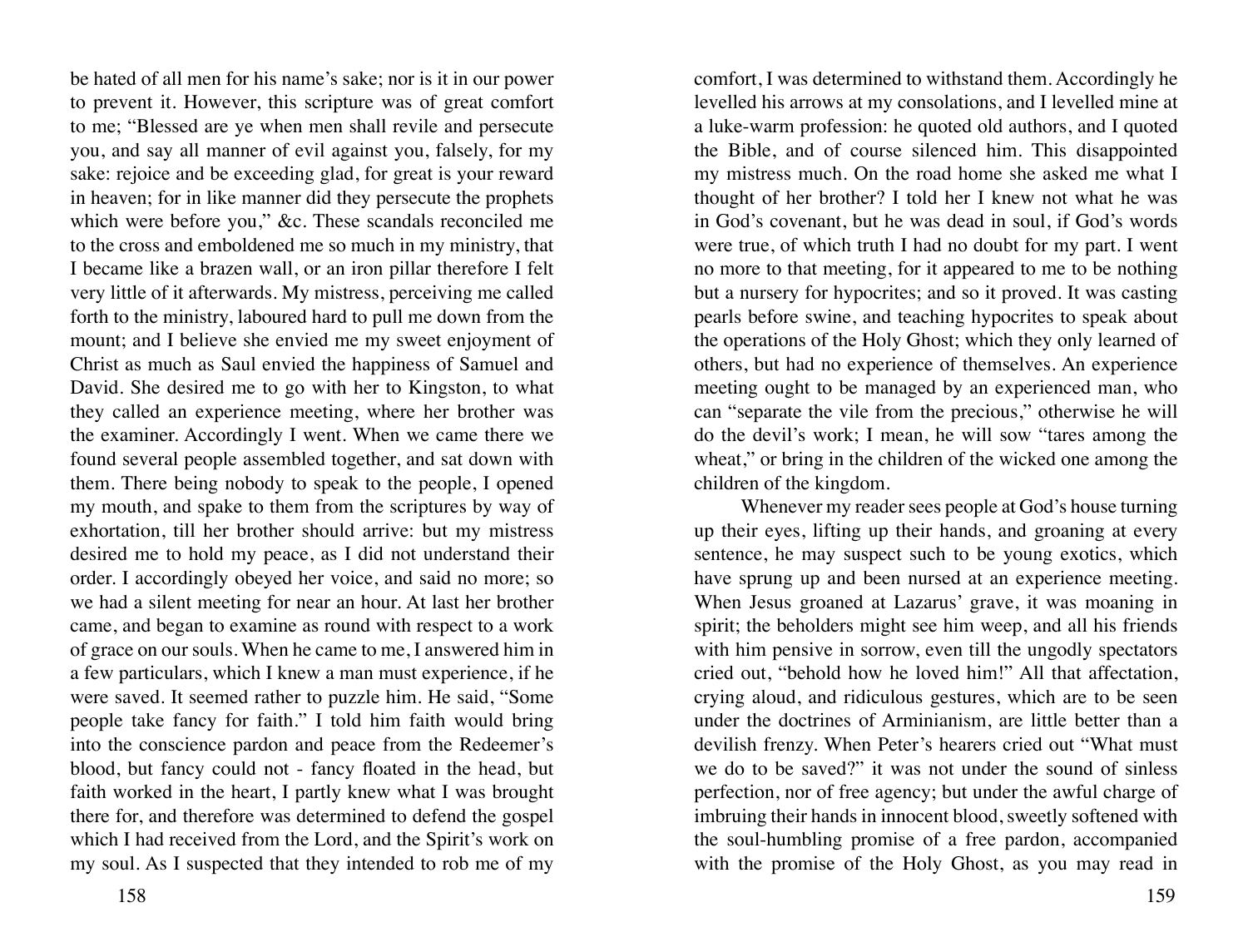the second chapter of the Acts. In my greatest distress, or under the sweetest humblings, I never let any mortal hear my groaning nor acclamations, if I could help it; and I have always rebuked it in others; and am determined not to hatch any such cockatrice eggs, but to crush them till they break "out into a viper," Isa. lix. 5.

My reader may object, and say, Who forbids our groaning before people? I answer, God forbids it; as it is written, "And the land shall mourn, every family apart; the family of the house of David apart, and their wives apart; the family of the house of Nathan apart, and their wives apart; the family of the house of Levi apart, and their wives apart; the family of Shimei apart, and their wives apart. All the families that remain, every family apart, and their wives apart," Zech. xii. 12-14. The words that I have quoted are not to be understood or applied as some of the Quakers apply them; namely, that when a young couple are espoused they are to be kept apart for a season, to mourn, before they come together: this is nothing but mourning after one another. "Who hath required this at their hands?" Isaiah, i. 13. Not God, I am sure: for he says, "When a man hath taken a new wife, he shall not go out to war, neither shall he be charged with any business; but he shall be free at home one year, and shall cheer up his wife (mark that - free at home, and cheer up his wife) which he hath taken," Deut. xxiv. 5. By which it appears that it is not the mourning of the temporal bridegroom and bride after one another that God requires; for the day of espousals is called in scripture "the day of the gladness of a man's heart," Cant. iii. 11.

But the mourning that God means is at the sight of Christ crucified, when we have that sight under the operation of the Holy Ghost; as it is written, "And I will pour upon the house of David, and upon the inhabitants of Jerusalem, the spirit of grace and of supplications; and they shall look upon

me whom they have pierced, and shall mourn for him as one mourneth for his only son, and shall be in bitterness for him as one that is in bitterness for his first-born," Zech. xii. 10. And then follows, "mourning apart, and their wives apart." Such people pervert the word of God, and declare publicly that they cannot distinguish between a carnal marriage and a spiritual birth But to return -

My mistress finding that she could not get me altogether stripped of the peace and happiness I then enjoyed, went another way to work; for, whenever any minister or professor came to her house, she informed them of my preaching; and, as I could not pray with her, she told them I was so spiritually proud that I would not join with her in prayer. It was not, however, my pride, but her sin, that stopped the mouth of prayer; for how can a person pray with people one minute, and quarrel with them the next? Whatever Christian or minister called at the house was sure (after having a little conference with her) to come to me at the wharf, saying, "So, my friend, you preach, I am informed; take heed you do not run before you are sent," &c. Others would come to me, saying, "Beware of pride, my friend; pride is dangerous." And others would tell me of the importance of the ministerial work, without telling me wherein my sufficiency lay.

I had these things sounded in my ears till my soul was bowed down within me. These cautions were out of season to me; for I had run away once from the work already, and had suffered severely for it; therefore I knew it came from my mistress, not from God. Nor was I much in danger of pride, while carnal professors were harassing my soul all the day long, and a poor family wanting bread at home; bowed down with hard labour for ten shillings per week; and no clothes to preach in, except a fustian frock, an old pair of leather breeches, yarn stockings, and clouted shoes. A Godfearing person, thus equipped, who has the galling yoke of an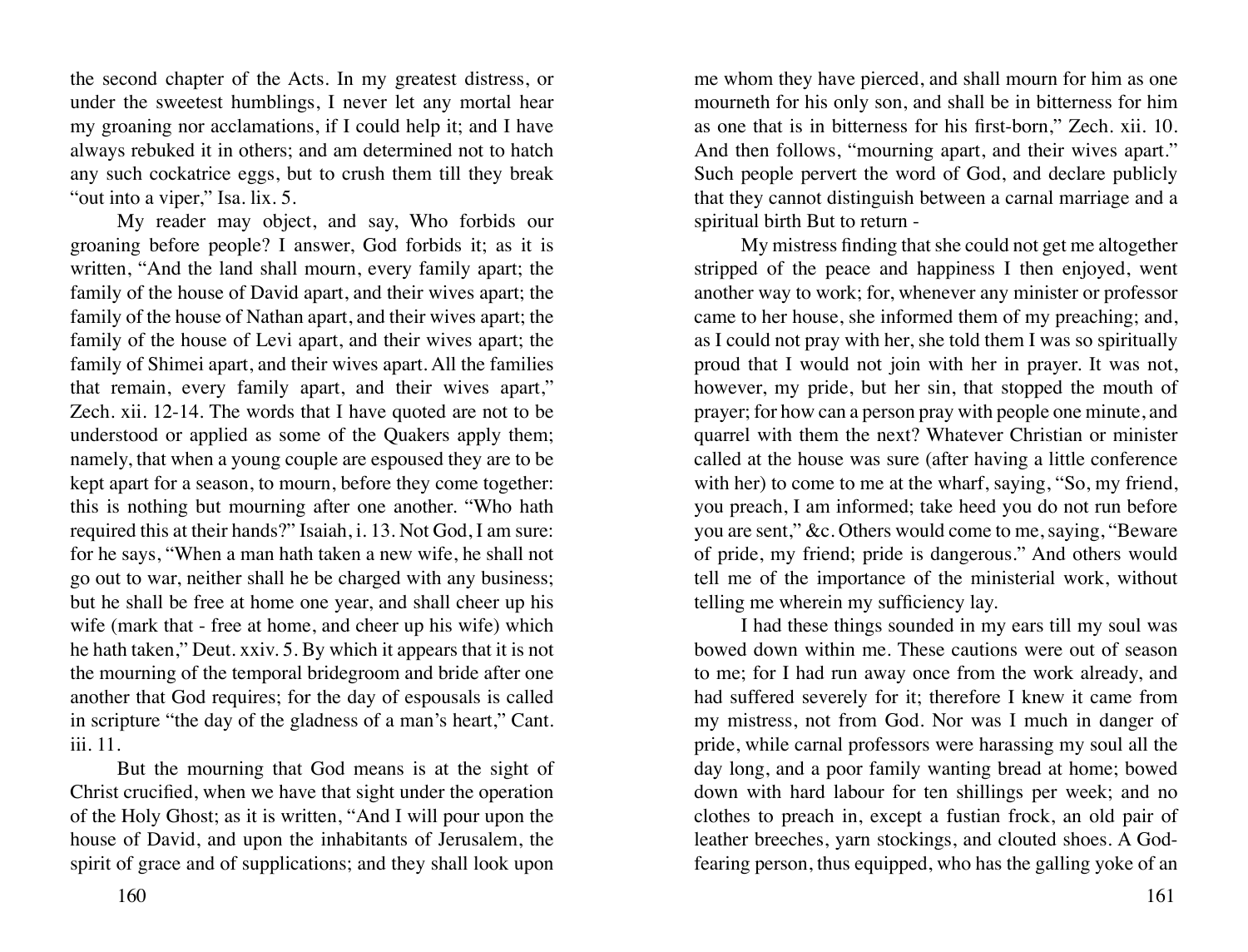hypocrite upon his neck, and who is daily fighting against the peace of his conscience and the comfort of his soul, will not find much to lift him up with pride.

At last, however. I began to answer these gentlemen's cautions from the word of God, which stopped their mouths. For, when they cautioned me to take care, I told them my taking care would not do, we must cast all our care upon the Lord, who careth for us; I Pet. v. 7. And again, "For we are kept by the mighty power of God through faith unto salvation," 1 Pet. i. 5. And, when they have told me to beware of pride, I answered, that the same Christ, who hath redeemed me "from the curse of the law," had redeemed me also from "deceit and violence," Psal. lxxii. 14; and from all other evil; Gen. xlviii. 16. When they have talked of the wisdom that was required in a minister, I replied! Christ was, "made of God unto us wisdom " - that Christ had promised to give me "a mouth and wisdom which all mine enemies shall not be able to gainsay nor resist," Luke, xxi. 15; and that he had given me faith to believe that he certainly would accomplish it. I found that a few evangelical answers were sufficient to stop the mouths of such legal advisers, who lead our minds from the Saviour, instead of leading us to him, without whom "we can do nothing," John, xv. 5.

My mistress used to watch me all the day long; and, if at my meal-times she saw me go into any of the out-offices, she would suspect I was gone to prayer, and would follow me, desiring that I would let her join with me, and that I would pray for her. Instead of which, my business was to pray to God to deliver me from her. Finding that I made use of a little place by the Thames-side for prayer and reading of an evening after I had left work, she locked it up, though it was of no other use. In short, I could compare her to none but the enemies of St. Stephen, of whom it is said that, when his face shone before the council like the face of an angel, his adversaries gnashed their teeth at him.

Reader, art thou a young Christian? Take heed of these comfort-killers; who carry a lance in their mouths, to let out the very power and life of godliness; and only envy thy happiness, and grudge because they themselves are not satisfied with it. They would rather make thee as dead as themselves, than feel the flames of jealousy. Keep close to Christ; balance thy accounts between him and conscience two or three times a- day; and expect your daily penny from him, and your "expectation shall not be cut off." Real religion consists in a pure and heavenly mind; a purged and peaceable conscience; and gospel affections, going out after the dear Redeemer. These thou canst not enjoy, unless thou maintainest a close union and communion with Christ, which communion is kept up by living faith and fervent prayer. There is much head and tongue religion in the world, while there is but little of this vital religion. I have been amazed at times to think how such hardened hypocrites could sit under the gospel. But the scriptures convinced me that it was always so; for the very devils appeared among the angels in heaven before they were east out - Cain got into the first church - Canaan into the second - Ishmael into the third - Esau into the fourth - Saul among the prophets - Judas among the apostles - Nicolas among the deacons, and Ananias and Sapphira among the primitive saints. Thus, says the Saviour, "Let the wheat and the tares grow together until the harvest." I know the language of my soul was, "Lord, shall I pluck them up?" But the Lord says, No, "Let them grow together until the harvest." I believe David had an itching finger against these tares, when he says, "Who will rise up with me against the evil doers? I will surely destroy all the wicked of the land, that I may cut off all the wicked doers from the city of the Lord," Psal. ca. 8. However, David could not destroy all the hypocrites; for, when he had got rid of Saul, Ahithophel found him out,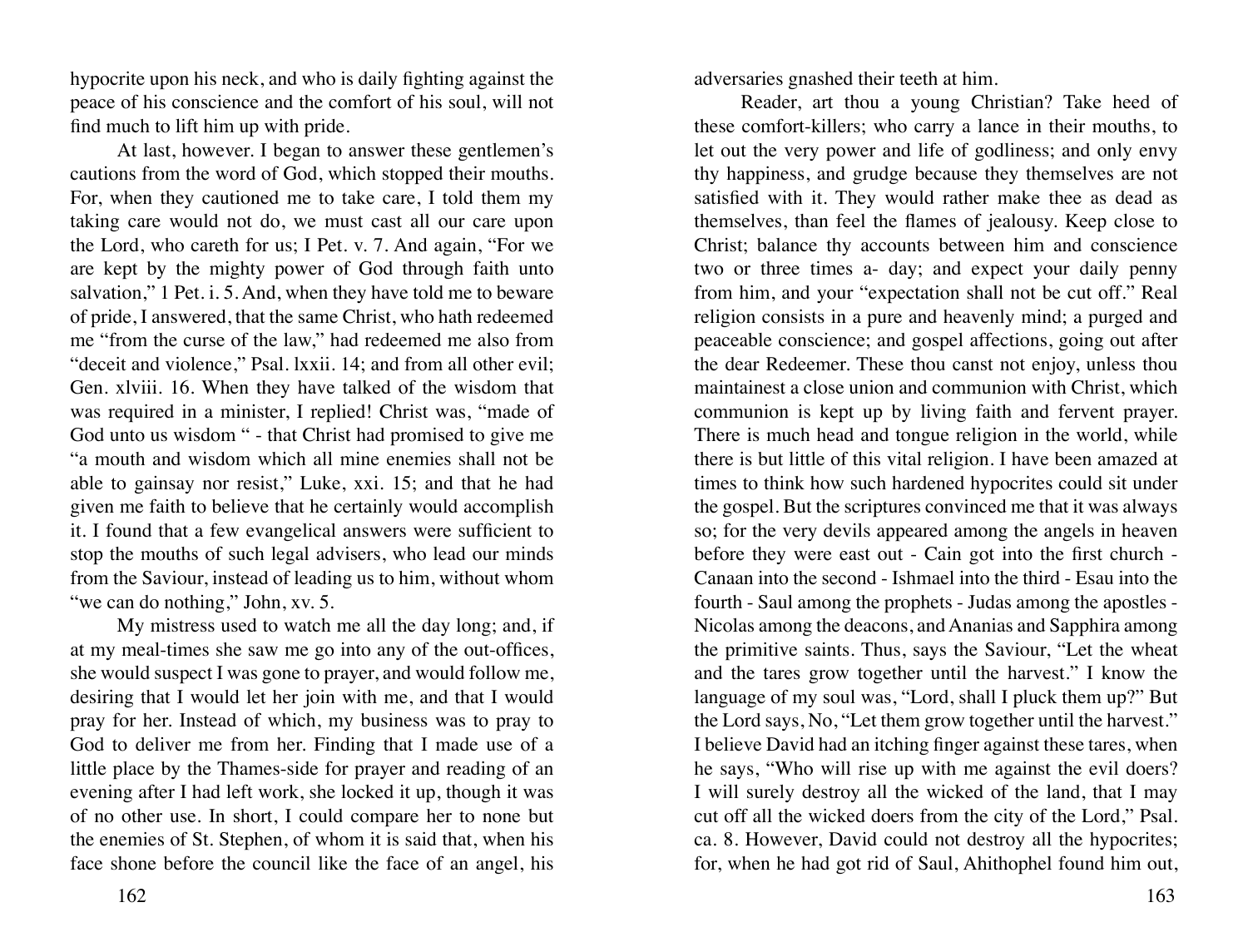and got to his very table, cabinet, and conscience; he was his counsellor, his guide, and his familiar friend.

I was once in a stage coach with two gentlemen, who were speaking to each other about rogues. One was mentioning how he had been taken in by a swindler; when the other observed - "If there is a simple fool in the world, a villain will find him out." This witness is true.

If such a man as David could not escape such hypocrites, how shall we? The dear Redeemer travelled in this path also. If a woman, moved with pity, would anoint Jesus in faith to his burial, Judas wants the unction turned into cash, with a pretence to relieve the poor. If the Saviour hungered or thirsted, he might beg wafer of the woman at the well; and if he would feed his followers, he might work miracles to do it - Judas bore the bag, and loved that which was put therein, for he was a thief. If the Lord makes a supper, Judas is there; while he is taking his mournful leave, Judas is selling his blood; and, when he is in the greatest agonies in the garden, Judas comes, as a general of Satan's army, at the front with a kiss; the chief captains in the centre; and poor ignorant souls, armed with the weapons of indignation, in the rear. Thus the dear Redeemer travelled this path also; he was pestered with an hypocrite as well as we. However, he left his heavenly Father to pluck Judas up; and we must leave Christ to pluck our tares up also.

Notwithstanding all my endeavours to keep up the life of religion in my soul, this woman damped it much at times; for she would come and quarrel with me till she made me angry, and then my peace and comfort left me. When this was the case she had banquet and I had a fast; for she could not make fast while the bridegroom was with me; but, when malice drove him away, then I fasted. At last I began to be so stripped, that her spirit would come upon me even if I was at the bottom of the wharf, when I heard her quarrelling, till

I felt myself both wounded and naked. "Alas!" said I, "how hard did I wrestle to get this sweet frame of mind; and now what hard work it is to keep it! Parsons and people, professors and profane, wonder that I have not left my first love; and endeavour to insinuate that I shall shortly lose that sweet way of living, and be brought to live by faith, which, according to their account, has neither life nor love belonging to it." Whenever any preacher has began to level his discourse at the comforting power of religion, I began to tremble; for I would as soon have parted with my life as with my comfort. But this I observed, that none of them could clear such a point with the word of God on their side: for there is not a word in all God's book that speaks against spiritual life and divine love in the soul of a believer. No; every promise is pregnant with these blessings, and they are conveyed to the souls of men by the Holy Ghost; and the gospel is to be preached to encourage and nurse this life and love, wherever quickening and inflaming grace hath operated.

I often felt a rebuke in my conscience for not reproving my mistress, and telling her of her awful state; but the consideration of my being a labourer, and she my mistress, prevented me from doing it. If any good Christian came to the house, she would immediately take down the Bible, and lay it open in her lap. It was a rare thing for any professor to see her without it; and yet I verily believe she scarcely read a chapter in a year. I one day went under a hedge in the garden, and there prayed to God to enable me to tell her of her wretched profession. As soon as I came back to the wharf she called me in, and told me she wanted me to go to prayer with her. This was a most painful task to perform. However, I was going to kneel down, or else to play my harp; but she prevented me, by saying, "Stop, William, I want to have a little conversation with you; I want to know what you think of the state of my soul." I replied, "I am your servant, or labourer, and as such it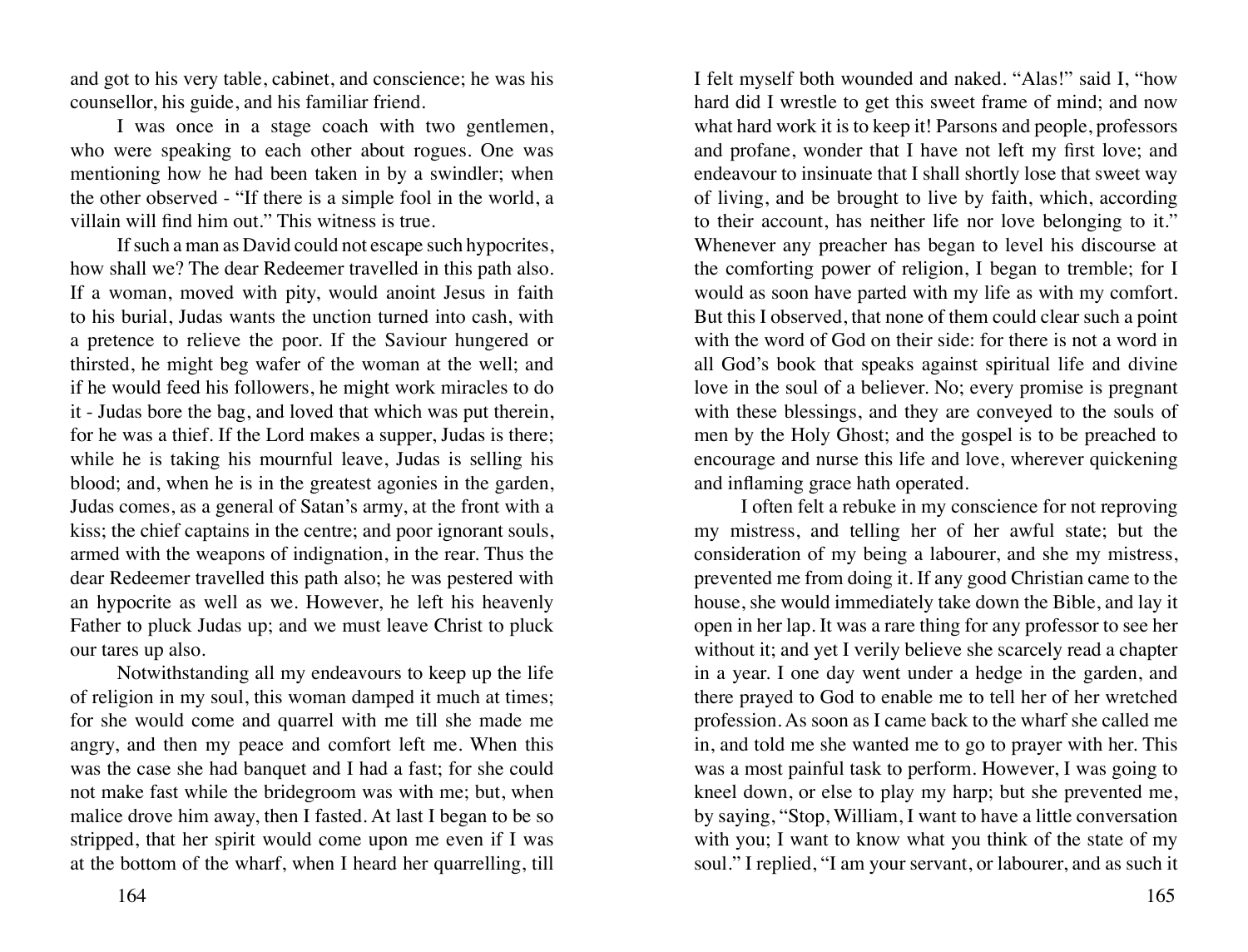is my duty to obey you; but, if you ask me about divine things, you put me in the place of a gospel minister; and as such, I must lay by the thoughts of servitude, and tell you (as in God's sight) what I really think you are. For my part, I verily believe you are a hypocrite in the sight of God; your religion is nothing else but to deceive yourself and others, nor can I call you honest in any sense whatever." She raged, saying, "You are no judge of the matter." I told her, if she really thought so, she should not have applied to me for counsel. And I informed her how she might know whether I had told her the truth or not. If she would go into her closet, and pray to God to make her conscience do its office; and if her conscience did not bear the same testimony against her as I did, she was right, and I was wrong. However, conscience and I agreed in our verdict; and, after I had talked to her till she was a little cooled, I went to prayer with her, and begged God to bless the message; which was the last time I ever prayed with her. After this she went to Kingston, and informed the good people there that I had called her a hypocrite; without telling them that she had asked my opinion of her state, or mentioning my having apologized to her as a servant, this prejudiced many good people against me. The preachers from London were informed of it; and heavy charges were brought against me for my rash conduct. However, God's word justified me for my deliberate reproof, and so did my own conscience too; and, as good Mr. Bunyan says, "If there was a little more of this faithful dealing, the society of the godly would be too hot for talk, tires." But many good men blaming me, and pitying her, "healed the wound slightly, crying, Peace, Peace, where God had not spoken peace." When she went to complain to one good man, he said he believed that I had told her the real truth; for he had often declared that, among all her friends, she had not one faithful one, who would tell her the state she was in.

One day when I was praying, and found great liberty with Christ, and sweet access to him, I asked his blessed Majesty what I could be kept in that place for, where there was nothing but sin any misery? And I came away satisfied of the reason. Before I went to that place I was no more fit for a minister than an infant. I had been so long in convictions, and had afterwards been blessed with such a soul-humbling deliverance, that my spirit was as a weaned child. Whoever carried a Bible or an hymn-book I viewed as an eminent saint, and to such would unbosom all my experience; for I could not suspect any to be hypocrites who sat under the gospel. Therefore it was perpetually impressed upon my mind that I was kept there to learn how to distinguish between real grace in Christians and the mimicry of hypocrites; and that I was to go forth into the public ministry as soon as I was prepared under this woman's tuition. I found that "the testimony of Jesus was the spirit of prophecy" to me; for it so fell out that, as soon as I left that wharf, doors were opened to me continually. And I must confess that I am beholden to that woman (as the chief instrument under God) for every discourse that I have been enabled to deliver against a hypocrite. And I soon saw the effects of this when I came publicly into the work, by the great quantity of old leaven which God used me as an instrument to purge out. It was also of farther use, as it enabled me to endure persecution, and to withstand these canting professors.

A spirit of meekness is excellent when it has tender consciences to examine, or established flocks to feed. But, if Elisha is called to do Elijah's work, he had need of a double portion of Elijah's spirit. If such a spirit of power and prevalency with God should appear in our days, some of our dignified gentlemen would call it a bad one, though the scriptures inform us that all those who resisted it resisted the Holy Ghost, which plainly proves that the spirit of Elijah and that of St. Stephen were the same spirit; as it is written,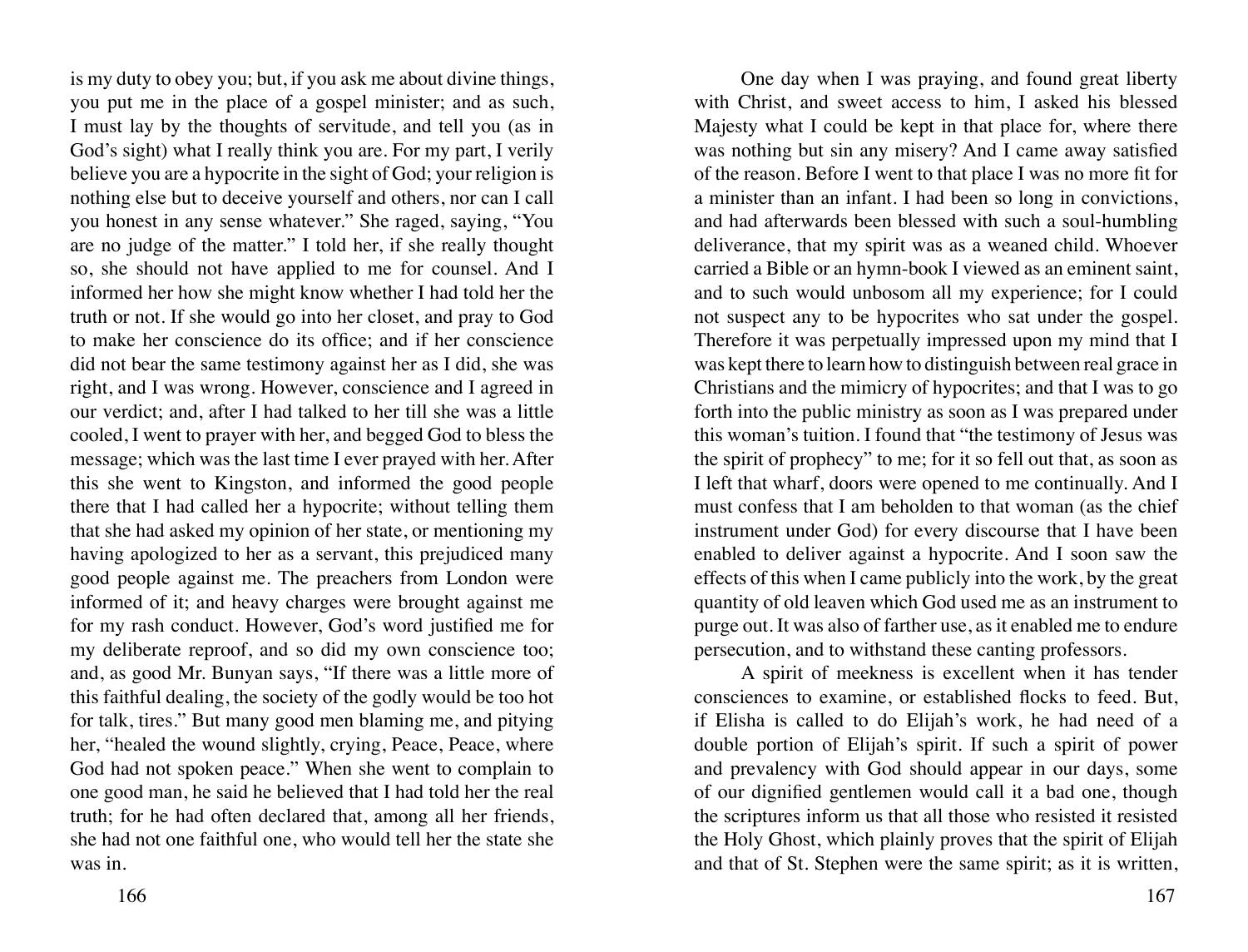"Ye stiff-necked, and uncircumcised in heart and ears, ye do always resist the Holy Ghost: as your fathers did, so do ye. Which of the prophets have not your fathers persecuted?" Acts, vii. 51, 52. Some in our days call it an Old Testament spirit, hinting thereby that the spirit of the New Testament differs from that of the old; so they will divide the substance of the Holy Ghost, rather than allow him to divide his gifts "severally as he will."

I found that I must be drove from all refuge, either in the world or in the church of God, and stand in the promised strength of the Lord alone; for which I have reason to bless God for ever, though it was trying to flesh and blood. I should not have mentioned so much of this, but I think it may be of use to poor young souls, who are buffeted in their first love by dry, legal, bitter professors, who never knew the plague of the human heart, nor the blessings of God's Spirit, that they may shun them. Being fully persuaded that I was kept there for the aforesaid purposes, I rested the more contented, though I daily suffered loss in my comforts.

The report of my robbing people of their bacon, geese, pigs, &c, having much prevailed abroad, and many carnal people crediting the report, a scheme was laid to bring me and the gospel into contempt. There was a company of young men at Ditton, farmers' sons in general. One of them attended my ministry, and behaved as though he had been wounded by the word, appearing very serious for many weeks. According to report, these young men usually met at a public-house at Weston Green, to play at cards and other diversions; and this young man sat under my ministry while the others were rioting at the meeting-door. His companions would often tell me of preaching for money: and one evening he followed me home, saying he heard I was very poor; and, as I fed his soul by my preaching, he ought to help to feed me in a temporal sense, as he could well afford it. I told him God would provide

for me; if I was made useful to him, it was all that I wanted. He insisted on my taking his present; but I would not not on any account whatever. A few days after this they reproached me for having taken money of this young man; however, I believe conscience made him tell the truth to his companions; for this reproach soon ceased, and the young man never sat under my ministry afterwards, nor would he meet me on the road if he could by any means avoid it. Thus "they set traps in my way, and spread nets for my feet;" but God kept my feet from being taken.

At Wooking also, after I had been preaching out of doors, a friend came, and asked me to give him a pinch of snuff; taking occasion thereby to drop money into my box; which I took out, and gave him again: when he told me that it was not his, but that a young man, who had heard me, was convicted by his conscience, and desired him to give it me; but, as he thought I would not take it, he had put it into my snuff. I told him to return it to the young man again - he did so; and soon afterwards the same young man appeared among the rioters and scoffers at the gospel. Thus God "cut off occasion from them that sought occasion," and kept me from falling "into the pit which they had digged." But to return -

My mistress, pursuing me perpetually, made me almost as dead as herself. Her continually quarrelling with me almost drove my comforts away, and then I cared not what became of me. Her cavilling spirit would so overwhelm me at times, that I lost all sight of the Saviour, and of the sweet covenant of grace; and fell into a gloom of melancholy; and went fretting all the day' long, meditating on the hard travail I had formerly waded through: but now since the Lord in his tender pity had delivered me, and brought me among his people, they used me worse than the world did. Indeed one Saul is worse than a host of Philistines.

I do not wonder at poor Samson's desiring the men of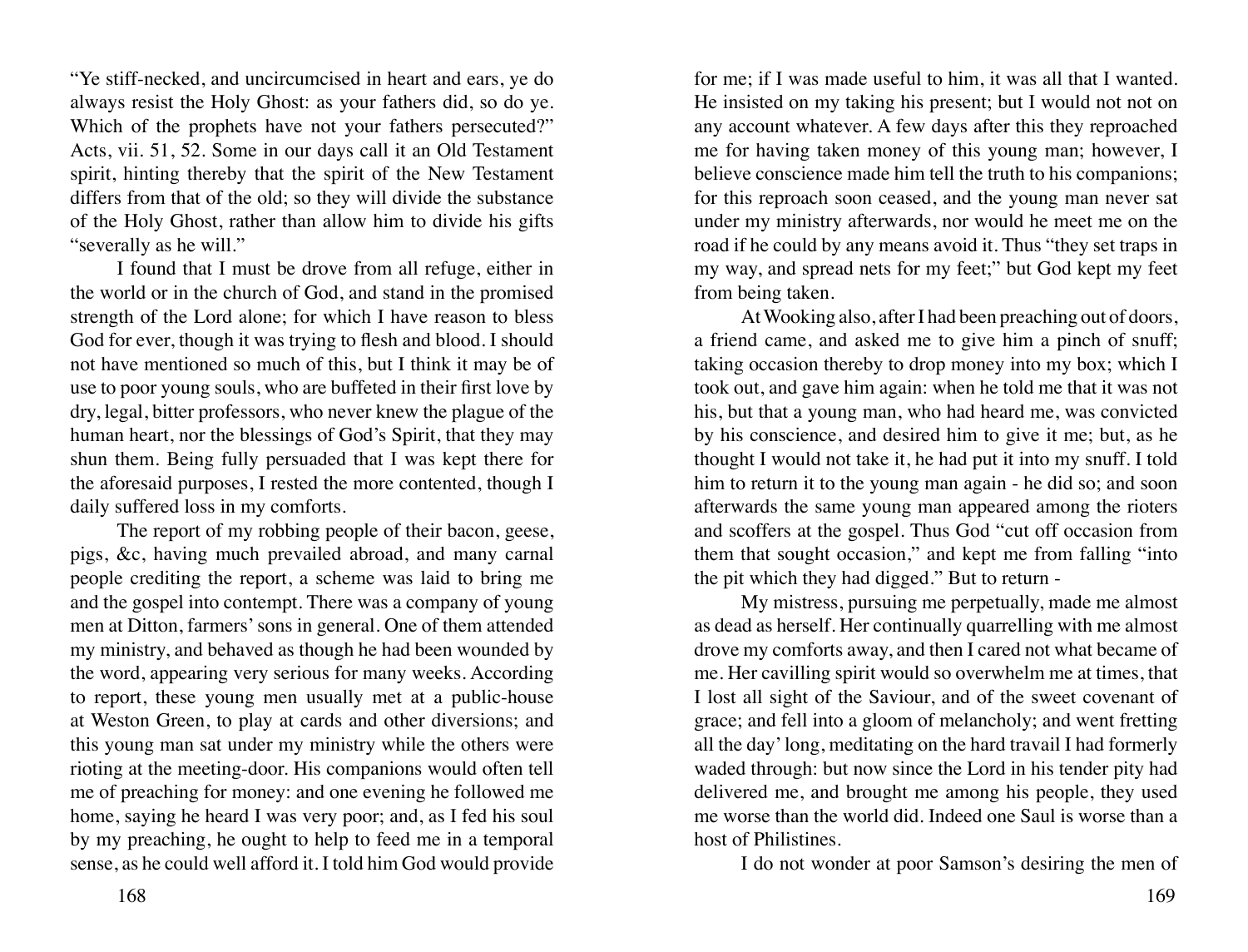Judah not to fall upon him themselves, and that he obtained an oath from them that they would not; though they afterwards took care to bind him, and deliver him into the hands of his enemies. We have many such binders in our days; who, through the fear of man, and their rotten legality, bring the spiritually-minded into bondage: and we generally lie in their cords till the Spirit of God comes upon us, and then they are like tow before he flame, Judges, xv. 14.

### **I Return To Horeb**

In this gloomy frame of mind I lost sight of the dear Redeemer; and legally wandered back to Horeb, where I met with nothing but the earthquake, the wind, and the fire. The law raged afresh in my conscience, and kept me in bondage; my heart grew hard, and my mind was filled with confusion; so that went "bound in the spirit," and had lost the happy enjoyment of gospel liberty. Finding this bondage had such an advantage over me, heavy temptations came upon me. I was tempted to entertain very hard thoughts of God for bringing me into the hands of such people, and suffering me thus to be hunted out of all peace and happiness by one who appeared (according to the report of scripture) to be the most profound hypocrite in all the world. My prayers not meeting with success, made me set light by that glorious privilege; and the consequence was, flint my joys withered like the green herb.

As the law began thus to rage in my conscience, so sin began to get the dominion over me: the more I strove against my daily failings, the more I stumbled and fell by them; and, the more I stumbled, the more I murmured; till unbelief wholly gained the ascendancy over me, and "my heart fretted against the Lord." My mistress now had a feast - the witness that tormented her was apparently slain; poor Samson was bound, and "the Philistines shouted against him:" but, as soon as the bonds of' the poor ass were loosed, the jaw-bone slew her again. Thus the triumph of an hypocrite is short when the

innocent stir up them selves against them, Job, xvii. 8.

I continued long in this legal frame, striving against sin in my own strength without any success; and my prayers began to be as legal as my frame, which consisted in calling upon God to help me in the work. But, alas! where self is agent God will not be an assistant: this is not making him "all in all." However, these prayers brought nothing home, therefore it was labouring in vain. My master, being an Arminian, generally talked to me about good works: and I watched narrowly to see what good works shewed forth themselves in him; but found none; therefore I perceived he said and did not. I observed upon the whole, that true faith would work, though she dare not boast; but Arminianism will boast, though she does not work. For that man, with all his free-will, perfection, and good works, dwelt in such things as would have struck me dumb, and brought my conscience to the very gates of hell.

# **Legal Labyrinth**

Having wandered about six weeks in this legal labyrinth, without any appearance of getting out, I began to be almost desperate under the burden of a hard heart, a lifeless hope, and frozen affections; without any power to recover my former blessedness. At times I saw the Christian's liberty, but could not enjoy it; for I was shut up, and could not come forth; Psal. lxxxviii. 8. This made me almost desperate, as an evangelical view of the covenant rather aggravated the circumstance. Going one day (when I was at the worst, as I thought, and bereft of all comfort) into a field a little way from the village, in order to turn a horse out to grass, and mourning under this miserable frame, I concluded that I would lie down in the field, and pray till God heard and delivered me; with a full determination not to get up till he brought "my soul out of trouble." I therefore turned out the horse, and pitched upon a spot suitable for the purpose; where I was determined to die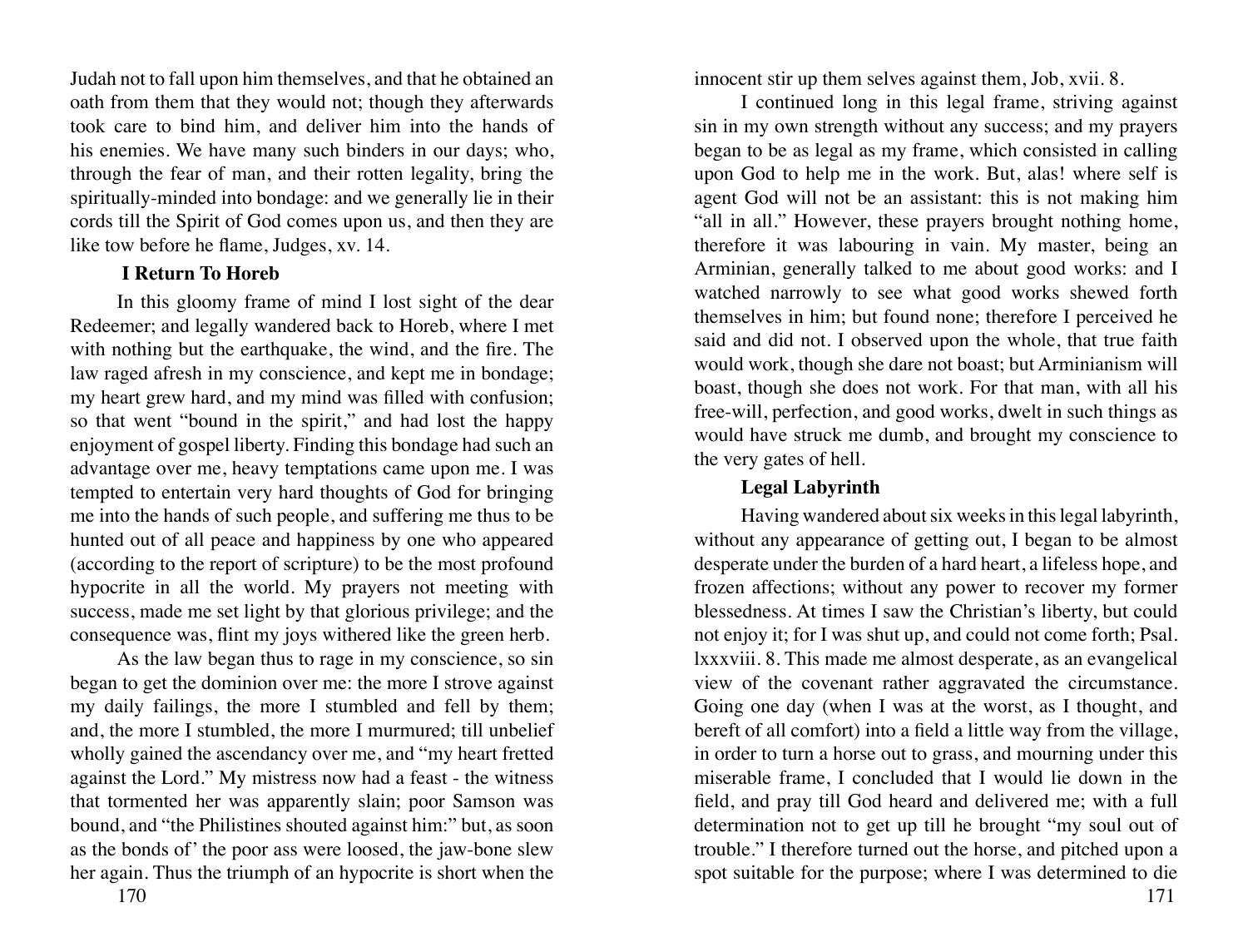or be delivered. To the best of my remembrance, I addressed the Almighty in the following manner: "Oh God! if I, or any other being or creature, except thyself, have wrought this change in my soul, I cannot expect thee to own it or bless it; and, if thou hast not done it, tell me who has - tell me, O Lord, who could deliver my soul from such temptations, guilt, despair, and horror! and who it was that gave me that deliverance and unutterable love to thee. Who could wean my soul from every other object and make thee more dear to me than even my life itself? If this work is not thine, inform me who did it, and let me know the worst: but, if it was thy own work, then, 0 Lord, own it as such. If thou ownest the work to be thine, then I must be thine; and, if I am thine, undertake for me, and deliver me out of this miserable frame, which now overwhelms me. I cannot go on thus; I will not get up till I am delivered. If I am thine, own me and deliver me; but, if not, destroy me; for, if I am not thine, I am quite indifferent what becomes of me."

I had not prayed long before Moses's "veil was rent from the top to the bottom," and Christ," the end of the law for righteousness," was sweetly revealed to my soul. I should not have mentioned this circumstance, but for the probability that some poor soul may read it, who may be entangled in the same net; and I think no experimental Christian will be offended, because he knows more or less of it in his own experience. As to the man who is a stranger to real religion, he cannot condemn it, because he does not understand it. Experimental religion will never be despised by the wise, nor can it be condemned by the foolish.

#### **Look Unto Me And Be Ye Saved**

172 173 The manner in which I was delivered was by the application of these texts. "Look unto me, and be ye saved, all ye ends of the earth." "I will keep that man in perfect peace whose mind is stayed upon me, and will save him

because he trusteth in me." "Trust in the Lord for ever, for in the Lord Jehovah is everlasting strength." I was enabled from that minute to see myself "complete in Christ Jesus;" yea, "without spot," being justified in his righteousness; as it is written, "Thou art all fair, there is no spot in thee." And, while I was enabled to view Christ by faith as my righteousness - my strength - my hope - my peace - my wisdom - my sanctification - my light - my way - my gatemy dwelling-place - my fortress - my portion - my head - my representative - my advocate - my counsellor - my guide - my Redeemer, Master, God, and Lord; I say, while I kept Christ thus in my view by faith, I could see myself complete in him, as he represents us so before God. Now all things went well with me; my heart found peace and happiness, and Christ was all in all to my soul. I looked back at my folly, and well understood what the apostle's caution meant, when he says, "Stand fast in the liberty wherewith Christ hath made you free, and be not again entangled with the yoke of bondage." I evidently perceived that I had been wandering back to the law, and that Moses had brought in his bills afresh for daily infirmities: accordingly I endeavoured to settle matters with him, but in vain; for, the more I strove against sin, the more the law raged and strengthened it. Moses having blinded my eyes with his veil, led my conscience into prison, and laid me in irons; which hardened my heart, and stirred up the enmity of my mind against the Lord. This is the very quintessence of legality. Reader, never presume to balance accounts with Moses, without taking an imputed righteousness, and an allsufficient atonement, in the hand of faith; if thou dost, thou wilt get thy feet in the stocks, and there thou wilt lie until thou lookest to that great Ransom which alone can deliver thee.

While my soul was on this sweet mountain, with its glorious shining top, I had a pleasing view of the intricate paths which my soul had travelled through. Well might Job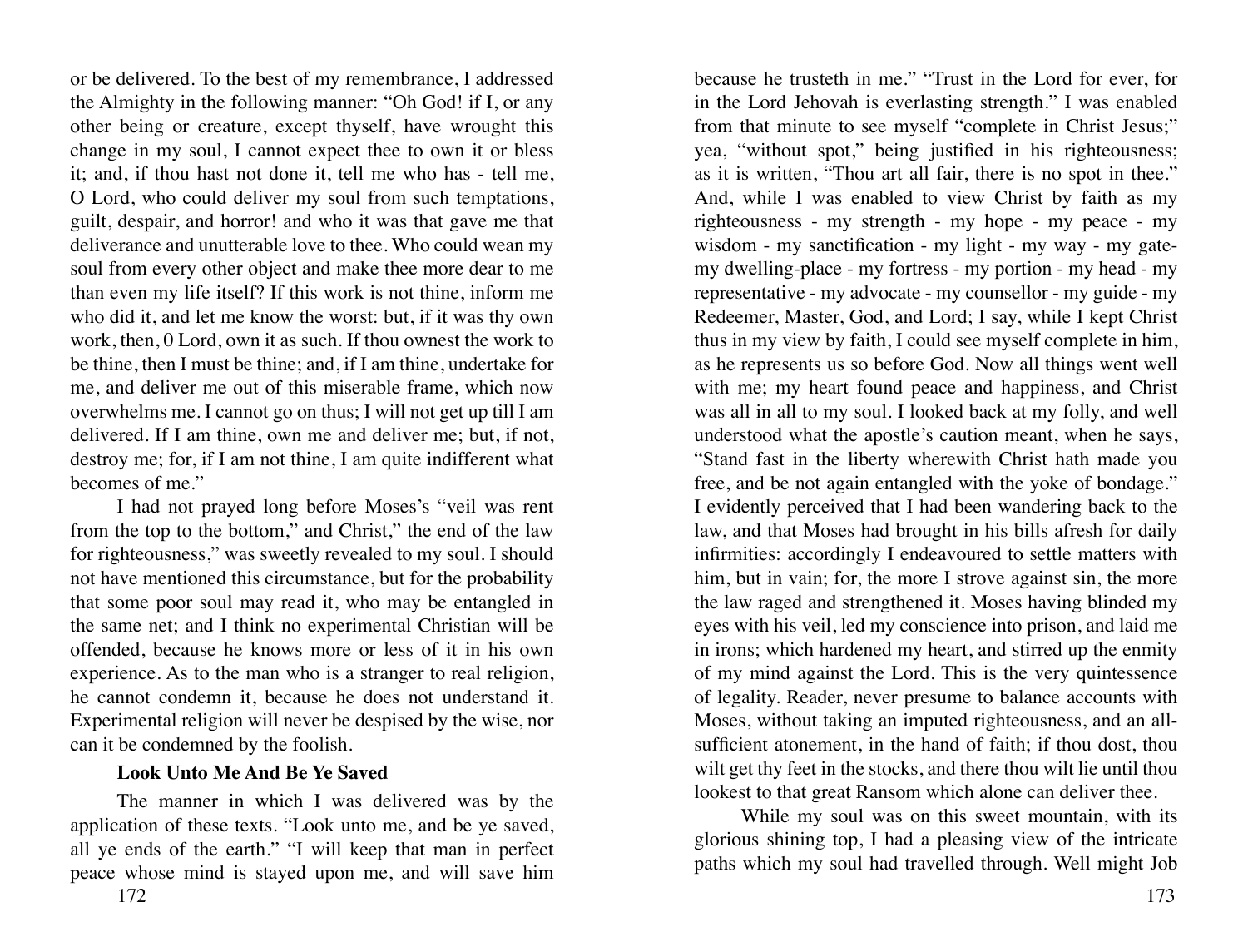call it "a path which no soul knoweth, and which the vulture's eye hath not seen; the lion's whelps have not trodden it, nor the fierce lion passed by it," chap. xxviii. 7, 8.

My communion was now sweet with the Lord; my views of the ever-blessed covenant clearer than ever; and I found, as Hezekiah says, that "by these trials men live, and in all these things is the life of our spirits; so God revives us, and causes us to live." No frame of mind on earth is so sweet as that which arises from a believing view of Christ crucified; while that undeserved love for sinners, which moved him to undertake and die for us, sweetly flows into the mind, and spreads its fragrant balm over every faculty of the soul. This makes the soul rise up in the springtide of divine and everlasting life, till the world, and all its vain amusements, are left as burdensome luggage at the foot of the mount. Oh that my dear reader may experience many of these sweet ebbings and flowings! then he will not stigmatize the author as an enthusiast; for it really is an experimental bathing in Ezekiel's river. I enjoyed this glorious frame for some time after that long and severe exercise under the spirit of bondage; and indeed I thought it was impossible for Moses again to imprison me, I saw the workings of legality so clearly. But, alas! it is in the Lord's "light that we see light;" and, if he hides his face, we are soon troubled.

Finding that God had loaded me with ministerial work, I was determined to leave the employment of coal-heaving, as it was impossible for me to keep up communion with God while in it. Therefore I informed my master of my intention, and accordingly left him. Never was my soul more happy than when I got out of that miserable company, from that miserable employment, and from under that miserable mistress. I had now many doors opened to me, and free liberty to lengthen Zion's cords and strengthen her stakes, and to break forth on the right hand and on the left.

Having gone on for some time in a very comfortable frame of soul, I chiefly preached comfort in my sermons; which drew together many people to hear me, both good and bad: therefore l was to have another cross to try me. My mistress, not approving of my leaving her servitude, told several ministers and Christians that I had left them suddenly, before they were provided with another labourer. The truth was, I left the same person that I succeeded in the place at my departure, and went about my heavenly Father's business. My mistress, however, prejudiced many good men's minds against me, by saying that my leaving them was hurtful to their business. But even this was serviceable to me also, as it tended to wean me from all human props, and led me to trust in my dear Redeemer alone. Every evil report had a tendency to drive me to prayer, in answer to which I found the testimony of my God still with me. My departure from coal-heaving was like Jacob's departure from sheep keeping; and my mistress was as willing to hold me in slavery for little or nothing, as Laban was to hold Jacob because he saw his cattle were increased. However, God had set my face toward Mount Gilead, and my business was to raise up an heap of witnesses for him.

Having been very comfortable for a long time, I preached comfort perpetually to the people; and my discourses savoured a good deal of the joys of the mount, which some of the poor tried ones could not get at: therefore the Lord was pleased to lay my soul in irons, in order that I might speak to them who were in the horrible pit. I now found my chains come heavy upon me; and expected they would burst, as usual, when I went into the pulpit. But no; I was left to stand in the pillory, as a good man terms it; I mean, to preach in bondage. While my soul lay in this gloomy state, I preached from passages of scripture that were suitable to my then melancholy frame of mind: and was quite surprised to find the people receive it so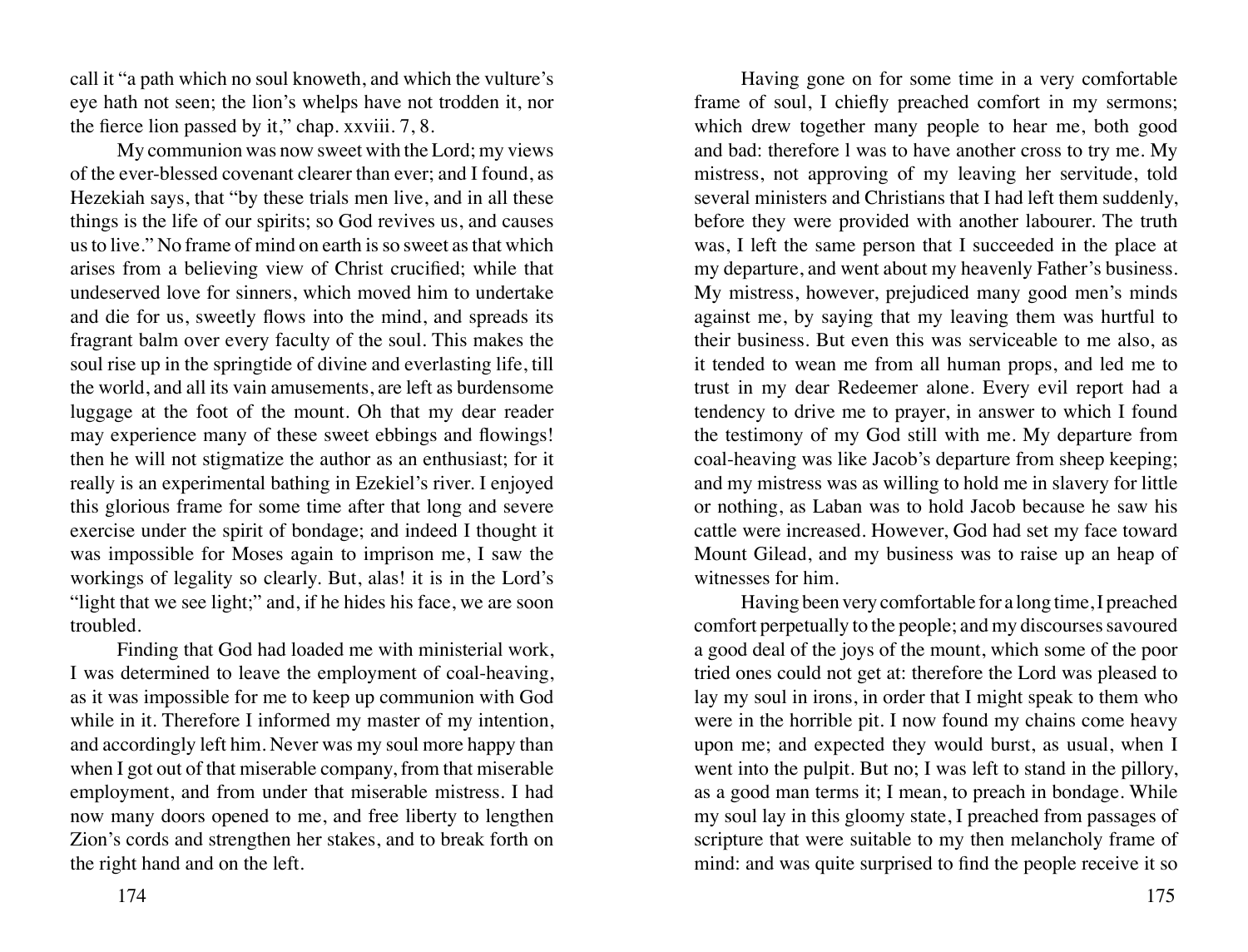cordially, smiling and rejoicing in it. When

I came down from the pulpit I was ashamed to look them in the face, thinking I had delivered such heavy and melancholy tidings to them: but, alas! they laid hold of my hand, blessed me, and seemed all alive. This was a path that I had not travelled before, therefore I knew not what to make of it. In the afternoon it was the same again. "Alas!" said I, "doth God keep my soul in misery, and bless them with such comfort under my ministry! Surely I am not going to preach the gospel to others, and be a castaway myself? Wherefore I began to be very much alarmed at seeing them so happy, while my soul was bowed down within me. And sometimes, when I have expressed my soul troubles in my discourses, they have appeared to be filled with joy. I could not conceive the meaning of this; their joy appeared to me like the shout of the Philistines when Samson was bound. I began at last to envy them their happiness; and was grieved at my heart to see such comfort ministered to them under the word, while there was not one drop of it that flowed through my heart. I never understood this passage till I got out of that miserable frame; "And, whether we be afflicted, it is for your consolation and salvation," 2 Cor. i. 6. On my road home I was much distressed indeed at this strange experience: however, I still continued in bondage, do what I would; nor could I pray myself out of it; till I began at last to be filled with cruel jealousy, and to envy the happiness of those who rejoiced in the dear Redeemer. This wretched frame of mind filled my soul with terror, to think that my heart should swell with anger against those who enjoyed the sweet influences of the Holy Ghost! "Alas!" said I, "this is no better than sinning against the Holy Spirit of God." I was now entangled in a fresh mystery; nor could I by any means unriddle it. I still continued to preach from texts of scripture expressive of trouble; such as these - "And when I am tried I shall come forth as gold;" "We that are in this

tabernacle do groan, being burdened;" "These are they that came out of great tribulation, and have washed their robes, &c.;" and, "Oh that I knew where I might find him!"

Under these melancholy discourses the people who heard me were greatly blessed, until their joys appeared an aggravation of my misery; and I was ready to grudge them their comfort, as I went mourning all day long without the sun. I longed to run away from the work, rather than stand up and preach comfort to others while my own soul was bowed down within me.

I have often thought it was such soul-distressing frames of mind as these which made the prophets cry out, "The burden of the word of the Lord," as much as the heavy judgments which that word contained. This my present state of bondage was attended with another cutting trial - that of spiritual jealousy. For, when I saw young Christians triumphing in the love of Christ under my ministry, while I went mourning under the hiding of the Saviour's countenance, travelling in chains, buffeted by Satan, and distressed with hardness of heart - yet compelled to preach through the fear of apostacy, which kept me in awe - I could not endure to see the Redeemer indulge others with such divine consolations, while I was denied his blessed presence. This experience taught me effectually the meaning of the earnest suit, and soul-humbling confession, of the spouse in the Song of Solomon - "Set me as a seal upon thine heart, as a seal upon thine arm: for love is strong as death, jealousy is cruel as the grave; the coals thereof are coals of fire, which hath a most vehement flame. Many waters cannot quench love, neither can the floods drown it: if a man would give all the substance of his house for love, it would utterly be contemned," chap. viii. 6, 7. While I was under this raging jealousy, I often preached from such texts as these - "They have provoked me to jealousy with that which is not God;" "I will provoke them to jealousy with a foolish people," Deut.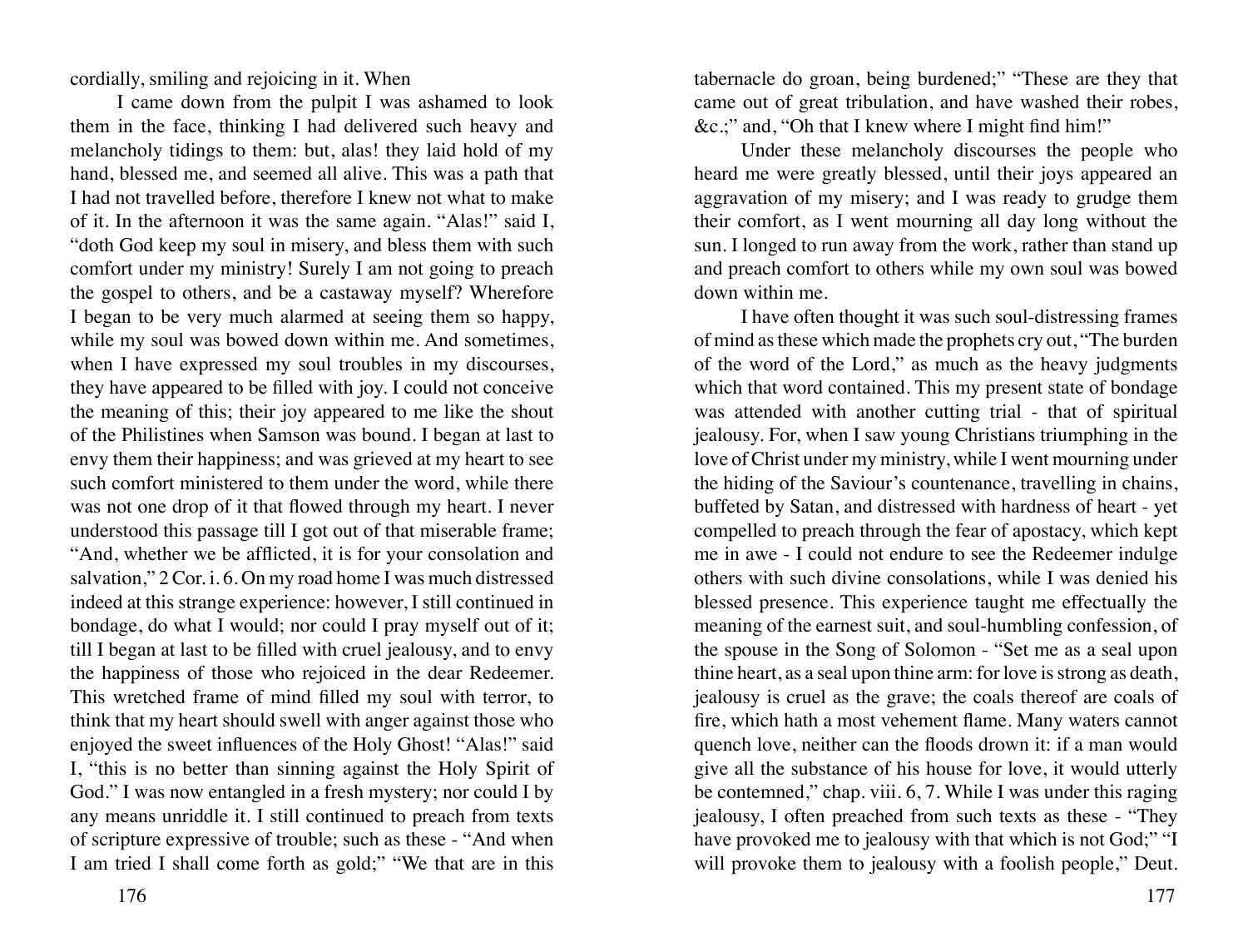xxxii. 21; and "Salvation is come to the Gentiles, to provoke them to jealousy," Rom. xi. 11; which seemed to afford to my hearers great comfort also. And I varied in my doctrines as my frames varied, being always led to choose texts suitable to my own feelings. Thus God kept me in bondage to speak to them that were bound, as bound with them; suffered me to travel in the dark, to speak to those upon whom the day-spring had scarcely begun to dawn; and caused my life to hang in doubt, that I might speak to doubting souls. While I continued in this melancholy frame, many escaped from the horrible pit under my ministry, by my speaking to them in the language of their own distresses. But this I knew not till afterwards; nor did I know, till I was delivered, what Paul meant by travailing in birth until Christ was formed in them; Gal. iv. 19. I went one night to preach at a good woman's house, who seemed rather distressed; I asked her what was the cause of her looking so sadly. She told me, that her husband, though he had long followed the gospel, had never experienced much of the power of it; but that she had been greatly indulged with comfortable communion with Christ. "But lately," said she, with tears in her eyes, "my husband is blessed with great consolations, and my comforts are all gone. This is like the Lord's leaving Saul, and going to David: and I can compare myself to none but Saul, for I really envy my husband his happiness." Hearing such things from an old mother in Israel was a sweet cordial to me; for, being entangled in the same net, I could describe it to her feelingly, and shew her, from the scriptures, that others had felt the same. My conversation was blessed to her, and she was delivered out of trouble. But when I found she was delivered by my conversation, and that I was left behind, it added to my misery; I envied her as well as others, and went groaning home, almost desperate.

My wife, seeing me perpetually cast down, began to wonder at it; having formerly seen me so happy and zealous

in the ways of the Lord; which I believe had provoked her to jealousy when she was in soul-trouble: but, being now cast down, whom she supposed to be a strong believer, gave her some ground to hope that her religion was genuine; for she saw that

I was in distress as well as herself; which afforded her great comfort; nor did I ever see her so cheerful and happy before. This increased my misery, and I thought that I had wrestled and prayed day and night for her - had reproved her - watched over her - admonished her, &c., and now God had heard my prayers for her, and had cast me off. So that I envied her also.

While I continued in this gloomy frame, my dame appeared to carry herself rather cold towards me, as I thought, and to speak more cheerfully to other people than she did to me; which was another provocation; and a spirit of nuptial or carnal jealousy came upon me; and I was jealous of my wife, though without the least cause; which grew so high, that I could not endure that any body should look at her. This I never felt before, nor could I conceive how it would terminate. My wife at last began to taunt he, and said she doubted of my state. This was most cutting to my soul indeed. I told her not to triumph; for, as sure as she was born, so sure the spirit which I laboured under would come upon her as soon as the Lord delivered me. And so it surely did; and continued with her many months, if not some years. Thus Leah polishes Rachel, Rachel polishes Leah, and both polish Jacob; and under these jealous cavils humbling grace operates, fervent prayers are put up by the supposed injured parties, and conspicuous answers from God establish their souls in faith. "God saw I was hated," said Leah, "therefore he gave me this son." "Surely God is on my side," said her faith. "And Rachel said, God hath judged me, and hath also heard my voice, and hath given me a son; therefore called she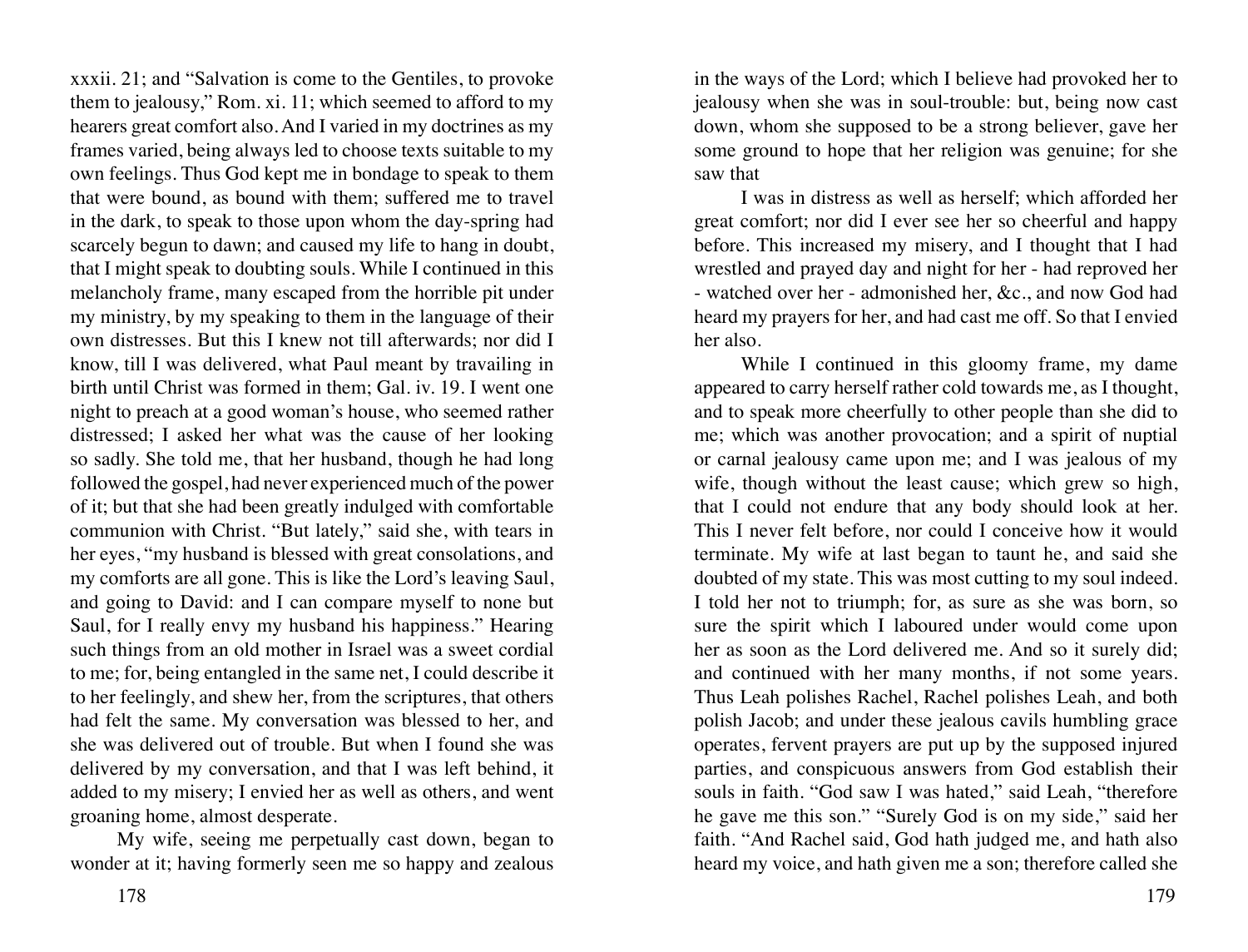his name Dan," Gen. xxx. 6. And Jacob said, "Except the God of my father, the God of Abraham, and the fear of Isaac, had been with me, surely thou hadst sent me away now empty; but God hath seen mine affliction," Gen. xxxi. 42. Thus they tried one another, and God tried and purified them all. But to return I laid in this miserable affliction many weeks, until I was almost desperate; and at last even doubted of my salvation. This drove me to wrestle hard with God in prayer; but I found no deliverance. I had plenty of matter, and great liberty of speech in the pulpit, and the power of God attended the word spoken; until I was enraged at the happiness of the people, and secretly vowed that I would not preach to comfort others if I myself was left to perish.

It happened that, while on my road home, between Cobham and Esher, I was violently tempted to believe that God had east me off for ever - that he would reveal himself to me no more-that I had sinned the unpardonable sin; and that my hard heart and desperate anger against the comforts of others, were proofs of it - that my jealousy, and determination not to preach any more, was that rebellion which reigns and rules in such sinners' hearts. This drove me to prayer on the road; but, finding my prayer met with no success, I told the ever-blessed and everglorious God that, if he sent me to hell, I would declare before all the damned, both devils and men, and that to his dishonour, that he had called me by his grace - regenerated me by his Spirit, and sealed me to the day of eternal redemption - had filled my soul with the comforts of the Holy Ghost, and justified and sanctified me exactly agreeable to his own word - but that his faithfulness had now failed, and I was disappointed of my hope, &c. Very soon after this my chains began to burst, and the most blessed Redeemer delivered my soul from all my troubles. He appeared as sweet to my soul as ever. And now I could clearly see why I had been thus exercised. Whereupon I began to preach up the

faithfulness and immutability of God - the impossibility of a believer's perishing - and that, if God brought us down to the gates of hell by afflictions, yet he would raise up from thence; for the gulph of God's decree was fixed, and no chosen vessel could pass over it. Thus I found that, as God had kept me long in trouble in order to feel after the consciences of troubled souls, and to comfort them by my afflictions; so now he had delivered me from all my fears, that I might confirm their souls in the faith of the unchangeable love of God. This doctrine I had now sweetly sealed to me, and I preached it with all authority. And the final perseverance of the saints was cordially received by my flocks as a most comfortable and soul-establishing doctrine.

Thus, reader, I spake as I was moved by the Holy Ghost; which operated under my various crosses, as expressed by ministers of the church of England at their ordination. And indeed we can never preach to profit souls unless we are; for a preacher is to lead his flock; and that I plainly perceived, blessed be God who enabled me to cleanse my own way by taking heed thereto according to his word.

As I made my own ground good by experiencing the truth, and proving my experience to be genuine by the word of God, I then led my flocks into the same establishing doctrines which had settled my soul, as it is written, "Lo, this we have searched, so it is: hear it, and know thou it for thy good," Job. v. 27. Thus the preacher is a taster for the children of God. Ezekiel must eat the roll before he prophesies to others; and John must eat the little book, and taste both the bitter and the sweet, before he is to prophesy again; Jeremiah too must find the word of God, and eat it likewise, before he can feed others. When this is the experience of a minister, he may say as Paul did," Ye are all partakers of my grace." But to return -

After my deliverance I could plainly perceive that this trial had been revealed to me before it came on; but, alas!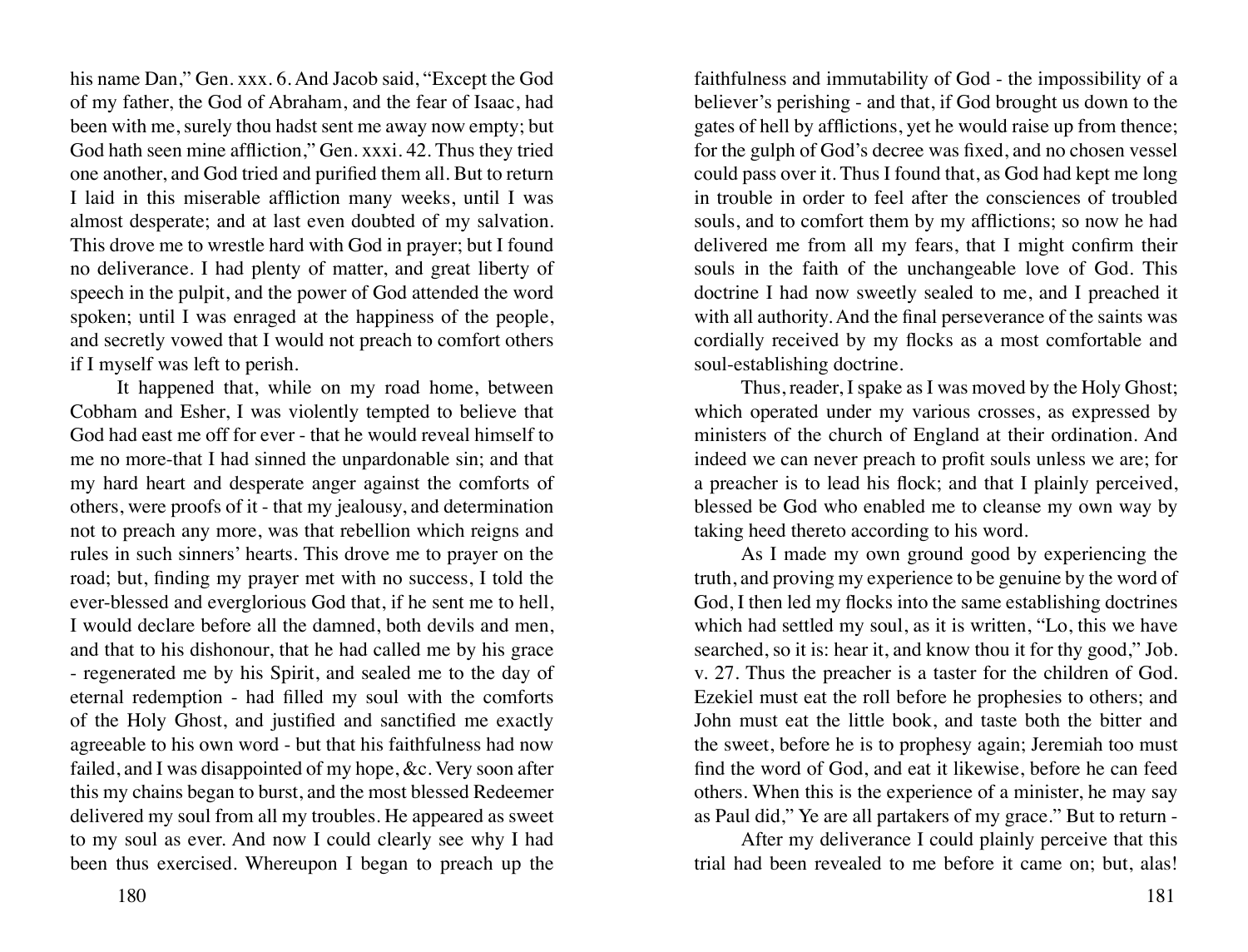"God speaketh once, yea, twice, yet man perceiveth it not. In a dream, in a vision of the night, when deep sleep falleth upon men, then he openeth their ears to instruction," &c., Job, xxxiii. 14-16. I had one night the following dream, which was rather awful. I dreamed that I was in a large field; and, behold, a beast of an ill shape and dreadful appearance ran at the open-mouthed in a most furious manner. This beast was somewhat like a lion, rough-haired, and had a most dreadful wide mouth. In running furiously at me, he started back when he was within the space of a yard, which amazed me much, as he approached so near. At the formidable appearance of the creature I was dreadfully terrified in my sleep, especially as he suddenly made at me the second time, and appeared to come rather closer; but still he started back, as before. The third time the creature flew at me, but still was checked when he approached very near me. At length, when I found he could not reach me, I stood still, to see what was the occasion of it. When I perceived a chain go quite round the loins of the beast; and, behold, at the end of the chain stood one of the most handsome men I ever beheld, with his face shining like the face of an angel. He held the chain in his hand; and, when I looked at him in the face, he smiled sweetly upon me, and kept the beast close to his feet. Accordingly, when I saw that the creature was kept by a chain in his hand, I took up stones and threw at it; and, in swinging my arms, I awoke. I could not then help thinking that that dream was from God, as a prelude to some temptation, it appeared so scriptural. I considered the devil's being compared to a dog and a lion. First, to a dog; "Deliver my soul from the sword, my darling from the power of the dog," Psal. xxii. 20. Secondly, to a lion; "Be sober, be vigilant; because your adversary the devil, as a roaring lion, walketh about, seeking whom he may devour: whom resist steadfast in the faith," I Pet. v. 10. The chain which I saw in my dream appeared to be scriptural also. "And

I saw an angel come down from heaven, having the key of the bottomless pit and a great chain in his hand. And he laid hold on the dragon, that old serpent, which is the devil and Satan, and bound him a thousand years," Rev. xx. 1, 2. This angel is Christ Jesus, the angel of the everlasting covenant, as appears from his having the key of the bottomless pit; as you read, "I am he that liveth, and was dead; and, behold, I am alive for evermore, Amen; and have the keys of hell and of death," Rev. i. 18. Threwing stones at him seemed to be likewise scriptural; as it is written, "The Lord of Hosts shall defend them; and they shall devour, and subdue with sling stones," Zech. ix. 15.

Having got rid of this internal cross, I soon found some external ones. But these are nothing when compared to the hiding of God's countenance; which resembles hell the most of any thing, because his frowns in a cloud always reflect wrath; as it is written, "In a little wrath I hid my face from thee for a moment, but with everlasting kindness will I have mercy on thee," Isa. liv. 8.

Upon the whole, I found there was a daily cross for me to take up, and rather more than faith and patience could manage at times; but none so dreadful to an indulged child as the hiding of his father's countenance. My next cross was the oppositions I met with from erroneous men. At Farnham, in Surrey, a free-will Baptist minister began to cavil at me as soon as I had delivered my message; and the contention lasted till midnight: but God enabled me to stand my ground till he was quite out of breath, and I believe of ammunition too. Carnal reason against the decrees of God is like attempting to overturn a mountain of brass with the web of a spider. The gentleman, enraged and routed, afterwards sent me a challenge to dispute with me at a public-house, where he would bring many friends with him, as witnesses of the great exploits of free agency. Howbeit, I had no occasion to go there to hear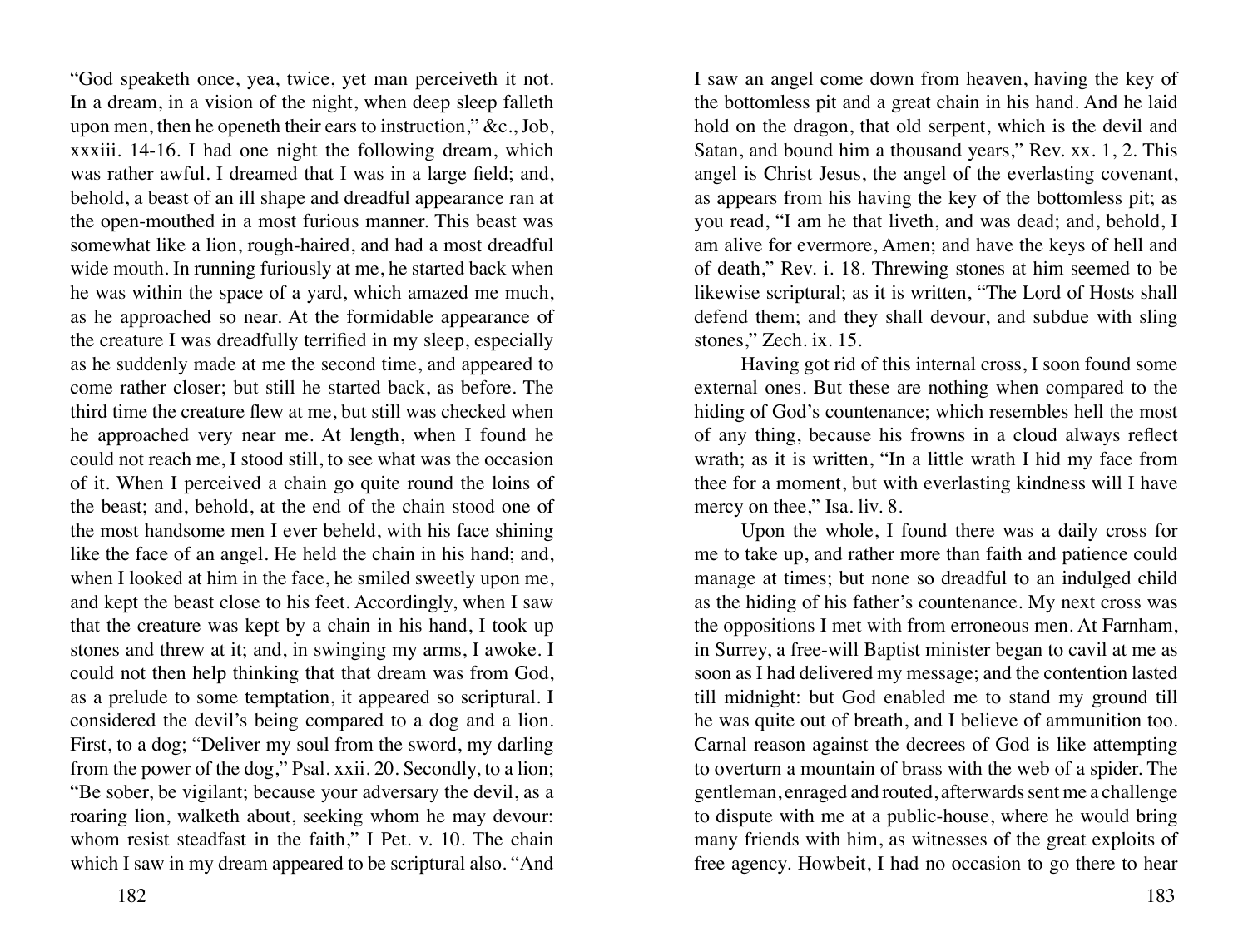lectures on the trophies of free-agency; I could get at them nearer home; for my own heart told me that, wherever freeagency was enshrined, there the devil himself was enthroned. There never yet was a free-agent in this world, since Adam's fall, except Christ, that was not under the dominion of the devil, and led captive by him into the commission of every besetting sin. I accordingly sent that gentleman word that I should continue to preach at the places to which I was called; nor would I give place to the devil, if he came in my way; but I had no warrant to meet Satan half way, nor to contend with him upon unconsecrated ground.

### **Arian Baptist**

After this an Arian Baptist beset me at Worpolsdon, in Surrey, and brought others with him. These harassed me at times for a year or two; but God enabled me to oppose their errors as fast as they discovered themselves; nor did I lose one sheep by means of these evening wolves.

Some of my friends were angry with me at times for being so warm and severe in my delivery; but the Saviour's reproofs, given to the angels of the churches in the Revelations, bore me out, and warranted me in my zeal; nor could my friends persuade me to be a dumb dog while these wolves haunted the fold. There was also a Scotch Seceder at Guildford, whose head was very well furnished, who at times contended with this old leading Arian: and I was told that he overthrew his arguments; but soon afterwards he fell into that very error himself, and then plunged into open profanity; so that he is now an Arian both in principle and practice. This circumstance effectually taught me that a well-furnished head is not sufficient to keep the devil out of the heart. Satan does not mind the head, it is the heart that he wants - "The strong man armed keeps possession of the palace." The devil mimics the Most High in this respect; for God says, "My son, give me thine heart."

# **Opposition A Great Service**

I found all these oppositions of great service to me: for God gave me so uncommon a spirit of meekness at my first setting off to preach, that I found myself rather too tender "to declare the whole counsel of God." I was more fit for the character of a nurse than for that of a soldier. But, when these Arians came to tear up the very foundation of my hope, that spirit of meekness gave way to a fiery zeal. When I came in private before God my soul was overwhelmed with contrition; but when I got into my pulpit I was "clad with zeal as with a cloak." Farewell meekness, when we have to do with devils; God grant that my bowels may never sound with compassion on that ground where the vengeance of heaven burns with indignation! When our dear Redeemer was with his disciples Mary and Martha, at their brother's grave, he wept and groaned in spirit; but, when he upbraids Capernaum - reproves the generation of vipers - and drives the buyers and sellers out of the temple - then the zeal of God's house ate him up, and he appeared the dreadful Judge. Thus you see the just God and the Saviour that was wonderfully manifested at the Red Sea. Christ looked with compassion on his Israel, and led them forth like a flock, redeemed them, and saved them; but he looked as a judge on the Egyptians, and destroyed them. Behold, then, both goodness and severity displayed from a just God and a Saviour, Emmanuel, God with us! As a ransomer, he redeemed Israel; and, as a just God, he gave Egypt for their ransom. But to return -

I found that Satan beset me with most dreadful temptations to Arianism; he laid perpetual siege to my judgment; and brought their damnable sophistry continually to my mind. While I was labouring under these wretched temptations God gave me a most precious promise; which was, "Call unto me, and I will answer thee, and shew thee great and mighty things, which thou knowest not," Jer. xxxiii.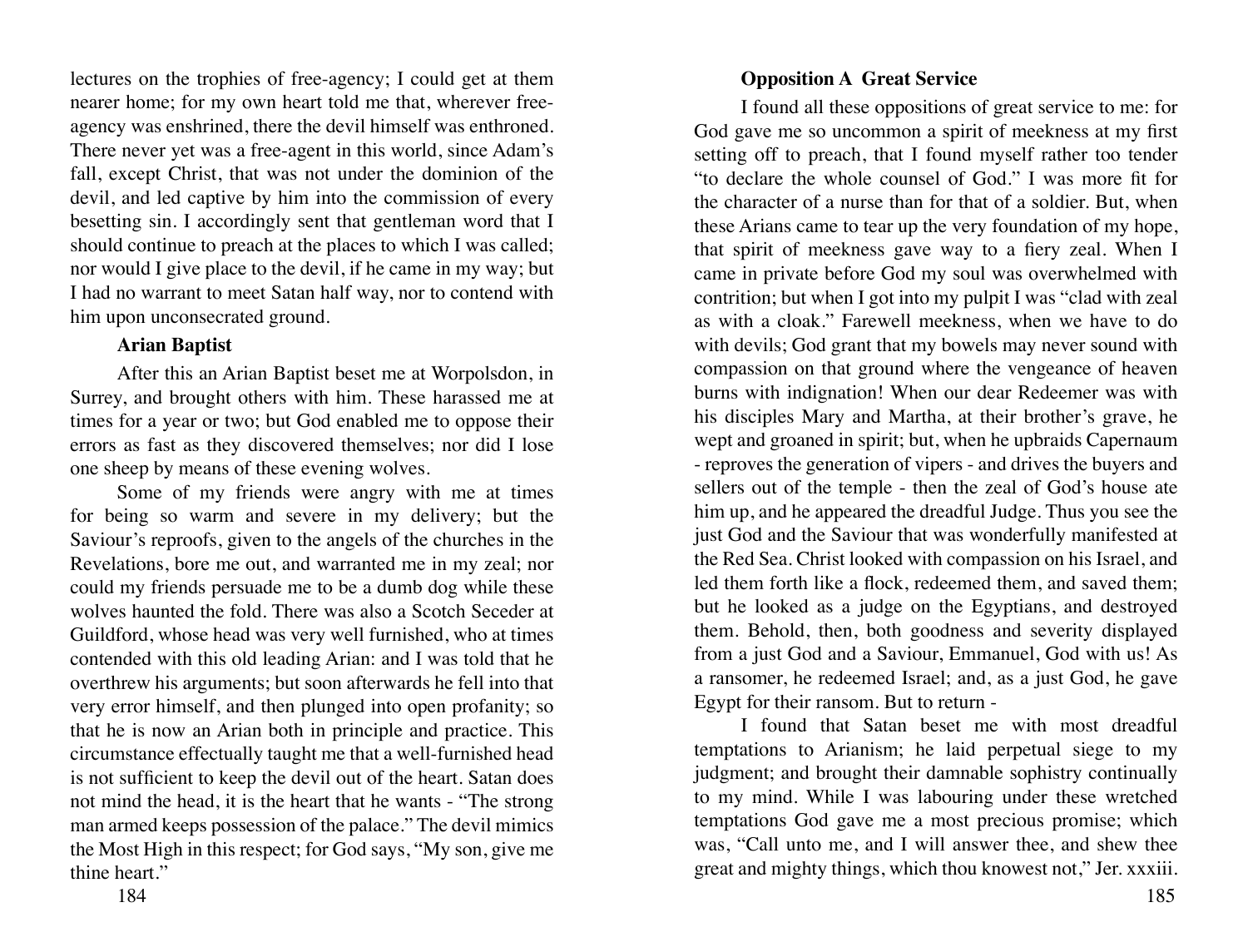3. This scripture the Lord sweetly fulfilled to my soul, after permitting me to be long tempted; for he gave me a most glorious vision on Ripley Common, just by the little publichouse called the Hut, where he shewed me, in the light of the Scriptures, his essential divinity, and led me to see that every perfection of deity is attributed to Jesus Christ by God the Holy Ghost. And I think the judgment, the revelation, and the application, of the Holy Ghost, are sufficient to establish the heart of any Christian on this head, though all the arians in the world should contradict it. I could see the Saviour's deity established to us by the following testimonies. First, by the testimony of God the Father, Heb. i. 8; "And the Father himself, who hath sent me, hath borne witness of me," John, v. 37. Secondly, by God the Saviour, Rev. i. 8; "Though I bear record of myself, yet my record is true," John, viii. 14. Thirdly, by God the Holy Ghost, as it is written, "Christ saith, how then doth David by the Holy Ghost call him Jehovah; saying, The Lord said unto my Lord, Sit thou on my right hand till I make thine enemies thy footstool? If David then call him Jehovah, how is he his son? And no man was able to answer him," Matt. xxii. 42-45. Fourthly, by the angels; "And the angel said unto them, I bring you good tidings of great joy; for unto you is born this day, in the city of David, a Saviour, who is Christ, Jehovah," Luke, ii. 11. Fifthly, by patriarchs, Gen. iv. 8, 15, 16; and xxii. 14-16. Sixthly, by prophets, Jer. xxiii. 5, 6; Isa. xl. 3; and xliii. 10, 11. Seventhly, by apostles, 2 John, v. 20; Rom. ix. 5; Jude, 2, 5. Eighthly, by the adoration of all the hosts of heaven, Heb. i. 6. Ninthly, by the testimony of devils, Acts, xvi. 17. And, tenthly, by the predicted confession of all the damned, Isa. viii. 21, 22. And I clearly discerned that, if there be not three distinct persons, or personal subsistences, in the Godhead, the law, as the ministration of death, fails to the ground; for no man is to be put to death by the temporal or spiritual sword, but at the

mouth of two, or, at the most, three witnesses; Deut. xvii. 6. Take away temporal death, and eternal death is dethroned. Therefore Israel, in the indictments brought against them, are accused of sinning against the three glorious persons in the Godhead; yea, against each person distinctly, according to the Scriptures. First, against the Father, Deut. xxxii. 6 the eternal Lawgiver, who promised to send his angel, the angel of the everlasting covenant, who would not pardon their unbelief; Exod. xxiii. 21-24. This was Christ, the Rock that followed them, whom they tempted, and by whom they were destroyed, I Cor. x. 9. Secondly, they sinned against Christ himself, the Rock that followed them; as it is written, "They lightly esteemed the Rock of their salvation," Deut. xxxii. 15. Thirdly, "They rebelled, and vexed his Holy Spirit, so that he was turned to be their enemy, and he fought against them," Isa. lxiii. 10. Thus the triune God is a swift witness against unbelieving and rebellious Israel, Mal. iii. 5.

So we see they sinned against the Lawgiver in the Mount, the Mediator in the cloud, and the Holy Spirit of all grace in Moses, Aaron, Miriam, &c. Explain away, therefore, the everblessed Trinity, and the law is of no force; consequently down comes the throne of judgment. Justice stands on a precept; and judgment is the execution of a sentence by justice on the transgressors of a precept. "Justice and judgment are the habitation of Christ's throne:" take away the first, and down comes the latter. With respect to a covenant of grace, the Father delivers the roll of his secret decrees, or book of life, to the Son, which none but himself is able to open, Rev. v. 2-5. The Son receives the book, and performs the conditions, Rev. v. 7; Psal. 1.7. The Holy Ghost appears both as the witness and sealer of the covenant, Rev. i. 4; iii. 1; and v. 1: and seals the testimony on the heart of every chosen disciple, Isa. viii. 16. Thus "there are three that bear record in heaven; the Father, the Word, and the Holy Ghost; and these three are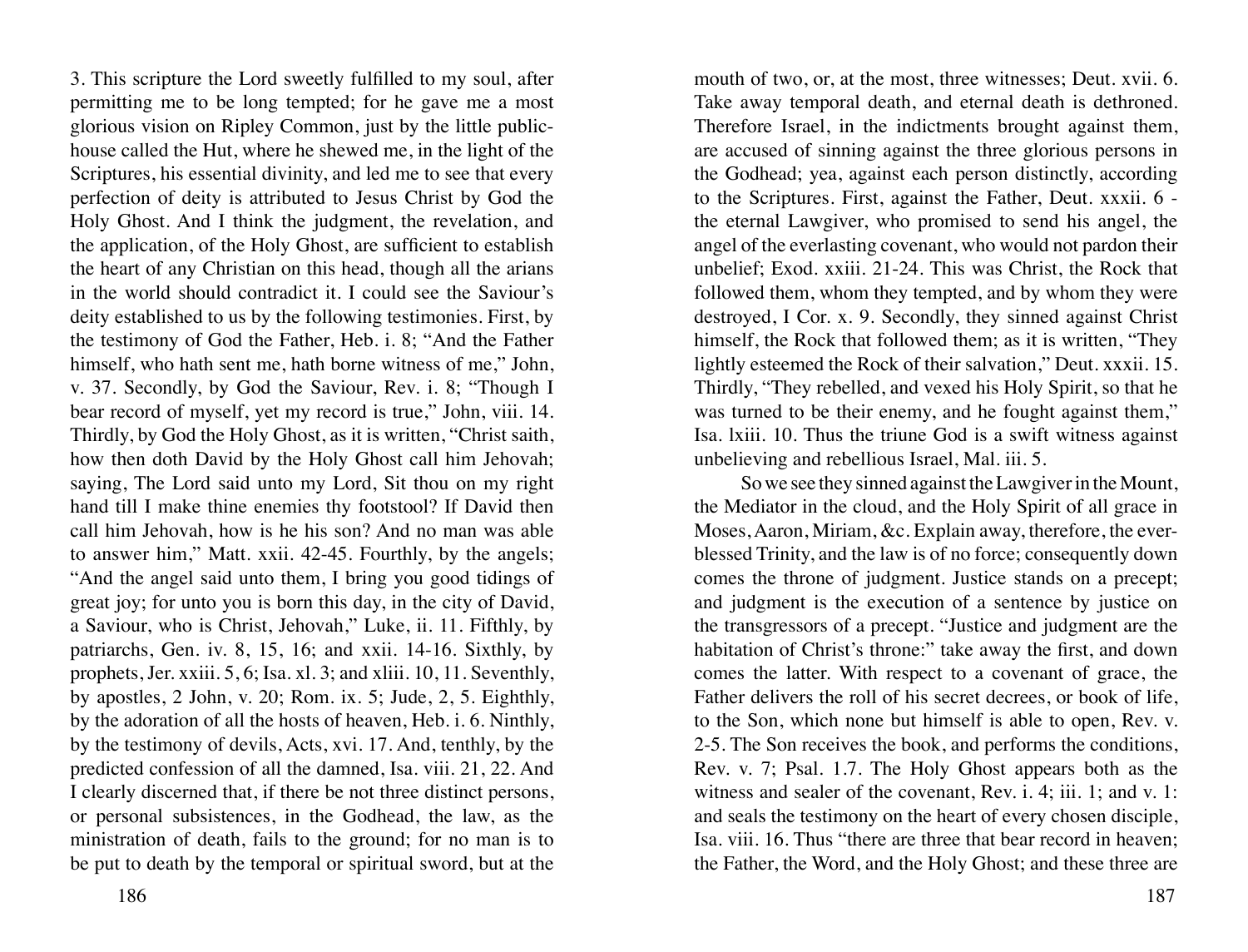one," I John, v. 7. Take away the divine witnesses, and the covenant of grace is of no force. Thus the Arian makes void both law and gospel; pulls down both the throne of grace and the throne of judgment; and opens a sluice for all the rapid floods of Atheism and Deism to pour in upon the Christian world.

If Christ be a real angel he cannot open the book, nor look thereon; for angels are creatures. He that redeems must be the Most High God, Psal. lxxviii. 35. If Christ be no more than a mere man, the angels are idolaters, Heb. iv. 6; the apostles are idolaters, Luke, xxiv. 52; and his redemption is void; for no man can redeem his brother, nor give to God a ransom for him, Psal. xlix. 7. If Christ be a creature, he is dead, and by no means the resurrection and the life; for no man "can keep alive his own soul," Psal. xxii. 29. If Christ be only man, cursed are they that make flesh their arm, and in heart depart from Jehovah, Jer. xvii. 5. And again, if Christ is not that God who made heaven and earth, he is perished, Jer. x. 11. But Christ is the Lord from heaven, I Cor. xv. 45; and blessed are they that trust in him, Psal. it. 12. But to return -

At Ditton I was perpetually beset with the Arminians, who corrupted almost every soul that appeared to be the least serious. These things tried my soul exceedingly, being ignorant of such errors; for I had never read any erroneous books since God had brought me forth into the liberty of the gospel; therefore I knew not what to do with any error, except that of Arminianism; into which I had fallen at my first setting off, as is related in my Arminian Skeleton; wherefore I knew not what it meant; but all other errors were entirely new to me. Of the two, l would rather be a Deist than an Arminian; for an established Deist sears his own conscience, so that he goes to hell in the easy chair of insensibility; but the Arminian, who wages war with open eyes against the sovereignty of God, fights most of his battles in the very fears and horrors of hell.

At Richmond I had both the Arminian and Antinomian errors to cope with. The latter I had never heard of before; nor did I know what to do with so strange a beast, which seemed all tongue, but no heart. But I soon perceived that it was not a sheep, because there was no mark upon it, Ezek. ix. 6; nor could it feed upon the green pastures, Psal. lxxix. 13; and I saw that it was too noisy a creature to rest at noon, Cant. i. 7. I told the good people at Richmond, publicly from the pulpit, that that beast was sent as a snare to entangle and carry away two or three from among them; and that I secretly judged who those were. And my judgment was right; for those persons only were taken captive by that error. They soon afterwards got above all ordinances, and said the law was no more - nor was there any Sabbath or Lord's day to be regarded - and that all preaching was in vain.

Having waded two or three years through these floods of error, they began to be obstructed in their rapidity. The free- will Baptist at Farnham quitted the field for want of ammunition. The Arians from Guildford complained that they could not sit quiet under me; therefore they forsook the flock and the pastor with indignation; but I had rather they should hate the shepherd than kill the sheep. At Ditton also I prayed to God night and day, and invited others at times to assemble with me in private prayer, for the removal of the Arminians. One night the very person that we had prayed God to remove (and his wife also) called to inform me that they were going to leave the place. Thus God sent us an answer to our prayers by the person for whose removal we had earnestly prayed. From Richmond also our Antinomian hearers withdrew, having taken with them those persons whom we suspected were not living branches in the true vine, John, xv. 2.

After this storm had blown over I began to experience a little calm in my ministry, and hoped to find a cessation of arms. But, alas! it is "through much tribulation that we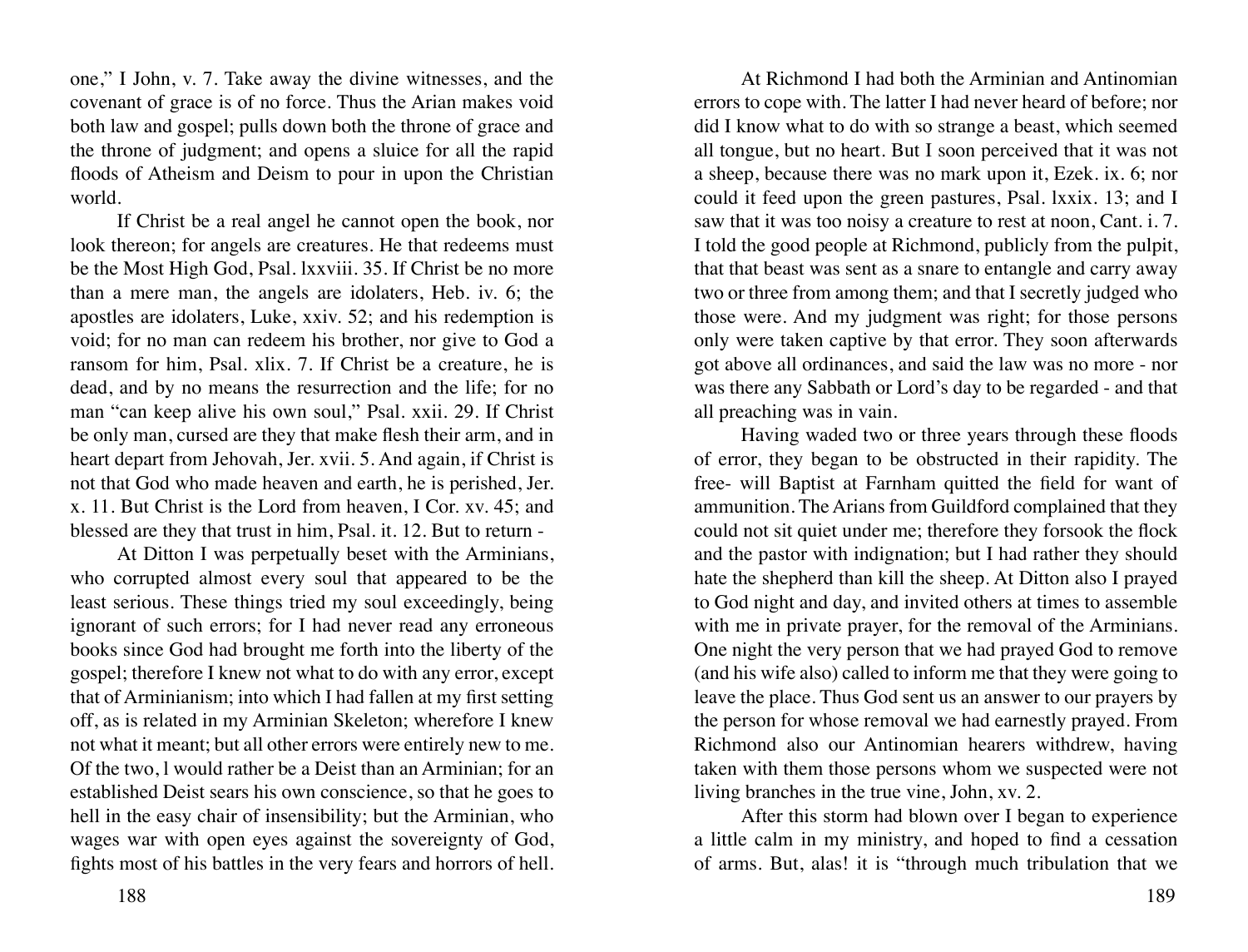must enter into the kingdom of God!" For, soon after this whirlwind of error had ceased, I was brought to preach in London, in a chapel comparable to a homer's nest. At this place a Deist preached on one night - an Antinomian on another - after that an Arian - then an Arminian - and next a man who preached that departed souls re-visited the earth again after death! However, God at length appeared, and shut up the Arminian in the King's Bench. The Deist forsook the pulpit, and took to the Pantheon. The Antinomian went to Scotland again, from whence he came. The Arian lost his custom, and left his shop. But God enabled me to pray to him to look me out a place to preach in, that I might escape "from these mountains of leopards, and from the lion's den," Song, iv. 8. And, blessed be his holy name for ever, he led me and my little flock to Bethel, where we have anointed the pillar. Poor David says, "I am a wonder to many;" and I think I may say, "So am I also." But I am a greater wonder to myself than to any other, considering myself as a person of neither parts, abilities, nor learning: nothing but a mere "bruised reed," and yet supported by the omnipotent hand of a most gracious God! I have stood amazed to think that I have not hitherto fallen. Nay, at times I have thought it was impossible for such a defenceless worm to wade through such oppositions, while so many, who seemed to be pillars, have given way. But these words have often been of great comfort to my soul, "The law of his God is in his heart; none of his steps shall slide," Psal. xxxvii. 31. And again, "If I fall, I shall rise again; and, if I sit in darkness, the Lord shall he a light unto me," Mic. vii. 8.

I found, in all these difficulties, that God balanced my troubles with many comforts; for, though erroneous men opposed me, yet God gave me the affections and ears of many pious souls. And, when I have preached so close a sermon that many formalists and hypocrites have railed at me, God has sent some poor soul sweetly blessed under the

190 191

same. Thus "God, who comforteth those that are cast down comforted me by the coming of Titus." And I verily believe in my conscience, according to my judgment, that God has blessed me with as loving, as liberal, as sound, as humble, and as discerning a people in general, as any that I ever stood before; for whose use and benefit these my poor scribblings are chiefly intended: and may God bless them to the remnant of his chosen, whom I may leave behind, when the poor weather- beaten coal-hearer is no more! Amen, and Amen.

Thus, courteous reader, I have told thee a little of the heads of the Lord's dealings with me, even as much as I can remember, and as exact as I am able to relate it at present, seeing it is about twelve years since the Lord was pleased to proclaim my liberty. But the pains of hell and the foretastes of heaven can never be truly painted in this life; no, not by the learned, much less by me. But, if my reader be a poor, doubting, tempted, self-condemned sinner, he may say," I have read all your temptations, and they are many; and a most merciful God has brought you through them all; but mine are worse than any that you have mentioned." I could not mention any of my temptations warrantably, if the scriptures were silent about them; but, as they are not, I have taken care to mention those, and those only, which the Bible mentioned, and that in a plain way. I had one temptation, which followed me for fourteen months or more, worse by far than all those which I have here related, as it was levelled wholly at the ever-blessed Son of God. Satan levels his chief malice at the Saviour, for he is the "rock of offence." It was he who bruised Satan's head, and he will never forget it. If Satan can get us to fight against Christ, he has done the work, unless grace prevent.

If the dreadful temptation about which I have been silent be hinted at in the Bible, it is in one of the following texts - "manifold," I Pet. i. 6. - "divers," Jam. i. 2 - "all manner,"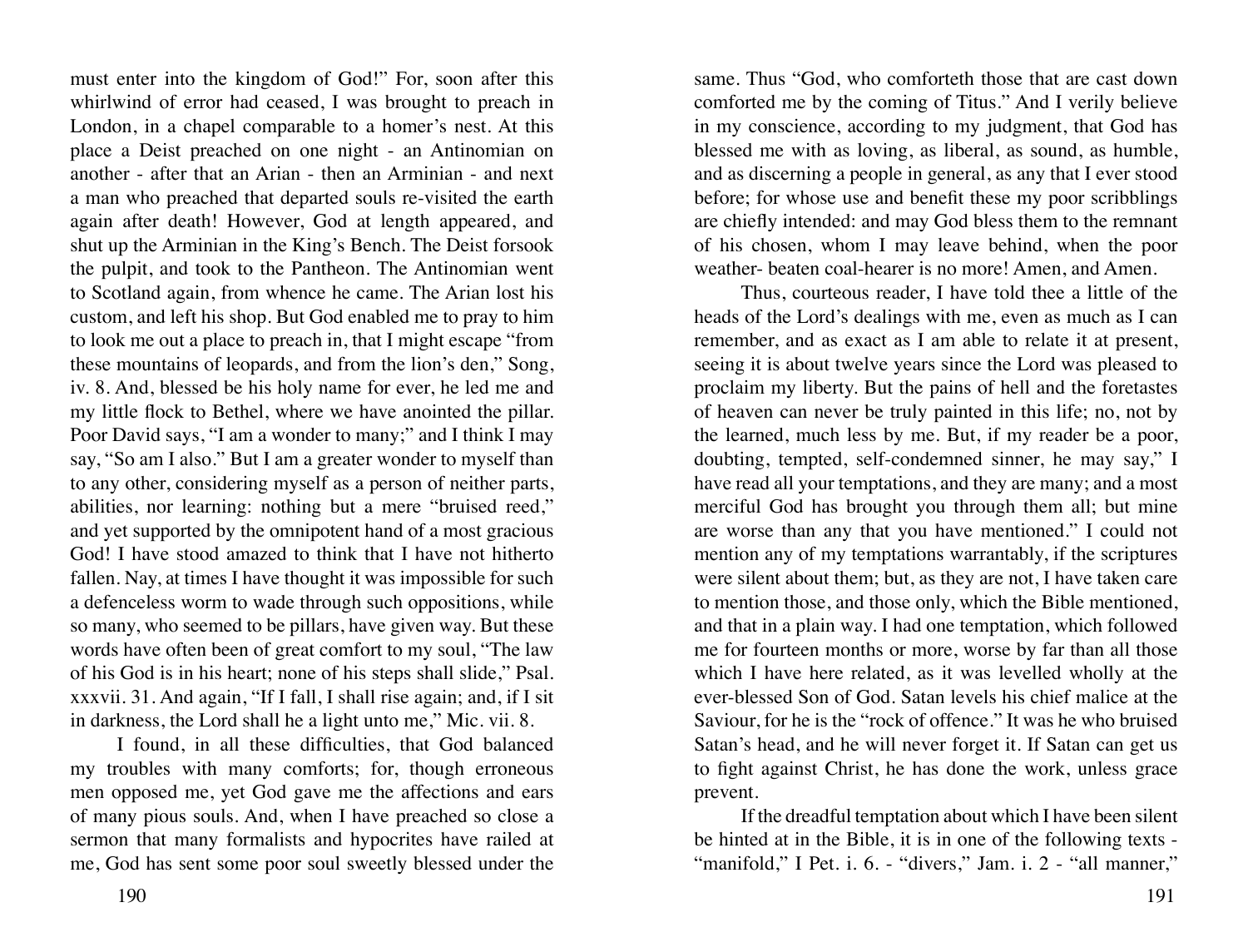Rom. vii. 8. Howbeit, even this dreadful temptation was of use to me in the ministry; for I once found a poor awakened soul much dejected indeed, and desirous of unbosoming some sore conflicts; but they were too black to mention, and they were all against the dear Redeemer, the chief butt of Satan's fiery darts. The poor creature dropped a hint, and I guessed at the rest. I then mentioned mine to him, and the temptation lost its force; he obtained relief, and afterwards much comfort. Upon the whole, I found, as Luther observes, that, "temptation, meditation, and prayer, make a minister." These temptations were of great use to 1474 me, even when I heard the gospel, as well as since I have been called to preach it; for, while I sat under the gospel, my temptations have been often so violent, that I could receive nothing from the pulpit unless it was clearly proved by the word of God. Sore temptations make a man look well both to the ground of his hope and to his way; for, if he has not God's warrant for his faith and hope, he cannot rest satisfied, because of the strong dispute between him and Satan. I remember once hearing a gentleman preach at Kingston, and his drift seemed to be chiefly intended to administer comfort to the people. He said, "Some of you are distressed because you have not experienced a deep law- work; you think your convictions have not been severe enough, therefore you are troubled on that account. But why so? What if God has put a live coal into your hearts by the back door, your business is to blow it up." Great joy was communicated to many by these expressions; and some who went home with me rejoiced exceedingly. I said nothing to them; but thought, if they placed so much faith on, and received so much comfort from, such unscriptural expressions as those, they were deceived; for what was there in those words that could hold them up in a trying hour? Nothing at all. But, as the wise man says, "The simple believeth every word; but a prudent man looketh well to his way." And I hope

God will enable me, according to the little light given me, to cleave close" to the word of his grace, which is able to make us wise, and build us up," through the spirit of faith, which is in Christ Jesus our Lord.

Perhaps my reader may desire to know whether I was remarkably wicked before I was called. As I promised to slew the, the black side as well as the bright, I will tell thee. From a child I was naturally prone to foolish jesting, and a mighty mimicker of people: and I believe I should have been a most wretched blasphemer, had not God followed me up with some cutting convictions, which I experienced for many years, until at last they terminated in a real change of heart; for which I shall ever remain a debtor to sovereign grace. Indeed I had at times such lashes of conscience, that I have gone into the fields and wept for hours together; but when these convictions wore off I went on again, as usual, in a course of vanity.

As to gambling, I ever detested it; nor did I ever learn to play a game at cards in my life. Plays also my soul hated. Fortune- telling I always thought was dealing with the devil, and so I do now. And I have often been grieved when I have seen the wanton daughters of Belial robbing their master's cellar and pantry to give to the gypsies, as a reward for telling their fortunes; which generally is a lying prediction about some man in love with them, whom they are soon to marry. This is the offspring of Mammon receiving the wages of unrighteousness from the offspring of Belial But I was very fond of jovial company, singing, ranting, jesting, telling stories, and the like, to make fools laugh: which I afterwards paid dear for. These legal lashes of conscience are not sufficient to curb "a wild ass's colt," Job, xi. 12; he must be held in with a better "bit and bridle," Psal. xxxii. 9.

I have not related the base part of my life to encourage others to sin; but to slew why I was so sorely afflicted, and to leave it as a caution to others. If the true penitents scarcely are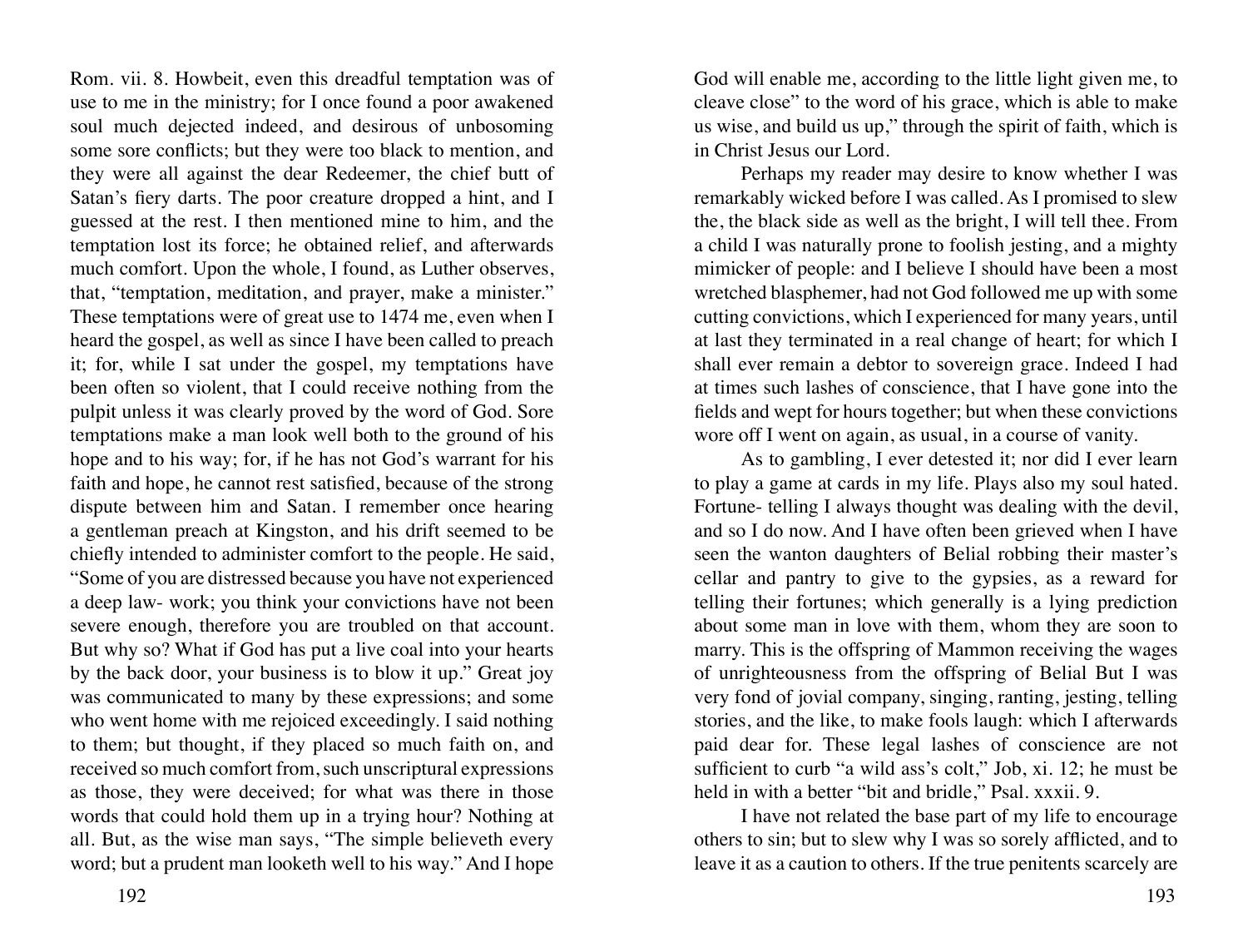saved, where shall those who die impenitent appear? But, if my reader is desirous of inquiring more particularly into my pedigree, I must send him to the place of my nativity, which is Cranbrook, in the Weald of Kent. The house in which I was born lies between Goudhurst and Cranbrook, about the midway between the two parishes, but in the parish of Cranbrook. If a person walks from Goudhurst to Cranbrook on the main road, he comes to a little green, with what is called the Old Park on the left, and Glassenbury House, once the seat of Sir Walter Robarts, on the right hand. On that green is a road that turns to the left, and leads through the woods to Cranbrook. About a quarter of a mile from that green, on the high road, is a place called the Four Wents, where four roads or ways meet. At that place are three houses: a farm-house on the left hand, and two small houses on the right - in the first of those small houses, on the right hand, is the place where my mother brought me forth to see many an evil day. But, blessed be God, through rich grace, "I know in whom I have believed;" and I trust, through grace, that Jesus will "keep that which I have committed to him against that day."

Reader, fare thee well. Should any part of this narrative be of use to thee, glorify God on my behalf; and at a throne of grace remember him who is thine to serve with such as God has given him.

William Huntington S.S.

# **Other Publications**

Huntington was a prolific writer and publisher of religious tracts, polemics, sermons and other pieces. His works and letters continued to be published after his death.

The Kingdom of Heaven Taken by Prayer (1784)

Epistles of Faith (Part 1) (1785)

God the Guardian of the Poor and the Bank of Faith (Part 1) (1785)

Living Testimonies (Part 1) (1794)

The Naked Bow, or, A Visible Display of the

Judgments of God on the Enemies of Truth (1794

Epistles of Faith (Part 2) (1797)

Correspondence between Noctua Aurita and Philomela (1799)

God the Guardian of the Poor and the Bank of Faith (Part 2) (1802)

Living Testimonies (Part 2) (1806)

The substance of the last or farewell sermon of the late Reverend William Huntington, SS (1813; posthumous)

The Sinner Saved: a memoir of the Rev. William Huntington (1813; posthumous) Gleanings of the Vintage (1814; two volumes; posthumous)

Posthumous Letters (1815; three volumes; posthumous

Posthumous Letters (1822; posthumous)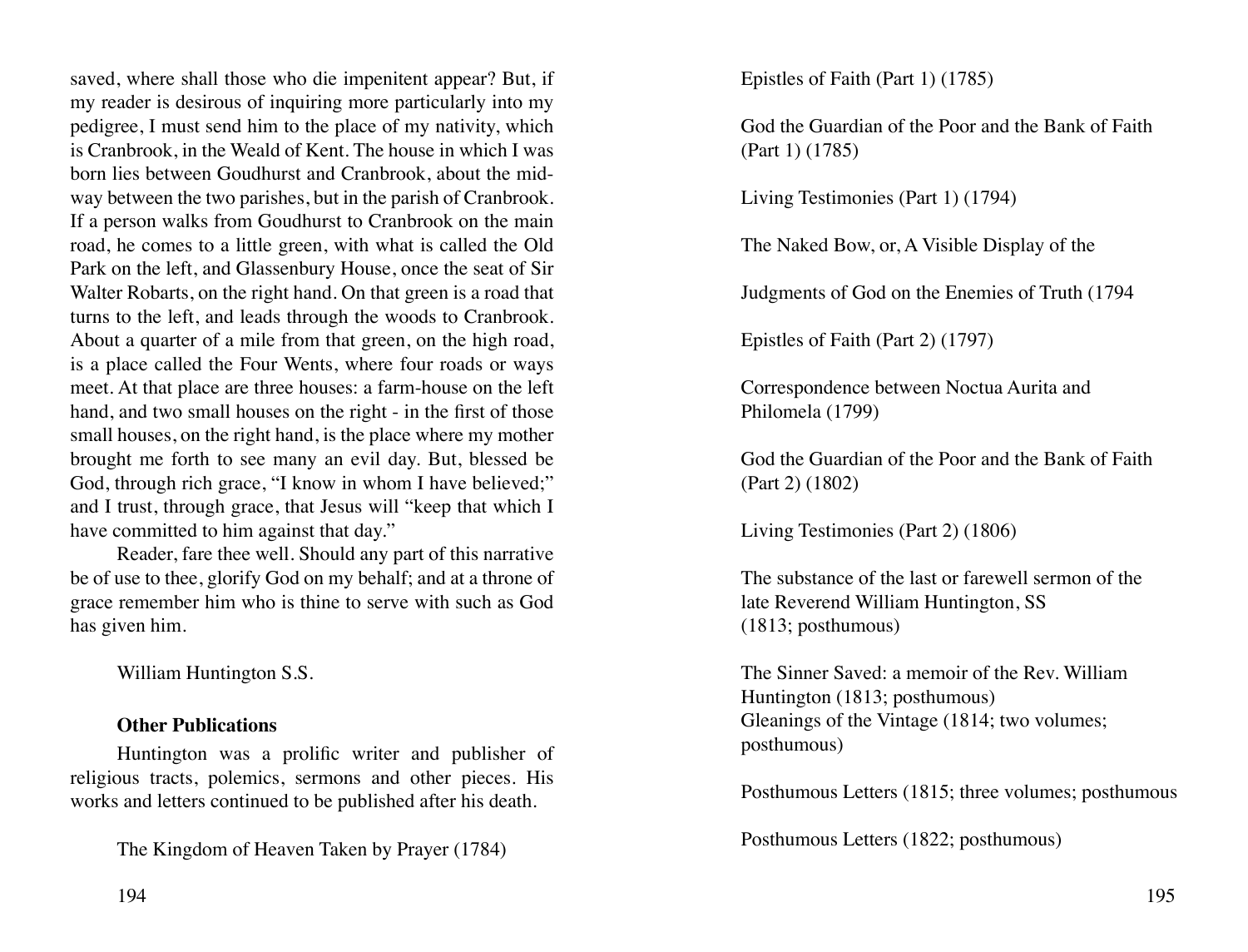#### **Bierton Strict and Particular Baptists**



#### Authored by Mr David Clarke Cert. Ed **My Testimony and Confession**

This book tells the story and life of David Clarke in the form of an autobiography. It is no ordinary book in that David and his brother were both notorious criminals in the 60's, living in Aylesbury, Buckinghamshire, where they were MODs. They were both sent to prison for carrying a fire arm without a license and malicious wounding. They were however both converted from crime to Christ after which they turned their lives around and from crime to Christ. This story tells of David's Conversion in 1970 and that of Michael, 1999 some 30 years later. It tells of their time in HMP Canterbury Prison and David's time in HMP Wormwood Scrubs and then Dover Borstal. It also tells of David's criminal activity and the crimes he committed before his miraculous conversion from crime to Christ, during a badexperience on LSD, in 1970.

It tells how he became a Christian over night, how he learned to read in order to come to a fuller knowledge of the gospel. He learned to read through reading the bible and classical Christian literature.

He tells of the event that led to him making a confession to the police about 24 crimes he had committed since leaving Dover Borstal in 1968 and of the court case where he was not